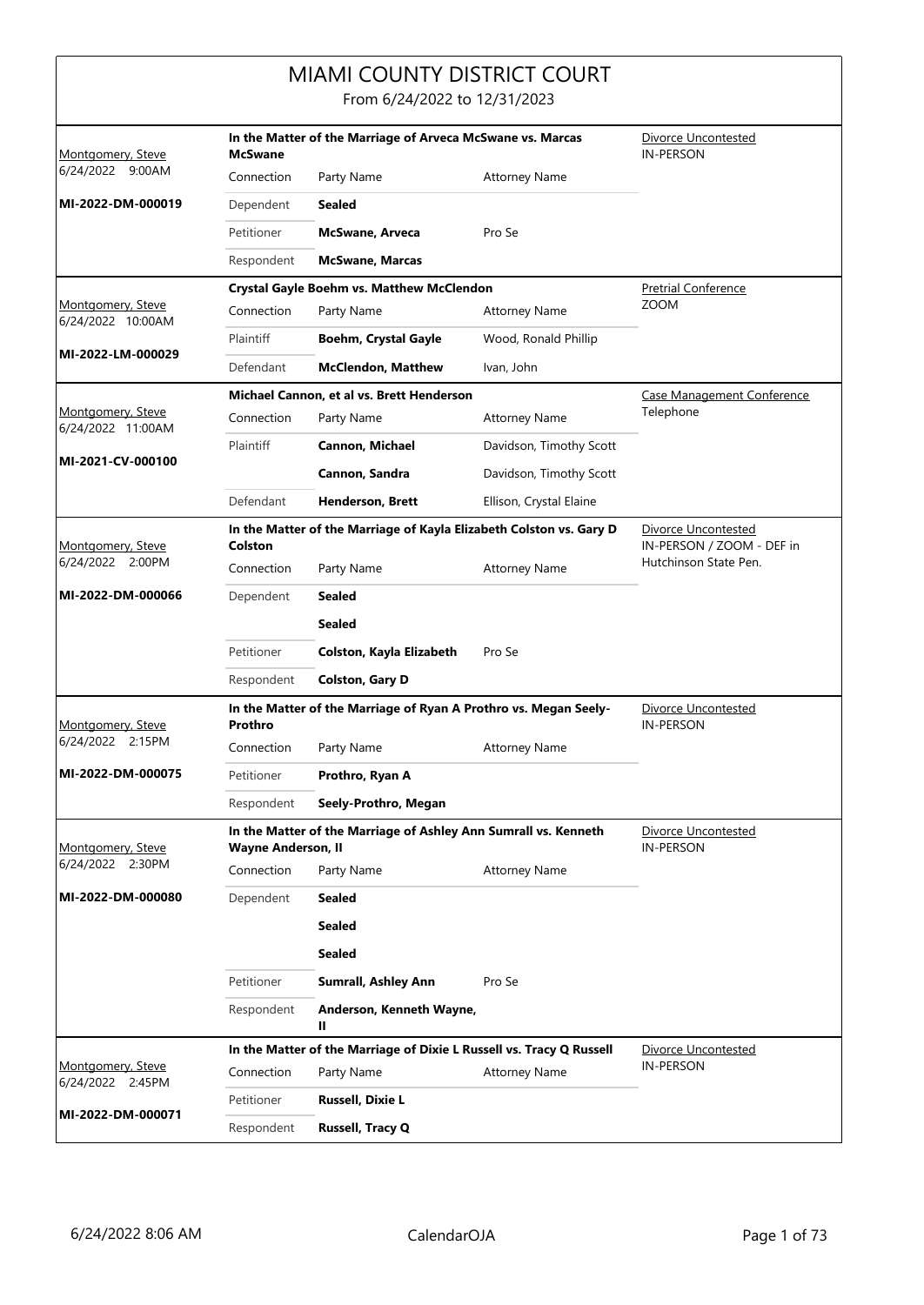|                                       |                      | JPMorgan Chase Bank, N.A. vs. Jeremy Heston                    | Motion                      |                                            |  |
|---------------------------------------|----------------------|----------------------------------------------------------------|-----------------------------|--------------------------------------------|--|
| Montgomery, Steve<br>6/24/2022 3:00PM | Connection           | Party Name                                                     | <b>Attorney Name</b>        | IN-PERSON - Motion for Summary<br>Judgment |  |
| MI-2022-LM-000048                     | Plaintiff            | JPMorgan Chase Bank,<br><b>N.A.</b>                            | Milien, Christina Marie     |                                            |  |
|                                       | Defendant            | <b>Heston, Jeremy</b>                                          |                             |                                            |  |
|                                       |                      | <b>State of Kansas vs. Rachel Ann Phelps</b>                   |                             | <b>Status Conference</b>                   |  |
| Harth, Amy<br>6/27/2022 8:45AM        | Connection           | Party Name                                                     | <b>Attorney Name</b>        | Revocation. In Person / Open to<br>Public. |  |
|                                       | Prosecutor           | <b>State of Kansas</b>                                         | Stewart, Sarah Elizabeth    |                                            |  |
| 2020-CR-000046                        | Defendant            | Phelps, Rachel Ann                                             | Stephenson, Mary            |                                            |  |
|                                       |                      | Jessica Gonzales, Petitioner vs. Joshua D Gonzales, Respondent |                             | <b>Status Conference</b>                   |  |
| Montgomery, Steve<br>6/27/2022 9:00AM | Connection           | Party Name                                                     | <b>Attorney Name</b>        | <b>IN-PERSON</b>                           |  |
|                                       | Dependent            | Sealed                                                         | Ellis, Steven Matthew       |                                            |  |
| 2017-DM-000247                        | Petitioner           | Gonzales, Jessica                                              | Hoffman, Larry Clinton      |                                            |  |
|                                       | Respondent           | Gonzales, Joshua D                                             | Fitle, Angela Sue           |                                            |  |
|                                       | Guardian Ad<br>Litem | <b>Ellis, Steven Matthew</b>                                   |                             |                                            |  |
|                                       |                      | <b>State of Kansas vs. Michael Wayne Trinkle</b>               |                             | Sentencing                                 |  |
| Harth, Amy<br>6/27/2022 9:00AM        | Connection           | Party Name                                                     | <b>Attorney Name</b>        | In Person / Open to Public                 |  |
|                                       | Prosecutor           | <b>State of Kansas</b>                                         | Stewart, Sarah Elizabeth    |                                            |  |
| MI-2021-CR-000038                     | Defendant            | <b>Trinkle, Michael Wayne</b>                                  | Stephenson, Mary            |                                            |  |
|                                       |                      | In the Matter of the Municipal Appeal of Jeremy Hinkle         |                             | <u>Plea Hearing</u>                        |  |
| Harth, Amy<br>6/27/2022 9:00AM        | Connection           | Party Name                                                     | <b>Attorney Name</b>        | In Person / Open to Public                 |  |
| MI-2022-CR-000022                     | Municipality         | City of Paola, City of Paola Tetwiler, Lee H.                  |                             |                                            |  |
|                                       | Defendant            | Hinkle, Jeremy                                                 | Wood, Ronald Phillip        |                                            |  |
|                                       |                      | State of Kansas vs. Russell Ray Hayes, JR                      |                             | <b>Status Conference</b>                   |  |
| Harth, Amy<br>6/27/2022 9:15AM        | Connection           | Party Name                                                     | <b>Attorney Name</b>        | Revocation. In Person / Open to<br>Public. |  |
| 2019-CR-000002                        | Prosecutor           | <b>State of Kansas</b>                                         | Stewart, Sarah Elizabeth    |                                            |  |
|                                       | Defendant            | Hayes, Russell Ray, Jr                                         | Fisher, Richard Michael, Jr |                                            |  |
|                                       |                      | State of Kansas vs. Russell Ray Hayes, Jr                      |                             | <b>Status Conference</b>                   |  |
| Harth, Amy<br>6/27/2022 9:15AM        | Connection           | Party Name                                                     | <b>Attorney Name</b>        | Revocation. In Person / Open to<br>Public. |  |
| MI-2021-CR-000068                     | Prosecutor           | <b>State of Kansas</b>                                         | Stewart, Sarah Elizabeth    |                                            |  |
|                                       | Defendant            | Hayes, Russell Ray, Jr                                         | Fisher, Richard Michael, Jr |                                            |  |
|                                       |                      | <b>State of Kansas vs. Aubrey A Wilson</b>                     |                             | <b>Status Conference</b>                   |  |
| Harth, Amy<br>6/27/2022 9:15AM        | Connection           | Party Name                                                     | <b>Attorney Name</b>        | Revocation. In Person / Open to<br>Public  |  |
| MI-2021-CR-000208                     | Prosecutor           | <b>State of Kansas</b>                                         | Silvermintz, Rebecca Sarah  |                                            |  |
|                                       | Defendant            | <b>Wilson, Aubrey A</b>                                        | Domoney, John Leonard       |                                            |  |
|                                       |                      | <b>State of Kansas vs. Tommy J Nickell</b>                     |                             | <b>Preliminary Examination - Status</b>    |  |
| <u>Harth, Amy</u><br>6/27/2022 9:15AM | Connection           | Party Name                                                     | <b>Attorney Name</b>        | (2) In Person / Open to Public             |  |
| MI-2022-CR-000122                     | Prosecutor           | <b>State of Kansas</b>                                         | Stewart, Sarah Elizabeth    |                                            |  |
|                                       | Defendant            | Nickell, Tommy J                                               | Domoney, John Leonard       |                                            |  |
|                                       |                      | <b>State of Kansas vs. Eric David Harrington</b>               |                             | Post Imprison Revocation - Status          |  |
| Harth, Amy<br>6/27/2022 9:15AM        | Connection           | Party Name                                                     | <b>Attorney Name</b>        | In Person / Open to Public                 |  |
| MI-2022-CR-000143                     | Prosecutor           | <b>State of Kansas</b>                                         | Stewart, Sarah Elizabeth    |                                            |  |
|                                       | Defendant            | Harrington, Eric David                                         | Domoney, John Leonard       |                                            |  |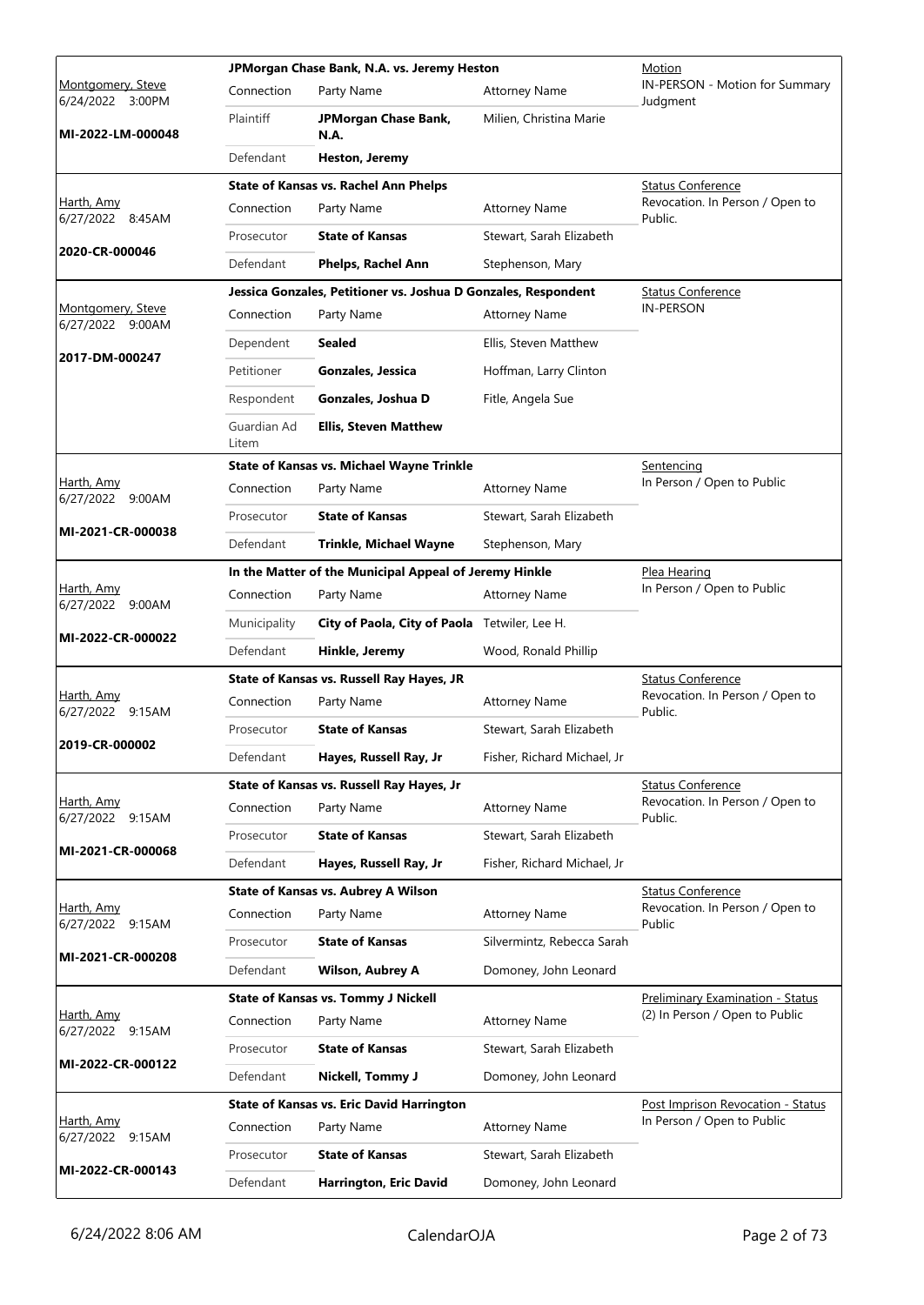|                                       |            | State of Kansas vs. Melissa Elizabeth Murrell      | Diversion - Status                |                                         |
|---------------------------------------|------------|----------------------------------------------------|-----------------------------------|-----------------------------------------|
| <u>Harth, Amy</u><br>6/27/2022 9:30AM | Connection | Party Name                                         | <b>Attorney Name</b>              | In Person / Open to Public              |
| MI-2021-CR-000113                     | Prosecutor | <b>State of Kansas</b>                             | Vigil, Jason Anthony              |                                         |
|                                       | Defendant  | Murrell, Melissa Elizabeth                         | Fisher, Richard Michael, Jr       |                                         |
|                                       |            | State of Kansas vs. Melissa Elizabeth Murrell      |                                   | <b>Preliminary Examination - Status</b> |
| <u>Harth, Amy</u><br>6/27/2022 9:30AM | Connection | Party Name                                         | <b>Attorney Name</b>              | (1) In Person / Open to Public          |
| MI-2022-CR-000014                     | Prosecutor | <b>State of Kansas</b>                             | Stewart, Sarah Elizabeth          |                                         |
|                                       | Defendant  | Murrell, Melissa Elizabeth                         |                                   |                                         |
|                                       |            | <b>State of Kansas vs. Walter Howard Spears</b>    |                                   | <b>Preliminary Examination - Status</b> |
| Harth, Amy<br>6/27/2022 9:30AM        | Connection | Party Name                                         | <b>Attorney Name</b>              | (1) In Person / Open to Public          |
| MI-2022-CR-000130                     | Prosecutor | <b>State of Kansas</b>                             | Sweeney-Reeder, Elizabeth<br>Hope |                                         |
|                                       | Defendant  | <b>Spears, Walter Howard</b>                       |                                   |                                         |
|                                       |            | State of Kansas vs. Krystal Loretta Nelson         |                                   | Preliminary Examination - Status        |
| Harth, Amy<br>6/27/2022 9:30AM        | Connection | Party Name                                         | <b>Attorney Name</b>              | (1) In Person / Open to Public          |
| MI-2022-CR-000132                     | Prosecutor | <b>State of Kansas</b>                             | Sweeney-Reeder, Elizabeth<br>Hope |                                         |
|                                       | Defendant  | Nelson, Krystal Loretta                            | Fisher, Richard Michael, Jr       |                                         |
|                                       |            | State of Kansas vs. Keagun Dale Wagner             |                                   | <b>Preliminary Examination - Status</b> |
| <u>Harth, Amy</u><br>6/27/2022 9:30AM | Connection | Party Name                                         | <b>Attorney Name</b>              | (1) In Person / Open to Public          |
| MI-2022-CR-000140                     | Prosecutor | <b>State of Kansas</b>                             | Stewart, Sarah Elizabeth          |                                         |
|                                       | Defendant  | Wagner, Keagun Dale                                |                                   |                                         |
|                                       |            | State of Kansas vs. Meghan Lynn Duncan             |                                   | Preliminary Examination                 |
| Harth, Amy<br>6/27/2022 9:45AM        | Connection | Party Name                                         | <b>Attorney Name</b>              |                                         |
| MI-2022-CR-000111                     | Prosecutor | <b>State of Kansas</b>                             | Stewart, Sarah Elizabeth          |                                         |
|                                       | Defendant  | Duncan, Meghan Lynn                                | Domoney, John Leonard             |                                         |
|                                       |            | State of Kansas vs. Jeremy Nathan Fortmeyer        |                                   | Preliminary Examination - Status        |
| <u>Harth, Amy</u><br>6/27/2022 9:45AM |            | Connection Party Name                              | <b>Attorney Name</b>              | (1) In Person / Open to Public          |
| MI-2022-CR-000128                     | Prosecutor | <b>State of Kansas</b>                             | Sweeney-Reeder, Elizabeth<br>Hope |                                         |
|                                       | Defendant  | Fortmeyer, Jeremy Nathan Domoney, John Leonard     |                                   |                                         |
|                                       |            | State of Kansas vs. Robert Kenneth James D Aicher  |                                   | <b>Preliminary Examination - Status</b> |
| Harth, Amy<br>6/27/2022 9:45AM        | Connection | Party Name                                         | <b>Attorney Name</b>              | (1) In Person / Open to Public          |
| MI-2022-CR-000131                     | Prosecutor | <b>State of Kansas</b>                             | Sweeney-Reeder, Elizabeth<br>Hope |                                         |
|                                       | Defendant  | Aicher, Robert Kenneth<br>James D                  | Domoney, John Leonard             |                                         |
|                                       |            | <b>State of Kansas vs. Dale A Freeman</b>          |                                   | <b>Preliminary Examination - Status</b> |
| <u>Harth, Amy</u><br>6/27/2022 9:45AM | Connection | Party Name                                         | <b>Attorney Name</b>              | (1) In Person / Open to Public          |
| MI-2022-CR-000138                     | Prosecutor | <b>State of Kansas</b>                             | Stewart, Sarah Elizabeth          |                                         |
|                                       | Defendant  | Freeman, Dale A                                    | Domoney, John Leonard             |                                         |
|                                       |            | <b>State of Kansas vs. Elizabeth Louise Miller</b> |                                   | <b>Preliminary Examination - Status</b> |
| Harth, Amy<br>6/27/2022 9:45AM        | Connection | Party Name                                         | <b>Attorney Name</b>              | In Person / Open to Public              |
|                                       | Prosecutor | <b>State of Kansas</b>                             | Stewart, Sarah Elizabeth          |                                         |
| MI-2022-CR-000145                     | Defendant  | Miller, Elizabeth Louise                           |                                   |                                         |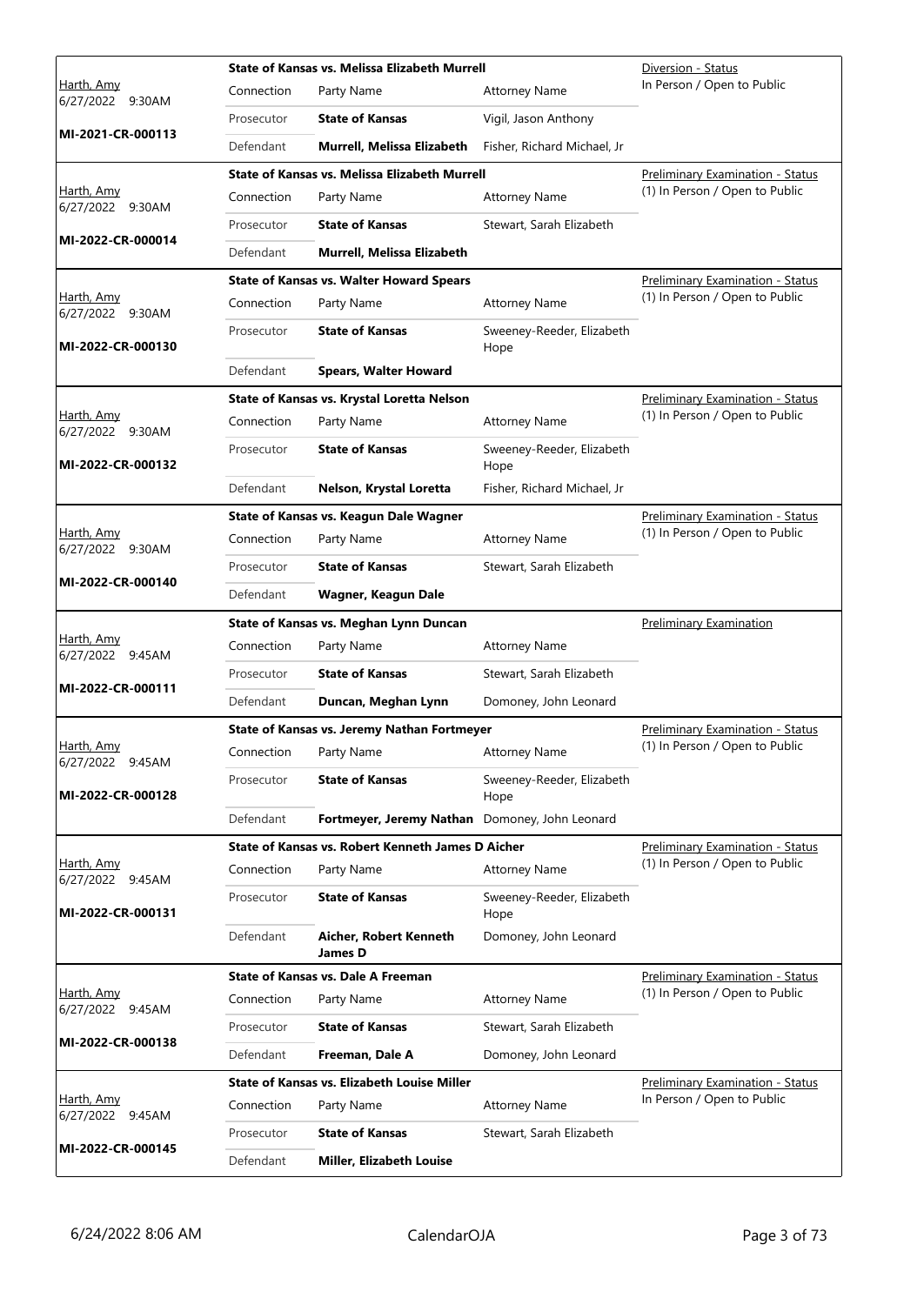|                                                   |               | State of Kansas vs. Timothy Duane Reeves, Jr                  | <b>Preliminary Examination</b>                 |                                                   |
|---------------------------------------------------|---------------|---------------------------------------------------------------|------------------------------------------------|---------------------------------------------------|
| Harth, Amy<br>6/27/2022 9:45AM                    | Connection    | Party Name                                                    | <b>Attorney Name</b>                           |                                                   |
|                                                   | Prosecutor    | <b>State of Kansas</b>                                        | Silvermintz, Rebecca Sarah                     |                                                   |
| MI-2022-TR-000398                                 | Defendant     | Reeves, Timothy Duane, Jr Domoney, John Leonard               |                                                |                                                   |
| Montgomery, Steve                                 | <b>Haynes</b> | In the Matter of the Marriage of Shannon J Haynes vs Robert C |                                                | Hearing<br>ZOOM - Review of Ex-Parte Orders       |
| 6/27/2022 10:00AM                                 | Connection    | Party Name                                                    | <b>Attorney Name</b>                           |                                                   |
| 2017-DM-000351                                    | Dependent     | Sealed                                                        | Ellis, Steven Matthew                          |                                                   |
|                                                   |               | <b>Sealed</b>                                                 | Ellis, Steven Matthew                          |                                                   |
|                                                   |               | <b>Sealed</b>                                                 | Ellis, Steven Matthew                          |                                                   |
|                                                   | Petitioner    | Haynes, Shannon J                                             | Harding, Burton M.                             |                                                   |
|                                                   | Respondent    | Haynes, Robert C                                              | Pro Se, Party                                  |                                                   |
|                                                   | Guardian Ad   | <b>Ellis, Steven Matthew</b>                                  |                                                |                                                   |
|                                                   | Litem         | <b>Ellis, Steven Matthew</b>                                  |                                                |                                                   |
|                                                   |               | <b>Ellis, Steven Matthew</b>                                  |                                                |                                                   |
|                                                   |               | <b>State of Kansas vs. Keith E Oakley</b>                     |                                                | Motion                                            |
| Harth, Amy<br>6/27/2022 10:00AM                   | Connection    | Party Name                                                    | <b>Attorney Name</b>                           | In Person / Open to Public. Allow 2<br>hours.     |
| 2020-CR-000068                                    | Prosecutor    | <b>State of Kansas</b>                                        | Sweeney-Reeder, Elizabeth<br>Hope              |                                                   |
|                                                   | Defendant     | Oakley, Keith E                                               | Boyd, John Arthur                              |                                                   |
|                                                   |               | <b>State of Kansas vs. Michael Wayne Mayne</b>                |                                                | Disposition                                       |
| Harth, Amy<br>6/27/2022 10:00AM<br>2020-CR-000077 | Connection    | Party Name                                                    | <b>Attorney Name</b>                           | Revocation. In Person / Open to<br>Public.        |
|                                                   | Prosecutor    | <b>State of Kansas</b>                                        | Stewart, Sarah Elizabeth                       |                                                   |
|                                                   | Defendant     | <b>Mayne, Michael Wayne</b>                                   | Domoney, John Leonard                          |                                                   |
| Harth, Amy                                        |               | <b>State of Kansas vs. Courtney Rene Perrigo</b>              | Plea Hearing<br>In Person / Open to Public     |                                                   |
| 6/27/2022 10:00AM                                 | Connection    | Party Name                                                    | <b>Attorney Name</b>                           |                                                   |
| MI-2021-CR-000048                                 | Prosecutor    | <b>State of Kansas</b>                                        | Stewart, Sarah Elizabeth                       |                                                   |
|                                                   | Defendant     | Perrigo, Courtney Rene                                        | Stephenson, Mary                               |                                                   |
| Montgomery, Steve                                 |               | City of Louisburg vs. Christopher B Caudill, SR               | <b>Pretrial Conference</b><br><b>IN-PERSON</b> |                                                   |
| 6/27/2022 11:00AM                                 | Connection    | Party Name                                                    | <b>Attorney Name</b>                           |                                                   |
| MI-2022-LM-000103                                 | Plaintiff     | <b>City of Louisburg</b>                                      | Mc Vay, Kendall Moran                          |                                                   |
|                                                   | Defendant     | Caudill, Christopher B, Sr                                    |                                                |                                                   |
| Montgomery, Steve                                 |               | In the Matter of the Estate of Frances Ann Fort               |                                                | Determination of Descent<br>ZOOM - Non-Appearance |
| 6/27/2022 11:00AM                                 | Connection    | Party Name                                                    | <b>Attorney Name</b>                           |                                                   |
| MI-2022-PR-000047                                 | Petitioner    | Fort, Arthur C                                                | Domoney, J. Darcy                              |                                                   |
|                                                   | Decedent      | Fort, Frances Ann                                             |                                                |                                                   |
| Harth, Amy                                        | Connection    | <b>State of Kansas vs. Bradley T Gillespie</b><br>Party Name  | <b>Attorney Name</b>                           | <b>Status Conference</b><br><b>ZOOM</b>           |
| 6/27/2022 1:30PM                                  | Prosecutor    | <b>State of Kansas</b>                                        |                                                |                                                   |
| 2016-CR-000140                                    |               |                                                               | Mc Vay, Kendall Moran                          |                                                   |
|                                                   | Defendant     | <b>Gillespie, Bradley T</b>                                   | Cramm, Paul Darrell                            |                                                   |
| Harth, Amy                                        | Connection    | <b>State of Kansas vs. James Lee Aiken</b><br>Party Name      | <b>Attorney Name</b>                           | Garnishment<br><b>ZOOM</b>                        |
| 6/27/2022 1:45PM                                  | Prosecutor    | <b>State of Kansas</b>                                        | Stewart, Sarah Elizabeth                       |                                                   |
| 2020-CR-000172                                    |               |                                                               |                                                |                                                   |
|                                                   | Defendant     | Aiken, James Lee                                              | Domoney, John Leonard                          |                                                   |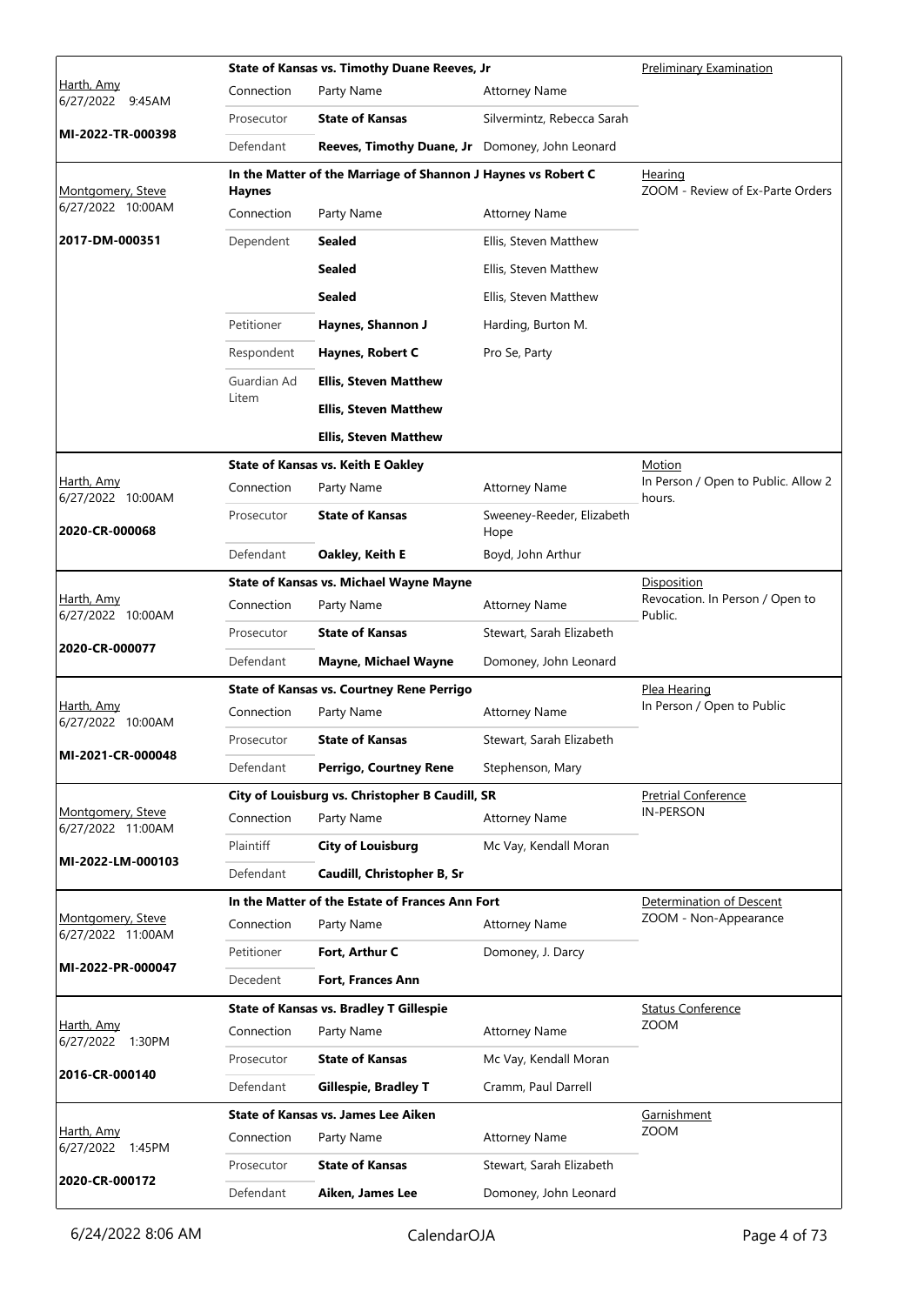| Montgomery, Steve              | Gilpatrick                        | In the Matter of the Marriage of Taylor D'Urso vs. Christopher | <b>Status Conference</b><br>IN-PERSON - FINAL STATUS |                                        |
|--------------------------------|-----------------------------------|----------------------------------------------------------------|------------------------------------------------------|----------------------------------------|
| 6/27/2022 2:00PM               | Connection                        | Party Name                                                     | <b>Attorney Name</b>                                 | <b>CONFERENCE</b>                      |
| MI-2021-DM-000293              | Petitioner                        | D'Urso, Taylor                                                 | Singleton, Kenzie                                    |                                        |
|                                | Respondent                        | Gilpatrick, Christopher                                        |                                                      |                                        |
|                                | Sealed ********* Sealed ********* |                                                                |                                                      | <b>Adjudication - Court</b>            |
| Harth, Amy<br>6/27/2022 2:00PM | Connection                        | Party Name                                                     | <b>Attorney Name</b>                                 |                                        |
| MI-2022-JC-000014              | Child in Need<br>of Care          | <b>Sealed</b>                                                  | Ellis, Steven Matthew                                |                                        |
|                                | Petitioner                        | <b>Sealed</b>                                                  | Sweeney-Reeder, Elizabeth<br>Hope                    |                                        |
|                                | Sealed ********* Sealed ********* |                                                                |                                                      | Adjudication - Court                   |
| Harth, Amy<br>6/27/2022 2:00PM | Connection                        | Party Name                                                     | <b>Attorney Name</b>                                 |                                        |
| MI-2022-JC-000015              | Child in Need<br>of Care          | Sealed                                                         | Ellis, Steven Matthew                                |                                        |
|                                | Petitioner                        | <b>Sealed</b>                                                  | Sweeney-Reeder, Elizabeth<br>Hope                    |                                        |
|                                | Sealed ********* Sealed ********* |                                                                |                                                      | Permanency - 3                         |
| Harth, Amy<br>6/27/2022 2:15PM | Connection                        | Party Name                                                     | <b>Attorney Name</b>                                 |                                        |
| 2019-JC-000037                 | Child in Need<br>of Care          | <b>Sealed</b>                                                  | Domoney, John Leonard                                |                                        |
|                                | Other Party                       | <b>Sealed</b>                                                  |                                                      |                                        |
|                                | Petitioner                        | <b>Sealed</b>                                                  | Sweeney-Reeder, Elizabeth<br>Hope                    |                                        |
|                                | Sealed ********* Sealed ********* |                                                                |                                                      | Permanency - 3                         |
| Harth, Amy<br>6/27/2022 2:15PM | Connection                        | Party Name                                                     | <b>Attorney Name</b>                                 |                                        |
| 2020-JC-000010                 | Child in Need<br>of Care          | <b>Sealed</b>                                                  | Domoney, John Leonard                                |                                        |
|                                | Other Party                       | <b>Sealed</b>                                                  |                                                      |                                        |
|                                | Petitioner                        | <b>Sealed</b>                                                  | Sweeney-Reeder, Elizabeth<br>Hope                    |                                        |
|                                | Sealed ********* Sealed ********* |                                                                |                                                      | <b>Informal Supervision - Review 3</b> |
| Harth, Amy<br>6/27/2022 2:30PM | Connection                        | Party Name                                                     | <b>Attorney Name</b>                                 | In Person                              |
| MI-2021-JC-000016              | Child in Need<br>of Care          | Sealed                                                         | Alsobrook, Luke Hoffman                              |                                        |
|                                | Petitioner                        | <b>Sealed</b>                                                  | Sweeney-Reeder, Elizabeth<br>Hope                    |                                        |
|                                | Guardian Ad                       | <b>Sealed</b>                                                  |                                                      |                                        |
|                                | Litem                             | <b>Sealed</b>                                                  |                                                      |                                        |
|                                | Sealed ********* Sealed ********* |                                                                |                                                      | <b>Informal Supervision - Review 3</b> |
| Harth, Amy<br>6/27/2022 2:30PM | Connection                        | Party Name                                                     | <b>Attorney Name</b>                                 | In Person                              |
| MI-2021-JC-000017              | Child in Need<br>of Care          | <b>Sealed</b>                                                  | Alsobrook, Luke Hoffman                              |                                        |
|                                | Petitioner                        | <b>Sealed</b>                                                  | Sweeney-Reeder, Elizabeth<br>Hope                    |                                        |
|                                | Guardian Ad                       | <b>Sealed</b>                                                  |                                                      |                                        |
|                                | Litem                             | <b>Sealed</b>                                                  |                                                      |                                        |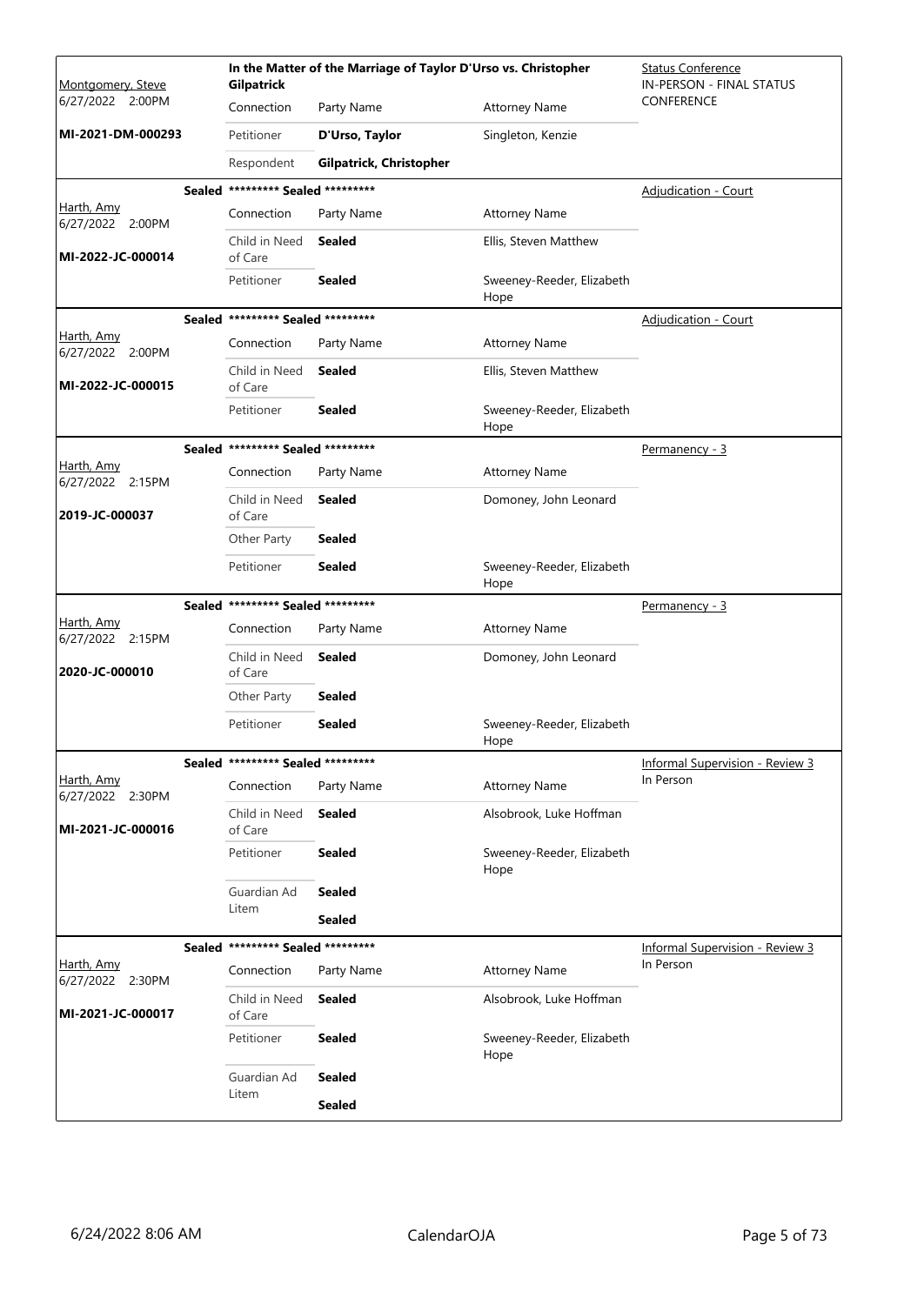|                                        | Sealed ********* Sealed *********    |                                                                   |                                   | Post-Termination Permanency - 1                       |
|----------------------------------------|--------------------------------------|-------------------------------------------------------------------|-----------------------------------|-------------------------------------------------------|
| Harth, Amy<br>6/27/2022 2:45PM         | Connection                           | Party Name                                                        | <b>Attorney Name</b>              |                                                       |
| 2020-JC-000019                         | Child in Need<br>of Care             | Sealed                                                            | Fisher, Richard Michael, Jr       |                                                       |
|                                        | Other Party                          | <b>Sealed</b>                                                     |                                   |                                                       |
|                                        | Petitioner                           | Sealed                                                            | Sweeney-Reeder, Elizabeth<br>Hope |                                                       |
|                                        | Sealed ********* Sealed *********    |                                                                   |                                   | Post-Termination Review                               |
| Harth, Amy<br>6/27/2022 3:00PM         | Connection                           | Party Name                                                        | <b>Attorney Name</b>              | In Person                                             |
| 2011-JC-000030                         | Child in Need<br>of Care             | Sealed                                                            | Bolton, Andrew Lee                |                                                       |
|                                        | Other Party                          | Sealed                                                            |                                   |                                                       |
|                                        | Petitioner                           | <b>Sealed</b>                                                     | Sweeney-Reeder, Elizabeth<br>Hope |                                                       |
| Montgomery, Steve                      | Seib                                 | In the Matter of the Marriage of Meaghan A Seib vs. Christopher   |                                   | Divorce Uncontested<br><b>IN-PERSON</b>               |
| 6/27/2022 3:00PM                       | Connection                           | Party Name                                                        | <b>Attorney Name</b>              |                                                       |
| MI-2022-DM-000053                      | Dependent                            | Sealed                                                            |                                   |                                                       |
|                                        | Petitioner                           | Seib, Meaghan A                                                   | Pro Se                            |                                                       |
|                                        | Respondent                           | Seib, Christopher                                                 |                                   |                                                       |
|                                        | ********* Sealed *********<br>Sealed |                                                                   |                                   | Hearing                                               |
| Montgomery, Steve<br>6/27/2022 3:30PM  | Connection                           | Party Name                                                        | <b>Attorney Name</b>              | ZOOM - Emergency Ex-Parte<br><b>Temporary Hearing</b> |
| MI-2021-AD-000007                      | Subject                              | Sealed                                                            | Ellis, Steven Matthew             |                                                       |
|                                        | Petitioner                           | Sealed                                                            | Harding, Burton M.                |                                                       |
|                                        | Guardian Ad<br>Litem                 | <b>Sealed</b>                                                     |                                   |                                                       |
|                                        |                                      | In the Matter of the Marriage of Ellen B Welch vs. Steven L Welch |                                   | Motion                                                |
| Montgomery, Steve<br>6/28/2022 9:00AM  | Connection                           | Party Name                                                        | <b>Attorney Name</b>              | Motion for Temporary Orders                           |
| MI-2022-DM-000101                      | Petitioner                           | Welch, Ellen B                                                    | Domoney, J. Darcy                 |                                                       |
|                                        | Respondent                           | Welch, Steven L                                                   | Hartley, Geri Lynne               |                                                       |
|                                        |                                      | Angela Williams, Petitioner vs. James L Williams, Respondent      |                                   | Motion                                                |
| Montgomery, Steve<br>6/28/2022 10:00AM | Connection                           | Party Name                                                        | <b>Attorney Name</b>              | IN-PERSON - Motion to Modify<br>Maintenance           |
| 2020-DM-000118                         | Petitioner                           | Williams, Angela                                                  |                                   |                                                       |
|                                        | Respondent                           | <b>Williams, James L</b>                                          | Wood, Ronald Phillip              |                                                       |
|                                        |                                      | IOU REALESTATE, LLC vs. NORM WILCOX, et al                        |                                   | Motion                                                |
| Montgomery, Steve<br>6/28/2022 11:00AM | Connection                           | Party Name                                                        | <b>Attorney Name</b>              | To Dismiss                                            |
| MI-2022-CV-000053                      | Plaintiff                            | <b>IOU REALESTATE, LLC</b>                                        | Schilling, Michael James          |                                                       |
|                                        | Defendant                            | <b>WILCOX, NORM</b>                                               | Modrcin, William M.               |                                                       |
|                                        |                                      | <b>WILCOX, KATHY</b>                                              | Modrcin, William M.               |                                                       |
|                                        |                                      | <b>MADISON, WILLIAM</b>                                           | Molle, John Michael               |                                                       |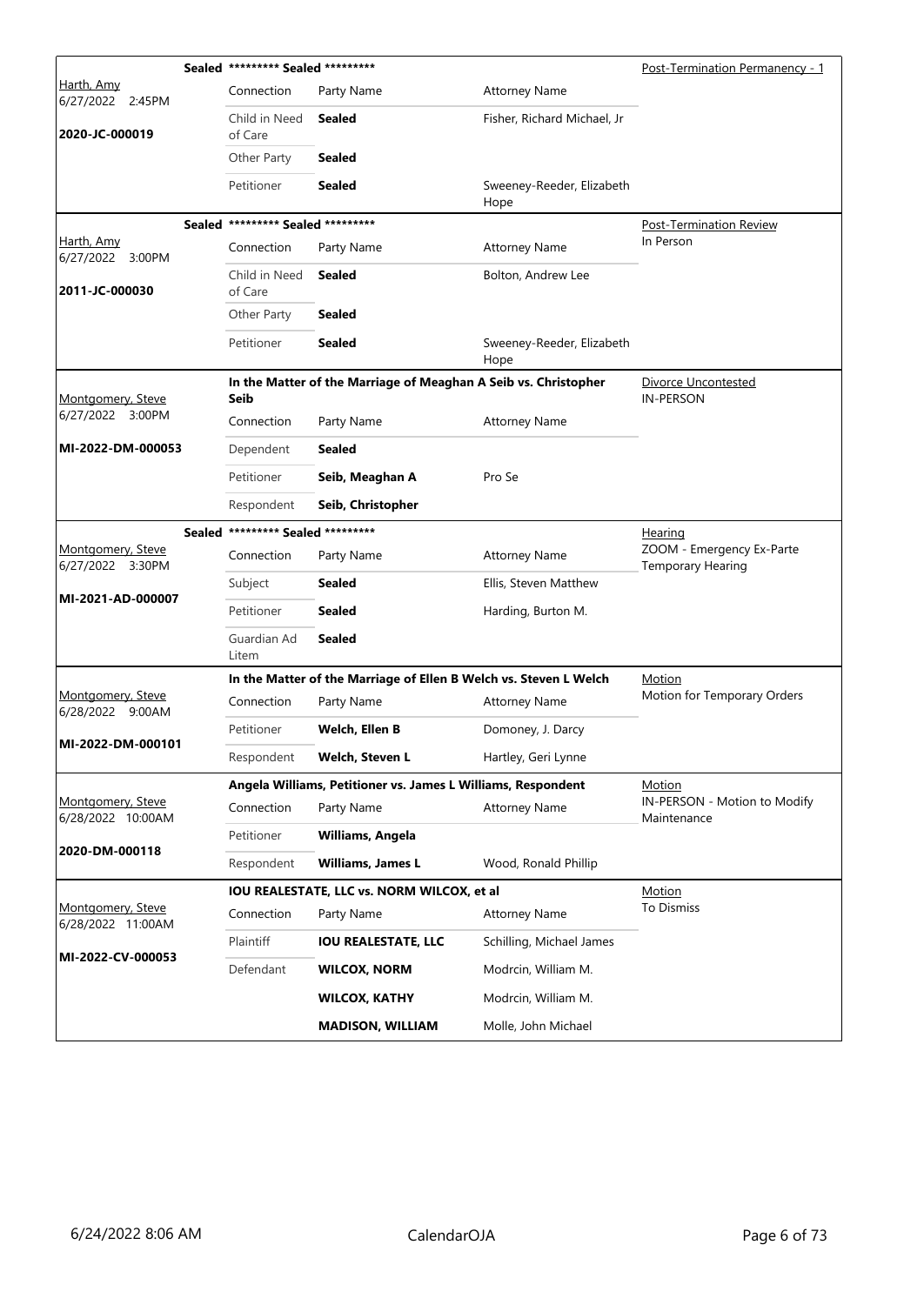|                                          |                            | Jeffrey D. Thoele vs. Scott Lee, et al                          |                                            | Motion                                             |
|------------------------------------------|----------------------------|-----------------------------------------------------------------|--------------------------------------------|----------------------------------------------------|
| Montgomery, Steve<br>6/28/2022 2:00PM    | Connection                 | Party Name                                                      | <b>Attorney Name</b>                       | <b>IN-PERSON - Motion to Dismiss</b>               |
|                                          | Plaintiff                  | Thoele, Jeffrey D.                                              | Hartley, Geri Lynne                        |                                                    |
| MI-2022-CV-000036                        | Defendant                  | Lee, Scott                                                      |                                            |                                                    |
|                                          |                            | <b>Pemberton, Cathy</b>                                         | Tetwiler, Lee H.                           |                                                    |
|                                          |                            | <b>Crown Realty</b>                                             | Tetwiler, Lee H.                           |                                                    |
|                                          |                            | Webster, Bob                                                    | Hughes, Michael Lee                        |                                                    |
|                                          |                            | Keller Williams Realty, Inc.                                    | Hughes, Michael Lee                        |                                                    |
|                                          |                            | Price, Lucas Alan                                               | Bartalos, Brian Michael                    |                                                    |
|                                          |                            | <b>Walker Smith vs. Alexis Tinsley</b>                          |                                            | <u>Status Conference</u>                           |
| Montgomery, Steve<br>6/28/2022<br>3:00PM | Connection                 | Party Name                                                      | <b>Attorney Name</b>                       | <b>IN-PERSON</b>                                   |
|                                          | Dependent                  | Sealed                                                          | Landon, Heather R.                         |                                                    |
| MI-2021-DM-000312                        | Petitioner                 | Smith, Walker                                                   | Laster, Brandon Michael                    |                                                    |
|                                          | Respondent                 | <b>Tinsley, Alexis</b>                                          |                                            |                                                    |
|                                          | Guardian Ad<br>Litem       | Landon, Heather R.                                              |                                            |                                                    |
|                                          |                            | In the Matter of the Marriage of Callie A Rolf vs Edward M Rolf |                                            | Status Conference                                  |
| Montgomery, Steve<br>6/29/2022 9:00AM    | Connection                 | Party Name                                                      | <b>Attorney Name</b>                       | IN-PERSON - OA's on Mother's<br>Motion for Records |
|                                          | Dependent                  | Sealed                                                          | Bolton, Andrew Lee                         |                                                    |
| 2017-DM-000270                           | Petitioner                 | Rolf, Callie A                                                  | Jensen, Steven A.                          |                                                    |
|                                          | Respondent                 | Rolf, Edward M                                                  | Dasenbrock, Jeffrey Ford                   |                                                    |
| Montgomery, Steve                        | <b>Shaunda marie Ewalt</b> | In the Matter of the Marriage of Coriantum Wayne Ewalt vs.      |                                            | <b>Status Conference</b><br><b>IN-PERSON</b>       |
| 6/29/2022 10:00AM                        | Connection                 | Party Name                                                      | <b>Attorney Name</b>                       |                                                    |
| MI-2021-DM-000063                        | Petitioner                 | <b>Ewalt, Coriantum Wayne</b>                                   | Jensen, Steven A.                          |                                                    |
|                                          | Respondent                 | Ewalt, Shaunda marie                                            | Dasenbrock, Jeffrey Ford                   |                                                    |
|                                          |                            | Meghan Butler vs. Joshua M Bauer                                |                                            | Hearing                                            |
| Montgomery, Steve<br>6/29/2022 11:00AM   | Connection                 | Party Name                                                      | <b>Attorney Name</b>                       | IN-PERSON - Appointment of GAL<br>only.            |
|                                          | Petitioner                 | <b>Butler, Meghan</b>                                           | Lawson, Christopher Patrick                |                                                    |
| 2017-DM-000174                           | Respondent                 | Bauer, Joshua M                                                 | Poe, Breanne Christine<br><b>Hendricks</b> |                                                    |
|                                          |                            | <b>State of Kansas vs. Raymond D Shipps</b>                     |                                            | <b>Status Conference</b>                           |
| Harth, Amy<br>6/29/2022 1:15PM           | Connection                 | Party Name                                                      | <b>Attorney Name</b>                       | Detainer. In Person / Open to<br>Public.           |
| 2020-CR-000148                           | Prosecutor                 | <b>State of Kansas</b>                                          | Sweeney-Reeder, Elizabeth<br>Hope          |                                                    |
|                                          | Defendant                  | Shipps, Raymond D                                               | Stephenson, Mary                           |                                                    |
|                                          |                            | <b>State of Kansas vs. Wendy Jo McCoy</b>                       |                                            | <b>Preliminary Examination - Status</b>            |
| Harth, Amy<br>6/29/2022 1:15PM           | Connection                 | Party Name                                                      | <b>Attorney Name</b>                       | In Person / Open to Public                         |
| MI-2021-CR-000203                        | Prosecutor                 | <b>State of Kansas</b>                                          | Stewart, Sarah Elizabeth                   |                                                    |
|                                          | Defendant                  | McCoy, Wendy Jo                                                 | Cole, Craig Everett                        |                                                    |
|                                          |                            | <b>State of Kansas vs. Garrett Michael Stanchfield</b>          |                                            | <b>Preliminary Examination</b>                     |
| <u>Harth, Amv</u><br>6/29/2022 1:15PM    | Connection                 | Party Name                                                      | <b>Attorney Name</b>                       | In Person / Open to Public. Allow 2<br>hours.      |
| MI-2022-CR-000038                        | Prosecutor                 | <b>State of Kansas</b>                                          | Sweeney-Reeder, Elizabeth<br>Hope          |                                                    |
|                                          | Defendant                  | <b>Stanchfield, Garrett</b><br>Michael                          | Wood, Ronald Phillip                       |                                                    |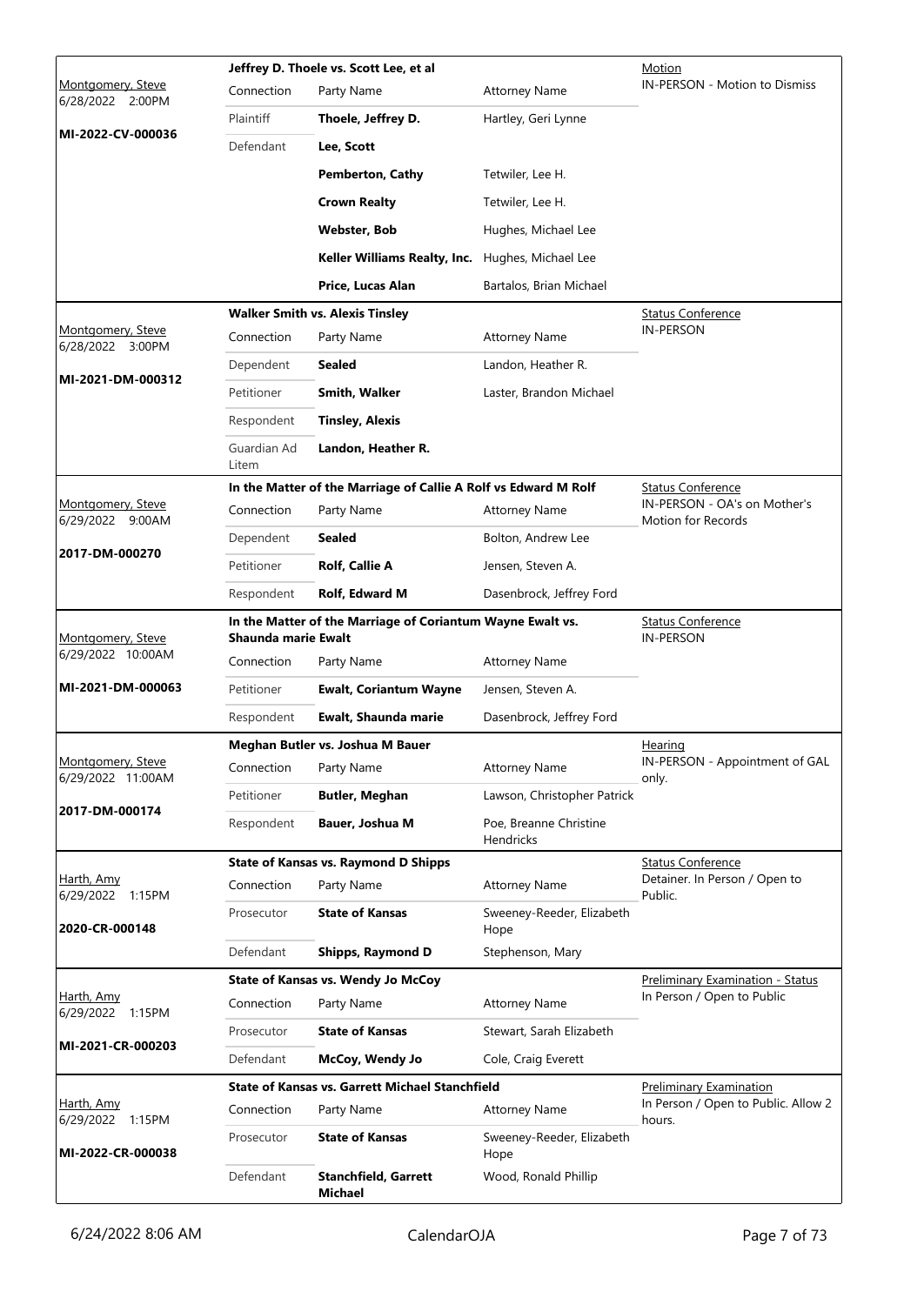|                                |                                   | <b>State of Kansas vs. Scott Sinclair Nickel</b>                 | <u>Arraignment</u>                                         |                                               |
|--------------------------------|-----------------------------------|------------------------------------------------------------------|------------------------------------------------------------|-----------------------------------------------|
| Harth, Amy<br>6/29/2022 1:15PM | Connection                        | Party Name                                                       | <b>Attorney Name</b>                                       | In Person / Open to Public                    |
|                                | Prosecutor                        | <b>State of Kansas</b>                                           | Stewart, Sarah Elizabeth                                   |                                               |
| MI-2022-CR-000072              | Defendant                         | <b>Nickel, Scott Sinclair</b>                                    | Domoney, John Leonard                                      |                                               |
|                                |                                   | <b>State of Kansas vs. Kelly Dean Keating</b>                    |                                                            | <b>Status Conference</b>                      |
| Harth, Amy<br>6/29/2022 1:30PM | Connection                        | Party Name                                                       | <b>Attorney Name</b>                                       | Revocation. In Person / Open to<br>Public.    |
|                                | Prosecutor                        | <b>State of Kansas</b>                                           | Bjorklun, Madeline Lora                                    |                                               |
| 2017-CR-000153                 | Defendant                         | <b>Keating, Kelly Dean</b>                                       | Fisher, Richard Michael, Jr                                |                                               |
|                                |                                   | <b>State of Kansas vs. Kelly Dean Keating</b>                    |                                                            | <b>Status Conference</b>                      |
| Harth, Amy<br>6/29/2022 1:30PM | Connection                        | Party Name                                                       | <b>Attorney Name</b>                                       | Revocation. In Person / Open to<br>Public.    |
|                                | Prosecutor                        | <b>State of Kansas</b>                                           | Stewart, Sarah Elizabeth                                   |                                               |
| 2018-CR-000162                 | Defendant                         | <b>Keating, Kelly Dean</b>                                       | Fisher, Richard Michael, Jr                                |                                               |
|                                |                                   | <b>State of Kansas vs. Kelly Dean Keating</b>                    |                                                            | <u>Plea Hearing</u>                           |
| Harth, Amy<br>6/29/2022 1:30PM | Connection                        | Party Name                                                       | <b>Attorney Name</b>                                       | In Person / Open to Public                    |
|                                | Prosecutor                        | <b>State of Kansas</b>                                           | Stewart, Sarah Elizabeth                                   |                                               |
| MI-2022-CR-000119              | Defendant                         | <b>Keating, Kelly Dean</b>                                       | Fisher, Richard Michael, Jr                                |                                               |
|                                |                                   | In the Matter of the Municipal Appeal of Jeremy Hinkle           |                                                            | <b>Bench Trial</b>                            |
| Harth, Amy<br>6/29/2022 2:00PM | Connection                        | Party Name                                                       | <b>Attorney Name</b>                                       | In Person / Open to Public. Allow 2<br>hours. |
|                                | Municipality                      | City of Paola, City of Paola Tetwiler, Lee H.                    |                                                            |                                               |
| MI-2022-CR-000022              | Defendant                         | Hinkle, Jeremy                                                   | Wood, Ronald Phillip                                       |                                               |
| Montgomery, Steve              | <b>Bresee</b>                     | In the Matter of the Marriage of Melissa M Bresee vs. William E. | <b>Bench Trial</b><br>Plaintiff IN-Person - Respondent via |                                               |
| 6/29/2022 2:00PM               | Connection                        | Party Name                                                       | <b>Attorney Name</b>                                       | telephone                                     |
| MI-2022-DM-000037              | Dependent                         | Sealed                                                           |                                                            |                                               |
|                                |                                   | Sealed                                                           |                                                            |                                               |
|                                | Petitioner                        | McClendon, Melissa M                                             | Pro Se                                                     |                                               |
|                                | Respondent                        | <b>Bresee, William E</b>                                         |                                                            |                                               |
|                                | Sealed ********* Sealed ********* |                                                                  |                                                            | <b>Review Hearing</b>                         |
| Harth, Amy                     | Connection                        | Party Name                                                       | <b>Attorney Name</b>                                       |                                               |
| 6/30/2022 11:00AM              | Subject                           | Sealed                                                           | Fisher, Richard Michael, Jr                                |                                               |
| MI-2022-CT-000055              | Petitioner                        | <b>Sealed</b>                                                    | Stewart, Sarah Elizabeth                                   |                                               |
|                                | Sealed ********* Sealed ********* |                                                                  |                                                            | <b>Review Hearing</b>                         |
| Harth, Amy                     | Connection                        | Party Name                                                       | Attorney Name                                              |                                               |
| 6/30/2022 11:00AM              | Subject                           | <b>Sealed</b>                                                    | Fisher, Richard Michael, Jr                                |                                               |
| MI-2022-CT-000070              | Petitioner                        | <b>Sealed</b>                                                    | Stewart, Sarah Elizabeth                                   |                                               |
|                                | Sealed ********* Sealed ********* |                                                                  |                                                            | <b>Review Hearing</b>                         |
| Harth, Amy                     | Connection                        | Party Name                                                       | <b>Attorney Name</b>                                       |                                               |
| 6/30/2022 11:00AM              | Subject                           | Sealed                                                           | Fisher, Richard Michael, Jr                                |                                               |
| MI-2022-CT-000071              | Petitioner                        | Sealed                                                           | Stewart, Sarah Elizabeth                                   |                                               |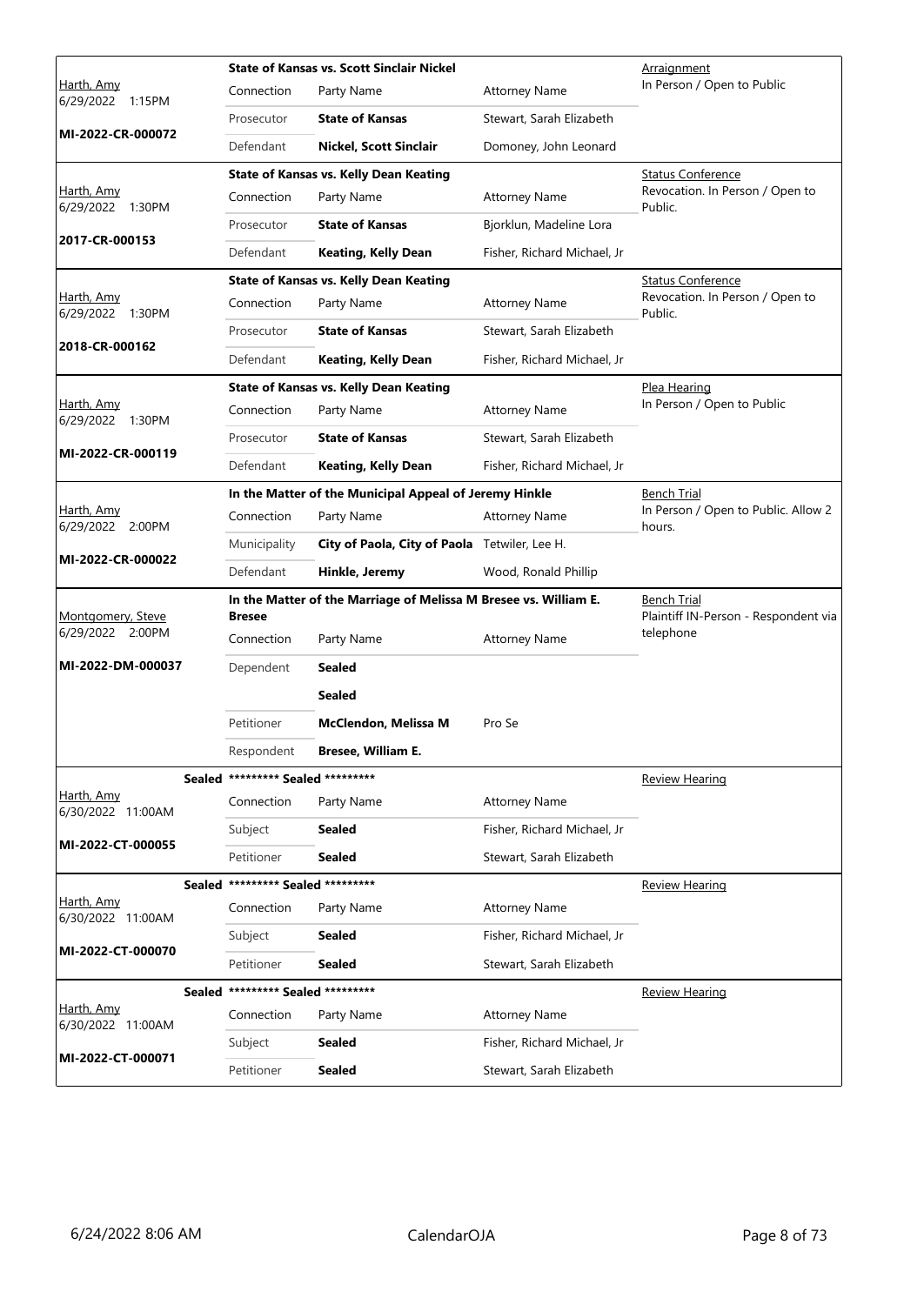|                                           |  | Sealed ********* Sealed *********                                                   |                                                              |                             | <b>Bench Trial</b>                              |
|-------------------------------------------|--|-------------------------------------------------------------------------------------|--------------------------------------------------------------|-----------------------------|-------------------------------------------------|
| Harth, Amy<br>6/30/2022 11:00AM           |  | Connection                                                                          | Party Name                                                   | <b>Attorney Name</b>        |                                                 |
|                                           |  | Subject                                                                             | <b>Sealed</b>                                                | Fisher, Richard Michael, Jr |                                                 |
| MI-2022-CT-000090                         |  | Petitioner                                                                          | <b>Sealed</b>                                                |                             |                                                 |
|                                           |  |                                                                                     | <b>Sealed</b>                                                | Stewart, Sarah Elizabeth    |                                                 |
|                                           |  | Sealed ********* Sealed *********                                                   |                                                              |                             | <b>Bench Trial</b>                              |
| <u>Harth, Amy</u><br>6/30/2022 11:00AM    |  | Connection                                                                          | Party Name                                                   | <b>Attorney Name</b>        |                                                 |
|                                           |  | Subject                                                                             | <b>Sealed</b>                                                | Fisher, Richard Michael, Jr |                                                 |
| MI-2022-CT-000091                         |  | Petitioner                                                                          | <b>Sealed</b>                                                |                             |                                                 |
|                                           |  |                                                                                     | <b>Sealed</b>                                                | Stewart, Sarah Elizabeth    |                                                 |
|                                           |  | Sealed ********* Sealed *********                                                   |                                                              |                             | <b>Bench Trial</b>                              |
| Harth, Amy<br>6/30/2022 11:00AM           |  | Connection                                                                          | Party Name                                                   | <b>Attorney Name</b>        |                                                 |
|                                           |  | Subject                                                                             | <b>Sealed</b>                                                | Fisher, Richard Michael, Jr |                                                 |
| MI-2022-CT-000093                         |  | Petitioner                                                                          | <b>Sealed</b>                                                | Stewart, Sarah Elizabeth    |                                                 |
| Miami, Hearing Officer                    |  | <b>Respondent</b>                                                                   | State of Kansas SRS, Petitioner vs. Christopher O Crotchett, |                             | <b>Status Conference</b>                        |
| 7/1/2022 9:00AM                           |  | Connection                                                                          | Party Name                                                   | <b>Attorney Name</b>        |                                                 |
| 2000-DM-000215                            |  | Petitioner                                                                          | Dept for Children and<br><b>Families</b>                     | 6 & 11, Young Williams      |                                                 |
|                                           |  | Respondent                                                                          | Crotchett, Christopher O                                     |                             |                                                 |
| Miami, Hearing Officer                    |  | Mary Elizabeth Wilson, Petitioner vs. Mark Christopher Wilson,<br><b>Respondent</b> |                                                              |                             | <b>Show Cause Hearing</b><br>RESPONDENT-CALL IN |
| 7/1/2022 9:00AM                           |  | Connection                                                                          | Party Name                                                   | <b>Attorney Name</b>        |                                                 |
| 2004-DM-000304                            |  | Other Party                                                                         | <b>Department of Children</b><br>and Families                | 6 & 11, Young Williams      |                                                 |
|                                           |  |                                                                                     | Dept for Children and<br><b>Families</b>                     |                             |                                                 |
|                                           |  | Petitioner                                                                          | Wilson, Mary Elizabeth                                       | Pro Se, Party               |                                                 |
|                                           |  | Respondent                                                                          | Wilson, Mark C                                               | Ellis, Steven Matthew       |                                                 |
|                                           |  |                                                                                     | Dept for Children and Families vs. Marlin E Lickteig         |                             | <b>Status Conference</b>                        |
| Miami, Hearing Officer<br>7/1/2022 9:00AM |  | Connection                                                                          | Party Name                                                   | <b>Attorney Name</b>        |                                                 |
| 2007-DM-000386                            |  | Dependent                                                                           | <b>Sealed</b>                                                |                             |                                                 |
|                                           |  | Other Party                                                                         | Dept for Children and<br><b>Families</b>                     | Mc Vay, Kendall Moran       |                                                 |
|                                           |  | Petitioner                                                                          | Dept for Children and<br><b>Families</b>                     | 6 & 11, Young Williams      |                                                 |
|                                           |  | Respondent                                                                          | Lickteig, Marlin E                                           | Domoney, John Leonard       |                                                 |
|                                           |  |                                                                                     | Alison Wilson, Petitioner vs. Dallas Wilson, Respondent      |                             | <b>Show Cause Hearing</b>                       |
| Miami, Hearing Officer<br>7/1/2022 9:00AM |  | Connection                                                                          | Party Name                                                   | <b>Attorney Name</b>        |                                                 |
| 2008-DM-000357                            |  | Other Party                                                                         | <b>Department of Children</b><br>and Families                |                             |                                                 |
|                                           |  |                                                                                     | Dept for Children and<br><b>Families</b>                     | Mc Vay, Kendall Moran       |                                                 |
|                                           |  | Petitioner                                                                          | Fibiger, Alison J                                            | Bullard, John R.            |                                                 |
|                                           |  | Respondent                                                                          | <b>Wilson, Dallas D</b>                                      | Pro Se, Party               |                                                 |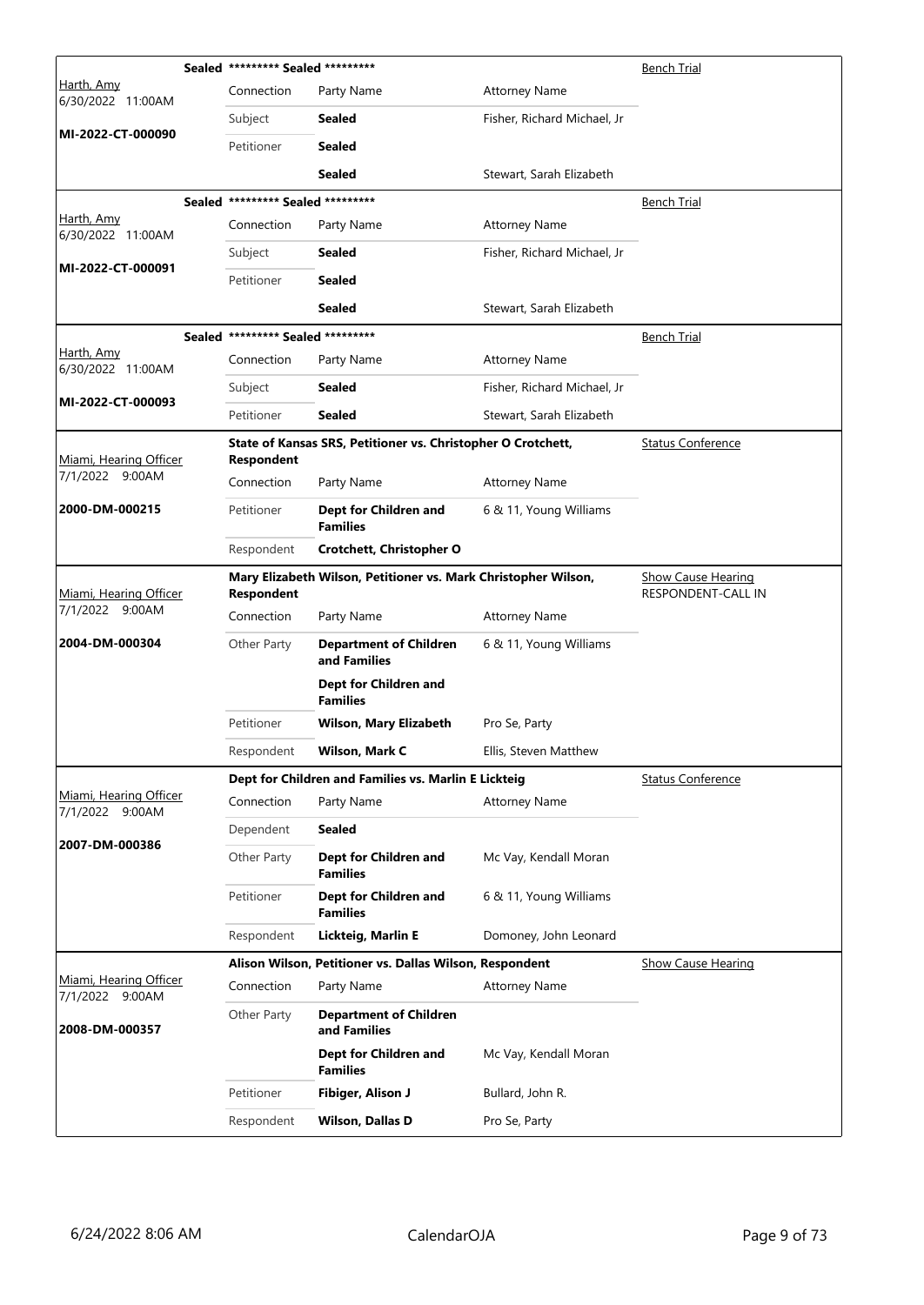| Miami, Hearing Officer                    | <b>L</b> Hauenschild         | In the Matter of the Marriage of Kenneth A Hauenschild vs Tamara   | <b>Status Conference</b>     |                                                               |
|-------------------------------------------|------------------------------|--------------------------------------------------------------------|------------------------------|---------------------------------------------------------------|
| 7/1/2022 9:00AM                           | Connection                   | Party Name                                                         | <b>Attorney Name</b>         |                                                               |
| 2009-DM-000008                            | Other Party                  | <b>Department of Children</b><br>and Families                      | 6 & 11, Young Williams       |                                                               |
|                                           |                              | Hauenschild, Kenneth A                                             | Domoney, John Leonard        |                                                               |
|                                           | Petitioner                   | Hauenschild, Kenneth A                                             | Domoney, John Leonard        |                                                               |
|                                           | Respondent                   | Hauenschild, Tamara L                                              |                              |                                                               |
| Miami, Hearing Officer                    |                              | State of Kansas SRS, Petitioner vs. Jeremy D Manheim, Respondent   |                              | <b>Status Conference</b>                                      |
| 7/1/2022 9:00AM                           | Connection                   | Party Name                                                         | <b>Attorney Name</b>         |                                                               |
| 2009-DM-000137                            | Dependent                    | Sealed                                                             |                              |                                                               |
|                                           | Other Party                  | <b>State of Kansas</b>                                             | Mc Vay, Kendall Moran        |                                                               |
|                                           | Petitioner                   | Dept for Children and<br><b>Families</b>                           | 6 & 11, Young Williams       |                                                               |
|                                           | Respondent                   | Manheim, Jeremy D                                                  | Domoney, John Leonard        |                                                               |
| Miami, Hearing Officer                    | <b>Christopher Fernandes</b> | In the Matter of the Marriage of Dept for Children and Families vs |                              | <b>Status Conference</b>                                      |
| 7/1/2022 9:00AM                           | Connection                   | Party Name                                                         | <b>Attorney Name</b>         |                                                               |
| 2009-DM-000305                            | Other Party                  | Dept for Children and<br><b>Families</b>                           | 6 & 11, Young Williams       |                                                               |
|                                           | Petitioner                   | Dept for Children and<br><b>Families</b>                           | 6 & 11, Young Williams       |                                                               |
|                                           | Respondent                   | Fernandes, Christopher                                             | Domoney, John Leonard        |                                                               |
|                                           |                              | Jason W Nixon, Petitioner vs. Tammra K Nixon, Respondent           |                              | Motion                                                        |
| Miami, Hearing Officer<br>7/1/2022 9:00AM | Connection                   | Party Name                                                         | <b>Attorney Name</b>         | Modify Child Support and<br>Objection to and Challenge of IWO |
| 2010-DM-000027                            | Dependent                    | <b>Sealed</b>                                                      |                              |                                                               |
|                                           |                              | <b>Sealed</b>                                                      |                              |                                                               |
|                                           |                              | <b>Sealed</b>                                                      |                              |                                                               |
|                                           | Other Party                  | Dept for Children and<br><b>Families</b>                           | 6 & 11, Young Williams       |                                                               |
|                                           | Petitioner                   | Nixon, Jason W                                                     |                              |                                                               |
|                                           | Respondent                   | Nixon, Tammra K                                                    | Spangler, Jennifer Elizabeth |                                                               |
|                                           |                              | State of Kansas SRS, Petitioner vs. Anna M Spickler, Respondent    |                              | Contempt - Indirect                                           |
| Miami, Hearing Officer<br>7/1/2022 9:00AM | Connection                   | Party Name                                                         | <b>Attorney Name</b>         |                                                               |
| 2010-DM-000201                            | Other Party                  | Dept for Children and<br><b>Families</b>                           | 6 & 11, Young Williams       |                                                               |
|                                           |                              |                                                                    |                              |                                                               |
|                                           | Petitioner                   | Dept for Children and<br><b>Families</b>                           | 6 & 11, Young Williams       |                                                               |
|                                           | Respondent                   | Neargarder, Anna M                                                 | Domoney, John Leonard        |                                                               |
|                                           |                              | Staci Rieland, Petitioner vs. Daniel L Rieland, Respondent         |                              | Contempt - Indirect                                           |
| Miami, Hearing Officer<br>7/1/2022 9:00AM | Connection                   | Party Name                                                         | <b>Attorney Name</b>         |                                                               |
| 2015-DM-000186                            | Other Party                  | <b>Department of Children</b><br>and Families                      | 6 & 11, Young Williams       |                                                               |
|                                           | Petitioner                   | Rieland, Staci L                                                   |                              |                                                               |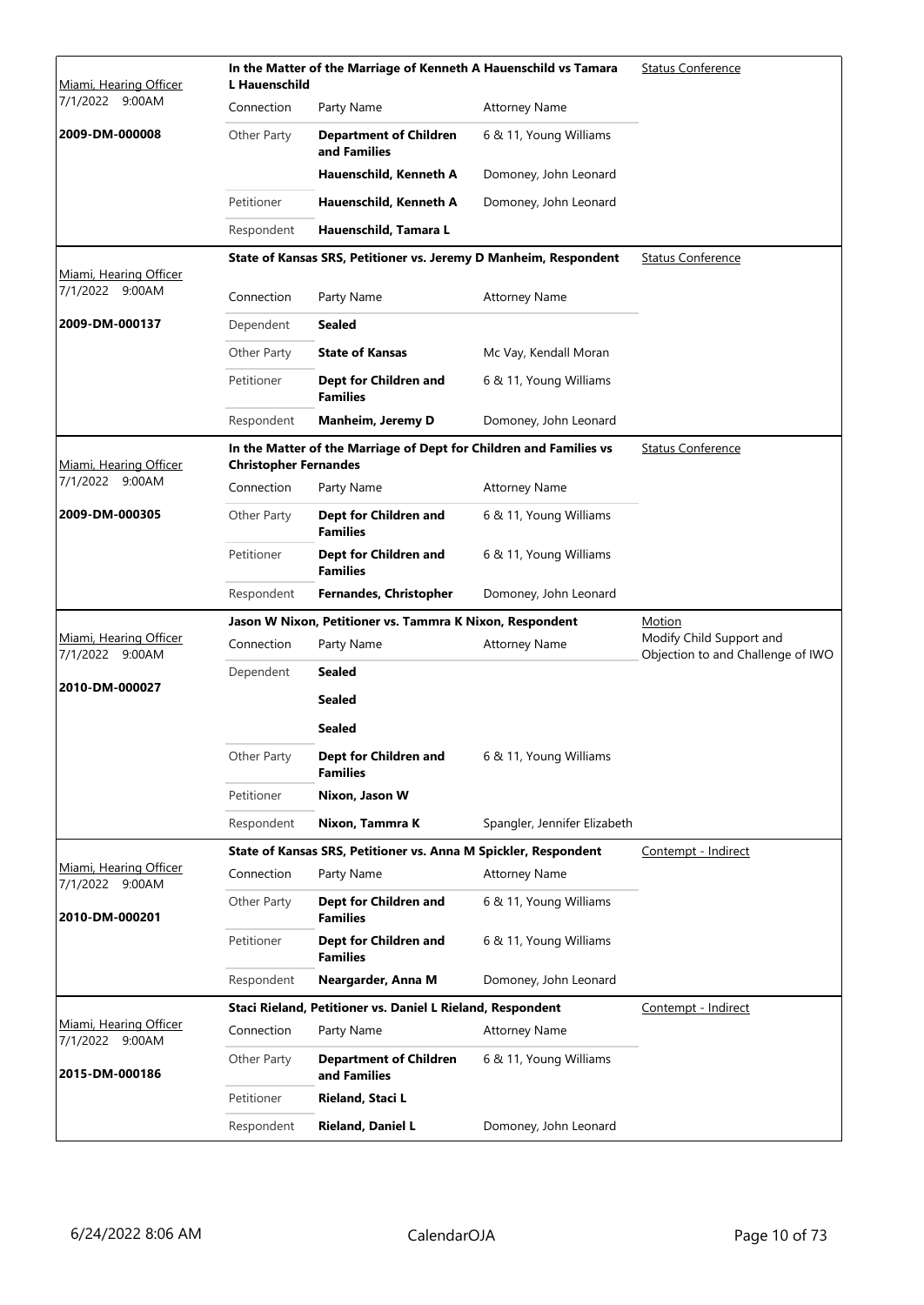|                                           |                           | Dept for Children and Families vs. Dallas D Wilson                | Show Cause Hearing       |                                                                       |
|-------------------------------------------|---------------------------|-------------------------------------------------------------------|--------------------------|-----------------------------------------------------------------------|
| Miami, Hearing Officer<br>7/1/2022 9:00AM | Connection                | Party Name                                                        | <b>Attorney Name</b>     |                                                                       |
|                                           | Other Party               | <b>State of Kansas</b>                                            | Mc Vay, Kendall Moran    |                                                                       |
| 2016-DM-000229                            | Petitioner                | Dept for Children and<br><b>Families</b>                          | 6 & 11, Young Williams   |                                                                       |
|                                           | Respondent                | <b>Wilson, Dallas D</b>                                           |                          |                                                                       |
| Miami, Hearing Officer                    | <b>Noll</b>               | In the Matter of the Marriage of Tonya Ann Noll vs Adam Duane     |                          | <b>Status Conference</b>                                              |
| 7/1/2022 9:00AM                           | Connection                | Party Name                                                        | <b>Attorney Name</b>     |                                                                       |
| 2019-DM-000169                            | Dependent                 | <b>Sealed</b>                                                     | Bolton, Andrew Lee       |                                                                       |
|                                           | Petitioner                | Noll, Tonya Ann                                                   | Hartley, Geri Lynne      |                                                                       |
|                                           | Respondent                | <b>Noll, Adam Duane</b>                                           | Kice, Stephanie Bingman  |                                                                       |
| Miami, Hearing Officer                    | Hiracheta                 | In the Matter of the Marriage of Jason Hiracheta vs Katelyn       |                          | <b>Show Cause Hearing</b>                                             |
| 7/1/2022 9:00AM                           | Connection                | Party Name                                                        | <b>Attorney Name</b>     |                                                                       |
| 2020-DM-000241                            | Petitioner                | Hiracheta, Jason                                                  | Pro Se                   |                                                                       |
|                                           | Respondent                | Hiracheta, Katelyn                                                |                          |                                                                       |
| Miami, Hearing Officer                    | <b>Lang Squire</b>        | In the Matter of the Marriage of Shawna Celisia Gulley vs. Ivan   |                          | Motion<br>Modify IWO                                                  |
| 7/1/2022 9:00AM                           | Connection                | Party Name                                                        | <b>Attorney Name</b>     |                                                                       |
| MI-2021-DM-000082                         | Petitioner                | Gulley, Shawna Celisia                                            | Dasenbrock, Jeffrey Ford |                                                                       |
|                                           | Respondent                | Squire, Ivan Lang                                                 |                          |                                                                       |
|                                           |                           | State of Kansas, et al vs. Crystal Weigell                        |                          | <u>Motion</u>                                                         |
| Miami, Hearing Officer<br>7/1/2022 9:00AM | Connection                | Party Name                                                        | <b>Attorney Name</b>     | Modify Child Support                                                  |
|                                           |                           |                                                                   |                          |                                                                       |
|                                           | Dependent                 | Sealed                                                            |                          |                                                                       |
| MI-2021-DM-000122                         |                           | <b>Sealed</b>                                                     |                          |                                                                       |
|                                           | Petitioner                | <b>State of Kansas</b>                                            | 6 & 11, Young Williams   |                                                                       |
|                                           |                           | <b>Weigell, Jessie</b>                                            | 6 & 11, Young Williams   |                                                                       |
|                                           | Respondent                | <b>Weigell, Crystal</b>                                           | Boyd, Kevin Lee          |                                                                       |
|                                           |                           | State of Kansas DCF obo St of MO, et al vs. Todd Sparks           |                          | Motion                                                                |
| Miami, Hearing Officer<br>7/1/2022 9:00AM | Connection                | Party Name                                                        | <b>Attorney Name</b>     | Establish Paternity, Child Support,<br>Medical Support, and Authorize |
|                                           | Dependent                 | <b>Sealed</b>                                                     |                          | <b>IWO</b>                                                            |
| MI-2022-DM-000018                         | Petitioner                | <b>State of Kansas DCF obo St</b> 6 & 11, Young Williams<br>of MO |                          |                                                                       |
|                                           |                           | Reed, Jamie                                                       | 6 & 11, Young Williams   |                                                                       |
|                                           | Respondent                | Sparks, Todd                                                      |                          |                                                                       |
| Miami, Hearing Officer                    | <b>Daniel Scholtz, Sr</b> | In the Matter of the Marriage of Samantha J Scholtz vs. Christian |                          | Motion<br>Reduce Maintenance                                          |
| 7/1/2022 9:30AM                           | Connection                | Party Name                                                        | <b>Attorney Name</b>     |                                                                       |
| MI-2021-DM-000018                         | Petitioner                | Scholtz, Samantha J                                               | Domoney, John Leonard    |                                                                       |
|                                           | Respondent                | Scholtz, Christian Daniel,<br>Sr                                  | Wood, Ronald Phillip     |                                                                       |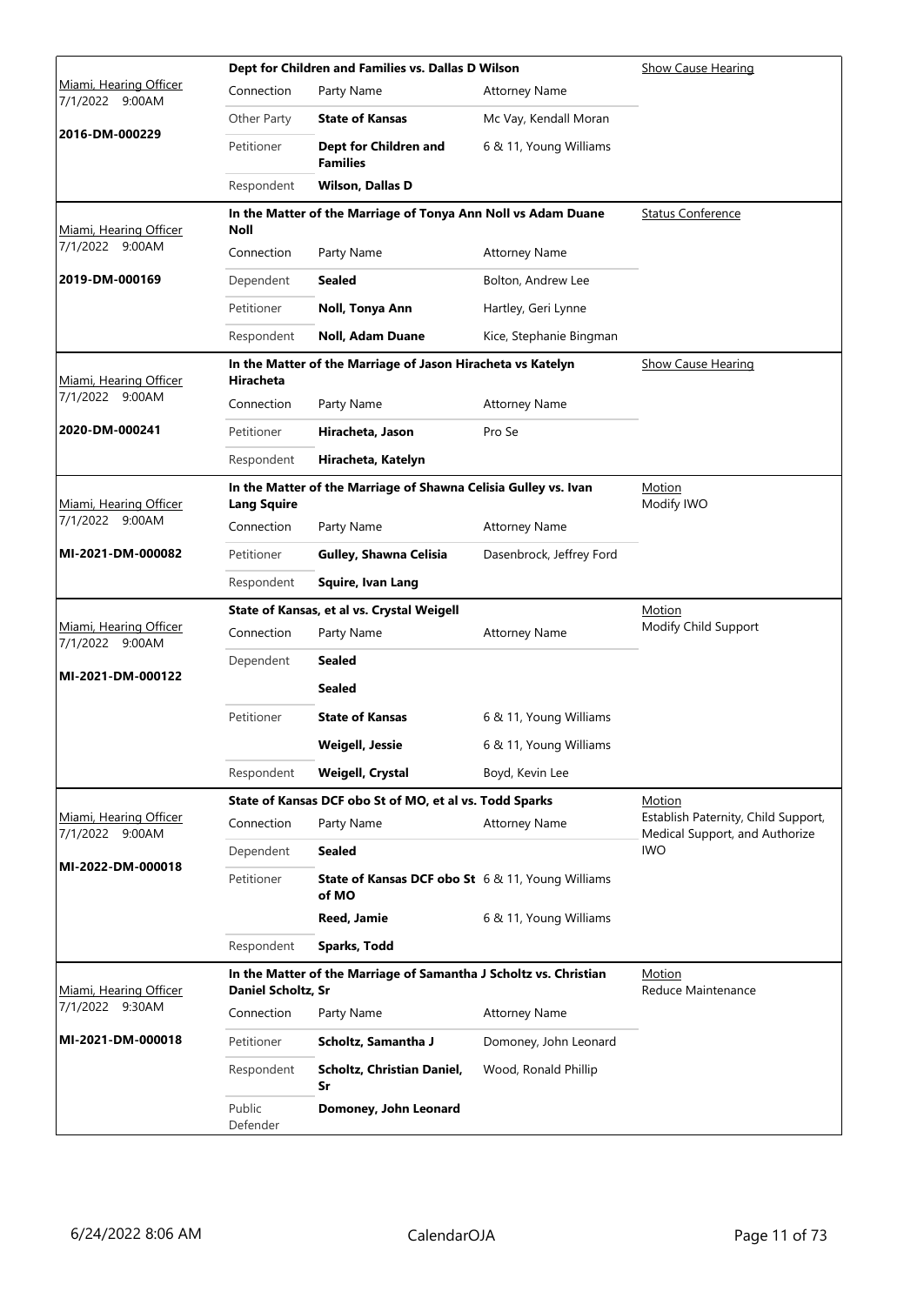|                                            | State of Kansas, et al vs. Gary Starling |                                                              |                            |                                      |  |
|--------------------------------------------|------------------------------------------|--------------------------------------------------------------|----------------------------|--------------------------------------|--|
| Miami, Hearing Officer<br>7/1/2022 9:30AM  | Connection                               | Party Name                                                   | <b>Attorney Name</b>       |                                      |  |
|                                            | Dependent                                | <b>Sealed</b>                                                |                            |                                      |  |
| MI-2021-DM-000155                          | Petitioner                               | <b>State of Kansas</b>                                       | 6 & 11, Young Williams     |                                      |  |
|                                            |                                          | Graham, Ashlyn                                               | 6 & 11, Young Williams     |                                      |  |
|                                            | Respondent                               | <b>Starling, Gary</b>                                        | Martin, Richard Wayne      |                                      |  |
|                                            |                                          | Heather P Faunce, Petitioner vs. Steven A Faunce, Respondent |                            | Motion                               |  |
| Miami, Hearing Officer<br>7/1/2022 10:00AM | Connection                               | Party Name                                                   | <b>Attorney Name</b>       | Modify Child Support                 |  |
|                                            | Dependent                                | <b>Sealed</b>                                                |                            |                                      |  |
| 2007-DM-000078                             | Petitioner                               | Faunce, Heather P                                            | Pro Se                     |                                      |  |
|                                            | Respondent                               | Faunce, Steven A                                             | Shernaman, Ryan Joe        |                                      |  |
| Miami, Hearing Officer                     | Respondent                               | Aprile Charlene Brandt, Petitioner vs. Benjamin Ray Brandt,  |                            | <b>Show Cause Hearing</b>            |  |
| 7/1/2022 10:00AM                           | Connection                               | Party Name                                                   | <b>Attorney Name</b>       |                                      |  |
| 2020-DM-000219                             | Petitioner                               | <b>Brandt, Aprile Charlene</b>                               | Domoney, J. Darcy          |                                      |  |
|                                            | Respondent                               | <b>Brandt, Benjamin Ray</b>                                  | Hartley, Geri Lynne        |                                      |  |
| Miami, Hearing Officer                     | <b>Respondent</b>                        | Lindsay N Ebenstein, Petitioner vs. Robert R Ebenstein Jr,   |                            | Motion<br>Modify Child Support       |  |
| 7/1/2022 10:30AM                           | Connection                               | Party Name                                                   | <b>Attorney Name</b>       |                                      |  |
| 2018-DM-000291                             | Dependent                                | Sealed                                                       | Landon, Heather R.         |                                      |  |
|                                            |                                          | <b>Sealed</b>                                                | Landon, Heather R.         |                                      |  |
|                                            | Petitioner                               | Ebenstein, Lindsay N                                         | Evans, Ryan Christopher    |                                      |  |
|                                            | Respondent                               | Ebenstein, Robert R, Jr                                      | Pro Se                     |                                      |  |
|                                            | Guardian Ad                              | Landon, Heather R.                                           |                            |                                      |  |
|                                            | Litem                                    | Landon, Heather R.                                           |                            |                                      |  |
|                                            |                                          | <b>State of Kansas vs. Eric K Razo</b>                       |                            | <b>Jury Trial</b>                    |  |
| Harth, Amy<br>7/5/2022 9:00AM              | Connection                               | Party Name                                                   | <b>Attorney Name</b>       | Allow 3 days                         |  |
| 2019-CR-000206                             | Prosecutor                               | <b>State of Kansas</b>                                       | Stewart, Sarah Elizabeth   |                                      |  |
|                                            | Defendant                                | Razo, Eric K                                                 | Stephenson, Mary           |                                      |  |
|                                            |                                          | <b>State of Kansas vs. Bryce Ashton Briggs</b>               |                            | <b>Jury Trial</b>                    |  |
| Harth, Amy<br>7/5/2022 9:00AM              | Connection                               | Party Name                                                   | <b>Attorney Name</b>       | Allow 2 days                         |  |
| MI-2021-CR-000185                          | Prosecutor                               | <b>State of Kansas</b>                                       | Silvermintz, Rebecca Sarah |                                      |  |
|                                            | Defendant                                | <b>Briggs, Bryce Ashton</b>                                  | Kice, Stephanie Bingman    |                                      |  |
| Sealed                                     | ********* Sealed *********               |                                                              |                            | <b>Status Conference</b><br>PFA-ZOOM |  |
| Leblanc, Valorie R<br>7/5/2022 11:45AM     | Connection                               | Party Name                                                   | <b>Attorney Name</b>       |                                      |  |
| MI-2021-DM-000187                          | Petitioner                               | <b>Sealed</b>                                                | Dawson, Claudia Jo         |                                      |  |
|                                            |                                          | <b>Sealed</b>                                                | Dawson, Claudia Jo         |                                      |  |
|                                            |                                          | <b>Sealed</b>                                                | Dawson, Claudia Jo         |                                      |  |
|                                            | Respondent                               | <b>Sealed</b>                                                | Dasenbrock, Jeffrey Ford   |                                      |  |
|                                            |                                          | <b>State of Kansas vs. Eric K Razo</b>                       |                            | <b>Jury Trial</b>                    |  |
| Harth, Amy<br>7/6/2022 9:00AM              | Connection                               | Party Name                                                   | <b>Attorney Name</b>       | Allow 3 days                         |  |
| 2019-CR-000206                             | Prosecutor                               | <b>State of Kansas</b>                                       | Stewart, Sarah Elizabeth   |                                      |  |
|                                            | Defendant                                | Razo, Eric K                                                 | Stephenson, Mary           |                                      |  |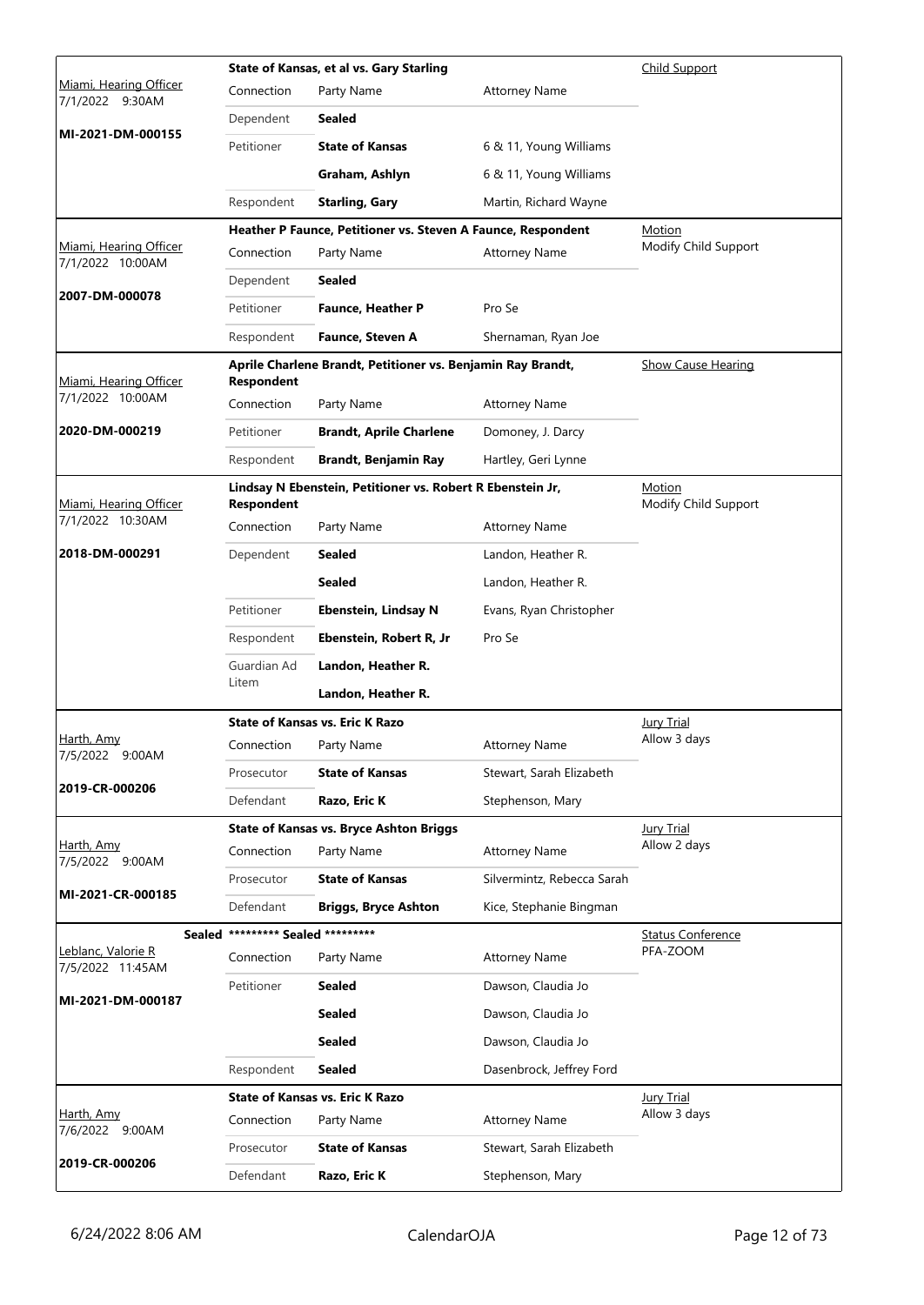|                                       |            | <b>State of Kansas vs. Bryce Ashton Briggs</b>        |                            | Jury Trial                                        |
|---------------------------------------|------------|-------------------------------------------------------|----------------------------|---------------------------------------------------|
| Harth, Amy<br>7/6/2022 9:00AM         | Connection | Party Name                                            | <b>Attorney Name</b>       | Allow 2 days                                      |
|                                       | Prosecutor | <b>State of Kansas</b>                                | Silvermintz, Rebecca Sarah |                                                   |
| MI-2021-CR-000185                     | Defendant  | <b>Briggs, Bryce Ashton</b>                           | Kice, Stephanie Bingman    |                                                   |
|                                       |            | State of Kansas vs. Frankie J Franklin                |                            | First Appearance                                  |
| Leblanc, Valorie R<br>7/7/2022 9:00AM | Connection | Party Name                                            | <b>Attorney Name</b>       | Send Zoom link to def - lives in<br>another state |
|                                       | Prosecutor | <b>State of Kansas</b>                                | Bowerman, Norah Lee        |                                                   |
| 1994-TR-001615                        | Defendant  | Franklin, Frankie J                                   |                            |                                                   |
|                                       |            | <b>State of Kansas vs. Eric K Razo</b>                |                            | Jury Trial                                        |
| Harth, Amy<br>7/7/2022 9:00AM         | Connection | Party Name                                            | <b>Attorney Name</b>       | Allow 3 days                                      |
|                                       | Prosecutor | <b>State of Kansas</b>                                | Stewart, Sarah Elizabeth   |                                                   |
| 2019-CR-000206                        | Defendant  | Razo, Eric K                                          | Stephenson, Mary           |                                                   |
|                                       |            | State of Kansas vs. William Arlo Columbia             |                            | <b>First Appearance</b>                           |
| Leblanc, Valorie R<br>7/7/2022 9:00AM | Connection | Party Name                                            | <b>Attorney Name</b>       |                                                   |
|                                       | Prosecutor | <b>State of Kansas</b>                                | Silvermintz, Rebecca Sarah |                                                   |
| MI-2022-CR-000108                     | Defendant  | Columbia, William Arlo                                | Dasenbrock, Jeffrey Ford   |                                                   |
|                                       |            | State of Kansas vs. Zachary William Kelly             |                            | Bond - Appearance                                 |
| Leblanc, Valorie R<br>7/7/2022 9:00AM | Connection | Party Name                                            | <b>Attorney Name</b>       |                                                   |
|                                       | Prosecutor | <b>State of Kansas</b>                                | Stewart, Sarah Elizabeth   |                                                   |
| MI-2022-CR-000124                     | Defendant  | Kelly, Zachary William                                |                            |                                                   |
|                                       |            | State of Kansas vs. Christopher Miguel Carrera        |                            | Bond - Appearance                                 |
| Leblanc, Valorie R<br>7/7/2022 9:00AM | Connection | Party Name                                            | <b>Attorney Name</b>       |                                                   |
| MI-2022-CR-000139                     | Prosecutor | <b>State of Kansas</b>                                | Stewart, Sarah Elizabeth   |                                                   |
|                                       | Defendant  | Carrera, Christopher<br><b>Miguel</b>                 |                            |                                                   |
|                                       |            | <b>State of Kansas vs. Garilee Audrey M M Blurton</b> |                            | Bond - Appearance                                 |
| Leblanc, Valorie R<br>7/7/2022 9:00AM | Connection | Party Name                                            | <b>Attorney Name</b>       |                                                   |
| MI-2022-CR-000146                     | Prosecutor | <b>State of Kansas</b>                                | Stewart, Sarah Elizabeth   |                                                   |
|                                       | Defendant  | <b>Blurton, Garilee Audrey M</b><br>м                 |                            |                                                   |
|                                       |            | <b>State of Kansas vs. Garrett Layton Pearce</b>      |                            | <b>Bond - Appearance</b>                          |
| Leblanc, Valorie R<br>7/7/2022 9:00AM | Connection | Party Name                                            | <b>Attorney Name</b>       |                                                   |
|                                       | Prosecutor | <b>State of Kansas</b>                                | Stewart, Sarah Elizabeth   |                                                   |
| MI-2022-CR-000148                     | Defendant  | Pearce, Garrett Layton                                |                            |                                                   |
|                                       |            | State of Kansas vs. Nicholas Lee Graniewski           |                            | <b>First Appearance</b>                           |
| Leblanc, Valorie R<br>7/7/2022 9:00AM | Connection | Party Name                                            | <b>Attorney Name</b>       |                                                   |
| MI-2022-FG-000022                     | Prosecutor | <b>State of Kansas</b>                                | Silvermintz, Rebecca Sarah |                                                   |
|                                       | Defendant  | Graniewski, Nicholas Lee                              |                            |                                                   |
|                                       |            | State of Kansas vs. Joshua Ray Williams               |                            | <b>First Appearance</b>                           |
| Leblanc, Valorie R<br>7/7/2022 9:00AM | Connection | Party Name                                            | <b>Attorney Name</b>       |                                                   |
| MI-2022-FG-000028                     | Prosecutor | <b>State of Kansas</b>                                | Silvermintz, Rebecca Sarah |                                                   |
|                                       | Defendant  | Williams, Joshua Ray                                  |                            |                                                   |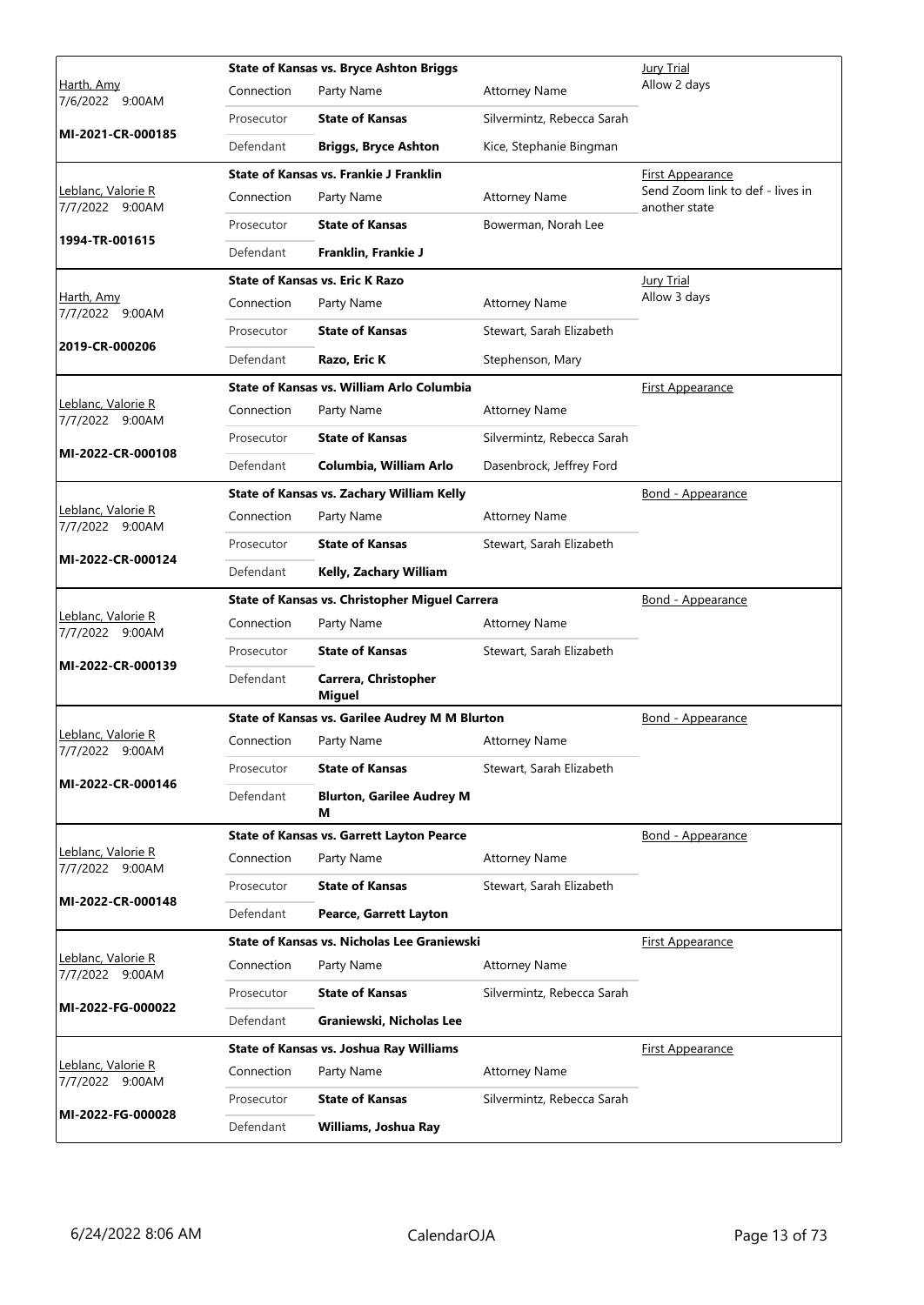|                                               |            | <b>State of Kansas vs. Brice Lynn Peel</b>                             |                            | <b>First Appearance</b>                                           |
|-----------------------------------------------|------------|------------------------------------------------------------------------|----------------------------|-------------------------------------------------------------------|
| <u> Leblanc, Valorie R</u><br>7/7/2022 9:00AM | Connection | Party Name                                                             | <b>Attorney Name</b>       |                                                                   |
|                                               | Prosecutor | <b>State of Kansas</b>                                                 | Silvermintz, Rebecca Sarah |                                                                   |
| MI-2022-TR-000375                             | Defendant  | Peel, Brice Lynn                                                       | Friedrich, Scott Kevin     |                                                                   |
|                                               |            | State of Kansas vs. Isaiah J. Vantrece                                 |                            | Bond - Appearance                                                 |
| Leblanc, Valorie R<br>7/7/2022 9:00AM         | Connection | Party Name                                                             | <b>Attorney Name</b>       | and FIRST APPEARANCE                                              |
| MI-2022-TR-000436                             | Prosecutor | <b>State of Kansas</b>                                                 | Silvermintz, Rebecca Sarah |                                                                   |
|                                               | Defendant  | Vantrece, Isaiah J.                                                    |                            |                                                                   |
|                                               |            | State of Kansas vs. Rebecca J. McAnany                                 |                            | <b>First Appearance</b>                                           |
| Leblanc, Valorie R<br>7/7/2022 9:00AM         | Connection | Party Name                                                             | <b>Attorney Name</b>       | Ticket says Friday 7/8 - moved to<br>Thursday 7/7                 |
| MI-2022-TR-000437                             | Prosecutor | <b>State of Kansas</b>                                                 | Silvermintz, Rebecca Sarah | Emailed notice of hearing to def                                  |
|                                               | Defendant  | McAnany, Rebecca J.                                                    |                            |                                                                   |
|                                               |            | State of Kansas vs. OZIE IRAK BARBOSA MAGANA                           |                            | Arraignment                                                       |
| Leblanc, Valorie R<br>7/7/2022 9:30AM         | Connection | Party Name                                                             | <b>Attorney Name</b>       |                                                                   |
|                                               | Prosecutor | <b>State of Kansas</b>                                                 | Silvermintz, Rebecca Sarah |                                                                   |
| MI-2020-TR-000747                             | Defendant  | <b>BARBOSA MAGANA, OZIE</b> Fisher, Richard Michael, Jr<br><b>IRAK</b> |                            |                                                                   |
|                                               |            | <b>State of Kansas vs. Min Tun</b>                                     |                            | First Appearance                                                  |
| Leblanc, Valorie R<br>7/7/2022 9:30AM         | Connection | Party Name                                                             | <b>Attorney Name</b>       | Karen interpreter needed-<br>scheduled thru Translation perfect   |
|                                               | Prosecutor | <b>State of Kansas</b>                                                 | Silvermintz, Rebecca Sarah |                                                                   |
| MI-2022-FG-000008                             | Defendant  | Tun, Min                                                               |                            |                                                                   |
|                                               |            |                                                                        |                            |                                                                   |
|                                               |            | <b>State of Kansas vs. Than Myint</b>                                  |                            | <b>First Appearance</b>                                           |
| Leblanc, Valorie R<br>7/7/2022 9:30AM         | Connection | Party Name                                                             | <b>Attorney Name</b>       | Interpreter needed - Karen-<br>scheduled thru translation perfect |
|                                               | Prosecutor | <b>State of Kansas</b>                                                 | Silvermintz, Rebecca Sarah |                                                                   |
| MI-2022-FG-000009                             | Defendant  | Myint, Than                                                            |                            |                                                                   |
|                                               |            | <b>State of Kansas vs. Narciso G Galvez Fiallows</b>                   |                            | <u>Arraignment</u>                                                |
| Leblanc, Valorie R<br>7/7/2022 9:30AM         | Connection | Party Name                                                             | <b>Attorney Name</b>       |                                                                   |
|                                               | Prosecutor | <b>State of Kansas</b>                                                 | Silvermintz, Rebecca Sarah |                                                                   |
| MI-2022-FG-000013                             | Defendant  | <b>Galvez Fiallows, Narcisco G</b>                                     |                            |                                                                   |
|                                               |            | State of Kansas vs. Gregorio Coronel-Hernandez                         |                            | <b>First Appearance</b>                                           |
| Leblanc, Valorie R<br>7/7/2022 9:30AM         | Connection | Party Name                                                             | <b>Attorney Name</b>       |                                                                   |
|                                               | Prosecutor | <b>State of Kansas</b>                                                 | Silvermintz, Rebecca Sarah |                                                                   |
| MI-2022-FG-000014                             | Defendant  | Coronel-Hernandez,<br>Gregorio                                         |                            |                                                                   |
|                                               |            | <b>State of Kansas vs. Feberemias H Tercero</b>                        |                            | <b>First Appearance</b>                                           |
| Leblanc, Valorie R<br>7/7/2022 9:30AM         | Connection | Party Name                                                             | <b>Attorney Name</b>       |                                                                   |
|                                               | Prosecutor | <b>State of Kansas</b>                                                 | Silvermintz, Rebecca Sarah |                                                                   |
| MI-2022-FG-000019                             | Defendant  | <b>Tercero, Feberemias H</b>                                           |                            |                                                                   |
|                                               |            | <b>State of Kansas vs. Francisco Rodriguez</b>                         |                            | Arraignment                                                       |
| Leblanc, Valorie R<br>7/7/2022 9:30AM         | Connection | Party Name                                                             | <b>Attorney Name</b>       |                                                                   |
| MI-2022-FG-000023                             | Prosecutor | <b>State of Kansas</b>                                                 | Silvermintz, Rebecca Sarah |                                                                   |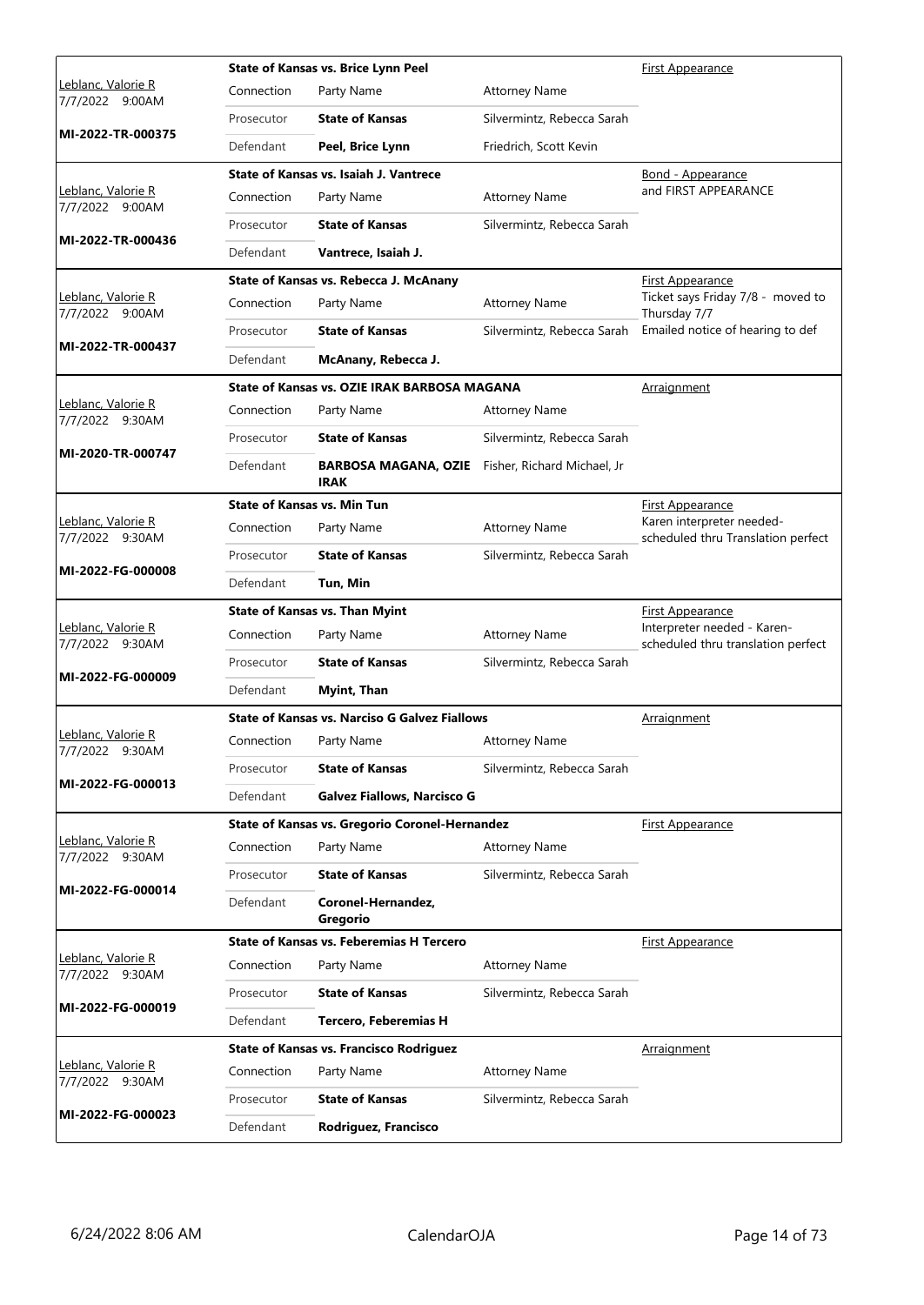|                                               |                                   | <b>State of Kansas vs. CASTILLO LUNA CARMELO</b>  |                            | Arraignment                                       |
|-----------------------------------------------|-----------------------------------|---------------------------------------------------|----------------------------|---------------------------------------------------|
| <u> Leblanc, Valorie R</u><br>7/7/2022 9:30AM | Connection                        | Party Name                                        | <b>Attorney Name</b>       | Link sent to def and int<br>6/20 sent link to int |
| MI-2022-TR-000051                             | Prosecutor                        | <b>State of Kansas</b>                            | Silvermintz, Rebecca Sarah |                                                   |
|                                               | Defendant                         | <b>CARMELO, CASTILLO LUNA</b> Olson, Timothy Ming | Chester                    |                                                   |
|                                               |                                   | State of Kansas vs. PABLO ANTONIO LOPEZ GARCIA    |                            | First Appearance                                  |
| Leblanc, Valorie R<br>7/7/2022 9:30AM         | Connection                        | Party Name                                        | <b>Attorney Name</b>       | Excuse appearance for J Domoney                   |
| MI-2022-TR-000102                             | Prosecutor                        | <b>State of Kansas</b>                            | Silvermintz, Rebecca Sarah |                                                   |
|                                               | Defendant                         | LOPEZ GARCIA, PABLO<br><b>ANTONIO</b>             | Domoney, John Leonard      |                                                   |
|                                               |                                   | <b>State of Kansas vs. Tanner Chase VanSickle</b> |                            | <b>First Appearance</b>                           |
| Leblanc, Valorie R<br>7/7/2022 10:00AM        | Connection                        | Party Name                                        | <b>Attorney Name</b>       |                                                   |
| MI-2022-TR-000461                             | Prosecutor                        | <b>State of Kansas</b>                            | Silvermintz, Rebecca Sarah |                                                   |
|                                               | Defendant                         | VanSickle, Tanner Chase                           |                            |                                                   |
|                                               | Sealed ********* Sealed ********* |                                                   |                            | <b>PFA/PFS Hearing</b>                            |
| Leblanc, Valorie R<br>7/7/2022 10:30AM        | Connection                        | Party Name                                        | <b>Attorney Name</b>       |                                                   |
| MI-2022-DM-000123                             | Petitioner                        | <b>Sealed</b>                                     |                            |                                                   |
|                                               | Respondent                        | <b>Sealed</b>                                     |                            |                                                   |
|                                               | Sealed ********* Sealed ********* |                                                   |                            | PFA/PFS Hearing                                   |
| Leblanc, Valorie R<br>7/7/2022 10:45AM        | Connection                        | Party Name                                        | <b>Attorney Name</b>       |                                                   |
| MI-2022-DM-000124                             | Petitioner                        | <b>Sealed</b>                                     |                            |                                                   |
|                                               | Respondent                        | <b>Sealed</b>                                     |                            |                                                   |
|                                               | Sealed ********* Sealed ********* |                                                   |                            | PFA/PFS Hearing                                   |
| Leblanc, Valorie R<br>7/7/2022 10:45AM        | Connection                        | Party Name                                        | <b>Attorney Name</b>       |                                                   |
| MI-2022-DM-000125                             | Petitioner                        | <b>Sealed</b>                                     |                            |                                                   |
|                                               | Respondent                        | <b>Sealed</b>                                     |                            |                                                   |
|                                               | Sealed ********* Sealed ********* |                                                   |                            | PFA/PFS Hearing                                   |
| Leblanc, Valorie R<br>7/7/2022 11:00AM        | Connection Party Name             |                                                   | <b>Attorney Name</b>       |                                                   |
| MI-2022-DM-000128                             | Petitioner                        | <b>Sealed</b>                                     |                            |                                                   |
|                                               |                                   | <b>Sealed</b>                                     |                            |                                                   |
|                                               |                                   | <b>Sealed</b>                                     |                            |                                                   |
|                                               |                                   | <b>Sealed</b>                                     |                            |                                                   |
|                                               |                                   | <b>Sealed</b>                                     |                            |                                                   |
|                                               | Respondent                        | <b>Sealed</b>                                     |                            |                                                   |
|                                               | Sealed ********* Sealed ********* |                                                   |                            | PFA/PFS Hearing                                   |
| Leblanc, Valorie R<br>7/7/2022 11:30AM        | Connection                        | Party Name                                        | <b>Attorney Name</b>       |                                                   |
| MI-2022-DM-000134                             | Petitioner                        | Sealed                                            |                            |                                                   |
|                                               |                                   | <b>Sealed</b>                                     |                            |                                                   |
|                                               | Respondent                        | <b>Sealed</b>                                     |                            |                                                   |
|                                               |                                   | State of Kansas vs. Mark A Hillman                |                            | <b>Status Conference</b>                          |
| Leblanc, Valorie R<br>7/7/2022 1:00PM         | Connection                        | Party Name                                        | <b>Attorney Name</b>       |                                                   |
|                                               | Prosecutor                        | <b>State of Kansas</b>                            | Silvermintz, Rebecca Sarah |                                                   |
| MI-2021-FG-000016                             | Defendant                         | Hillman, Mark A                                   | Brun, James Matthew        |                                                   |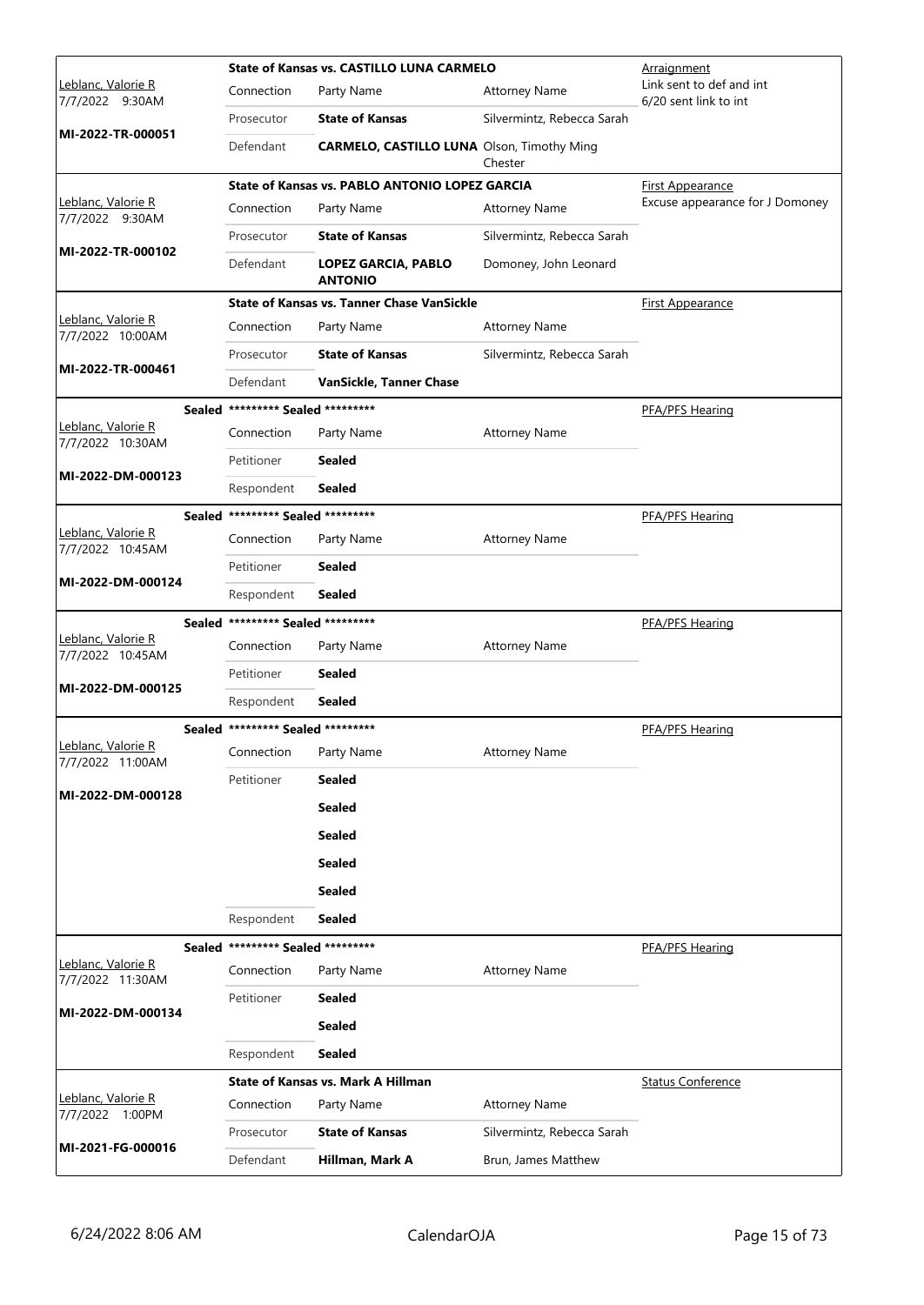| Leblanc, Valorie R<br>Connection<br>Party Name<br><b>Attorney Name</b><br>7/7/2022 1:00PM<br><b>State of Kansas</b><br>Silvermintz, Rebecca Sarah<br>Prosecutor<br>MI-2021-TR-000652<br>Defendant<br><b>Reed, Timothy M</b><br>State of Kansas vs. TAYLOR KATHLEEN VAUGHN NEIGHBORS<br>Arraignment<br>Leblanc, Valorie R<br>Connection<br>Party Name<br><b>Attorney Name</b><br>7/7/2022<br>1:00PM<br><b>State of Kansas</b><br>Silvermintz, Rebecca Sarah<br>Prosecutor<br>MI-2022-TR-000026<br>Defendant<br>Pro Se<br>VAUGHN NEIGHBORS,<br><b>TAYLOR KATHLEEN</b><br><b>State of Kansas vs. WYATT ELDRIDGE THOMPSON</b><br>Arraignment<br>Leblanc, Valorie R<br>Connection<br>Party Name<br><b>Attorney Name</b><br>7/7/2022 1:00PM<br><b>State of Kansas</b><br>Silvermintz, Rebecca Sarah<br>Prosecutor<br>MI-2022-TR-000241<br>Defendant<br><b>THOMPSON, WYATT</b><br><b>ELDRIDGE</b><br><b>State of Kansas vs. FOSTER PRESCOTT DAVIS</b><br>Arraignment<br>Leblanc, Valorie R<br>Connection<br>Party Name<br><b>Attorney Name</b><br>7/7/2022 1:00PM<br><b>State of Kansas</b><br>Silvermintz, Rebecca Sarah<br>Prosecutor<br>MI-2022-TR-000258<br>Defendant<br><b>DAVIS, FOSTER PRESCOTT</b><br><b>State of Kansas vs. Marion F Harris</b><br>Arraignment<br>Leblanc, Valorie R<br>Connection<br>Party Name<br><b>Attorney Name</b><br>7/7/2022 1:00PM<br><b>State of Kansas</b><br>Silvermintz, Rebecca Sarah<br>Prosecutor<br>MI-2022-TR-000349<br>Defendant<br><b>Harris, Marion F</b> |                    | <b>State of Kansas vs. Timothy M Reed</b> | Plea Hearing |
|--------------------------------------------------------------------------------------------------------------------------------------------------------------------------------------------------------------------------------------------------------------------------------------------------------------------------------------------------------------------------------------------------------------------------------------------------------------------------------------------------------------------------------------------------------------------------------------------------------------------------------------------------------------------------------------------------------------------------------------------------------------------------------------------------------------------------------------------------------------------------------------------------------------------------------------------------------------------------------------------------------------------------------------------------------------------------------------------------------------------------------------------------------------------------------------------------------------------------------------------------------------------------------------------------------------------------------------------------------------------------------------------------------------------------------------------------------------------------------------------------|--------------------|-------------------------------------------|--------------|
|                                                                                                                                                                                                                                                                                                                                                                                                                                                                                                                                                                                                                                                                                                                                                                                                                                                                                                                                                                                                                                                                                                                                                                                                                                                                                                                                                                                                                                                                                                  |                    |                                           |              |
|                                                                                                                                                                                                                                                                                                                                                                                                                                                                                                                                                                                                                                                                                                                                                                                                                                                                                                                                                                                                                                                                                                                                                                                                                                                                                                                                                                                                                                                                                                  |                    |                                           |              |
|                                                                                                                                                                                                                                                                                                                                                                                                                                                                                                                                                                                                                                                                                                                                                                                                                                                                                                                                                                                                                                                                                                                                                                                                                                                                                                                                                                                                                                                                                                  |                    |                                           |              |
|                                                                                                                                                                                                                                                                                                                                                                                                                                                                                                                                                                                                                                                                                                                                                                                                                                                                                                                                                                                                                                                                                                                                                                                                                                                                                                                                                                                                                                                                                                  |                    |                                           |              |
|                                                                                                                                                                                                                                                                                                                                                                                                                                                                                                                                                                                                                                                                                                                                                                                                                                                                                                                                                                                                                                                                                                                                                                                                                                                                                                                                                                                                                                                                                                  |                    |                                           |              |
|                                                                                                                                                                                                                                                                                                                                                                                                                                                                                                                                                                                                                                                                                                                                                                                                                                                                                                                                                                                                                                                                                                                                                                                                                                                                                                                                                                                                                                                                                                  |                    |                                           |              |
|                                                                                                                                                                                                                                                                                                                                                                                                                                                                                                                                                                                                                                                                                                                                                                                                                                                                                                                                                                                                                                                                                                                                                                                                                                                                                                                                                                                                                                                                                                  |                    |                                           |              |
|                                                                                                                                                                                                                                                                                                                                                                                                                                                                                                                                                                                                                                                                                                                                                                                                                                                                                                                                                                                                                                                                                                                                                                                                                                                                                                                                                                                                                                                                                                  |                    |                                           |              |
|                                                                                                                                                                                                                                                                                                                                                                                                                                                                                                                                                                                                                                                                                                                                                                                                                                                                                                                                                                                                                                                                                                                                                                                                                                                                                                                                                                                                                                                                                                  |                    |                                           |              |
|                                                                                                                                                                                                                                                                                                                                                                                                                                                                                                                                                                                                                                                                                                                                                                                                                                                                                                                                                                                                                                                                                                                                                                                                                                                                                                                                                                                                                                                                                                  |                    |                                           |              |
|                                                                                                                                                                                                                                                                                                                                                                                                                                                                                                                                                                                                                                                                                                                                                                                                                                                                                                                                                                                                                                                                                                                                                                                                                                                                                                                                                                                                                                                                                                  |                    |                                           |              |
|                                                                                                                                                                                                                                                                                                                                                                                                                                                                                                                                                                                                                                                                                                                                                                                                                                                                                                                                                                                                                                                                                                                                                                                                                                                                                                                                                                                                                                                                                                  |                    |                                           |              |
|                                                                                                                                                                                                                                                                                                                                                                                                                                                                                                                                                                                                                                                                                                                                                                                                                                                                                                                                                                                                                                                                                                                                                                                                                                                                                                                                                                                                                                                                                                  |                    |                                           |              |
|                                                                                                                                                                                                                                                                                                                                                                                                                                                                                                                                                                                                                                                                                                                                                                                                                                                                                                                                                                                                                                                                                                                                                                                                                                                                                                                                                                                                                                                                                                  |                    |                                           |              |
|                                                                                                                                                                                                                                                                                                                                                                                                                                                                                                                                                                                                                                                                                                                                                                                                                                                                                                                                                                                                                                                                                                                                                                                                                                                                                                                                                                                                                                                                                                  |                    |                                           |              |
|                                                                                                                                                                                                                                                                                                                                                                                                                                                                                                                                                                                                                                                                                                                                                                                                                                                                                                                                                                                                                                                                                                                                                                                                                                                                                                                                                                                                                                                                                                  |                    |                                           |              |
|                                                                                                                                                                                                                                                                                                                                                                                                                                                                                                                                                                                                                                                                                                                                                                                                                                                                                                                                                                                                                                                                                                                                                                                                                                                                                                                                                                                                                                                                                                  |                    |                                           |              |
|                                                                                                                                                                                                                                                                                                                                                                                                                                                                                                                                                                                                                                                                                                                                                                                                                                                                                                                                                                                                                                                                                                                                                                                                                                                                                                                                                                                                                                                                                                  |                    |                                           |              |
|                                                                                                                                                                                                                                                                                                                                                                                                                                                                                                                                                                                                                                                                                                                                                                                                                                                                                                                                                                                                                                                                                                                                                                                                                                                                                                                                                                                                                                                                                                  |                    |                                           |              |
| State of Kansas vs. Melinda S. Parks<br>Arraignment                                                                                                                                                                                                                                                                                                                                                                                                                                                                                                                                                                                                                                                                                                                                                                                                                                                                                                                                                                                                                                                                                                                                                                                                                                                                                                                                                                                                                                              |                    |                                           |              |
| Leblanc, Valorie R<br>Connection<br><b>Attorney Name</b><br>Party Name<br>7/7/2022 1:15PM                                                                                                                                                                                                                                                                                                                                                                                                                                                                                                                                                                                                                                                                                                                                                                                                                                                                                                                                                                                                                                                                                                                                                                                                                                                                                                                                                                                                        |                    |                                           |              |
| <b>State of Kansas</b><br>Silvermintz, Rebecca Sarah<br>Prosecutor<br>MI-2022-TR-000402                                                                                                                                                                                                                                                                                                                                                                                                                                                                                                                                                                                                                                                                                                                                                                                                                                                                                                                                                                                                                                                                                                                                                                                                                                                                                                                                                                                                          |                    |                                           |              |
| Defendant<br>Parks, Melinda S.                                                                                                                                                                                                                                                                                                                                                                                                                                                                                                                                                                                                                                                                                                                                                                                                                                                                                                                                                                                                                                                                                                                                                                                                                                                                                                                                                                                                                                                                   |                    |                                           |              |
| <b>State of Kansas vs. JUSTIN DWAYNE STRICKLAND</b><br>Arraignment                                                                                                                                                                                                                                                                                                                                                                                                                                                                                                                                                                                                                                                                                                                                                                                                                                                                                                                                                                                                                                                                                                                                                                                                                                                                                                                                                                                                                               |                    |                                           |              |
| Leblanc, Valorie R<br>Connection Party Name<br><b>Attorney Name</b><br>7/7/2022 1:30PM                                                                                                                                                                                                                                                                                                                                                                                                                                                                                                                                                                                                                                                                                                                                                                                                                                                                                                                                                                                                                                                                                                                                                                                                                                                                                                                                                                                                           |                    |                                           |              |
| <b>State of Kansas</b><br>Silvermintz, Rebecca Sarah<br>Prosecutor<br>MI-2021-TR-000521                                                                                                                                                                                                                                                                                                                                                                                                                                                                                                                                                                                                                                                                                                                                                                                                                                                                                                                                                                                                                                                                                                                                                                                                                                                                                                                                                                                                          |                    |                                           |              |
| Defendant<br><b>STRICKLAND, JUSTIN</b><br><b>DWAYNE</b>                                                                                                                                                                                                                                                                                                                                                                                                                                                                                                                                                                                                                                                                                                                                                                                                                                                                                                                                                                                                                                                                                                                                                                                                                                                                                                                                                                                                                                          |                    |                                           |              |
| State of Kansas vs. Meaghan M Nikkel<br>Arraignment                                                                                                                                                                                                                                                                                                                                                                                                                                                                                                                                                                                                                                                                                                                                                                                                                                                                                                                                                                                                                                                                                                                                                                                                                                                                                                                                                                                                                                              |                    |                                           |              |
| Leblanc, Valorie R<br>Connection<br>Party Name<br><b>Attorney Name</b><br>7/7/2022 2:00PM                                                                                                                                                                                                                                                                                                                                                                                                                                                                                                                                                                                                                                                                                                                                                                                                                                                                                                                                                                                                                                                                                                                                                                                                                                                                                                                                                                                                        |                    |                                           |              |
| <b>State of Kansas</b><br>Silvermintz, Rebecca Sarah<br>Prosecutor<br>2018-TR-000923                                                                                                                                                                                                                                                                                                                                                                                                                                                                                                                                                                                                                                                                                                                                                                                                                                                                                                                                                                                                                                                                                                                                                                                                                                                                                                                                                                                                             |                    |                                           |              |
| Defendant<br>Nikkel, Meaghan M<br>Mozingo, Roy Walton, II                                                                                                                                                                                                                                                                                                                                                                                                                                                                                                                                                                                                                                                                                                                                                                                                                                                                                                                                                                                                                                                                                                                                                                                                                                                                                                                                                                                                                                        |                    |                                           |              |
| <b>State of Kansas vs. DENIS J FLORES PEREZ</b><br>Arraignment                                                                                                                                                                                                                                                                                                                                                                                                                                                                                                                                                                                                                                                                                                                                                                                                                                                                                                                                                                                                                                                                                                                                                                                                                                                                                                                                                                                                                                   |                    |                                           |              |
| Leblanc, Valorie R<br>Connection<br>Party Name<br><b>Attorney Name</b><br>7/7/2022 2:00PM                                                                                                                                                                                                                                                                                                                                                                                                                                                                                                                                                                                                                                                                                                                                                                                                                                                                                                                                                                                                                                                                                                                                                                                                                                                                                                                                                                                                        |                    |                                           |              |
| <b>State of Kansas</b><br>Silvermintz, Rebecca Sarah<br>Prosecutor                                                                                                                                                                                                                                                                                                                                                                                                                                                                                                                                                                                                                                                                                                                                                                                                                                                                                                                                                                                                                                                                                                                                                                                                                                                                                                                                                                                                                               |                    |                                           |              |
| Defendant<br><b>FLORES PEREZ, DENIS J</b><br>Mozingo, Roy Walton, II                                                                                                                                                                                                                                                                                                                                                                                                                                                                                                                                                                                                                                                                                                                                                                                                                                                                                                                                                                                                                                                                                                                                                                                                                                                                                                                                                                                                                             |                    |                                           |              |
| In the Matter of Johnathan Wade Keegan-Childs<br><b>Adjudication - Court</b>                                                                                                                                                                                                                                                                                                                                                                                                                                                                                                                                                                                                                                                                                                                                                                                                                                                                                                                                                                                                                                                                                                                                                                                                                                                                                                                                                                                                                     | MI-2022-TR-000110  |                                           |              |
| Connection<br>Party Name<br><b>Attorney Name</b><br>7/7/2022 3:00PM                                                                                                                                                                                                                                                                                                                                                                                                                                                                                                                                                                                                                                                                                                                                                                                                                                                                                                                                                                                                                                                                                                                                                                                                                                                                                                                                                                                                                              |                    |                                           |              |
| <b>State of Kansas</b><br>Prosecutor<br>Sweeney-Reeder, Elizabeth<br>MI-2021-JV-000004<br>Hope                                                                                                                                                                                                                                                                                                                                                                                                                                                                                                                                                                                                                                                                                                                                                                                                                                                                                                                                                                                                                                                                                                                                                                                                                                                                                                                                                                                                   | Leblanc, Valorie R |                                           |              |
| Juvenile<br>Keegan-Childs, Johnathan<br>Brown, Christopher Thomas<br>Offender<br>Wade                                                                                                                                                                                                                                                                                                                                                                                                                                                                                                                                                                                                                                                                                                                                                                                                                                                                                                                                                                                                                                                                                                                                                                                                                                                                                                                                                                                                            |                    |                                           |              |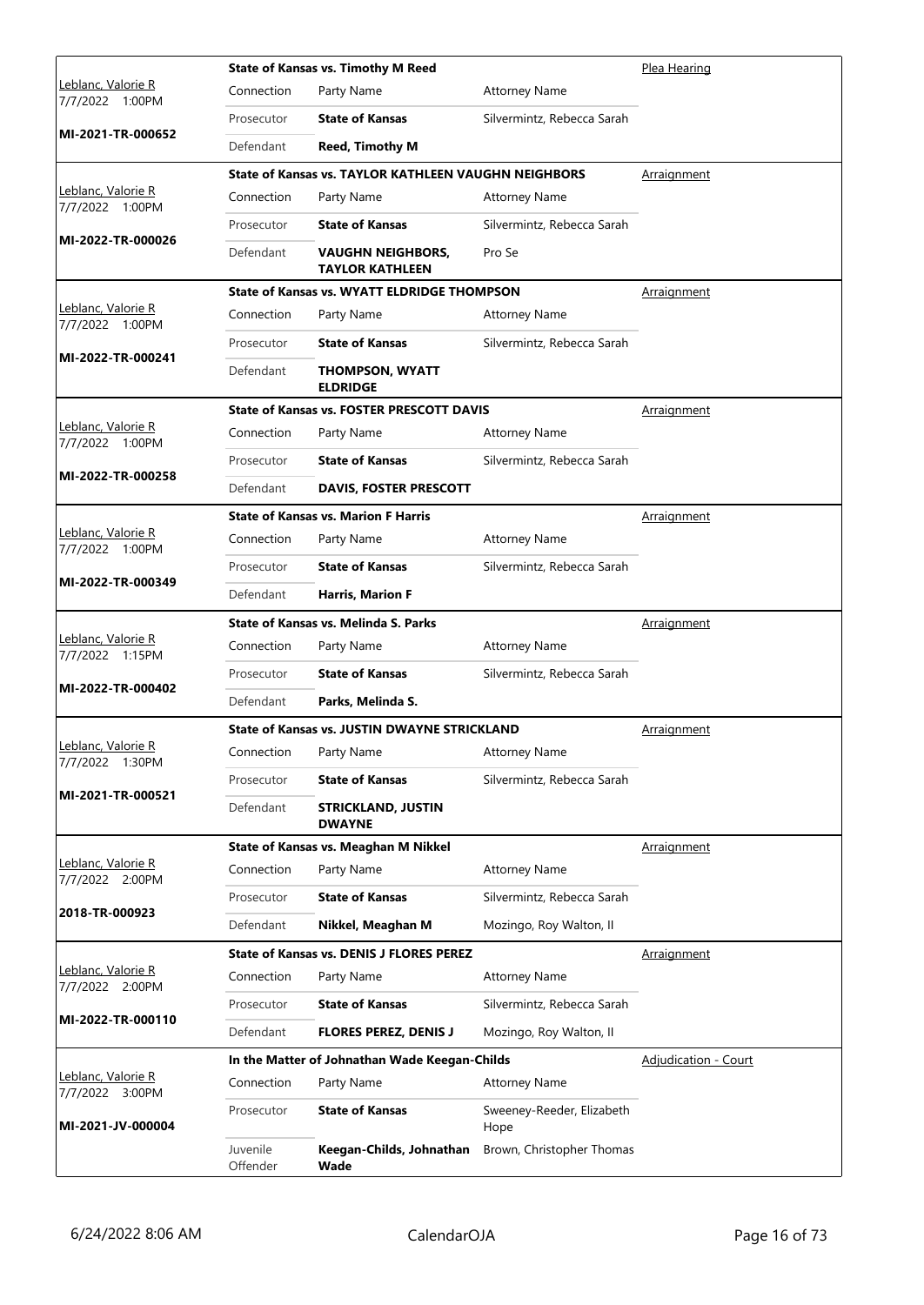|                                        |                                   | In the Matter of Cole Alexander Emile Johnson   |                                   | <b>Adjudication - Court</b>                         |
|----------------------------------------|-----------------------------------|-------------------------------------------------|-----------------------------------|-----------------------------------------------------|
| Leblanc, Valorie R<br>7/7/2022 3:00PM  | Connection                        | Party Name                                      | <b>Attorney Name</b>              | NO OTHER SETTINGS AFTER 3P -<br><b>ALLOW 1 HOUR</b> |
| MI-2022-JV-000005                      | Prosecutor                        | <b>State of Kansas</b>                          | Silvermintz, Rebecca Sarah        |                                                     |
|                                        | Juvenile<br>Offender              | Johnson, Cole Alexander<br>Emile                | Fisher, Richard Michael, Jr       |                                                     |
|                                        |                                   | In the Matter of Garrett William Haden Nixon    |                                   | <b>Adjudication - Court</b>                         |
| Leblanc, Valorie R<br>7/7/2022 3:00PM  | Connection                        | Party Name                                      | <b>Attorney Name</b>              | NON-EVIDENTIARY                                     |
| MI-2022-JV-000008                      | Prosecutor                        | <b>State of Kansas</b>                          | Silvermintz, Rebecca Sarah        |                                                     |
|                                        | Juvenile<br>Offender              | Nixon, Garrett William<br>Haden                 | Fisher, Richard Michael, Jr       |                                                     |
|                                        |                                   | <b>State of Kansas vs. Brian Scott Franklin</b> |                                   | Preliminary Examination - Status                    |
| Harth, Amy<br>7/11/2022 9:00AM         | Connection                        | Party Name                                      | <b>Attorney Name</b>              | (3) In Person / Open to Public                      |
|                                        | Prosecutor                        | <b>State of Kansas</b>                          | Stewart, Sarah Elizabeth          |                                                     |
| MI-2022-CR-000082                      | Defendant                         | Franklin, Brian Scott                           | Domoney, John Leonard             |                                                     |
|                                        | Sealed ********* Sealed ********* |                                                 |                                   | <b>Review Hearing</b>                               |
| Harth, Amy<br>7/11/2022 9:45AM         | Connection                        | Party Name                                      | <b>Attorney Name</b>              |                                                     |
| MI-2021-JC-000032                      | Child in Need<br>of Care          | <b>Sealed</b>                                   | Ellis, Steven Matthew             |                                                     |
|                                        | Petitioner                        | <b>Sealed</b>                                   | Sweeney-Reeder, Elizabeth<br>Hope |                                                     |
|                                        | Sealed ********* Sealed ********* |                                                 |                                   | <b>Review Hearing</b>                               |
| Harth, Amy<br>7/11/2022 9:45AM         | Connection                        | Party Name                                      | <b>Attorney Name</b>              |                                                     |
| MI-2021-JC-000033                      | Child in Need<br>of Care          | <b>Sealed</b>                                   | Ellis, Steven Matthew             |                                                     |
|                                        | Petitioner                        | <b>Sealed</b>                                   | Sweeney-Reeder, Elizabeth<br>Hope |                                                     |
|                                        | Sealed ********* Sealed ********* |                                                 |                                   | <b>Review Hearing</b>                               |
| <u>Harth, Amy</u><br>7/11/2022 10:00AM | Connection                        | Party Name                                      | <b>Attorney Name</b>              |                                                     |
| MI-2021-JC-000018                      | Child in Need<br>of Care          | <b>Sealed</b>                                   | Domoney, John Leonard             |                                                     |
|                                        | Petitioner                        | Sealed                                          | Sweeney-Reeder, Elizabeth<br>Hope |                                                     |
|                                        | Guardian Ad<br>Litem              | <b>Sealed</b>                                   |                                   |                                                     |
|                                        | Sealed ********* Sealed ********* |                                                 |                                   | <b>Review Hearing</b>                               |
| Harth, Amy<br>7/11/2022 10:00AM        | Connection                        | Party Name                                      | <b>Attorney Name</b>              |                                                     |
| MI-2021-JC-000019                      | Child in Need<br>of Care          | Sealed                                          | Domoney, John Leonard             |                                                     |
|                                        | Petitioner                        | <b>Sealed</b>                                   | Sweeney-Reeder, Elizabeth<br>Hope |                                                     |
|                                        | Guardian Ad<br>Litem              | <b>Sealed</b>                                   |                                   |                                                     |
|                                        | Sealed ********* Sealed ********* |                                                 |                                   | <b>Review Hearing</b>                               |
| Harth, Amy<br>7/11/2022 10:00AM        | Connection                        | Party Name                                      | <b>Attorney Name</b>              |                                                     |
| MI-2021-JC-000020                      | Child in Need<br>of Care          | <b>Sealed</b>                                   | Domoney, John Leonard             |                                                     |
|                                        | Petitioner                        | Sealed                                          | Sweeney-Reeder, Elizabeth<br>Hope |                                                     |
|                                        | Guardian Ad<br>Litem              | <b>Sealed</b>                                   |                                   |                                                     |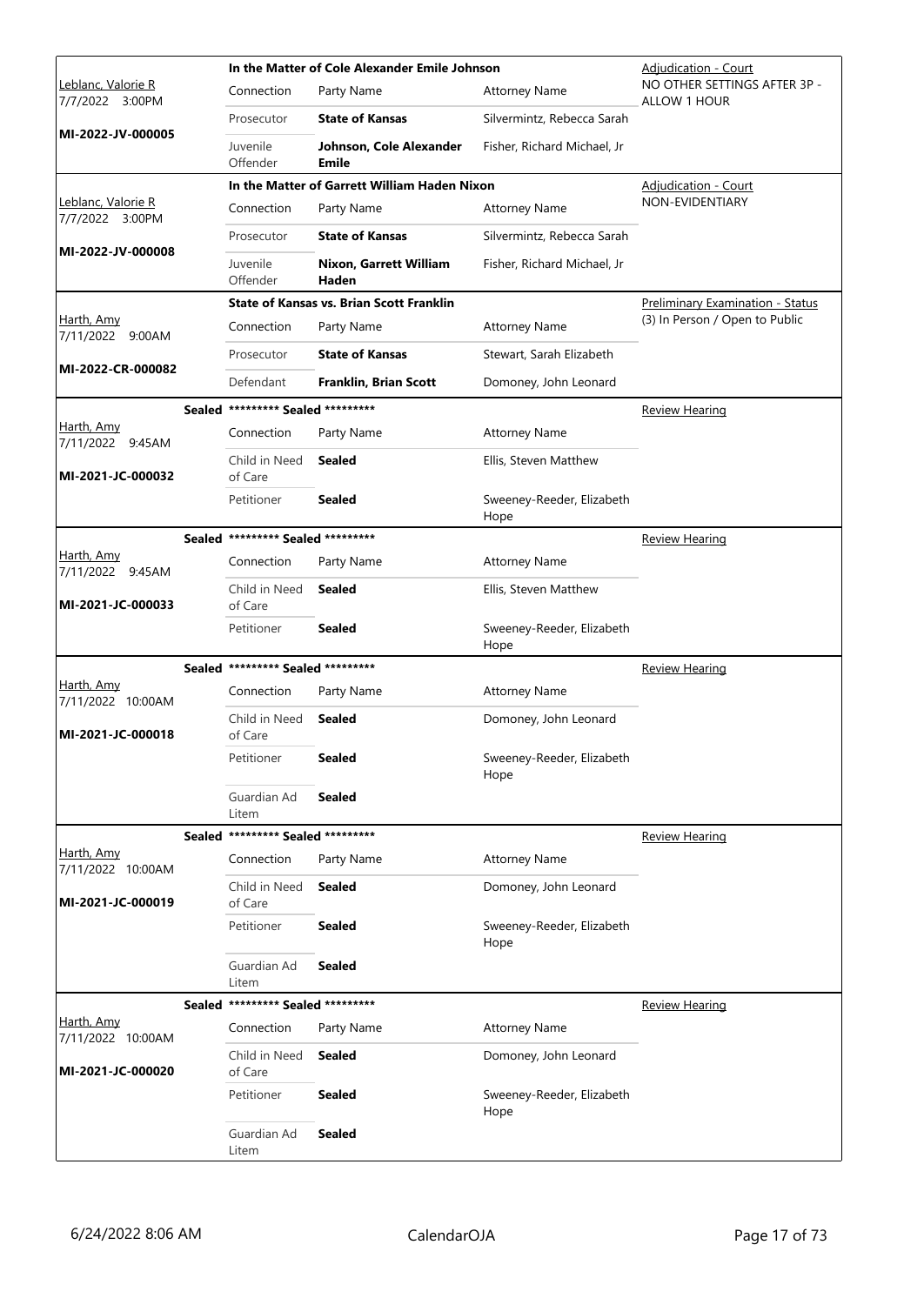|                                 | Sealed ********* Sealed ********* |               |                                   | <b>Review Hearing</b>           |
|---------------------------------|-----------------------------------|---------------|-----------------------------------|---------------------------------|
| Harth, Amy<br>7/11/2022 10:00AM | Connection                        | Party Name    | <b>Attorney Name</b>              |                                 |
| MI-2021-JC-000021               | Child in Need<br>of Care          | <b>Sealed</b> | Domoney, John Leonard             |                                 |
|                                 | Petitioner                        | <b>Sealed</b> | Sweeney-Reeder, Elizabeth<br>Hope |                                 |
|                                 | Guardian Ad<br>Litem              | <b>Sealed</b> |                                   |                                 |
|                                 | Sealed ********* Sealed ********* |               |                                   | Post-Termination Review         |
| Harth, Amy<br>7/11/2022 10:15AM | Connection                        | Party Name    | <b>Attorney Name</b>              |                                 |
| 2018-JC-000036                  | Child in Need<br>of Care          | <b>Sealed</b> | Domoney, John Leonard             |                                 |
|                                 | Other Party                       | <b>Sealed</b> |                                   |                                 |
|                                 | Petitioner                        | <b>Sealed</b> | Sweeney-Reeder, Elizabeth<br>Hope |                                 |
|                                 | Sealed ********* Sealed ********* |               |                                   | <b>Post-Termination Review</b>  |
| Harth, Amy<br>7/11/2022 10:15AM | Connection                        | Party Name    | <b>Attorney Name</b>              |                                 |
| 2018-JC-000037                  | Child in Need<br>of Care          | Sealed        | Domoney, John Leonard             |                                 |
|                                 | Other Party                       | Sealed        |                                   |                                 |
|                                 | Petitioner                        | <b>Sealed</b> | Sweeney-Reeder, Elizabeth<br>Hope |                                 |
|                                 | Sealed ********* Sealed ********* |               |                                   | <b>Review Hearing</b>           |
| Harth, Amy<br>7/11/2022 10:30AM | Connection                        | Party Name    | <b>Attorney Name</b>              |                                 |
| 2019-JC-000020                  | Child in Need<br>of Care          | <b>Sealed</b> | Fisher, Richard Michael, Jr       |                                 |
|                                 | Other Party                       | <b>Sealed</b> |                                   |                                 |
|                                 | Petitioner                        | <b>Sealed</b> | Stewart, Sarah Elizabeth          |                                 |
|                                 | Sealed ********* Sealed ********* |               |                                   | <b>Review Hearing</b>           |
| Harth, Amy<br>7/11/2022 10:45AM | Connection                        | Party Name    | <b>Attorney Name</b>              |                                 |
| MI-2022-JC-000002               | Child in Need<br>of Care          | Sealed        | Fisher, Richard Michael, Jr       |                                 |
|                                 | Petitioner                        | <b>Sealed</b> | Sweeney-Reeder, Elizabeth<br>Hope |                                 |
|                                 | Guardian Ad<br>Litem              | <b>Sealed</b> |                                   |                                 |
|                                 | Sealed ********* Sealed ********* |               |                                   | Informal Supervision - Review 2 |
| Harth, Amy<br>7/11/2022 11:00AM | Connection                        | Party Name    | <b>Attorney Name</b>              |                                 |
| MI-2021-JC-000035               | Child in Need<br>of Care          | <b>Sealed</b> | Fisher, Richard Michael, Jr       |                                 |
|                                 | Petitioner                        | <b>Sealed</b> | Sweeney-Reeder, Elizabeth<br>Hope |                                 |
|                                 | Sealed ********* Sealed ********* |               |                                   | Adjudication - Court            |
| Harth, Amy<br>7/11/2022 11:15AM | Connection                        | Party Name    | <b>Attorney Name</b>              | (2)                             |
| MI-2022-JC-000011               | Child in Need<br>of Care          | <b>Sealed</b> | Ellis, Steven Matthew             |                                 |
|                                 | Petitioner                        | <b>Sealed</b> | Sweeney-Reeder, Elizabeth<br>Hope |                                 |
|                                 | Guardian Ad<br>Litem              | <b>Sealed</b> |                                   |                                 |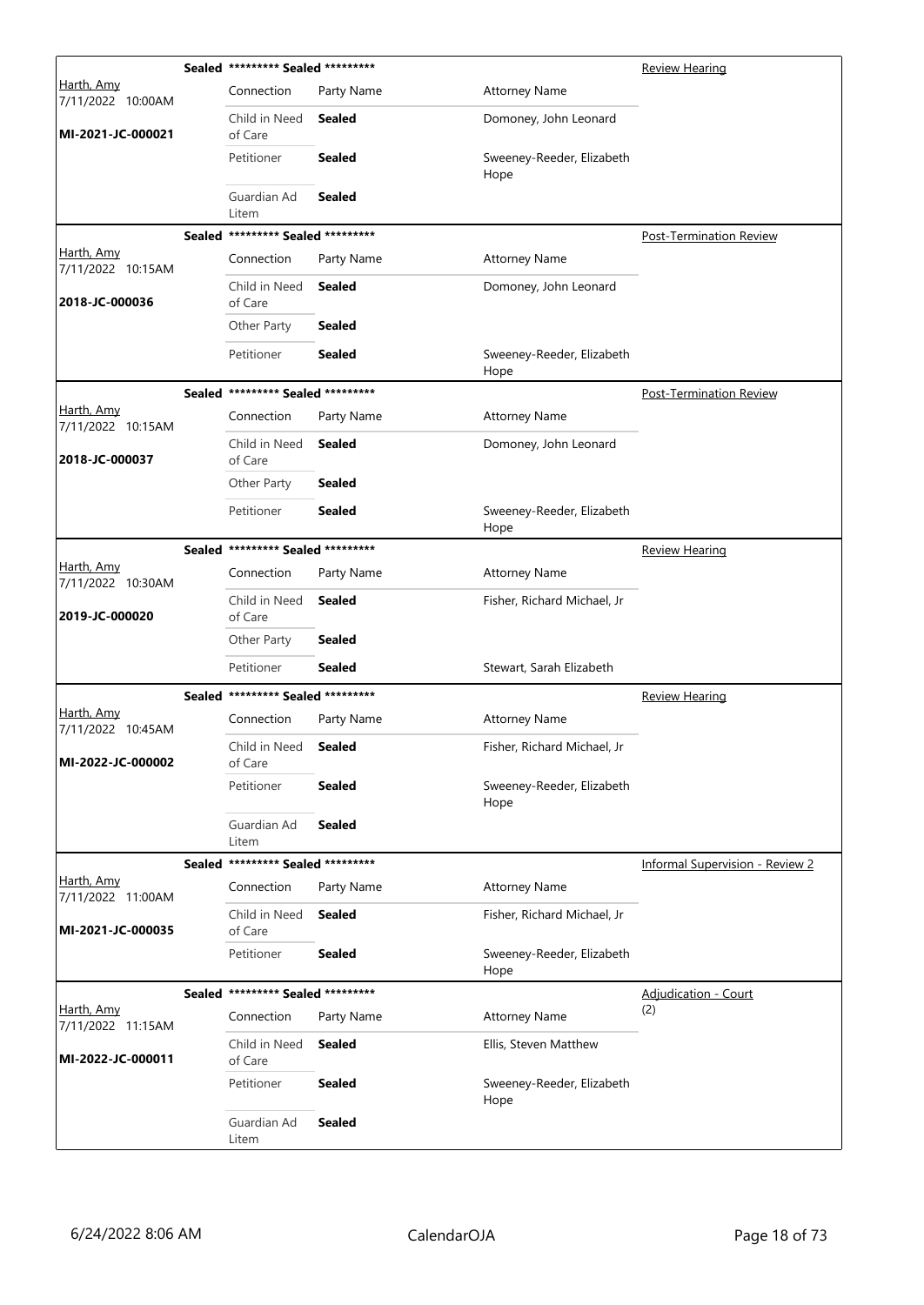|                                        |        | Sealed ********* Sealed ********* |               |                                   | <b>Review Hearing</b>                  |
|----------------------------------------|--------|-----------------------------------|---------------|-----------------------------------|----------------------------------------|
| <u>Harth, Amy</u><br>7/11/2022 11:30AM |        | Connection                        | Party Name    | <b>Attorney Name</b>              |                                        |
| MI-2021-JC-000001                      |        | Child in Need<br>of Care          | Sealed        | Ellis, Steven Matthew             |                                        |
|                                        |        | Petitioner                        | <b>Sealed</b> | Sweeney-Reeder, Elizabeth<br>Hope |                                        |
|                                        |        | Guardian Ad<br>Litem              | <b>Sealed</b> |                                   |                                        |
|                                        |        | Sealed ********* Sealed ********* |               |                                   | <b>Review Hearing</b>                  |
| Harth, Amy<br>7/11/2022 11:30AM        |        | Connection                        | Party Name    | <b>Attorney Name</b>              |                                        |
| MI-2021-JC-000002                      |        | Child in Need<br>of Care          | Sealed        | Ellis, Steven Matthew             |                                        |
|                                        |        | Petitioner                        | <b>Sealed</b> | Sweeney-Reeder, Elizabeth<br>Hope |                                        |
|                                        |        | Guardian Ad<br>Litem              | Sealed        |                                   |                                        |
|                                        | Sealed | ********* Sealed *********        |               |                                   | <b>Adjudication - Court</b>            |
| <u>Harth, Amy</u><br>7/11/2022 11:45AM |        | Connection                        | Party Name    | <b>Attorney Name</b>              |                                        |
| MI-2022-JC-000010                      |        | Child in Need<br>of Care          | Sealed        | Ellis, Steven Matthew             |                                        |
|                                        |        | Petitioner                        | <b>Sealed</b> | Sweeney-Reeder, Elizabeth<br>Hope |                                        |
|                                        |        | Sealed ********* Sealed ********* |               |                                   | <b>Initial Hearing</b>                 |
| <u>Harth, Amy</u><br>7/11/2022 1:30PM  |        | Connection                        | Party Name    | <b>Attorney Name</b>              |                                        |
| MI-2022-JC-000012                      |        | Child in Need<br>of Care          | Sealed        | Ellis, Steven Matthew             |                                        |
|                                        |        | Petitioner                        | <b>Sealed</b> | Sweeney-Reeder, Elizabeth<br>Hope |                                        |
|                                        |        | Sealed ********* Sealed ********* |               |                                   | Initial Hearing                        |
| <u>Harth, Amy</u><br>7/11/2022 1:45PM  |        | Connection                        | Party Name    | <b>Attorney Name</b>              |                                        |
| MI-2022-JC-000013                      |        | Child in Need<br>of Care          | Sealed        | Fisher, Richard Michael, Jr       |                                        |
|                                        |        | Petitioner                        | <b>Sealed</b> | Sweeney-Reeder, Elizabeth<br>Hope |                                        |
|                                        |        | Sealed ********* Sealed ********* |               |                                   | <b>Informal Supervision - Review 2</b> |
| Harth, Amy<br>7/11/2022 2:00PM         |        | Connection                        | Party Name    | <b>Attorney Name</b>              |                                        |
| MI-2021-JC-000037                      |        | Child in Need<br>of Care          | <b>Sealed</b> | Ellis, Steven Matthew             |                                        |
|                                        |        | Petitioner                        | <b>Sealed</b> | Sweeney-Reeder, Elizabeth<br>Hope |                                        |
|                                        |        | Sealed ********* Sealed ********* |               |                                   | <b>Post-Termination Review</b>         |
| Harth, Amy<br>7/11/2022 2:15PM         |        | Connection                        | Party Name    | <b>Attorney Name</b>              |                                        |
| 2014-JC-000038                         |        | Child in Need<br>of Care          | <b>Sealed</b> | Ellis, Steven Matthew             |                                        |
|                                        |        | Other Party                       | <b>Sealed</b> |                                   |                                        |
|                                        |        | Petitioner                        | <b>Sealed</b> | Sweeney-Reeder, Elizabeth<br>Hope |                                        |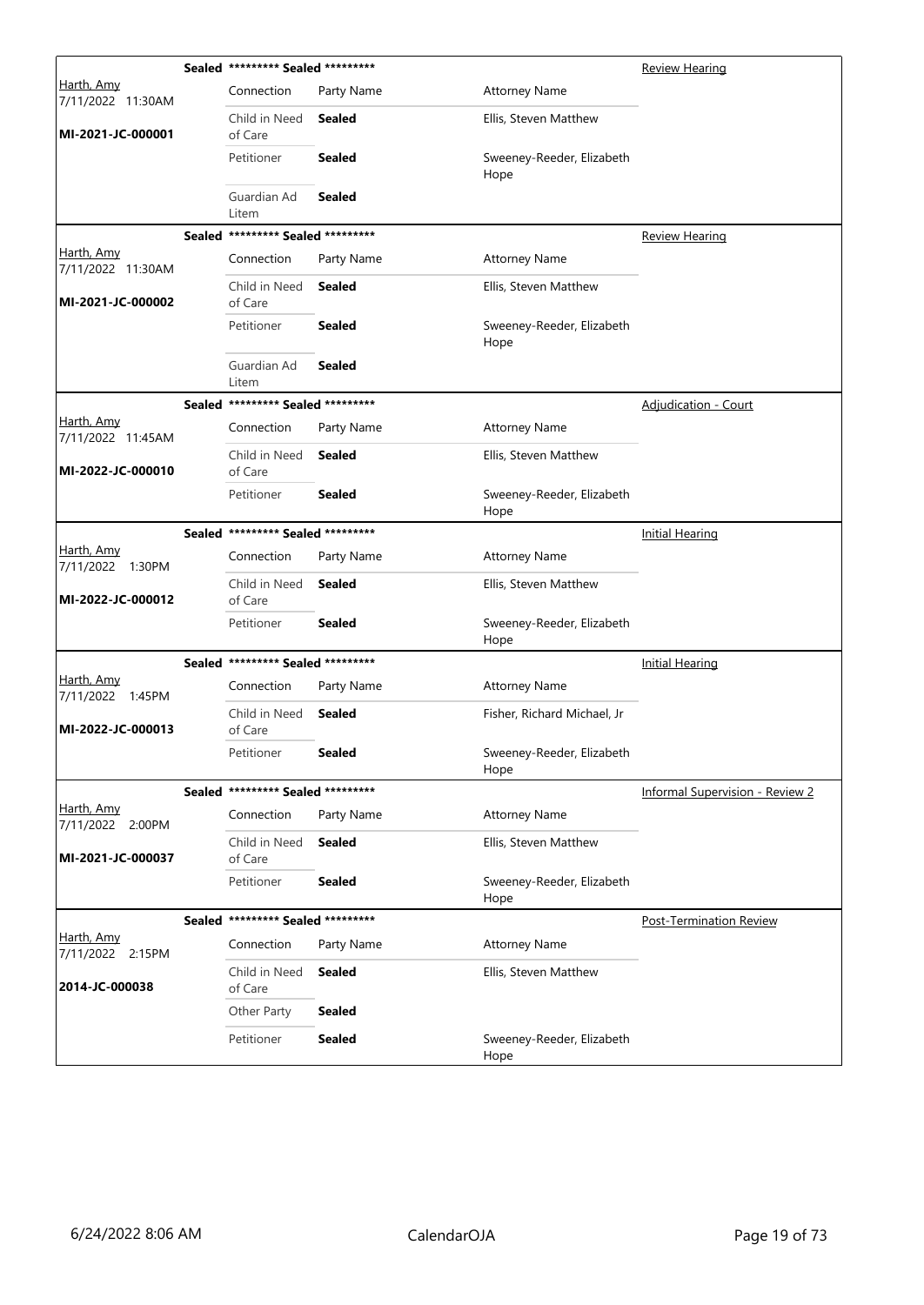|                                       | Sealed ********* Sealed ********* |                                                        |                                   | <b>Post-Termination Review</b>            |
|---------------------------------------|-----------------------------------|--------------------------------------------------------|-----------------------------------|-------------------------------------------|
| <u>Harth, Amy</u><br>7/11/2022 2:30PM | Connection                        | Party Name                                             | <b>Attorney Name</b>              |                                           |
| 2019-JC-000031                        | Child in Need<br>of Care          | Sealed                                                 | Ellis, Steven Matthew             |                                           |
|                                       | Other Party                       | <b>Sealed</b>                                          |                                   |                                           |
|                                       | Petitioner                        | Sealed                                                 | Sweeney-Reeder, Elizabeth<br>Hope |                                           |
|                                       | Sealed ********* Sealed ********* |                                                        |                                   | <b>Post-Termination Review</b>            |
| Harth, Amy<br>7/11/2022 2:30PM        | Connection                        | Party Name                                             | <b>Attorney Name</b>              |                                           |
| 2019-JC-000032                        | Child in Need<br>of Care          | Sealed                                                 | Ellis, Steven Matthew             |                                           |
|                                       | Other Party                       | <b>Sealed</b>                                          |                                   |                                           |
|                                       | Petitioner                        | Sealed                                                 | Sweeney-Reeder, Elizabeth<br>Hope |                                           |
|                                       | Sealed ********* Sealed ********* |                                                        |                                   | <b>Post-Termination Review</b>            |
| Harth, Amy<br>7/11/2022 2:45PM        | Connection                        | Party Name                                             | <b>Attorney Name</b>              |                                           |
| 2020-JC-000014                        | Child in Need<br>of Care          | Sealed                                                 | Fisher, Richard Michael, Jr       |                                           |
|                                       | Other Party                       | Sealed                                                 |                                   |                                           |
|                                       | Petitioner                        | Sealed                                                 | Sweeney-Reeder, Elizabeth<br>Hope |                                           |
|                                       | Sealed ********* Sealed ********* |                                                        |                                   | Permanency - 2                            |
| Harth, Amy<br>7/11/2022 3:00PM        | Connection                        | Party Name                                             | <b>Attorney Name</b>              |                                           |
| 2020-JC-000020                        | Child in Need<br>of Care          | Sealed                                                 | Ellis, Steven Matthew             |                                           |
|                                       | Other Party                       | <b>Sealed</b>                                          |                                   |                                           |
|                                       | Petitioner                        | Sealed                                                 | Sweeney-Reeder, Elizabeth<br>Hope |                                           |
|                                       | Sealed ********* Sealed ********* |                                                        |                                   | <b>Review Hearing</b>                     |
| Harth, Amy<br>7/11/2022 3:15PM        | Connection                        | Party Name                                             | <b>Attorney Name</b>              |                                           |
| MI-2021-JC-000030                     | Child in Need<br>of Care          | Sealed                                                 | Ellis, Steven Matthew             |                                           |
|                                       | Petitioner                        | Sealed                                                 | Sweeney-Reeder, Elizabeth<br>Hope |                                           |
|                                       | Sealed ********* Sealed ********* |                                                        |                                   | <b>Review Hearing</b>                     |
| Harth, Amy<br>7/11/2022 3:15PM        | Connection                        | Party Name                                             | <b>Attorney Name</b>              |                                           |
| MI-2021-JC-000031                     | Child in Need<br>of Care          | <b>Sealed</b>                                          | Ellis, Steven Matthew             |                                           |
|                                       | Petitioner                        | <b>Sealed</b>                                          | Sweeney-Reeder, Elizabeth<br>Hope |                                           |
| Leblanc, Valorie R                    | Sealed ********* Sealed ********* |                                                        |                                   | Motion<br>Dismiss or Amend Order-Via Zoom |
| 7/12/2022 11:00AM                     | Connection                        | Party Name                                             | <b>Attorney Name</b>              |                                           |
| MI-2022-DM-000084                     | Petitioner                        | Sealed                                                 |                                   |                                           |
|                                       |                                   | <b>Sealed</b>                                          |                                   |                                           |
|                                       | Respondent                        | Sealed                                                 | Wood, Ronald Phillip              |                                           |
|                                       |                                   | <b>State of Kansas vs. Christopher Allen Fernandes</b> |                                   | Plea Hearing                              |
| Harth, Amy<br>7/13/2022 8:45AM        | Connection                        | Party Name                                             | <b>Attorney Name</b>              | In Person / Open to Public                |
| MI-2021-CR-000172                     | Prosecutor                        | <b>State of Kansas</b>                                 | Stewart, Sarah Elizabeth          |                                           |
|                                       | Defendant                         | Fernandes, Christopher<br>Allen                        | Wood, Ronald Phillip              |                                           |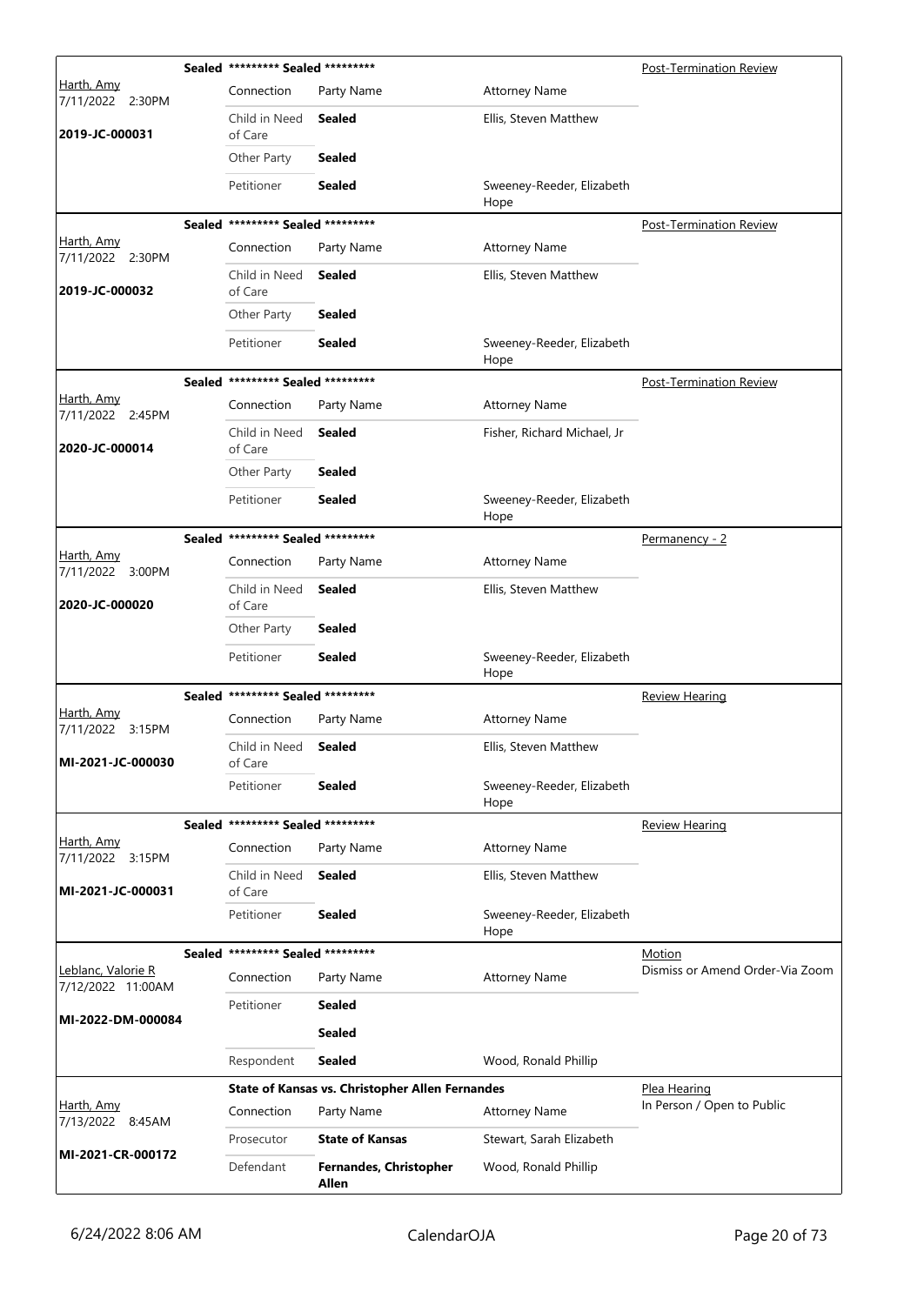|                                       |            | <b>State of Kansas vs. Arthur Todd Vohs</b>          |                            | Preliminary Examination                           |
|---------------------------------------|------------|------------------------------------------------------|----------------------------|---------------------------------------------------|
| Harth, Amy<br>7/13/2022 9:00AM        | Connection | Party Name                                           | <b>Attorney Name</b>       | In Person / Open to Public. Allow all<br>morning. |
|                                       | Prosecutor | <b>State of Kansas</b>                               | Vigil, Jason Anthony       |                                                   |
| 2019-CR-000133                        | Defendant  | <b>Vohs, Arthur Todd</b>                             | Edmonds, Norman Robb       |                                                   |
|                                       |            | State of Kansas vs. David Franklin Lunsford          |                            | Arraignment                                       |
| Harth, Amy<br>7/13/2022 1:00PM        | Connection | Party Name                                           | <b>Attorney Name</b>       | (2) In Person / Open to Public                    |
| MI-2022-CR-000007                     | Prosecutor | <b>State of Kansas</b>                               | Stewart, Sarah Elizabeth   |                                                   |
|                                       | Defendant  | <b>Lunsford, David Franklin</b>                      | Jensen, Steven A.          |                                                   |
|                                       |            | State of Kansas vs. Dante Napoleon Johnson           |                            | Plea Hearing                                      |
| Harth, Amy<br>7/13/2022 1:15PM        | Connection | Party Name                                           | <b>Attorney Name</b>       | In Person / Open to Public                        |
|                                       | Prosecutor | <b>State of Kansas</b>                               | Stewart, Sarah Elizabeth   |                                                   |
| MI-2021-CR-000066                     | Defendant  | Johnson, Dante Napoleon                              | Stephenson, Mary           |                                                   |
|                                       |            | <b>State of Kansas vs. Sarah Ann Pennell</b>         |                            | Diversion - Status                                |
| Harth, Amy<br>7/13/2022 1:15PM        | Connection | Party Name                                           | <b>Attorney Name</b>       | In Person / Open to Public                        |
|                                       | Prosecutor | <b>State of Kansas</b>                               | Bjorklun, Madeline Lora    |                                                   |
| MI-2022-CR-000061                     | Defendant  | Pennell, Sarah Ann                                   | Jensen, Steven A.          |                                                   |
|                                       |            | <b>State of Kansas vs. Darrien Deanthony Freeman</b> |                            | Diversion - Revocation                            |
| Harth, Amy<br>7/13/2022 1:30PM        | Connection | Party Name                                           | <b>Attorney Name</b>       | In Person / Open to Public (2)                    |
|                                       | Prosecutor | <b>State of Kansas</b>                               | Bjorklun, Madeline Lora    |                                                   |
| MI-2020-CR-000204                     | Defendant  | Freeman, Darrien<br><b>Deanthony</b>                 | Domoney, John Leonard      |                                                   |
|                                       |            |                                                      |                            |                                                   |
|                                       |            | <b>State of Kansas vs. Jacob Sherman Andersen</b>    |                            | <b>Bench Trial</b>                                |
| Harth, Amy                            | Connection | Party Name                                           | <b>Attorney Name</b>       | Trial on Facts. In Person / Open to               |
| 7/13/2022 1:30PM                      | Prosecutor | <b>State of Kansas</b>                               | Silvermintz, Rebecca Sarah | Public.                                           |
| MI-2020-CR-000215                     | Defendant  | Andersen, Jacob Sherman                              |                            |                                                   |
|                                       |            | State of Kansas vs. Makayla Jo Kettler               |                            | Diversion - Status                                |
| Harth, Amy                            | Connection | Party Name                                           | <b>Attorney Name</b>       | In Person / Open to Public                        |
| 7/13/2022 1:30PM                      | Prosecutor | <b>State of Kansas</b>                               | Stewart, Sarah Elizabeth   |                                                   |
| MI-2022-CR-000103                     | Defendant  | Kettler, Makayla Jo                                  | Domoney, John Leonard      |                                                   |
|                                       |            | State of Kansas vs. Makayla Jo Kettler               |                            | <b>Preliminary Examination - Status</b>           |
| Harth, Amy                            | Connection | Party Name                                           | <b>Attorney Name</b>       | (2) In Person / Open to Public                    |
| 7/13/2022 1:30PM                      | Prosecutor | <b>State of Kansas</b>                               | Silvermintz, Rebecca Sarah |                                                   |
| MI-2022-TR-000355                     | Defendant  | Kettler, Makayla Jo                                  | Domoney, John Leonard      |                                                   |
|                                       |            | <b>State of Kansas vs. Matthew Allan Joles</b>       |                            | Plea Hearing                                      |
| Harth, Amy                            | Connection | Party Name                                           | <b>Attorney Name</b>       | In Person / Open to Public                        |
| 7/13/2022 1:45PM                      | Prosecutor | <b>State of Kansas</b>                               | Stewart, Sarah Elizabeth   |                                                   |
| MI-2021-CR-000218                     | Defendant  | <b>Joles, Matthew Allan</b>                          | Todd, Zane Lee, Jr         |                                                   |
|                                       |            | State of Kansas vs. Devran Damone Cochran            |                            | <b>Bench Trial</b>                                |
| Harth, Amy                            | Connection | Party Name                                           | <b>Attorney Name</b>       | In Person / Open to Public. Allow 3<br>hours.     |
| 7/13/2022 2:00PM<br>MI-2022-CR-000081 | Prosecutor | <b>State of Kansas</b>                               | Bjorklun, Madeline Lora    |                                                   |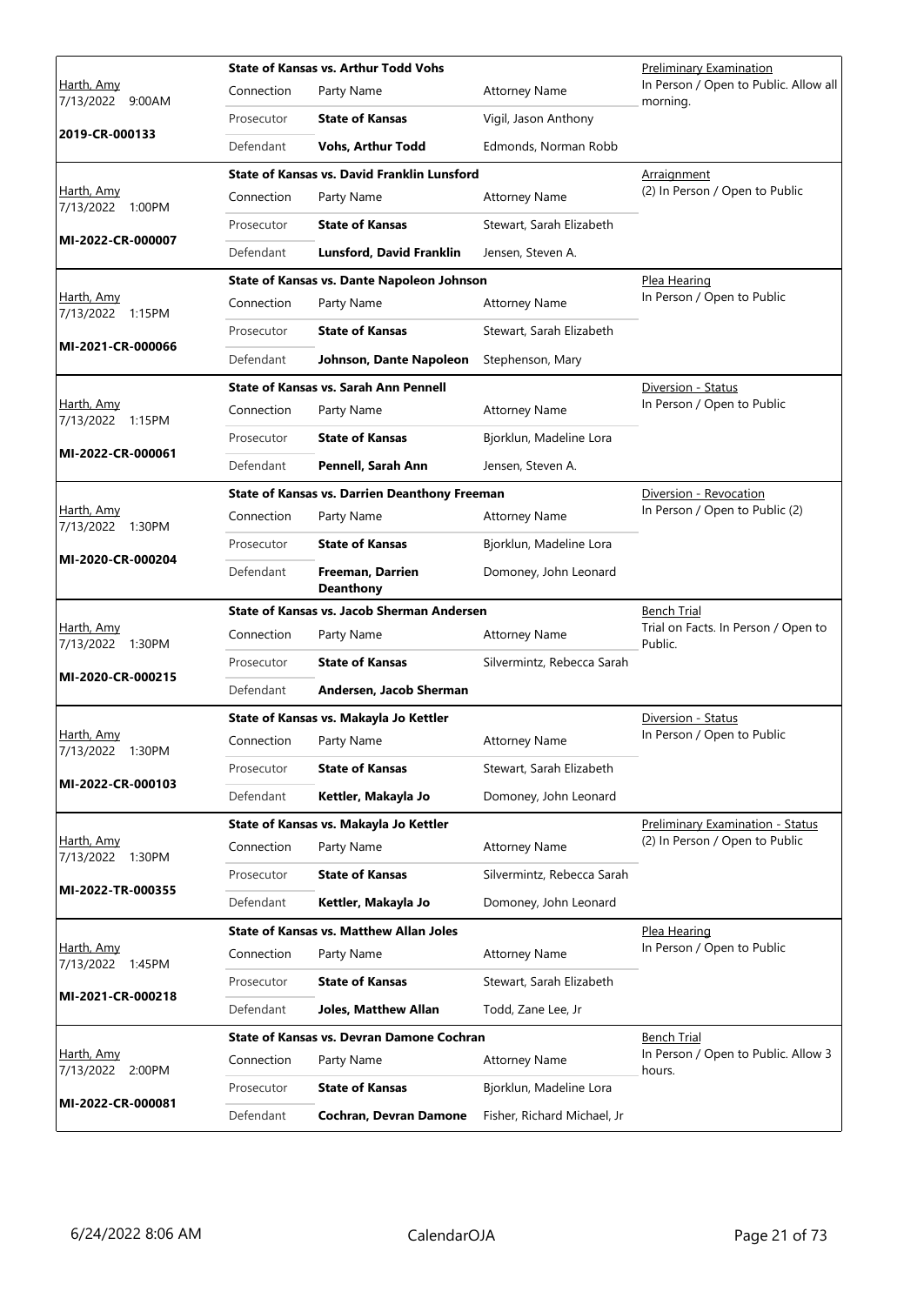|                                        |              | In the Matter of the Municipal Appeal of Scott G. Crosby    |                            | Appeal - Municipal                      |
|----------------------------------------|--------------|-------------------------------------------------------------|----------------------------|-----------------------------------------|
| Harth, Amy<br>7/14/2022 9:00AM         | Connection   | Party Name                                                  | <b>Attorney Name</b>       |                                         |
|                                        | Municipality | <b>City of Osawatomie</b>                                   | Wetzler, Richard S.        |                                         |
| MI-2022-CR-000056                      | Defendant    | Crosby, Scott G.                                            | Tahirkheli, Razmi Mushtaq  |                                         |
|                                        |              | In the Matter of the Municipal Appeal of PHILLIP CARL HOEHN |                            | Appeal - Municipal                      |
| Harth, Amy<br>7/14/2022 9:00AM         | Connection   | Party Name                                                  | <b>Attorney Name</b>       |                                         |
|                                        | Municipality | <b>CITY OF OSAWATOMIE</b>                                   | Deane, Jeffrey Winslow     |                                         |
| MI-2022-CR-000083                      | Defendant    | <b>HOEHN, PHILLIP CARL</b>                                  | Hartley, Geri Lynne        |                                         |
|                                        |              | <b>State of Kansas vs. Tyler James Rhodes</b>               |                            | <b>First Appearance</b>                 |
| Leblanc, Valorie R<br>7/14/2022 9:00AM | Connection   | Party Name                                                  | <b>Attorney Name</b>       |                                         |
|                                        | Prosecutor   | <b>State of Kansas</b>                                      | Silvermintz, Rebecca Sarah |                                         |
| MI-2022-CR-000135                      | Defendant    | <b>Rhodes, Tyler James</b>                                  |                            |                                         |
|                                        |              | <b>State of Kansas vs. Tyler James Rhodes</b>               |                            | <b>First Appearance</b>                 |
| Leblanc, Valorie R<br>7/14/2022 9:00AM | Connection   | Party Name                                                  | <b>Attorney Name</b>       |                                         |
|                                        | Prosecutor   | <b>State of Kansas</b>                                      | Silvermintz, Rebecca Sarah |                                         |
| MI-2022-TR-000415                      | Defendant    | <b>Rhodes, Tyler James</b>                                  |                            |                                         |
|                                        |              | <b>State of Kansas vs. CAITLIN MARI GOODE</b>               |                            | <b>First Appearance</b>                 |
| Leblanc, Valorie R<br>7/14/2022 9:00AM | Connection   | Party Name                                                  | <b>Attorney Name</b>       |                                         |
|                                        | Prosecutor   | <b>State of Kansas</b>                                      | Silvermintz, Rebecca Sarah |                                         |
| MI-2022-TR-000417                      | Defendant    | <b>GOODE, CAITLIN MARI</b>                                  |                            |                                         |
|                                        |              | <b>State of Kansas vs. TIMOTHY ALAN HILL</b>                |                            | <b>First Appearance</b>                 |
| Leblanc, Valorie R<br>7/14/2022 9:00AM | Connection   | Party Name                                                  | <b>Attorney Name</b>       |                                         |
|                                        | Prosecutor   | <b>State of Kansas</b>                                      | Silvermintz, Rebecca Sarah |                                         |
| MI-2022-TR-000418                      | Defendant    | <b>HILL, TIMOTHY ALAN</b>                                   |                            |                                         |
|                                        |              | State of Kansas vs. Ana Paula Salgado da Silva              |                            | <b>First Appearance</b>                 |
| Leblanc, Valorie R<br>7/14/2022 9:00AM | Connection   | Party Name                                                  | <b>Attorney Name</b>       |                                         |
|                                        | Prosecutor   | <b>State of Kansas</b>                                      | Silvermintz, Rebecca Sarah |                                         |
| MI-2022-TR-000438                      | Defendant    | Salgado da Silva, Ana<br>Paula                              |                            |                                         |
|                                        |              | <b>State of Kansas vs. Jose Antonio</b>                     |                            | <b>First Appearance</b>                 |
| Leblanc, Valorie R<br>7/14/2022 9:00AM | Connection   | Party Name                                                  | <b>Attorney Name</b>       |                                         |
|                                        | Prosecutor   | <b>State of Kansas</b>                                      | Silvermintz, Rebecca Sarah |                                         |
| MI-2022-TR-000439                      | Defendant    | Antonio, Jose                                               |                            |                                         |
|                                        |              | State of Kansas vs. Javier Alexis Quinones-Medina           |                            | <b>Preliminary Examination</b>          |
| Harth, Amy<br>7/14/2022 9:15AM         | Connection   | Party Name                                                  | <b>Attorney Name</b>       |                                         |
|                                        | Prosecutor   | <b>State of Kansas</b>                                      | Bjorklun, Madeline Lora    |                                         |
| MI-2021-CR-000142                      | Defendant    | Quinones-Medina, Javier<br>Alexis                           | Domoney, John Leonard      |                                         |
|                                        |              | <b>State of Kansas vs. Timothy James Oram</b>               |                            | <b>Preliminary Examination - Status</b> |
| <u>Harth, Amy</u><br>7/14/2022 9:15AM  | Connection   | Party Name                                                  | <b>Attorney Name</b>       | In Person / Open to Public              |
|                                        | Prosecutor   | <b>State of Kansas</b>                                      | Stewart, Sarah Elizabeth   |                                         |
| MI-2022-CR-000100                      | Defendant    | <b>Oram, Timothy James</b>                                  | Domoney, John Leonard      |                                         |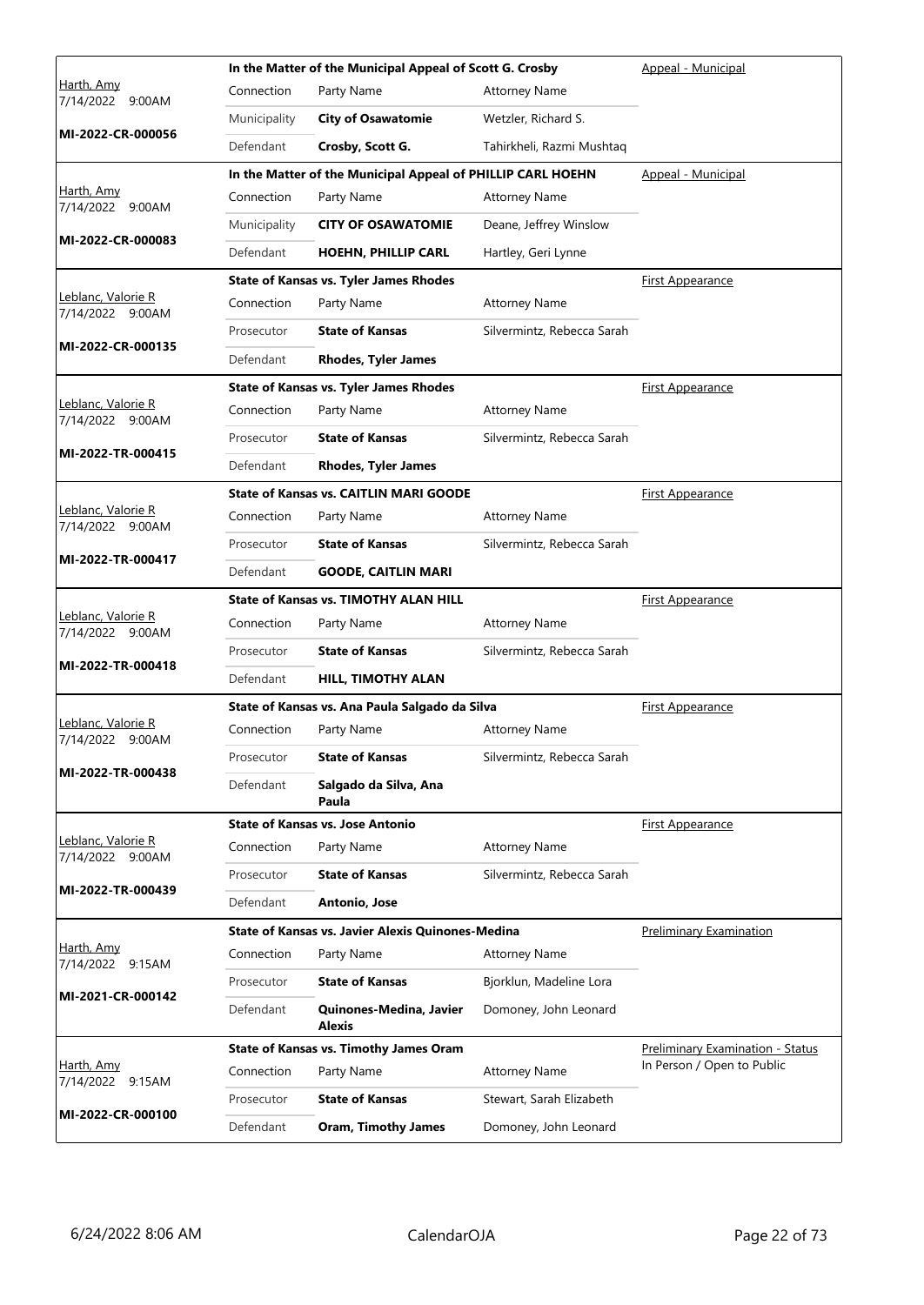|                                        |            | <b>State of Kansas vs. Carla Rose Brock</b>        |                                   | First Appearance                        |
|----------------------------------------|------------|----------------------------------------------------|-----------------------------------|-----------------------------------------|
| Harth, Amy<br>7/14/2022 9:15AM         | Connection | Party Name                                         | <b>Attorney Name</b>              |                                         |
|                                        | Prosecutor | <b>State of Kansas</b>                             | Silvermintz, Rebecca Sarah        |                                         |
| MI-2022-CR-000118                      | Defendant  | <b>Brock, Carla Rose</b>                           | Kitchin, John Thomas              |                                         |
|                                        |            | State of Kansas vs. Andrew Joseph Yeager           |                                   | <b>Preliminary Examination - Status</b> |
| <u>Harth, Amv</u><br>7/14/2022 9:30AM  | Connection | Party Name                                         | <b>Attorney Name</b>              | In Person / Open to Public (3)          |
|                                        | Prosecutor | <b>State of Kansas</b>                             | Stewart, Sarah Elizabeth          |                                         |
| MI-2022-CR-000036                      | Defendant  | Yeager, Andrew Joseph                              | Hartley, Geri Lynne               |                                         |
|                                        |            | State of Kansas vs. Jeffery Dewayne Casida         |                                   | <b>Preliminary Examination - Status</b> |
| Harth, Amy<br>7/14/2022 9:30AM         | Connection | Party Name                                         | <b>Attorney Name</b>              | In Person / Open to Public (2)          |
|                                        | Prosecutor | <b>State of Kansas</b>                             | Stewart, Sarah Elizabeth          |                                         |
| MI-2022-CR-000092                      | Defendant  | Casida, Jeffery Dewayne                            | Domoney, John Leonard             |                                         |
|                                        |            | <b>State of Kansas vs. Jared Anthony Brown</b>     |                                   | Probation - Violation                   |
| Harth, Amy<br>7/14/2022 9:45AM         | Connection | Party Name                                         | <b>Attorney Name</b>              | OTA. In Person / Open to Public         |
| 2019-CR-000073                         | Prosecutor | <b>State of Kansas</b>                             | Sweeney-Reeder, Elizabeth<br>Hope |                                         |
|                                        | Defendant  | <b>Brown, Jared Anthony</b>                        | Lowry, Forrest Allen              |                                         |
|                                        |            | <b>State of Kansas vs. Wyatt James Scott</b>       |                                   | First Appearance                        |
| Harth, Amy<br>7/14/2022 9:45AM         | Connection | Party Name                                         | <b>Attorney Name</b>              | In Person / Open to Public              |
|                                        | Prosecutor | <b>State of Kansas</b>                             | Silvermintz, Rebecca Sarah        |                                         |
| MI-2022-CR-000020                      | Defendant  | <b>Scott, Wyatt James</b>                          | Domoney, John Leonard             |                                         |
|                                        |            |                                                    |                                   |                                         |
|                                        |            | <b>State of Kansas vs. Quentin L Lickteig</b>      |                                   | <b>Preliminary Examination - Status</b> |
| <u>Harth, Amv</u>                      | Connection | Party Name                                         | <b>Attorney Name</b>              | In Person / Open to Public (3)          |
| 7/14/2022 9:45AM                       | Prosecutor | <b>State of Kansas</b>                             | Stewart, Sarah Elizabeth          |                                         |
| MI-2022-CR-000059                      | Defendant  | Lickteig, Quentin L                                | Domoney, John Leonard             |                                         |
|                                        |            | <b>State of Kansas vs. Lucas Allen Thompson</b>    |                                   | Plea Hearing                            |
| Harth, Amy                             | Connection | Party Name                                         | <b>Attorney Name</b>              | In Person / Open to Public (3)          |
| 7/14/2022 10:00AM                      | Prosecutor | <b>State of Kansas</b>                             | Silvermintz, Rebecca Sarah        |                                         |
| MI-2021-CR-000062                      | Defendant  | <b>Thompson, Lucas Allen</b>                       | Bramley, Tyson Steven             |                                         |
|                                        |            | <b>State of Kansas vs. Jeremy Wayne Yeager</b>     |                                   | <b>Preliminary Examination - Status</b> |
| Harth, Amy                             | Connection | Party Name                                         | <b>Attorney Name</b>              | In Person / Open to Public (2)          |
| 7/14/2022 10:00AM                      | Prosecutor | <b>State of Kansas</b>                             | Stewart, Sarah Elizabeth          |                                         |
| MI-2022-CR-000074                      | Defendant  | Yeager, Jeremy Wayne                               | Domoney, John Leonard             |                                         |
|                                        |            | <b>State of Kansas vs. Devon A Freeman</b>         |                                   | Diversion - Status                      |
| Harth, Amy                             | Connection | Party Name                                         | <b>Attorney Name</b>              | In Person / Open to Public              |
| 7/14/2022 10:15AM                      | Prosecutor | <b>State of Kansas</b>                             | Bjorklun, Madeline Lora           |                                         |
| MI-2021-CR-000099                      | Defendant  | Freeman, Devon A                                   | Domoney, John Leonard             |                                         |
|                                        |            | State of Kansas vs. Christopher Milton Lohaus-Fast |                                   | <b>Arraignment</b>                      |
| Harth, Amy                             | Connection | Party Name                                         | <b>Attorney Name</b>              | In Person / Open to Public (3)          |
| 7/14/2022 10:15AM<br>MI-2022-CR-000040 | Prosecutor | <b>State of Kansas</b>                             | Bjorklun, Madeline Lora           |                                         |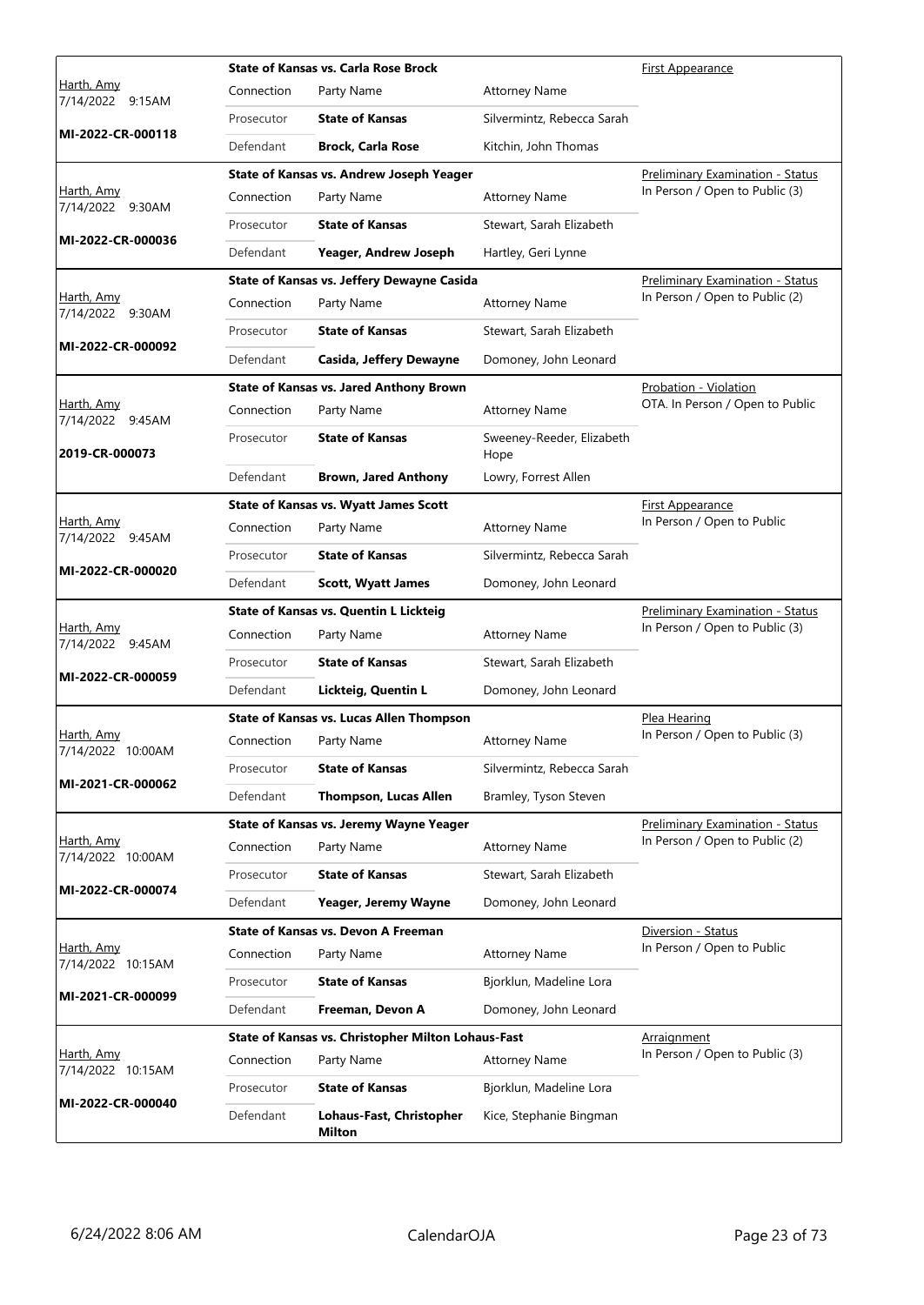|                                        |                                   | <b>State of Kansas vs. Kerry Michael Gentry</b>   |                             | Arraignment                                                       |
|----------------------------------------|-----------------------------------|---------------------------------------------------|-----------------------------|-------------------------------------------------------------------|
| Harth, Amy<br>7/14/2022 10:30AM        | Connection                        | Party Name                                        | <b>Attorney Name</b>        |                                                                   |
|                                        | Prosecutor                        | <b>State of Kansas</b>                            | Bjorklun, Madeline Lora     |                                                                   |
| 2019-CR-000007                         | Defendant                         | <b>Gentry, Kerry Michael</b>                      | Davies, Brandan Joseph      |                                                                   |
|                                        |                                   | <b>State of Kansas vs. Raymond James Williams</b> |                             | Arraignment                                                       |
| Harth, Amy<br>7/14/2022 10:30AM        | Connection                        | Party Name                                        | <b>Attorney Name</b>        | In Person / Open to Public (5)                                    |
|                                        | Prosecutor                        | <b>State of Kansas</b>                            | Bjorklun, Madeline Lora     |                                                                   |
| MI-2022-CR-000008                      | Defendant                         | <b>Williams, Raymond James</b>                    | Domoney, John Leonard       |                                                                   |
|                                        |                                   | <b>State of Kansas vs. Victor Bruno Hawkins</b>   |                             | Motion                                                            |
| Harth, Amy<br>7/14/2022 10:45AM        | Connection                        | Party Name                                        | <b>Attorney Name</b>        | Motion for Early Release from<br>Probation filed May 16, 2022. In |
| MI-2021-CR-000123                      | Prosecutor                        | <b>State of Kansas</b>                            | Stewart, Sarah Elizabeth    | Person / Open to Public.                                          |
|                                        | Defendant                         | <b>Hawkins, Victor Bruno</b>                      | Mc Graw, Thomas F., III     |                                                                   |
|                                        |                                   | <b>State of Kansas vs. Stephen Vincent Vohs</b>   |                             | Diversion - Status                                                |
| Harth, Amy<br>7/14/2022 10:45AM        | Connection                        | Party Name                                        | <b>Attorney Name</b>        |                                                                   |
| MI-2021-CR-000141                      | Prosecutor                        | <b>State of Kansas</b>                            | Bjorklun, Madeline Lora     |                                                                   |
|                                        | Defendant                         | <b>Vohs, Stephen Vincent</b>                      | Edmonds, Norman Robb        |                                                                   |
|                                        | Sealed ********* Sealed ********* |                                                   |                             | <b>Review Hearing</b>                                             |
| Harth, Amy<br>7/14/2022 11:00AM        | Connection                        | Party Name                                        | <b>Attorney Name</b>        |                                                                   |
| 2018-CT-000081                         | Subject                           | <b>Sealed</b>                                     | Fisher, Richard Michael, Jr |                                                                   |
|                                        | Other Party                       | <b>Sealed</b>                                     | Rucker, Halston Von         |                                                                   |
|                                        | Sealed ********* Sealed ********* |                                                   |                             | <u>Review Hearing</u>                                             |
| <u>Harth, Amy</u><br>7/14/2022 11:00AM | Connection                        | Party Name                                        | <b>Attorney Name</b>        |                                                                   |
| MI-2021-CT-000230                      | Subject                           | <b>Sealed</b>                                     | Fisher, Richard Michael, Jr |                                                                   |
|                                        | Petitioner                        | <b>Sealed</b>                                     | Stewart, Sarah Elizabeth    |                                                                   |
|                                        | Sealed ********* Sealed ********* |                                                   |                             | <b>Review Hearing</b>                                             |
| Harth, Amy<br>7/14/2022 11:00AM        | Connection                        | Party Name                                        | <b>Attorney Name</b>        |                                                                   |
| MI-2022-CT-000004                      | Subject                           | Sealed                                            | Fisher, Richard Michael, Jr |                                                                   |
|                                        | Petitioner                        | <b>Sealed</b>                                     | Stewart, Sarah Elizabeth    |                                                                   |
|                                        | Sealed ********* Sealed ********* |                                                   |                             | <b>Review Hearing</b>                                             |
| <u>Harth, Amy</u><br>7/14/2022 11:00AM | Connection                        | Party Name                                        | <b>Attorney Name</b>        |                                                                   |
|                                        | Subject                           | <b>Sealed</b>                                     | Fisher, Richard Michael, Jr |                                                                   |
|                                        |                                   |                                                   |                             |                                                                   |
| MI-2022-CT-000029                      | Petitioner                        | <b>Sealed</b>                                     | Stewart, Sarah Elizabeth    |                                                                   |
|                                        | Sealed ********* Sealed ********* |                                                   |                             | <b>Review Hearing</b>                                             |
| Harth, Amy<br>7/14/2022 11:00AM        | Connection                        | Party Name                                        | <b>Attorney Name</b>        |                                                                   |
|                                        | Subject                           | Sealed                                            | Fisher, Richard Michael, Jr |                                                                   |
| MI-2022-CT-000030                      | Petitioner                        | Sealed                                            | Stewart, Sarah Elizabeth    |                                                                   |
|                                        | Sealed ********* Sealed ********* |                                                   |                             | <b>Review Hearing</b>                                             |
| Harth, Amy<br>7/14/2022 11:00AM        | Connection                        | Party Name                                        | <b>Attorney Name</b>        |                                                                   |
| MI-2022-CT-000076                      | Subject                           | Sealed                                            | Fisher, Richard Michael, Jr |                                                                   |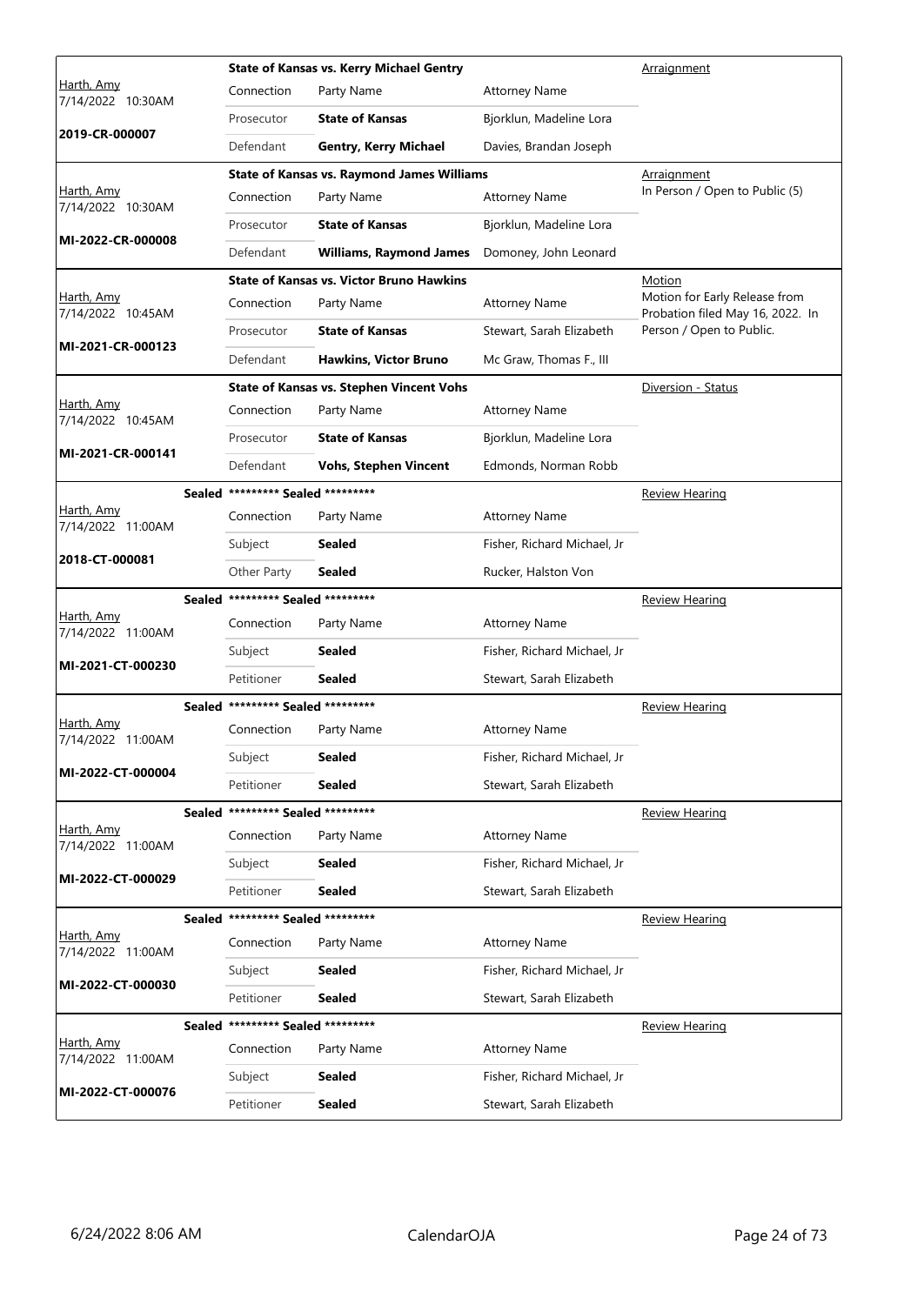|                                       |                      | State of Kansas vs. Christopher Michael Johnston     | Preliminary Examination           |                                                   |
|---------------------------------------|----------------------|------------------------------------------------------|-----------------------------------|---------------------------------------------------|
| Harth, Amy<br>7/18/2022 8:30AM        | Connection           | Party Name                                           | <b>Attorney Name</b>              | In Person / Open to Public. Allow all<br>morning. |
|                                       | Prosecutor           | <b>State of Kansas</b>                               | Stewart, Sarah Elizabeth          |                                                   |
| MI-2021-CR-000202                     | Defendant            | Johnston, Christopher<br>Michael                     | Kice, Stephanie Bingman           |                                                   |
|                                       |                      | <b>State of Kansas vs. Shawn M Harper</b>            |                                   | <b>Preliminary Examination</b>                    |
| Harth, Amy<br>7/19/2022 9:00AM        | Connection           | Party Name                                           | <b>Attorney Name</b>              | In Person / Open to Public. Allow 2<br>hours.     |
|                                       | Prosecutor           | <b>State of Kansas</b>                               | Stewart, Sarah Elizabeth          |                                                   |
| MI-2021-CR-000205                     | Defendant            | Harper, Shawn M                                      | Boyd, John Arthur                 |                                                   |
|                                       |                      | In the Matter of Chris Herrman                       |                                   | <b>Show Cause Hearing</b>                         |
| Montgomery, Steve<br>7/19/2022 9:15AM | Connection           | Party Name                                           | <b>Attorney Name</b>              | In Person                                         |
|                                       | Subject              | Herrman, Chris                                       | Landon, Heather R.                |                                                   |
| 2003-PR-000050                        | Other Party          | Herrman, Nancy                                       |                                   |                                                   |
|                                       | ervator              | Guardian/Cons Herrman, David                         | Decena Triplett, Catherine<br>М.  |                                                   |
|                                       | Guardian Ad<br>Litem | Landon, Heather R.                                   |                                   |                                                   |
|                                       |                      | State of Kansas vs. Joanna L Laughlin                |                                   | Plea Hearing                                      |
| Harth, Amy<br>7/19/2022 1:00PM        | Connection           | Party Name                                           | <b>Attorney Name</b>              | In Person / Open to Public                        |
| MI-2021-TR-000612                     | Prosecutor           | <b>State of Kansas</b>                               | Sweeney-Reeder, Elizabeth<br>Hope |                                                   |
|                                       | Defendant            | Laughlin, Joanna L                                   | Domoney, John Leonard             |                                                   |
|                                       |                      | <b>State of Kansas vs. Daniel Charles Dehaan</b>     |                                   | Preliminary Examination - Status                  |
| Harth, Amy<br>7/19/2022 1:15PM        | Connection           | Party Name                                           | <b>Attorney Name</b>              | (4) In Person / Open to Public                    |
| MI-2022-CR-000023                     | Prosecutor           | <b>State of Kansas</b>                               | Sweeney-Reeder, Elizabeth<br>Hope |                                                   |
|                                       | Defendant            | <b>Dehaan, Daniel Charles</b>                        | Domoney, John Leonard             |                                                   |
|                                       |                      | <b>State of Kansas vs. Daniel Charles Dehaan</b>     |                                   | Preliminary Examination - Status                  |
| Harth, Amy<br>7/19/2022 1:15PM        | Connection           | Party Name                                           | <b>Attorney Name</b>              | (3) In Person / Open to Public                    |
| MI-2022-CR-000058                     | Prosecutor           | <b>State of Kansas</b>                               | Sweeney-Reeder, Elizabeth<br>Hope |                                                   |
|                                       | Defendant            | <b>Dehaan, Daniel Charles</b>                        | Domoney, John Leonard             |                                                   |
|                                       |                      | <b>State of Kansas vs. Gracie Ann Freeman</b>        |                                   | Diversion - Revocation                            |
| Harth, Amy<br>7/19/2022 1:30PM        | Connection           | Party Name                                           | <b>Attorney Name</b>              | In Person / Open to Public                        |
|                                       | Prosecutor           | <b>State of Kansas</b>                               | Silvermintz, Rebecca Sarah        |                                                   |
| MI-2021-CR-000047                     | Defendant            | Freeman, Gracie Ann                                  | Domoney, John Leonard             |                                                   |
|                                       |                      | <b>State of Kansas vs. Heather Marie Barracchini</b> |                                   | Preliminary Examination - Status                  |
| Harth, Amy<br>7/19/2022 1:30PM        | Connection           | Party Name                                           | <b>Attorney Name</b>              | In Person / Open to Public (3)                    |
|                                       | Prosecutor           | <b>State of Kansas</b>                               | Stewart, Sarah Elizabeth          |                                                   |
| MI-2022-CR-000035                     | Defendant            | <b>Barracchin, Heather Marie</b>                     | Alsobrook, Luke Hoffman           |                                                   |
|                                       |                      | State of Kansas vs. Aniston Rei Poage                |                                   | Diversion - Revocation                            |
| Harth, Amy<br>7/19/2022 1:45PM        | Connection           | Party Name                                           | <b>Attorney Name</b>              | In Person / Open to Public                        |
|                                       | Prosecutor           | <b>State of Kansas</b>                               | Stewart, Sarah Elizabeth          |                                                   |
| MI-2021-CR-000089                     | Defendant            | Poage, Aniston Rei                                   | Domoney, John Leonard             |                                                   |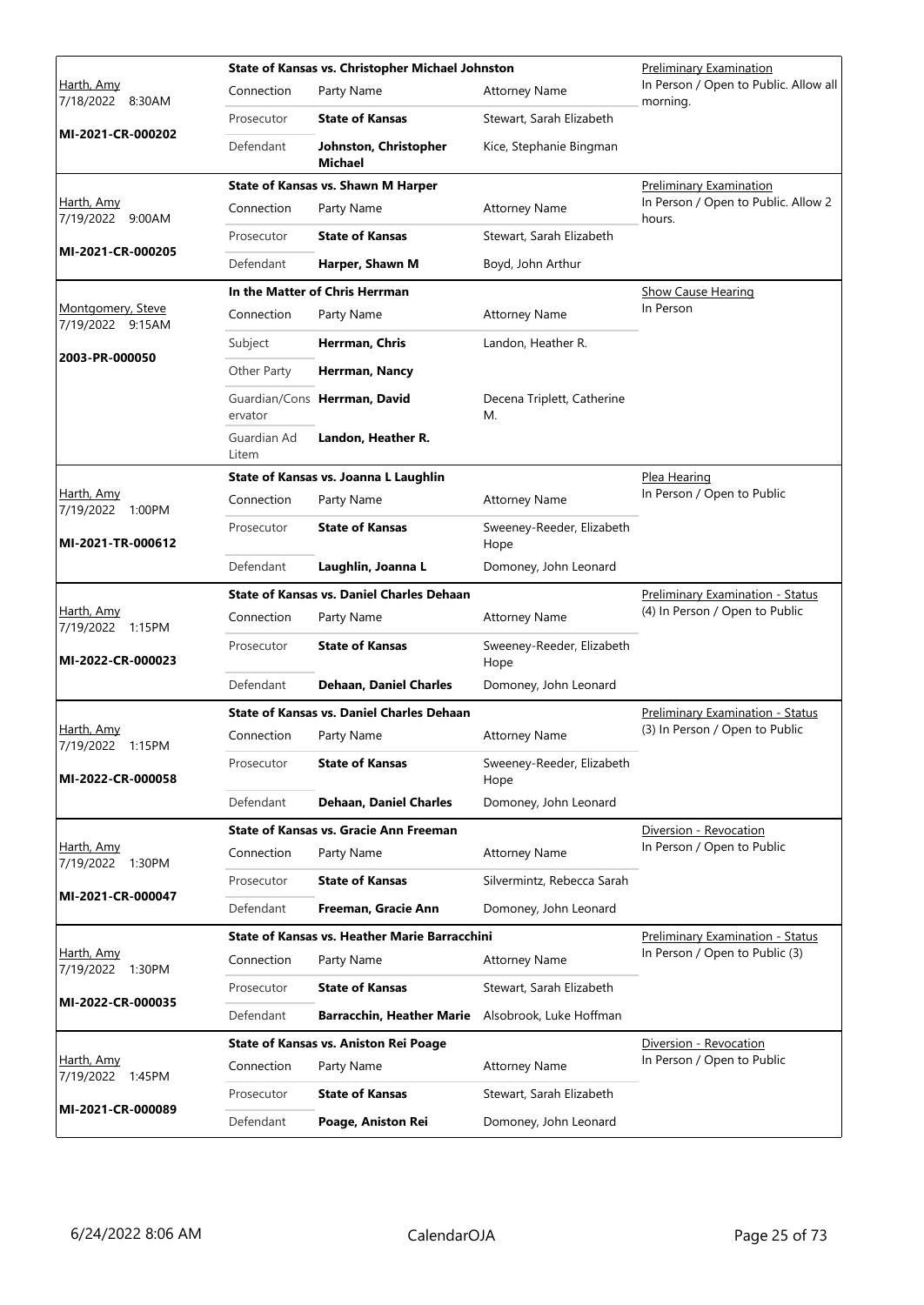|                                       |            | State of Kansas vs. Jack Leroy Niebaum                |                             | Diversion - Status                      |
|---------------------------------------|------------|-------------------------------------------------------|-----------------------------|-----------------------------------------|
| Harth, Amy<br>7/19/2022 1:45PM        | Connection | Party Name                                            | <b>Attorney Name</b>        | In Person / Open to Public              |
|                                       | Prosecutor | <b>State of Kansas</b>                                | Stewart, Sarah Elizabeth    |                                         |
| MI-2022-CR-000048                     | Defendant  | Niebaum, Jack Leroy                                   | Domoney, John Leonard       |                                         |
|                                       |            | State of Kansas vs. Robert Edward Lee Holloway        |                             | Diversion - Status                      |
| <u>Harth, Amy</u><br>7/19/2022 2:00PM | Connection | Party Name                                            | <b>Attorney Name</b>        | In Person / Open to Public              |
| MI-2021-CR-000071                     | Prosecutor | <b>State of Kansas</b>                                | Silvermintz, Rebecca Sarah  |                                         |
|                                       | Defendant  | <b>Holloway, Robert Edward</b><br>Lee                 | Fisher, Richard Michael, Jr |                                         |
|                                       |            | <b>State of Kansas vs. Dalton A Smith</b>             |                             | Diversion - Revocation                  |
| Harth, Amy<br>7/19/2022 2:00PM        | Connection | Party Name                                            | <b>Attorney Name</b>        | In Person / Open to Public              |
|                                       | Prosecutor | <b>State of Kansas</b>                                | Silvermintz, Rebecca Sarah  |                                         |
| MI-2021-CR-000120                     | Defendant  | Smith, Dalton A                                       | Domoney, John Leonard       |                                         |
|                                       |            | State of Kansas vs. Robert Edward Lee Holloway        |                             | Diversion - Status                      |
| Harth, Amy<br>7/19/2022 2:00PM        | Connection | Party Name                                            | <b>Attorney Name</b>        | In Person / Open to Public              |
|                                       | Prosecutor | <b>State of Kansas</b>                                | Bjorklun, Madeline Lora     |                                         |
| MI-2022-CR-000069                     | Defendant  | <b>Holloway, Robert Edward</b><br>Lee                 | Fisher, Richard Michael, Jr |                                         |
|                                       |            | <b>State of Kansas vs. Michael Andrew Hart</b>        |                             | Diversion - Revocation                  |
| Harth, Amy<br>7/19/2022 2:15PM        | Connection | Party Name                                            | <b>Attorney Name</b>        | In Person / Open to Public (2)          |
| MI-2021-CR-000072                     | Prosecutor | <b>State of Kansas</b>                                | Stewart, Sarah Elizabeth    |                                         |
|                                       | Defendant  | Hart, Michael Andrew                                  | Terry, Matthew Emison       |                                         |
|                                       |            | <b>State of Kansas vs. Richard Lee Green</b>          |                             | Arraignment                             |
| Harth, Amy<br>7/19/2022 2:15PM        | Connection | Party Name                                            | <b>Attorney Name</b>        | In Person / Open to Public (1)          |
| MI-2022-CR-000093                     | Prosecutor | <b>State of Kansas</b>                                | Bjorklun, Madeline Lora     |                                         |
|                                       | Defendant  | Green, Richard Lee                                    | Fisher, Richard Michael, Jr |                                         |
|                                       |            | <b>STATE OF KANSAS vs. Michael Wayne Kalchbrenner</b> |                             | Preliminary Examination - Status        |
| Harth, Amy<br>7/19/2022 2:30PM        |            | Connection Party Name                                 | <b>Attorney Name</b>        | In Person / Open to Public              |
| MI-2021-CR-000215                     | Prosecutor | <b>STATE OF KANSAS</b>                                | Stewart, Sarah Elizabeth    |                                         |
|                                       |            | <b>State of Kansas</b>                                |                             |                                         |
|                                       | Defendant  | Kalchbrenner, Michael<br>Wayne                        | Stuart, Heath A.            |                                         |
|                                       |            | State of Kansas vs. Dawn Erin O'Neil                  |                             | Arraignment                             |
| Harth, Amy<br>7/19/2022 2:30PM        | Connection | Party Name                                            | <b>Attorney Name</b>        | In Person / Open to Public (2)          |
| MI-2022-CR-000077                     | Prosecutor | <b>State of Kansas</b>                                | Bjorklun, Madeline Lora     |                                         |
|                                       | Defendant  | O'Neil, Dawn Erin                                     | Fisher, Richard Michael, Jr |                                         |
|                                       |            | State of Kansas vs. Cameron Alan Kobe                 |                             | Diversion - Revocation                  |
| Harth, Amy<br>7/19/2022 2:45PM        | Connection | Party Name                                            | Attorney Name               | In Person / Open to Public              |
| MI-2021-CR-000006                     | Prosecutor | <b>State of Kansas</b>                                | Silvermintz, Rebecca Sarah  |                                         |
|                                       | Defendant  | Kobe, Cameron Alan                                    | Fisher, Richard Michael, Jr |                                         |
|                                       |            | <b>State of Kansas vs. Byron Russell McCary</b>       |                             | <b>Preliminary Examination - Status</b> |
| Harth, Amy<br>7/19/2022 2:45PM        | Connection | Party Name                                            | <b>Attorney Name</b>        | In Person / Open to Public (3)          |
| MI-2022-CR-000066                     | Prosecutor | <b>State of Kansas</b>                                | Stewart, Sarah Elizabeth    |                                         |
|                                       | Defendant  | <b>McCary, Byron Russell</b>                          | Domoney, John Leonard       |                                         |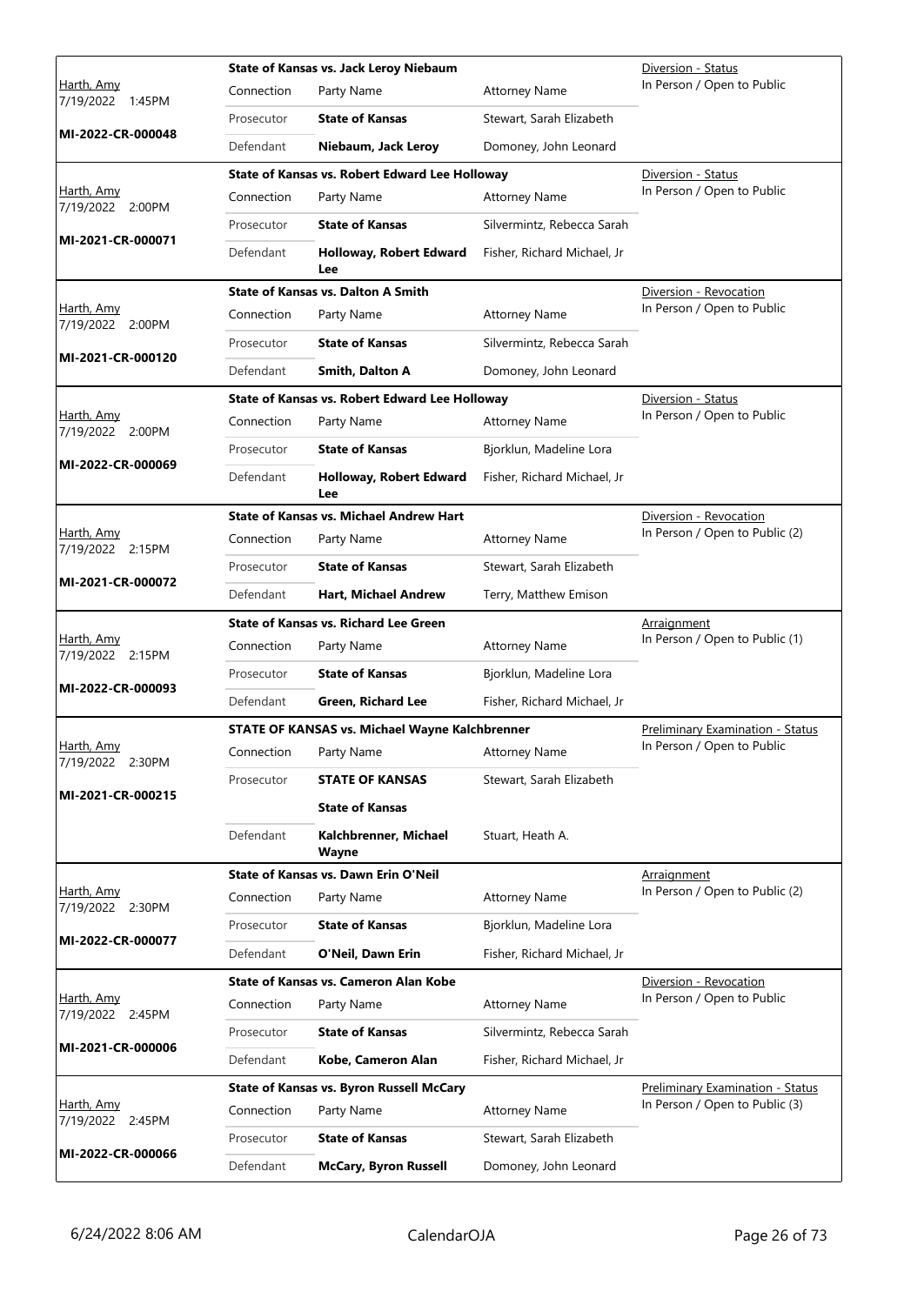|                                       | State of Kansas vs. Joshua Lee Thompson |                                                |                                   | Bench Trial                                    |
|---------------------------------------|-----------------------------------------|------------------------------------------------|-----------------------------------|------------------------------------------------|
| Harth, Amy<br>7/19/2022 3:00PM        | Connection                              | Party Name                                     | <b>Attorney Name</b>              | In Person / Open to Public. Trial on<br>Facts. |
|                                       | Prosecutor                              | <b>State of Kansas</b>                         | Bjorklun, Madeline Lora           |                                                |
| MI-2021-CR-000013                     | Defendant                               | Thompson, Joshua Lee                           | Fisher, Richard Michael, Jr       |                                                |
|                                       |                                         | State of Kansas vs. Ni'Zjee Terrel Moffett     |                                   | Arraignment                                    |
| Harth, Amy<br>7/19/2022 3:00PM        | Connection                              | Party Name                                     | <b>Attorney Name</b>              | In Person / Open to Public (2)                 |
| MI-2022-CR-000055                     | Prosecutor                              | <b>State of Kansas</b>                         | Silvermintz, Rebecca Sarah        |                                                |
|                                       | Defendant                               | Moffett, Ni'Zjee Terrel                        | Domoney, John Leonard             |                                                |
|                                       |                                         | State of Kansas vs. Kevin J Weber              |                                   | <b>Status Conference</b>                       |
| Harth, Amy<br>7/19/2022 3:15PM        | Connection                              | Party Name                                     | <b>Attorney Name</b>              | Revocation. In Person / Open to<br>Public      |
|                                       | Prosecutor                              | <b>State of Kansas</b>                         | Stewart, Sarah Elizabeth          |                                                |
| 2020-CR-000036                        | Defendant                               | Weber, Kevin J                                 | Fisher, Richard Michael, Jr       |                                                |
|                                       |                                         | <b>State of Kansas vs. Jesse Chebon Harmon</b> |                                   | Diversion - Revocation                         |
| Harth, Amy<br>7/19/2022 3:15PM        | Connection                              | Party Name                                     | <b>Attorney Name</b>              | In Person / Open to Public                     |
|                                       | Prosecutor                              | <b>State of Kansas</b>                         | Bjorklun, Madeline Lora           |                                                |
| 2020-CR-000126                        | Defendant                               | Harmon, Jesse Chebon                           | Domoney, John Leonard             |                                                |
|                                       |                                         | <b>State of Kansas vs. Kevin James Weber</b>   |                                   | <b>Status Conference</b>                       |
| Harth, Amy<br>7/19/2022 3:15PM        | Connection                              | Party Name                                     | <b>Attorney Name</b>              | Revocation. In Person / Open to<br>Public      |
|                                       | Prosecutor                              | <b>State of Kansas</b>                         | Silvermintz, Rebecca Sarah        |                                                |
| MI-2021-CR-000040                     | Defendant                               | <b>Weber, Kevin James</b>                      | Fisher, Richard Michael, Jr       |                                                |
|                                       |                                         | State of Kansas vs. Kevin James Weber          |                                   | Sentencing                                     |
|                                       |                                         |                                                |                                   |                                                |
| Harth, Amy                            | Connection                              | Party Name                                     | <b>Attorney Name</b>              | In Person / Open to Public                     |
| 7/19/2022 3:15PM                      | Prosecutor                              | <b>State of Kansas</b>                         | Stewart, Sarah Elizabeth          |                                                |
| MI-2022-CR-000062                     | Defendant                               | Weber, Kevin James                             | Fisher, Richard Michael, Jr       |                                                |
|                                       |                                         | <b>State of Kansas vs. Austin Cumpton</b>      |                                   | Diversion - Revocation                         |
| Harth, Amy                            | Connection                              | Party Name                                     | <b>Attorney Name</b>              | In Person / Open to Public                     |
| 7/19/2022 3:30PM                      | Prosecutor                              | <b>State of Kansas</b>                         | Bjorklun, Madeline Lora           |                                                |
| 2020-CR-000088                        | Defendant                               | <b>Cumpton, Austin</b>                         | Domoney, John Leonard             |                                                |
|                                       |                                         | State of Kansas vs. Bobby Lee Jones            |                                   | Preliminary Examination - Status               |
| <u>Harth, Amy</u>                     | Connection                              | Party Name                                     | <b>Attorney Name</b>              | In Person / Open to Public (2)                 |
| 7/19/2022 3:30PM                      | Prosecutor                              | <b>State of Kansas</b>                         | Stewart, Sarah Elizabeth          |                                                |
| MI-2022-CR-000091                     | Defendant                               | Jones, Bobby Lee                               | Domoney, John Leonard             |                                                |
|                                       |                                         | State of Kansas vs. Leyonna Smith              |                                   | <b>Competency Hearing</b>                      |
| <u>Harth, Amy</u>                     | Connection                              | Party Name                                     | <b>Attorney Name</b>              | In Person / Open to Public                     |
| 7/19/2022 3:45PM<br>2017-CR-000183    | Prosecutor                              | <b>State of Kansas</b>                         | Sweeney-Reeder, Elizabeth<br>Hope |                                                |
|                                       | Defendant                               | Smith, Leyonna                                 | Domoney, John Leonard             |                                                |
|                                       |                                         | <b>State of Kansas vs. Steven Lee Townsley</b> |                                   | <b>Arraignment</b>                             |
| Harth, Amy                            | Connection                              | Party Name                                     | <b>Attorney Name</b>              | In Person / Open to Public                     |
| 7/19/2022 3:45PM<br>MI-2021-CR-000162 | Prosecutor                              | <b>State of Kansas</b>                         | Bjorklun, Madeline Lora           |                                                |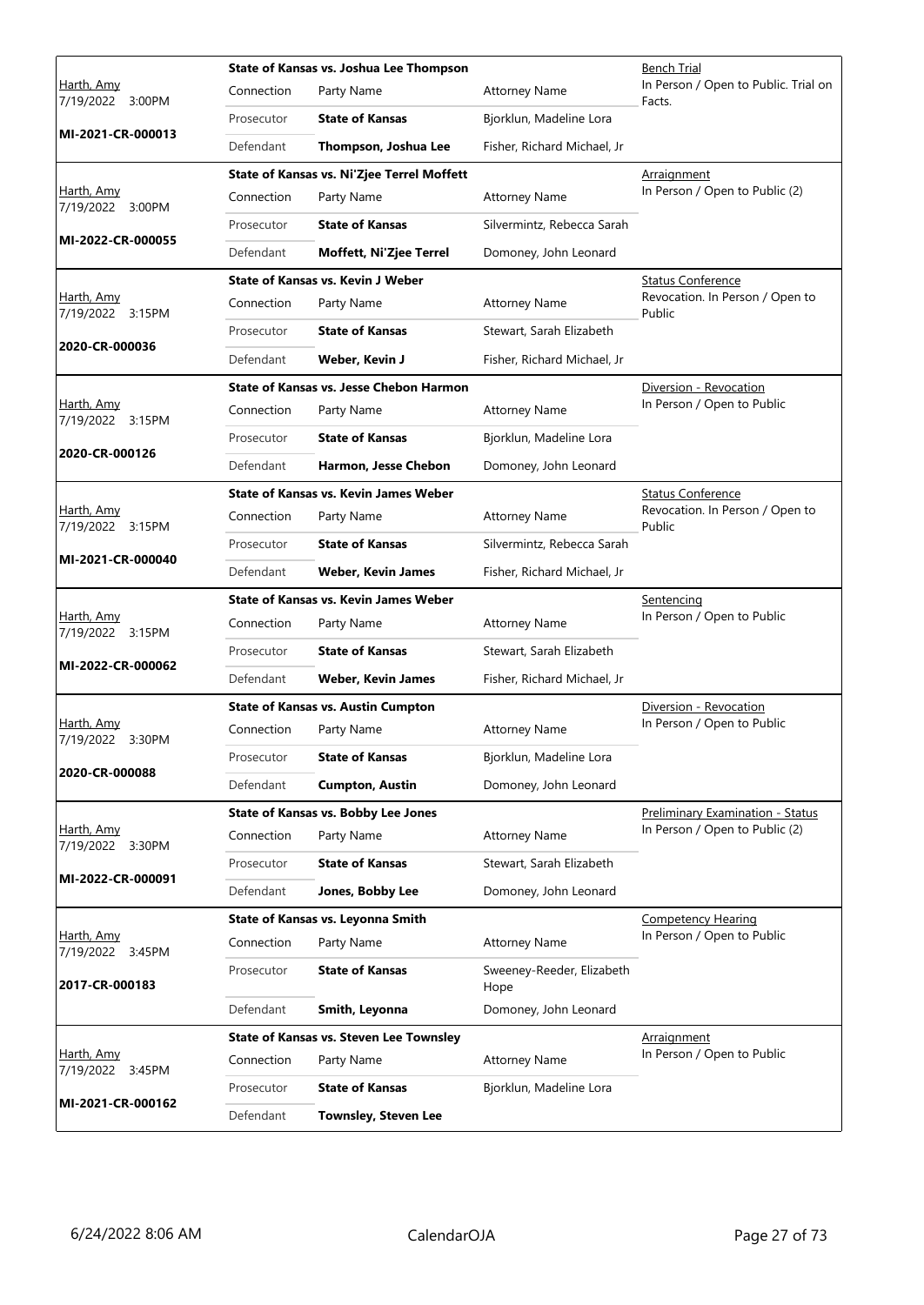|                                        | Sealed ********* Sealed ********* |                                                    | Hearing                           |                                               |
|----------------------------------------|-----------------------------------|----------------------------------------------------|-----------------------------------|-----------------------------------------------|
| Montgomery, Steve<br>7/20/2022 8:30AM  | Connection                        | Party Name                                         | <b>Attorney Name</b>              | ZOOM - Trial Management<br>Conference         |
|                                        | Subject                           | Sealed                                             | Ellis, Steven Matthew             |                                               |
| MI-2021-AD-000007                      | Petitioner                        | Sealed                                             | Harding, Burton M.                |                                               |
|                                        | Guardian Ad<br>Litem              | <b>Sealed</b>                                      |                                   |                                               |
|                                        |                                   | State of Kansas vs. James Christopher Cordell      |                                   | <b>Preliminary Examination</b>                |
| Harth, Amy<br>7/20/2022 9:00AM         | Connection                        | Party Name                                         | <b>Attorney Name</b>              | In Person / Open to Public. Allow 2<br>hours. |
|                                        | Prosecutor                        | <b>State of Kansas</b>                             | Silvermintz, Rebecca Sarah        |                                               |
| MI-2021-TR-000618                      | Defendant                         | Cordell, James Christopher Loomis, Dakota Thompson |                                   |                                               |
|                                        |                                   | <b>State of Kansas vs. Eric Douglas German</b>     |                                   | Arraignment                                   |
| <u>Harth, Amy</u><br>7/20/2022 11:00AM | Connection                        | Party Name                                         | <b>Attorney Name</b>              | In Person / Open to Public                    |
|                                        | Prosecutor                        | <b>State of Kansas</b>                             | Silvermintz, Rebecca Sarah        |                                               |
| MI-2021-CR-000155                      | Defendant                         | German, Eric Douglas                               | Fisher, Richard Michael, Jr       |                                               |
|                                        |                                   | <b>State of Kansas vs. Austin Daniel Crist</b>     |                                   | <b>Preliminary Examination - Status</b>       |
| Harth, Amy<br>7/20/2022 11:00AM        | Connection                        | Party Name                                         | <b>Attorney Name</b>              | In Person / Open to Public                    |
|                                        | Prosecutor                        | <b>State of Kansas</b>                             | Stewart, Sarah Elizabeth          |                                               |
| MI-2022-CR-000075                      | Defendant                         | <b>Crist, Austin Daniel</b>                        | Thomas, Zach V.                   |                                               |
|                                        |                                   | <b>State of Kansas vs. Eric Douglas German</b>     |                                   | <b>Preliminary Examination - Status</b>       |
| Harth, Amy<br>7/20/2022 11:00AM        | Connection                        | Party Name                                         | <b>Attorney Name</b>              | In Person / Open to Public                    |
|                                        | Prosecutor                        | <b>State of Kansas</b>                             | Stewart, Sarah Elizabeth          |                                               |
| MI-2022-CR-000094                      | Defendant                         | German, Eric Douglas                               | Fisher, Richard Michael, Jr       |                                               |
|                                        |                                   | <b>State of Kansas vs. Nanci Mae Rowlett</b>       |                                   | <b>Preliminary Examination - Status</b>       |
| Harth, Amy<br>7/20/2022 11:15AM        | Connection                        | Party Name                                         | <b>Attorney Name</b>              | In Person / Open to Public                    |
| 2020-CR-000101                         | Prosecutor                        | <b>State of Kansas</b>                             | Hottman, Brandon Todd             |                                               |
|                                        | Defendant                         | Rowlett, Nanci Mae                                 | Bath, Thomas Joseph, Jr           |                                               |
|                                        |                                   | State of Kansas vs. Jeffrey B Fraker, Jr           |                                   | <u> Diversion - Status</u>                    |
| Harth, Amy<br>7/20/2022 11:15AM        | Connection                        | Party Name                                         | <b>Attorney Name</b>              | In Person / Open to Public                    |
| MI-2021-CR-000177                      | Prosecutor                        | <b>State of Kansas</b>                             | Bjorklun, Madeline Lora           |                                               |
|                                        | Defendant                         | Fraker, Jeffrey B, Jr                              | Fisher, Richard Michael, Jr       |                                               |
|                                        |                                   | State of Kansas vs. Patricia Jane Hernandez        |                                   | Arraignment                                   |
| Harth, Amy<br>7/20/2022 11:15AM        | Connection                        | Party Name                                         | <b>Attorney Name</b>              | (2) In Person / Open to Public                |
| MI-2022-CR-000031                      | Prosecutor                        | <b>State of Kansas</b>                             | Bjorklun, Madeline Lora           |                                               |
|                                        | Defendant                         | Hernandez, Patricia Jane                           | Alsobrook, Luke Hoffman           |                                               |
|                                        |                                   | State of Kansas vs. Patricia Jane Hernandez        |                                   | Preliminary Examination - Status              |
| Harth, Amy<br>7/20/2022 11:15AM        | Connection                        | Party Name                                         | <b>Attorney Name</b>              | (2) In Person / Open to Public                |
| MI-2022-CR-000079                      | Prosecutor                        | <b>State of Kansas</b>                             | Stewart, Sarah Elizabeth          |                                               |
|                                        | Defendant                         | Hernandez, Patricia Jane                           | Alsobrook, Luke Hoffman           |                                               |
|                                        |                                   | State of Kansas vs. Ronald Kevin Hahn              |                                   | <u>Plea Hearing</u>                           |
| Harth, Amy<br>7/20/2022 11:30AM        | Connection                        | Party Name                                         | <b>Attorney Name</b>              | In Person / Open to Public                    |
| MI-2021-CR-000223                      | Prosecutor                        | <b>State of Kansas</b>                             | Sweeney-Reeder, Elizabeth<br>Hope |                                               |
|                                        | Defendant                         | Hahn, Ronald Kevin                                 | Garretson, Tyler Powell           |                                               |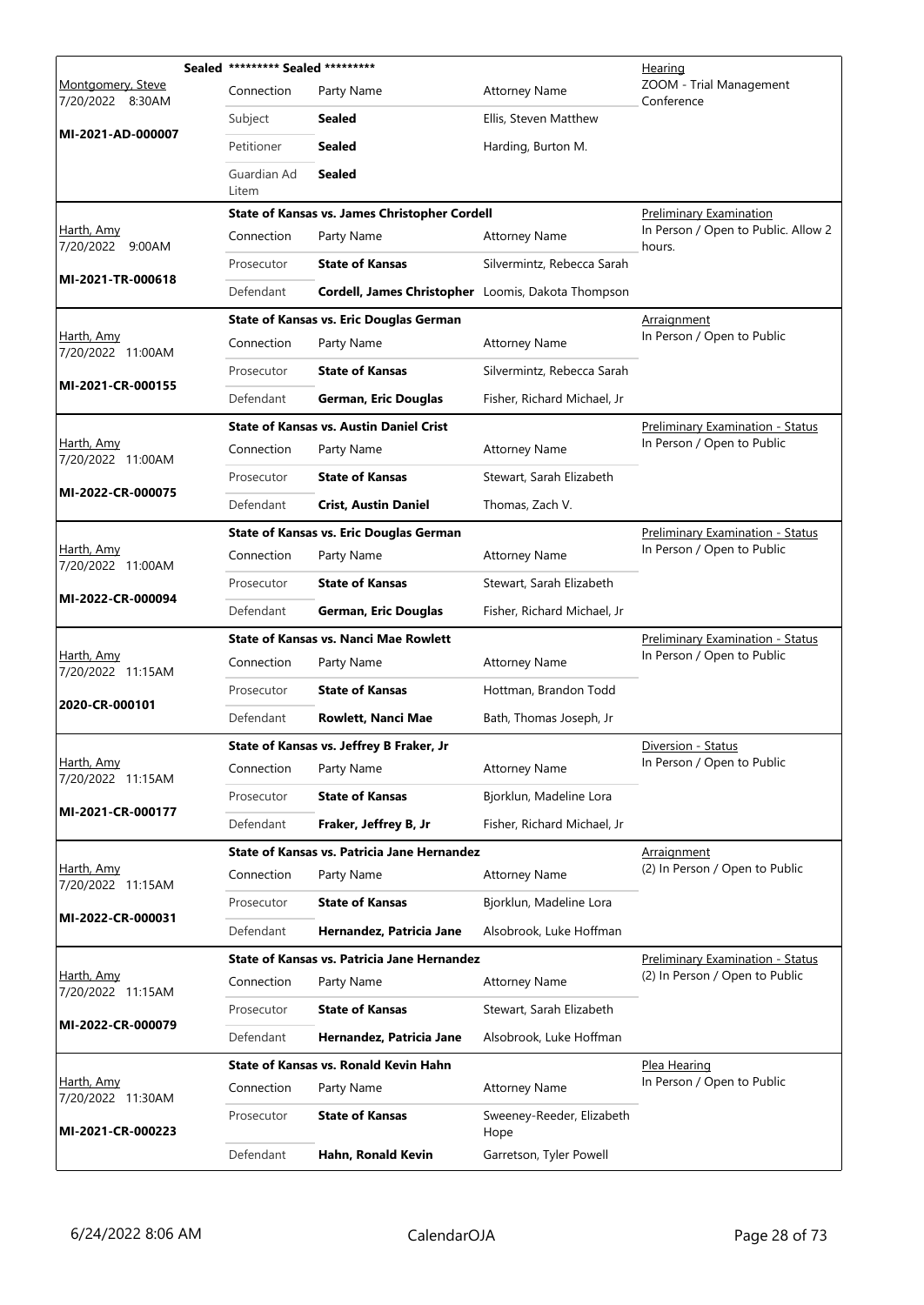|                                          | <b>State of Kansas vs. Dean Loren Casutt</b> |                                                          |                                 | Sentencing                                    |
|------------------------------------------|----------------------------------------------|----------------------------------------------------------|---------------------------------|-----------------------------------------------|
| Harth, Amy<br>7/20/2022 11:45AM          | Connection                                   | Party Name                                               | <b>Attorney Name</b>            | Zoom                                          |
| 2018-CR-000161                           | Prosecutor                                   | <b>State of Kansas</b>                                   | Edwards, Stacy Lea<br>Zimmerman |                                               |
|                                          | Defendant                                    | <b>Casutt, Dean Loren</b>                                | Hakes, Brixton R.               |                                               |
|                                          | Pro Hac Vice                                 | Hakes, Brixton R.                                        |                                 |                                               |
|                                          |                                              | <b>State of Kansas vs. Matthew G Reed</b>                |                                 | Plea Hearing                                  |
| Harth, Amy<br>7/20/2022 1:00PM           | Connection                                   | Party Name                                               | <b>Attorney Name</b>            | Zoom                                          |
|                                          | Prosecutor                                   | <b>State of Kansas</b>                                   | Stewart, Sarah Elizabeth        |                                               |
| 2020-CR-000066                           | Defendant                                    | <b>Reed, Matthew G</b>                                   | Stephenson, Mary                |                                               |
|                                          |                                              | <b>State of Kansas vs. Cassius Kintrell Crease</b>       |                                 | Preliminary Examination                       |
| Harth, Amy<br>7/20/2022 1:15PM           | Connection                                   | Party Name                                               | <b>Attorney Name</b>            | In Person / Open to Public. Allow 2<br>hours. |
|                                          | Prosecutor                                   | <b>State of Kansas</b>                                   | Stewart, Sarah Elizabeth        |                                               |
| MI-2022-CR-000033                        | Defendant                                    | <b>Crease, Cassius Kintrell</b>                          | Merrill, Gerald William         |                                               |
|                                          |                                              | Michael L McCoy, Petitioner vs. Amanda McCoy, Respondent |                                 | Dismissal                                     |
| Montgomery, Steve<br>7/20/2022 2:00PM    | Connection                                   | Party Name                                               | <b>Attorney Name</b>            | <b>IN-PERSON</b>                              |
|                                          | Petitioner                                   | <b>McCoy, Michael L</b>                                  | Pro Se, Party                   |                                               |
| 2020-DM-000153                           | Respondent                                   | McCoy, Amanda                                            | Dawson, Claudia Jo              |                                               |
|                                          |                                              | Midland Credit Management, INC vs. KYLE S TRUELOVE       |                                 | <b>Dismissal</b>                              |
| Montgomery, Steve<br>7/20/2022 2:00PM    | Connection                                   | Party Name                                               | <b>Attorney Name</b>            |                                               |
| MI-2021-LM-000202                        | Plaintiff                                    | <b>Midland Credit</b><br><b>Management, INC</b>          | Caviness, David Eugene          |                                               |
|                                          | Defendant                                    | <b>TRUELOVE, KYLE S</b>                                  |                                 |                                               |
|                                          |                                              | M&H Benevenuti Family Partnership vs. Nicholas C Johnson |                                 | Dismissal                                     |
| Montgomery, Steve<br>7/20/2022 2:00PM    | Connection                                   | Party Name                                               | <b>Attorney Name</b>            |                                               |
| MI-2021-LM-000289                        | Plaintiff                                    | <b>M&amp;H Benevenuti Family</b><br>Partnership          | Fanning, Gary L., Jr            |                                               |
|                                          | Defendant                                    | Johnson, Nicholas C                                      |                                 |                                               |
|                                          |                                              | Velocity Investments, LLC vs. Kathryn Arriola            |                                 | Dismissal                                     |
| Montgomery, Steve<br>7/20/2022<br>2:00PM | Connection                                   | Party Name                                               | <b>Attorney Name</b>            |                                               |
| MI-2022-LM-000042                        | Plaintiff                                    | <b>Velocity Investments, LLC</b>                         | Milien, Christina Marie         |                                               |
|                                          | Defendant                                    | Arriola, Kathryn                                         |                                 |                                               |
|                                          |                                              | <b>Envista Credit Union vs. Marian Love</b>              |                                 | Dismissal                                     |
| Montgomery, Steve<br>7/20/2022 2:00PM    | Connection                                   | Party Name                                               | <b>Attorney Name</b>            |                                               |
|                                          | Plaintiff                                    | <b>Envista Credit Union</b>                              | Zimmerman, Larry Neal           |                                               |
| MI-2022-LM-000049                        | Defendant                                    | Love, Marian                                             |                                 |                                               |
|                                          |                                              | Woden Finance, LLC vs. April D Pulley                    |                                 | Dismissal                                     |
| Montgomery, Steve<br>7/20/2022 2:00PM    | Connection                                   | Party Name                                               | <b>Attorney Name</b>            |                                               |
|                                          | Plaintiff                                    | <b>Woden Finance, LLC</b>                                | Kahrs, Mark A.                  |                                               |
| MI-2022-LM-000051                        | Defendant                                    | <b>Pulley, April D</b>                                   |                                 |                                               |
|                                          |                                              | Citibank, N.A. vs. Anna Porter                           |                                 | Dismissal                                     |
| Montgomery, Steve<br>7/20/2022 2:00PM    | Connection                                   | Party Name                                               | <b>Attorney Name</b>            |                                               |
|                                          | Plaintiff                                    | Citibank, N.A.                                           | Morgan, Porter Heath, IV        |                                               |
| MI-2022-LM-000054                        | Defendant                                    | Porter, Anna                                             |                                 |                                               |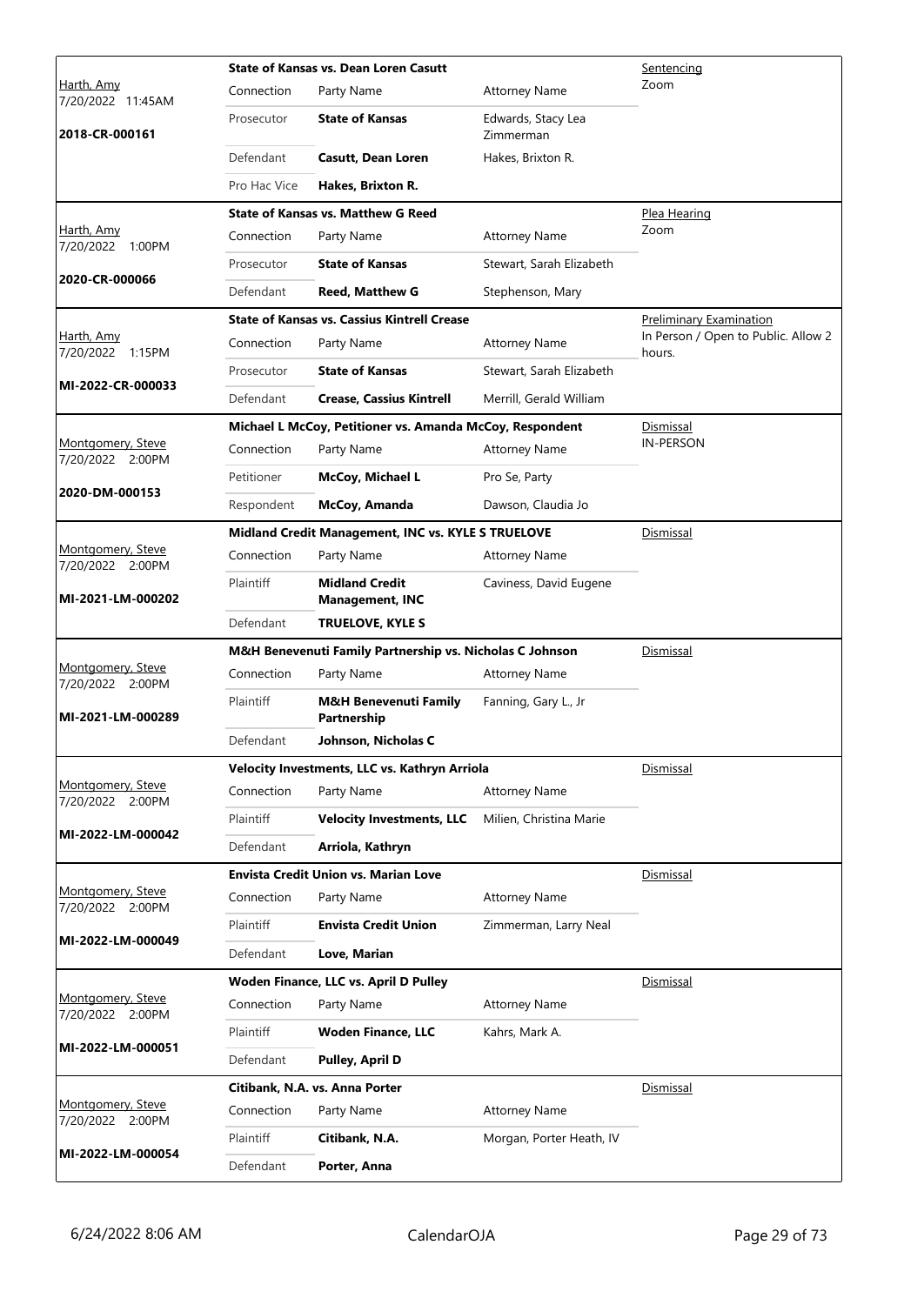|                                              |                  | PCA Acquisitions V, LLC vs. Joshua Davis Smith           | Dismissal               |                               |
|----------------------------------------------|------------------|----------------------------------------------------------|-------------------------|-------------------------------|
| Montgomery, Steve<br>7/20/2022 2:00PM        | Connection       | Party Name                                               | <b>Attorney Name</b>    |                               |
|                                              | <b>Plaintiff</b> | <b>PCA Acquisitions V, LLC</b>                           | Hood, Rickard Wayne     |                               |
| MI-2022-LM-000064                            | Defendant        | Davis Smith, Joshua                                      |                         |                               |
|                                              |                  | The Hayes Company vs. Dan Hecke Construction, LLC, et al |                         | Dismissal                     |
| Montgomery, Steve<br>7/20/2022 2:00PM        | Connection       | Party Name                                               | <b>Attorney Name</b>    |                               |
| MI-2022-LM-000068                            | Plaintiff        | <b>The Hayes Company</b>                                 | Walterbach, Scott F.    |                               |
|                                              | Defendant        | <b>Dan Hecke Construction,</b><br>LLC                    |                         |                               |
|                                              |                  | <b>Dan Hecke Homes</b>                                   |                         |                               |
|                                              |                  | MIDLAND CREDIT MANAGEMENT, INC vs. JOSEPH C WOLVERTON    |                         | Dismissal                     |
| Montgomery, Steve<br>7/20/2022 2:00PM        | Connection       | Party Name                                               | <b>Attorney Name</b>    |                               |
| MI-2022-LM-000078                            | Plaintiff        | <b>MIDLAND CREDIT</b><br><b>MANAGEMENT, INC</b>          | Caviness, David Eugene  |                               |
|                                              | Defendant        | <b>WOLVERTON, JOSEPH C</b>                               |                         |                               |
|                                              |                  | MIDLAND CREDIT MANAGEMENT, INC vs. ELIZABETH RUNYAN      |                         | Dismissal                     |
| Montgomery, Steve<br>7/20/2022 2:00PM        | Connection       | Party Name                                               | <b>Attorney Name</b>    |                               |
| MI-2022-LM-000080                            | Plaintiff        | <b>MIDLAND CREDIT</b><br><b>MANAGEMENT, INC</b>          | Caviness, David Eugene  |                               |
|                                              | Defendant        | <b>RUNYAN, ELIZABETH</b>                                 |                         |                               |
|                                              |                  | JPMorgan Chase Bank, N.A. vs. Darryl L Harwood           |                         | Dismissal                     |
| <u>Montgomery, Steve</u><br>7/20/2022 2:00PM | Connection       | Party Name                                               | <b>Attorney Name</b>    |                               |
| MI-2022-LM-000087                            | Plaintiff        | JPMorgan Chase Bank,<br><b>N.A.</b>                      | Milien, Christina Marie |                               |
|                                              | Defendant        | Harwood, Darryl L                                        |                         |                               |
| Montgomery, Steve                            |                  | Foote Land Company, LLC vs. Mark Herron                  |                         | Dismissal                     |
| 7/20/2022 2:00PM                             | Connection       | Party Name                                               | <b>Attorney Name</b>    |                               |
| MI-2022-LM-000091                            | Plaintiff        | <b>Foote Land Company, LLC</b>                           | Waugh, John Stone       |                               |
|                                              | Defendant        | Herron, Mark                                             |                         |                               |
|                                              |                  | MIDLAND CREDIT MANAGEMENT, INC vs. JUSTIN MOTLEY         |                         | Dismissal                     |
| Montgomery, Steve<br>7/20/2022 2:00PM        | Connection       | Party Name                                               | <b>Attorney Name</b>    |                               |
| MI-2022-LM-000095                            | Plaintiff        | <b>MIDLAND CREDIT</b><br><b>MANAGEMENT, INC</b>          | Caviness, David Eugene  |                               |
|                                              | Defendant        | <b>MOTLEY, JUSTIN</b>                                    |                         |                               |
| Montgomery, Steve                            |                  | U.S. BANK NATIONAL ASSOCIATION vs. Justice D Canady-Lyon |                         | <u>Dismissal</u>              |
| 7/20/2022 2:00PM                             | Connection       | Party Name                                               | <b>Attorney Name</b>    |                               |
| MI-2022-LM-000097                            | Plaintiff        | <b>U.S. BANK NATIONAL</b><br><b>ASSOCIATION</b>          | Hawkins, Matthew Derek  |                               |
|                                              | Defendant        | Canady-Lyon, Justice D                                   |                         |                               |
| Montgomery, Steve                            |                  | <b>Synchrony Bank vs. TRUDY WIMBERLY</b>                 |                         | Dismissal                     |
| 7/20/2022 2:00PM                             | Connection       | Party Name                                               | <b>Attorney Name</b>    |                               |
| MI-2022-LM-000098                            | Plaintiff        | <b>Synchrony Bank</b>                                    | Albani, Michael J.      |                               |
|                                              | Defendant        | <b>WIMBERLY, TRUDY</b>                                   |                         |                               |
| Montgomery, Steve                            |                  | Travis Frahnhoefer vs. Osawatomie State Hospital         |                         | Dismissal<br><b>IN-PERSON</b> |
| 7/20/2022 2:05PM                             | Connection       | Party Name                                               | <b>Attorney Name</b>    |                               |
| MI-2022-CV-000007                            | Plaintiff        | <b>Frahnhoefer, Travis</b>                               |                         |                               |
|                                              | Defendant        | <b>Osawatomie State Hospital</b>                         |                         |                               |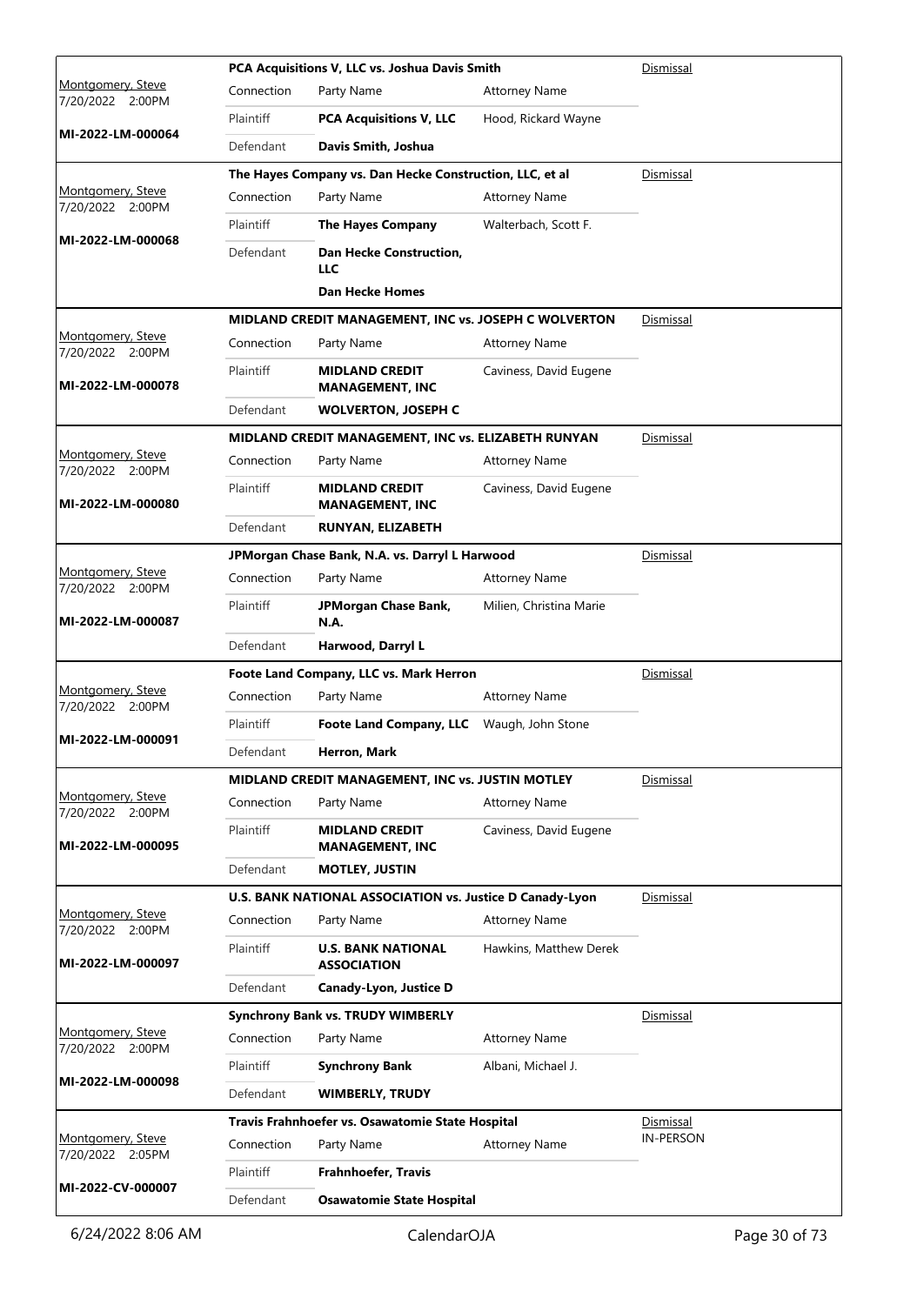|                                       |            | <b>State of Kansas vs. Donald M Cooper</b>         |                                   | Probation - Violation                         |
|---------------------------------------|------------|----------------------------------------------------|-----------------------------------|-----------------------------------------------|
| Harth, Amy<br>7/20/2022 3:15PM        | Connection | Party Name                                         | <b>Attorney Name</b>              | In Person / Open to Public. Allow 1<br>hour.  |
|                                       | Prosecutor | <b>State of Kansas</b>                             | Stewart, Sarah Elizabeth          |                                               |
| 2014-CR-000090                        | Defendant  | Cooper, Donald M                                   | Sedgwick, Philip Robert           |                                               |
|                                       |            | <b>State of Kansas vs. Josiah Dave Fortner</b>     |                                   | Diversion - Revocation                        |
| Harth, Amy<br>7/21/2022 8:45AM        | Connection | Party Name                                         | Attorney Name                     | In Person / Open to Public                    |
| MI-2020-CR-000202                     | Prosecutor | <b>State of Kansas</b>                             | Sweeney-Reeder, Elizabeth<br>Hope |                                               |
|                                       | Defendant  | Fortner, Josiah Dave                               | Boyd, John Arthur                 |                                               |
|                                       |            | <b>State of Kansas vs. Josiah Dave Fortner</b>     |                                   | <u>Sentencing</u>                             |
| Harth, Amy<br>7/21/2022 8:45AM        | Connection | Party Name                                         | <b>Attorney Name</b>              | In Person / Open to Public                    |
|                                       | Prosecutor | <b>State of Kansas</b>                             | Stewart, Sarah Elizabeth          |                                               |
| MI-2022-CR-000037                     | Defendant  | <b>Fortner, Josiah Dave</b>                        | Boyd, John Arthur                 |                                               |
|                                       |            | <b>State of Kansas vs. Josiah Dave Fortner</b>     |                                   | Arraignment                                   |
| Harth, Amy<br>7/21/2022 8:45AM        | Connection | Party Name                                         | <b>Attorney Name</b>              | (1) In Person / Open to Public                |
|                                       | Prosecutor | <b>State of Kansas</b>                             | Stewart, Sarah Elizabeth          |                                               |
| MI-2022-CR-000147                     | Defendant  | <b>Fortner, Josiah Dave</b>                        | Boyd, John Arthur                 |                                               |
|                                       |            | State of Kansas vs. Lyle Dewayne Yazel             |                                   | <b>Bench Trial</b>                            |
| Harth, Amy<br>7/21/2022 9:00AM        | Connection | Party Name                                         | <b>Attorney Name</b>              | Trial on Facts. In Person / Open to<br>Public |
|                                       | Prosecutor | <b>State of Kansas</b>                             | Bjorklun, Madeline Lora           |                                               |
| 2020-CR-000067                        | Defendant  | Yazel, Lyle Dewayne                                | Fisher, Richard Michael, Jr       |                                               |
|                                       |            | <b>State of Kansas vs. Jason Barry</b>             |                                   | <b>Arraignment</b>                            |
| Harth, Amy<br>7/21/2022 9:00AM        | Connection | Party Name                                         | <b>Attorney Name</b>              | In Person / Open to Public (6)                |
| 2020-CR-000123                        | Prosecutor | <b>State of Kansas</b>                             | Sweeney-Reeder, Elizabeth<br>Hope |                                               |
|                                       | Defendant  | Barry, Jason D                                     | Boyd, John Arthur                 |                                               |
|                                       |            | <b>State of Kansas vs. Rachael Susanne McMahon</b> |                                   | <b>Competency Hearing</b>                     |
| <u>Harth, Amy</u><br>7/21/2022 9:00AM | Connection | Party Name                                         | Attorney Name                     | In Person / Open to Public                    |
|                                       | Prosecutor | <b>State of Kansas</b>                             | Stewart, Sarah Elizabeth          |                                               |
| MI-2021-CR-000105                     | Defendant  | <b>McMahon, Rachael</b><br><b>Susanne</b>          | Fisher, Richard Michael, Jr       |                                               |
|                                       |            | State of Kansas vs. Rachael Susanne McMahon        |                                   | <b>Competency Hearing</b>                     |
| Harth, Amy<br>7/21/2022 9:00AM        | Connection | Party Name                                         | <b>Attorney Name</b>              | In Person / Open to Public                    |
| MI-2021-CR-000112                     | Prosecutor | <b>State of Kansas</b>                             | Stewart, Sarah Elizabeth          |                                               |
|                                       | Defendant  | <b>McMahon, Rachael</b><br><b>Susanne</b>          | Fisher, Richard Michael, Jr       |                                               |
|                                       |            | State of Kansas vs. Rachael Susanne McMahon        |                                   | <b>Competency Hearing</b>                     |
| Harth, Amy<br>7/21/2022 9:00AM        | Connection | Party Name                                         | <b>Attorney Name</b>              | In Person / Open to Public                    |
| MI-2022-CR-000063                     | Prosecutor | <b>State of Kansas</b>                             | Stewart, Sarah Elizabeth          |                                               |
|                                       | Defendant  | McMahon, Rachael<br><b>Susanne</b>                 | Fisher, Richard Michael, Jr       |                                               |
|                                       |            | State of Kansas vs. Kenneth Warren Farrar, III     |                                   | <b>Preliminary Examination - Status</b>       |
| Harth, Amy<br>7/21/2022 9:00AM        | Connection | Party Name                                         | <b>Attorney Name</b>              | In Person / Open to Public (2)                |
|                                       | Prosecutor | <b>State of Kansas</b>                             | Stewart, Sarah Elizabeth          |                                               |
| MI-2022-CR-000102                     | Defendant  | Farrar, Kenneth Warren, III Domoney, John Leonard  |                                   |                                               |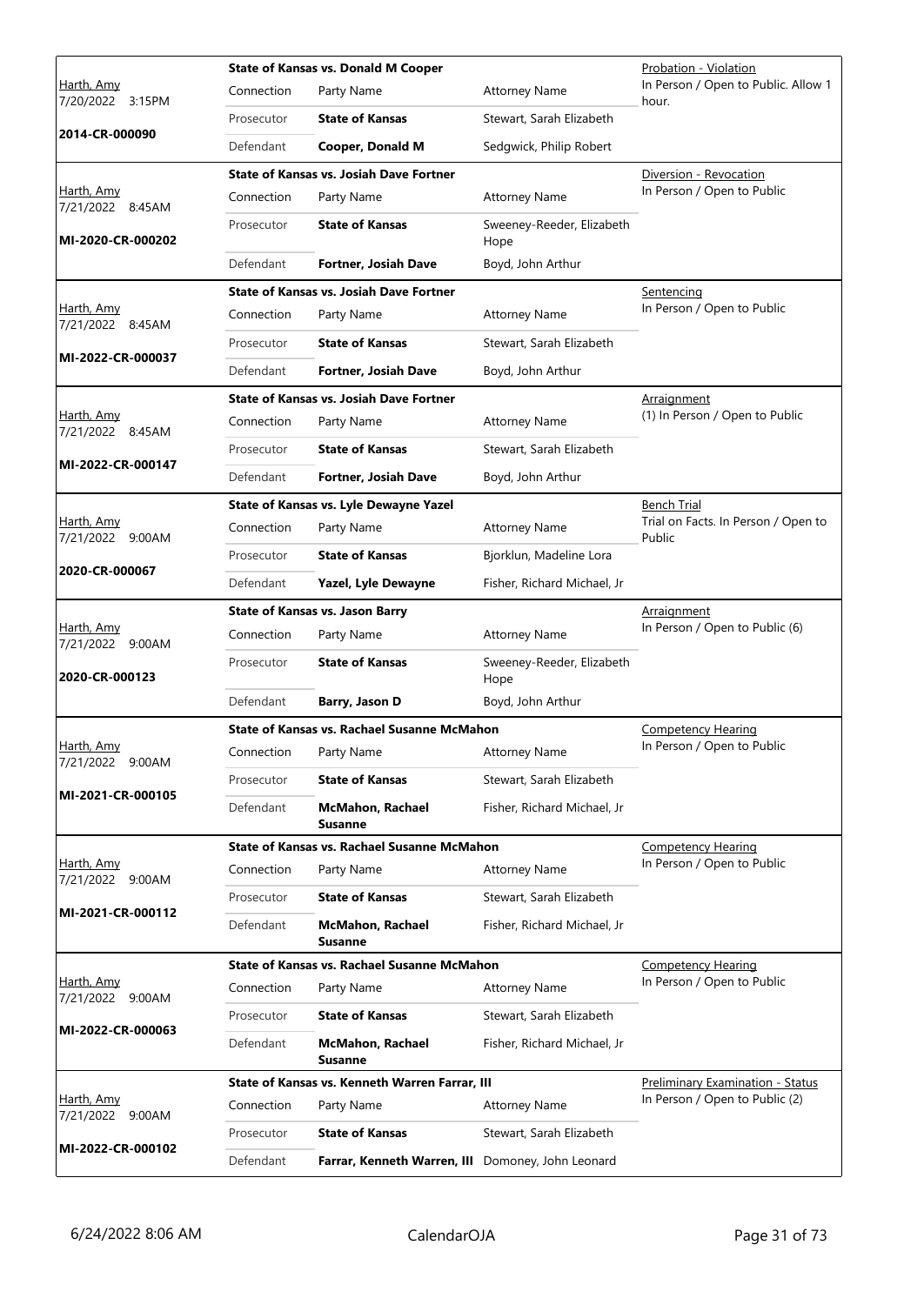|                                        |            | <b>State of Kansas vs. Shawn M Ross</b>              | <b>First Appearance</b>     |                                         |
|----------------------------------------|------------|------------------------------------------------------|-----------------------------|-----------------------------------------|
| Leblanc, Valorie R<br>7/21/2022 9:00AM | Connection | Party Name                                           | <b>Attorney Name</b>        |                                         |
|                                        | Prosecutor | <b>State of Kansas</b>                               | Silvermintz, Rebecca Sarah  |                                         |
| MI-2022-CR-000127                      | Defendant  | Ross, Shawn M                                        |                             |                                         |
|                                        |            | <b>State of Kansas vs. Roger M Wallace</b>           |                             | First Appearance                        |
| Leblanc, Valorie R<br>7/21/2022 9:00AM | Connection | Party Name                                           | <b>Attorney Name</b>        |                                         |
|                                        | Prosecutor | <b>State of Kansas</b>                               | Silvermintz, Rebecca Sarah  |                                         |
| MI-2022-FG-000029                      | Defendant  | <b>Wallace, Roger M</b>                              |                             |                                         |
|                                        |            | State of Kansas vs. CLINTON NICHOLAS ROCHA           |                             | <b>First Appearance</b>                 |
| Leblanc, Valorie R<br>7/21/2022 9:00AM | Connection | Party Name                                           | <b>Attorney Name</b>        |                                         |
|                                        | Prosecutor | <b>State of Kansas</b>                               | Silvermintz, Rebecca Sarah  |                                         |
| MI-2022-TR-000430                      | Defendant  | <b>ROCHA, CLINTON</b><br><b>NICHOLAS</b>             |                             |                                         |
|                                        |            | <b>State of Kansas vs. MARIA G JIMENEZ CERVANTES</b> |                             | First Appearance                        |
| Leblanc, Valorie R<br>7/21/2022 9:00AM | Connection | Party Name                                           | <b>Attorney Name</b>        |                                         |
|                                        | Prosecutor | <b>State of Kansas</b>                               | Silvermintz, Rebecca Sarah  |                                         |
| MI-2022-TR-000440                      | Defendant  | <b>JIMENEZ CERVANTES,</b><br><b>MARIA G</b>          |                             |                                         |
|                                        |            | <b>State of Kansas vs. Timothy A Schwarz</b>         |                             | <b>First Appearance</b>                 |
| Leblanc, Valorie R<br>7/21/2022 9:00AM | Connection | Party Name                                           | <b>Attorney Name</b>        |                                         |
|                                        | Prosecutor | <b>State of Kansas</b>                               | Silvermintz, Rebecca Sarah  |                                         |
| MI-2022-TR-000442                      | Defendant  | <b>Schwarz, Timothy A</b>                            |                             |                                         |
|                                        |            | <b>State of Kansas vs. JOSE RANGEL ACOSTA</b>        |                             | <b>First Appearance</b>                 |
| Leblanc, Valorie R<br>7/21/2022 9:00AM | Connection | Party Name                                           | <b>Attorney Name</b>        |                                         |
|                                        | Prosecutor | <b>State of Kansas</b>                               | Silvermintz, Rebecca Sarah  |                                         |
| MI-2022-TR-000453                      | Defendant  | <b>RANGEL ACOSTA, JOSE</b>                           |                             |                                         |
|                                        |            | <b>State of Kansas vs. LILLIAN VIOLET BURCH</b>      |                             | First Appearance                        |
| Leblanc, Valorie R<br>7/21/2022 9:00AM |            | Connection Party Name                                | <b>Attorney Name</b>        |                                         |
|                                        | Prosecutor | <b>State of Kansas</b>                               | Silvermintz, Rebecca Sarah  |                                         |
| MI-2022-TR-000456                      | Defendant  | <b>BURCH, LILLIAN VIOLET</b>                         |                             |                                         |
|                                        |            | <b>State of Kansas vs. Justin Dubray Lewis</b>       |                             | Arraignment                             |
| Harth, Amy<br>7/21/2022 9:15AM         | Connection | Party Name                                           | <b>Attorney Name</b>        |                                         |
|                                        | Prosecutor | <b>State of Kansas</b>                               | Silvermintz, Rebecca Sarah  |                                         |
| MI-2021-CR-000160                      | Defendant  | Lewis, Justin Dubray                                 | Fisher, Richard Michael, Jr |                                         |
|                                        |            | State of Kansas vs. Christopher David Stephenson     |                             | <u>Arraignment</u>                      |
| Harth, Amy<br>7/21/2022 9:15AM         | Connection | Party Name                                           | <b>Attorney Name</b>        |                                         |
| MI-2021-CR-000220                      | Prosecutor | <b>State of Kansas</b>                               | Bjorklun, Madeline Lora     |                                         |
|                                        | Defendant  | <b>Stephenson, Christopher</b><br><b>David</b>       | Fisher, Richard Michael, Jr |                                         |
|                                        |            | State of Kansas vs. Jennifer Leigh Spurlock          |                             | <b>Preliminary Examination - Status</b> |
| Harth, Amy<br>7/21/2022 9:30AM         | Connection | Party Name                                           | <b>Attorney Name</b>        | (2) In Person / Open to Public          |
| MI-2022-CR-000090                      | Prosecutor | <b>State of Kansas</b>                               | Stewart, Sarah Elizabeth    |                                         |
|                                        | Defendant  | Spurlock, Jennifer Leigh                             | Domoney, John Leonard       |                                         |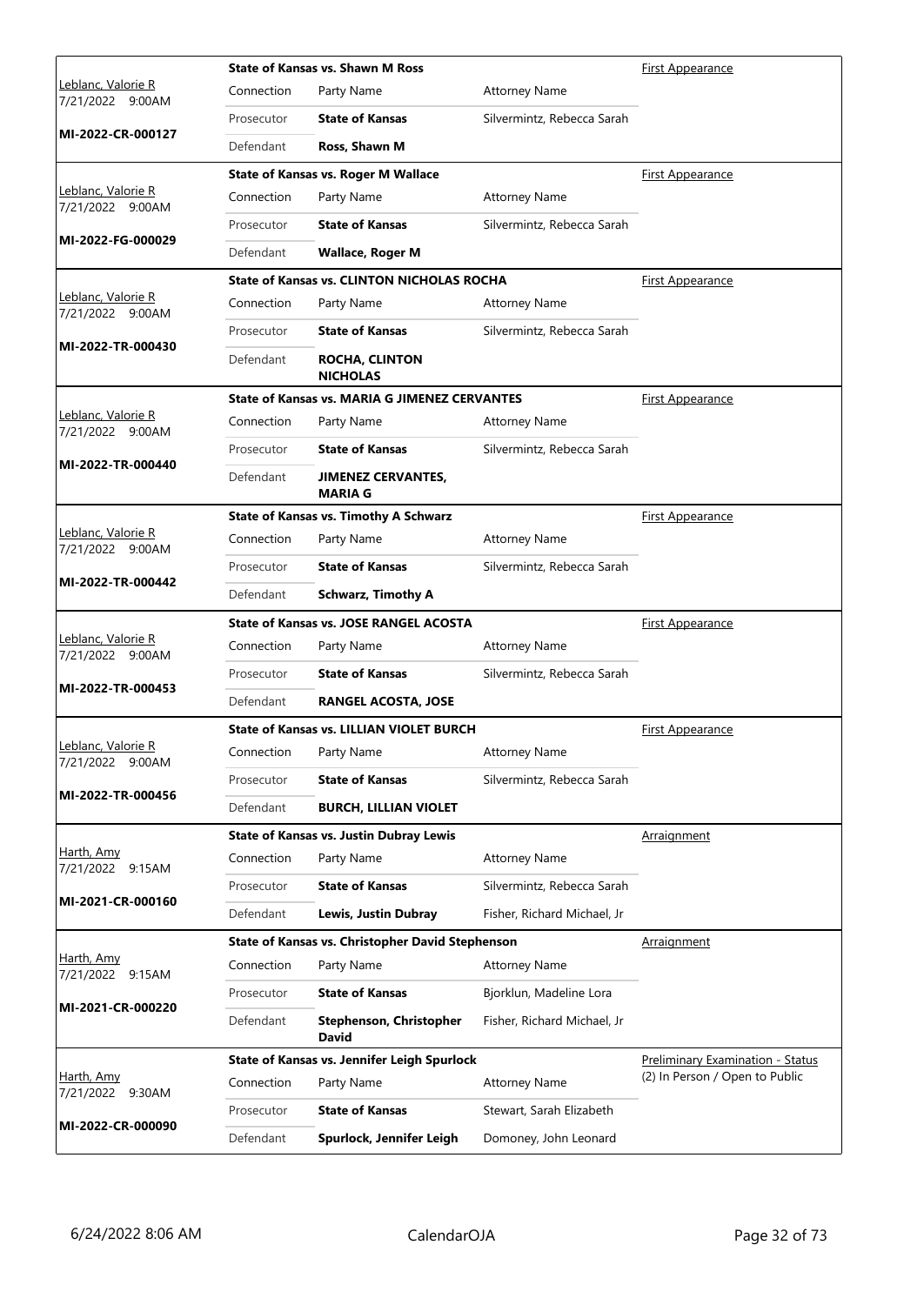|                                                |                      | <b>State of Kansas vs. Marlin Lickteig</b>    |                            | Arraignment                          |
|------------------------------------------------|----------------------|-----------------------------------------------|----------------------------|--------------------------------------|
| <u> Leblanc, Valorie R</u><br>7/21/2022 9:30AM | Connection           | Party Name                                    | <b>Attorney Name</b>       |                                      |
|                                                | Prosecutor           | <b>State of Kansas</b>                        | Silvermintz, Rebecca Sarah |                                      |
| MI-2022-TR-000395                              | Defendant            | Lickteig, Marlin                              |                            |                                      |
|                                                |                      | State of Kansas vs. Johnnie Ray Kirkland      |                            | Sentencing                           |
| Harth, Amy<br>7/21/2022 9:45AM                 | Connection           | Party Name                                    | <b>Attorney Name</b>       | In Person / Open to Public           |
|                                                | Prosecutor           | <b>State of Kansas</b>                        | Silvermintz, Rebecca Sarah |                                      |
| MI-2021-CR-000144                              | Defendant            | Kirkland, Johnnie Ray                         | Domoney, John Leonard      |                                      |
|                                                |                      | <b>State of Kansas vs. Marlin Lickteig</b>    |                            | <u>Arraignment</u>                   |
| Harth, Amy<br>7/21/2022 9:45AM                 | Connection           | Party Name                                    | <b>Attorney Name</b>       |                                      |
|                                                | Prosecutor           | <b>State of Kansas</b>                        | Silvermintz, Rebecca Sarah |                                      |
| MI-2021-CR-000189                              | Defendant            | Lickteig, Marlin                              |                            |                                      |
|                                                |                      | State of Kansas vs. Jeffrey Alan Logan        |                            | <u>Sentencing</u>                    |
| Harth, Amy<br>7/21/2022 9:45AM                 | Connection           | Party Name                                    | <b>Attorney Name</b>       | In Person / Open to Public           |
|                                                | Prosecutor           | <b>State of Kansas</b>                        | Silvermintz, Rebecca Sarah |                                      |
| MI-2021-TR-000604                              | Defendant            | Logan, Jeffrey Alan                           | Domoney, John Leonard      |                                      |
|                                                |                      | <b>State of Kansas vs. Daniel Scott Smith</b> |                            | Arraignment                          |
| Harth, Amy<br>7/21/2022 9:45AM                 | Connection           | Party Name                                    | <b>Attorney Name</b>       | In Person / Open to Public           |
| MI-2022-CR-000071                              | Prosecutor           | <b>State of Kansas</b>                        | Silvermintz, Rebecca Sarah |                                      |
|                                                | Defendant            | <b>Smith, Daniel Scott</b>                    | Hartley, Geri Lynne        |                                      |
|                                                |                      | In the Matter of Ian Stuart Brickman          |                            | Disposition                          |
|                                                |                      |                                               |                            |                                      |
| Leblanc, Valorie R<br>7/21/2022 9:45AM         | Connection           | Party Name                                    | <b>Attorney Name</b>       |                                      |
|                                                | Prosecutor           | <b>State of Kansas</b>                        | Silvermintz, Rebecca Sarah |                                      |
| MI-2022-JV-000007                              | Juvenile<br>Offender | <b>Brickman, Ian Stuart</b>                   | Hartley, Geri Lynne        |                                      |
|                                                |                      | State of Kansas vs. Anya N Cunningham         |                            | <u>Arraignment</u>                   |
| <u>Harth, Amy</u><br>7/21/2022 10:00AM         | Connection           | Party Name                                    | <b>Attorney Name</b>       | (3) In Person / Open to Public       |
|                                                | Prosecutor           | <b>State of Kansas</b>                        | Silvermintz, Rebecca Sarah |                                      |
| MI-2022-CR-000024                              | Defendant            | Cunningham, Anya N                            | Domoney, John Leonard      |                                      |
|                                                |                      | State of Kansas vs. Nickolas Ryan Buckner     |                            | Sentencing                           |
| Harth, Amy<br>7/21/2022 10:00AM                | Connection           | Party Name                                    | <b>Attorney Name</b>       | In Person / Open to Public           |
|                                                | Prosecutor           | <b>State of Kansas</b>                        | Stewart, Sarah Elizabeth   |                                      |
| MI-2022-CR-000030                              | Defendant            | Buckner, Nickolas Ryan                        | Domoney, John Leonard      |                                      |
|                                                |                      | <b>State of Kansas vs. Kyle Napier</b>        |                            | Arraignment                          |
| Harth, Amy<br>7/21/2022 10:15AM                | Connection           | Party Name                                    | <b>Attorney Name</b>       |                                      |
|                                                | Prosecutor           | <b>State of Kansas</b>                        | Silvermintz, Rebecca Sarah |                                      |
| MI-2022-CR-000099                              | Defendant            | Napier, Kyle                                  |                            |                                      |
|                                                |                      | State of Kansas vs. Christopher Ryan Scott    |                            | <b>Pretrial Conference</b>           |
| Harth, Amy<br>7/21/2022 10:30AM                | Connection           | Party Name                                    | <b>Attorney Name</b>       | minutes.                             |
| 2019-CR-000217                                 | Prosecutor           | <b>State of Kansas</b>                        | Stewart, Sarah Elizabeth   | In Person / Open to Public. Allow 30 |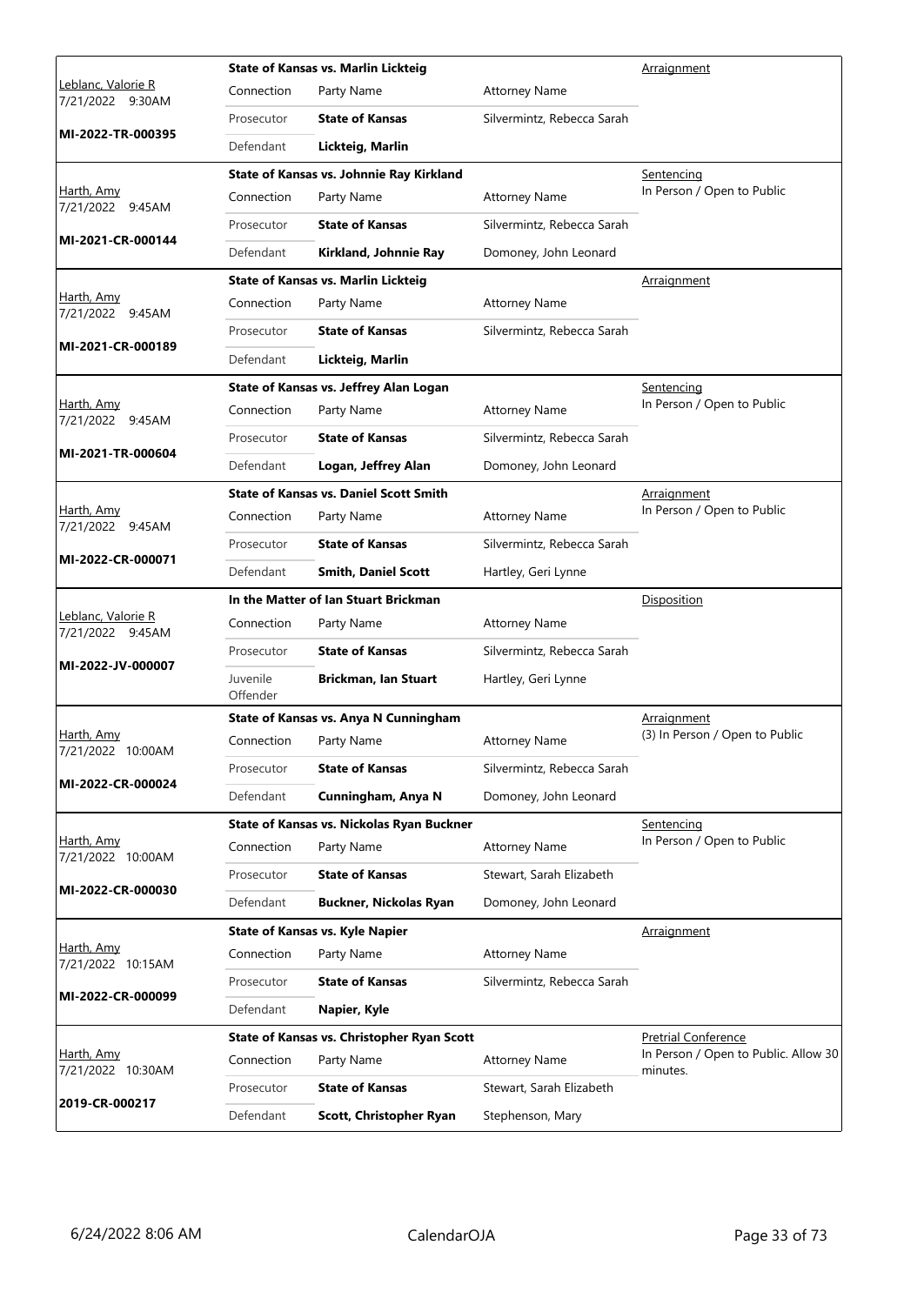|                                 | State of Kansas vs. Robert Elwood Flanery, Jr | <b>Pretrial Conference</b>                        |                             |                                                  |
|---------------------------------|-----------------------------------------------|---------------------------------------------------|-----------------------------|--------------------------------------------------|
| Harth, Amy<br>7/21/2022 10:30AM | Connection                                    | Party Name                                        | <b>Attorney Name</b>        | In Person / Open to Public. Allow 30<br>minutes. |
|                                 | Prosecutor                                    | <b>State of Kansas</b>                            | Stewart, Sarah Elizabeth    |                                                  |
| MI-2021-CR-000167               | Defendant                                     | Flanery, Robert Elwood, Jr                        | Domoney, John Leonard       |                                                  |
|                                 |                                               | <b>State of Kansas vs. James Phillip Allemang</b> |                             | <b>Pretrial Conference</b>                       |
| Harth, Amy<br>7/21/2022 10:30AM | Connection                                    | Party Name                                        | <b>Attorney Name</b>        | In Person / Open to Public. Allow 30<br>minutes. |
|                                 | Prosecutor                                    | <b>State of Kansas</b>                            | Silvermintz, Rebecca Sarah  |                                                  |
| MI-2021-CR-000224               | Defendant                                     | <b>Allemang, James Phillip</b>                    |                             |                                                  |
|                                 | Sealed ********* Sealed *********             |                                                   |                             | <u>Review Hearing</u>                            |
| Harth, Amy<br>7/21/2022 11:00AM | Connection                                    | Party Name                                        | <b>Attorney Name</b>        |                                                  |
|                                 | Subject                                       | <b>Sealed</b>                                     | Fisher, Richard Michael, Jr |                                                  |
| 2014-CT-000104                  | Other Party                                   | <b>Sealed</b>                                     | Rucker, Halston Von         |                                                  |
|                                 | Petitioner                                    | <b>Sealed</b>                                     | Rucker, Halston Von         |                                                  |
|                                 | Sealed ********* Sealed *********             |                                                   |                             | <b>Review Hearing</b>                            |
| Harth, Amy<br>7/21/2022 11:00AM | Connection                                    | Party Name                                        | <b>Attorney Name</b>        |                                                  |
|                                 | Subject                                       | <b>Sealed</b>                                     | Fisher, Richard Michael, Jr |                                                  |
| 2019-CT-000172                  | Other Party                                   | Sealed                                            | Stewart, Sarah Elizabeth    |                                                  |
|                                 | Sealed ********* Sealed *********             |                                                   |                             | <b>Review Hearing</b>                            |
| Harth, Amy<br>7/21/2022 11:00AM | Connection                                    | Party Name                                        | <b>Attorney Name</b>        |                                                  |
|                                 | Subject                                       | Sealed                                            | Fisher, Richard Michael, Jr |                                                  |
| 2020-CT-000118                  | Other Party                                   | Sealed                                            |                             |                                                  |
|                                 | Petitioner                                    | Sealed                                            | Rucker, Halston Von         |                                                  |
|                                 | Sealed ********* Sealed *********             |                                                   |                             | <b>Review Hearing</b>                            |
| Harth, Amy<br>7/21/2022 11:00AM | Connection                                    | Party Name                                        | <b>Attorney Name</b>        |                                                  |
|                                 | Subject                                       | Sealed                                            | Fisher, Richard Michael, Jr |                                                  |
| MI-2021-CT-000023               | Petitioner                                    | <b>Sealed</b>                                     | Stewart, Sarah Elizabeth    |                                                  |
|                                 |                                               | <b>Sealed</b>                                     |                             |                                                  |
|                                 | Sealed ********* Sealed *********             |                                                   |                             | Review Hearing                                   |
| Harth, Amy<br>7/21/2022 11:00AM | Connection                                    | Party Name                                        | <b>Attorney Name</b>        |                                                  |
|                                 | Subject                                       | Sealed                                            | Fisher, Richard Michael, Jr |                                                  |
| MI-2021-CT-000233               | Petitioner                                    | Sealed                                            | Stewart, Sarah Elizabeth    |                                                  |
|                                 | Sealed ********* Sealed *********             |                                                   |                             | <b>Review Hearing</b>                            |
| Harth, Amy<br>7/21/2022 11:00AM | Connection                                    | Party Name                                        | <b>Attorney Name</b>        |                                                  |
|                                 | Subject                                       | Sealed                                            | Fisher, Richard Michael, Jr |                                                  |
| MI-2022-CT-000016               | Petitioner                                    | Sealed                                            | Stewart, Sarah Elizabeth    |                                                  |
|                                 | Sealed ********* Sealed *********             |                                                   |                             | Review Hearing                                   |
| Harth, Amy<br>7/21/2022 11:00AM | Connection                                    | Party Name                                        | <b>Attorney Name</b>        |                                                  |
|                                 | Subject                                       | <b>Sealed</b>                                     | Fisher, Richard Michael, Jr |                                                  |
| MI-2022-CT-000085               | Petitioner                                    | <b>Sealed</b>                                     | Stewart, Sarah Elizabeth    |                                                  |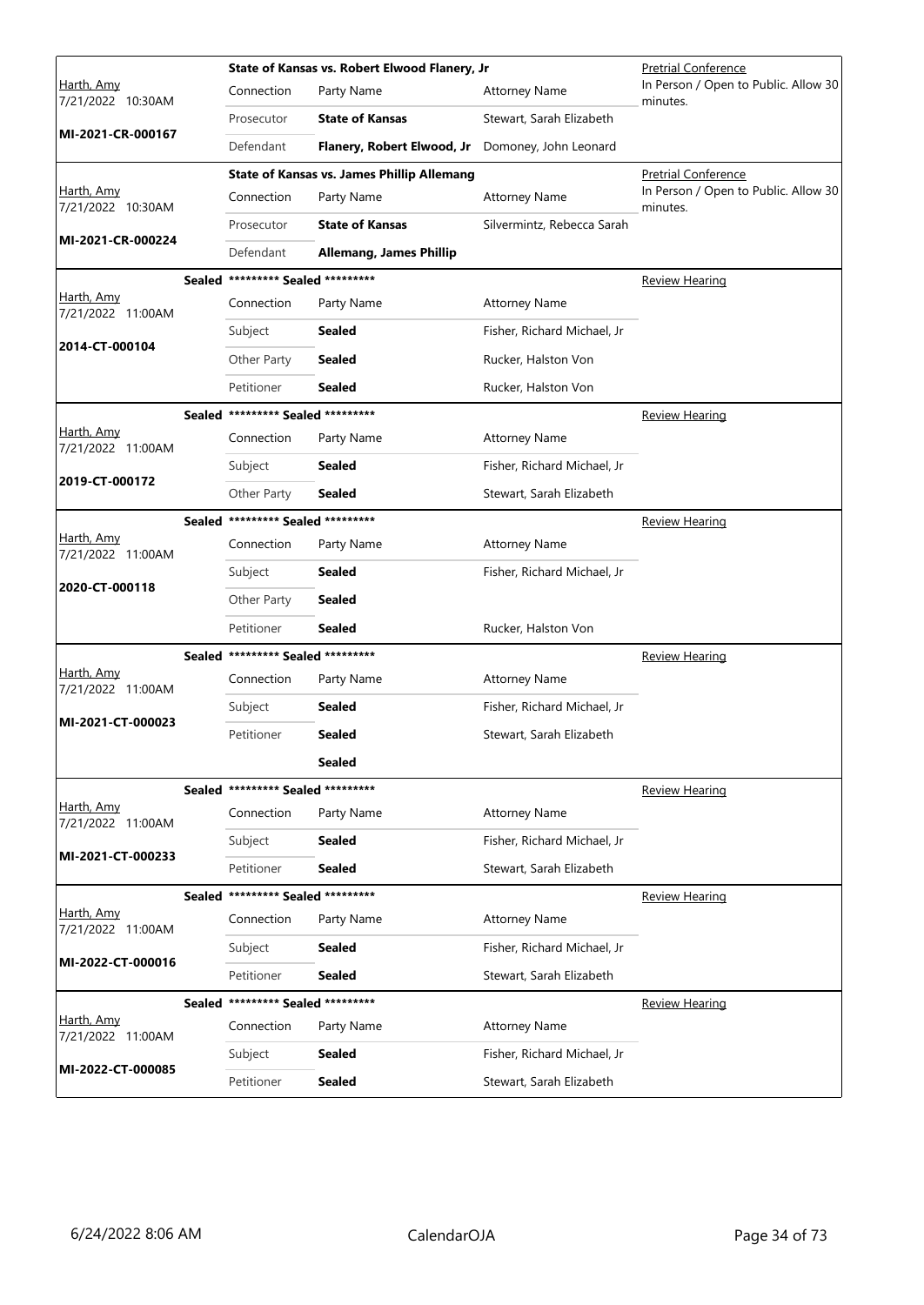|                                        |                                   | In the Matter of Chris Herrman                               | <b>Pretrial Conference</b>        |                                |
|----------------------------------------|-----------------------------------|--------------------------------------------------------------|-----------------------------------|--------------------------------|
| Montgomery, Steve<br>7/25/2022 9:00AM  | Connection                        | Party Name                                                   | <b>Attorney Name</b>              | <b>ZOOM</b>                    |
| 2003-PR-000050                         | Subject                           | Herrman, Chris                                               | Landon, Heather R.                |                                |
|                                        | Other Party                       | Herrman, Nancy                                               |                                   |                                |
|                                        | ervator                           | Guardian/Cons Herrman, David                                 | Decena Triplett, Catherine<br>М.  |                                |
|                                        | Guardian Ad<br>Litem              | Landon, Heather R.                                           |                                   |                                |
|                                        |                                   | LVNV FUNDING LLC vs. CHRISTOPHER STARNES                     |                                   | <b>Pretrial Conference</b>     |
| Montgomery, Steve<br>7/25/2022 10:00AM | Connection                        | Party Name                                                   | <b>Attorney Name</b>              | <b>IN-PERSON</b>               |
|                                        | Plaintiff                         | <b>LVNV FUNDING LLC</b>                                      | York, Brandon Michael             |                                |
| MI-2022-LM-000001                      | Defendant                         | <b>STARNES, CHRISTOPHER</b>                                  |                                   |                                |
|                                        |                                   | In the Matter of the Name Change of Isaiah Christian Leonard |                                   | <u>Hearing</u>                 |
| Montgomery, Steve<br>7/25/2022 11:00AM | Connection                        | Party Name                                                   | <b>Attorney Name</b>              | Name Change - IN-PERSON        |
| MI-2022-CV-000062                      | Petitioner                        | Leonard, Isaiah Christian                                    | Mason, Gayla De Shannon           |                                |
|                                        | Sealed ********* Sealed ********* |                                                              |                                   | <b>Review Hearing</b>          |
| Harth, Amy                             | Connection                        | Party Name                                                   | <b>Attorney Name</b>              |                                |
| 7/25/2022 2:00PM<br>MI-2021-JC-000024  | Child in Need<br>of Care          | <b>Sealed</b>                                                | Ellis, Steven Matthew             |                                |
|                                        | Petitioner                        | <b>Sealed</b>                                                | Sweeney-Reeder, Elizabeth<br>Hope |                                |
|                                        | Guardian Ad<br>Litem              | <b>Sealed</b>                                                |                                   |                                |
|                                        | Sealed ********* Sealed ********* |                                                              |                                   | <b>Review Hearing</b>          |
| Harth, Amy<br>7/25/2022 2:00PM         | Connection                        | Party Name                                                   | <b>Attorney Name</b>              |                                |
| MI-2021-JC-000025                      | Child in Need<br>of Care          | <b>Sealed</b>                                                | Ellis, Steven Matthew             |                                |
|                                        | Petitioner                        | <b>Sealed</b>                                                | Sweeney-Reeder, Elizabeth<br>Hope |                                |
|                                        | Guardian Ad<br>Litem              | <b>Sealed</b>                                                |                                   |                                |
|                                        | <b>UHG I LLC vs. Brandon Bass</b> |                                                              |                                   | <b>Pretrial Conference</b>     |
| Montgomery, Steve<br>7/25/2022 2:00PM  | Connection                        | Party Name                                                   | <b>Attorney Name</b>              | <b>IN-PERSON</b>               |
|                                        | Plaintiff                         | <b>UHG I LLC</b>                                             | Milien, Christina Marie           |                                |
| MI-2021-LM-000300                      | Defendant                         | Bass, Brandon                                                |                                   |                                |
|                                        | Sealed ********* Sealed ********* |                                                              |                                   | <b>Post-Termination Review</b> |
| Harth, Amy<br>7/25/2022 2:15PM         | Connection                        | Party Name                                                   | <b>Attorney Name</b>              | In Person                      |
| MI-2021-JC-000023                      | Child in Need<br>of Care          | <b>Sealed</b>                                                | Domoney, John Leonard             |                                |
|                                        | Petitioner                        | <b>Sealed</b>                                                | Sweeney-Reeder, Elizabeth<br>Hope |                                |
|                                        | Sealed ********* Sealed ********* |                                                              |                                   | <b>Post-Termination Review</b> |
| Harth, Amy<br>7/25/2022 2:45PM         | Connection                        | Party Name                                                   | <b>Attorney Name</b>              |                                |
| 2011-JC-000015                         | Child in Need<br>of Care          | <b>Sealed</b>                                                | Bolton, Andrew Lee                |                                |
|                                        | Other Party                       | <b>Sealed</b>                                                |                                   |                                |
|                                        | Petitioner                        | <b>Sealed</b>                                                | Sweeney-Reeder, Elizabeth<br>Hope |                                |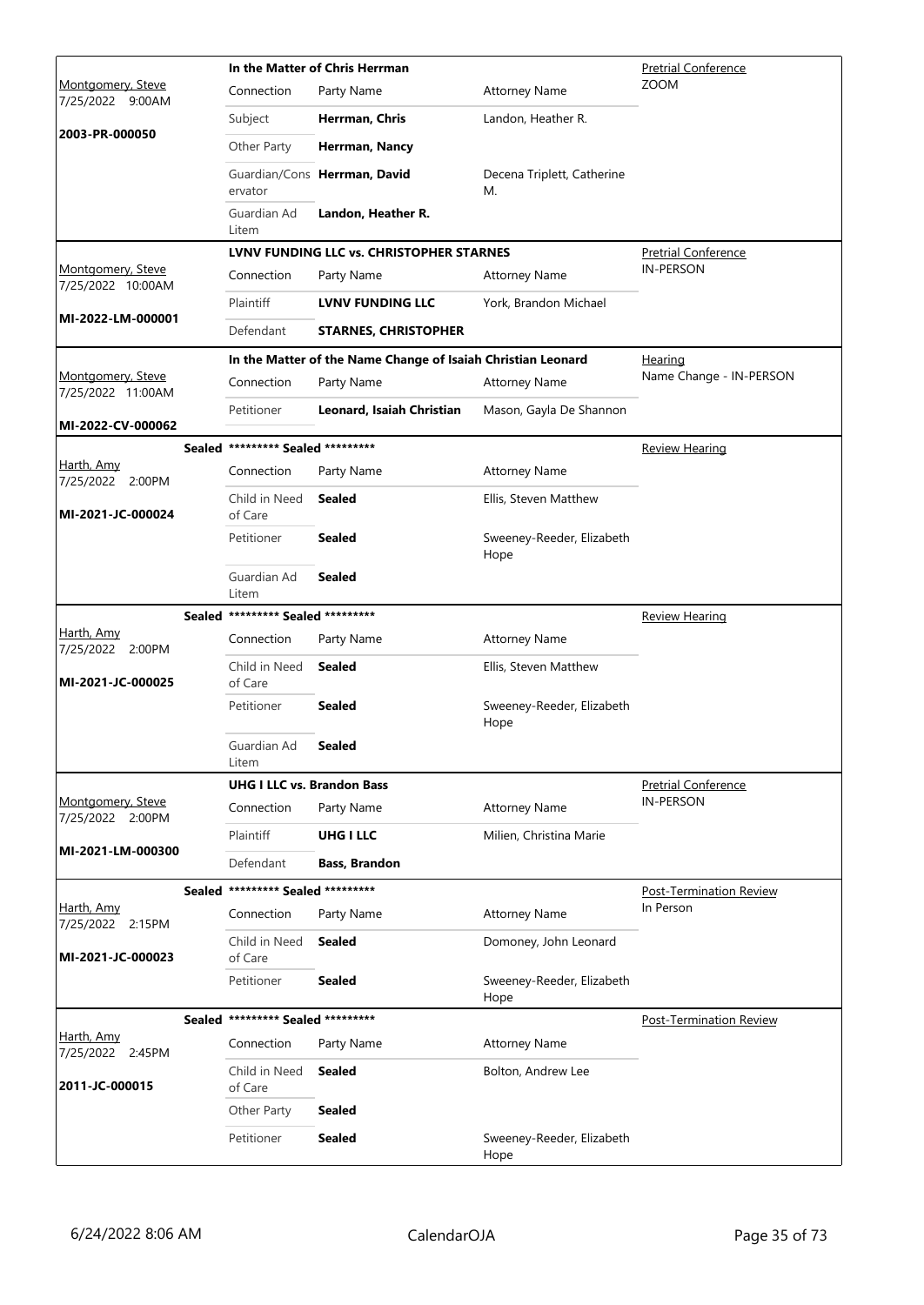|                                       | Sealed ********* Sealed ********* |                                            |                                   | <b>Adoption</b>                                                    |
|---------------------------------------|-----------------------------------|--------------------------------------------|-----------------------------------|--------------------------------------------------------------------|
| Montgomery, Steve<br>7/25/2022 3:00PM | Connection                        | Party Name                                 | <b>Attorney Name</b>              | <b>IN-PERSON</b>                                                   |
|                                       | Subject                           | Sealed                                     |                                   |                                                                    |
| MI-2022-AD-000010                     | Petitioner                        | <b>Sealed</b>                              | Belfonte, Michael J.              |                                                                    |
|                                       |                                   | <b>Sealed</b>                              | Belfonte, Michael J.              |                                                                    |
|                                       | Sealed ********* Sealed ********* |                                            |                                   | <u>Review Hearing</u>                                              |
| Harth, Amy<br>7/25/2022 3:00PM        | Connection                        | Party Name                                 | <b>Attorney Name</b>              | Motion to be Considered as<br>Interested Party filed May 25, 2022. |
| MI-2022-JC-000004                     | Child in Need<br>of Care          | <b>Sealed</b>                              | Ellis, Steven Matthew             | In Person                                                          |
|                                       | Petitioner                        | <b>Sealed</b>                              | Sweeney-Reeder, Elizabeth<br>Hope |                                                                    |
|                                       | Sealed ********* Sealed ********* |                                            |                                   | <u>Review Hearing</u>                                              |
| <u>Harth, Amy</u><br>7/25/2022 3:00PM | Connection                        | Party Name                                 | <b>Attorney Name</b>              | Motion to be Considered as<br>Interested Party filed May 25, 2022. |
| MI-2022-JC-000005                     | Child in Need<br>of Care          | <b>Sealed</b>                              | Ellis, Steven Matthew             | In Person                                                          |
|                                       | Petitioner                        | <b>Sealed</b>                              | Sweeney-Reeder, Elizabeth<br>Hope |                                                                    |
|                                       | Sealed ********* Sealed ********* |                                            |                                   | <b>Review Hearing</b>                                              |
| Harth, Amy<br>7/25/2022 3:00PM        | Connection                        | Party Name                                 | <b>Attorney Name</b>              | In Person                                                          |
| MI-2022-JC-000006                     | Child in Need<br>of Care          | <b>Sealed</b>                              | Bolton, Andrew Lee                |                                                                    |
|                                       | Petitioner                        | <b>Sealed</b>                              | Sweeney-Reeder, Elizabeth<br>Hope |                                                                    |
|                                       | Guardian                          | <b>Sealed</b>                              | Hartley, Geri Lynne               |                                                                    |
|                                       | Sealed ********* Sealed ********* |                                            |                                   | <u>Review Hearing</u>                                              |
| Harth, Amy<br>7/25/2022 3:00PM        | Connection                        | Party Name                                 | <b>Attorney Name</b>              | Motion to be Considered as<br>Interested Party filed May 25, 2022. |
| MI-2022-JC-000007                     | Child in Need<br>of Care          | Sealed                                     | Ellis, Steven Matthew             | In Person                                                          |
|                                       | Petitioner                        | <b>Sealed</b>                              | Sweeney-Reeder, Elizabeth<br>Hope |                                                                    |
|                                       | Sealed ********* Sealed ********* |                                            |                                   | <b>Review Hearing</b>                                              |
| Harth, Amy<br>7/25/2022 3:30PM        | Connection                        | Party Name                                 | <b>Attorney Name</b>              |                                                                    |
| 2020-JC-000021                        | Child in Need<br>of Care          | Sealed                                     | Fisher, Richard Michael, Jr       |                                                                    |
|                                       | Other Party                       | <b>Sealed</b>                              |                                   |                                                                    |
|                                       | Petitioner                        | <b>Sealed</b>                              | Sweeney-Reeder, Elizabeth<br>Hope |                                                                    |
|                                       | Public<br>Defender                | <b>Sealed</b>                              |                                   |                                                                    |
|                                       | Sealed ********* Sealed ********* |                                            |                                   | <b>Review Hearing</b>                                              |
| Harth, Amy<br>7/25/2022 3:30PM        | Connection                        | Party Name                                 | <b>Attorney Name</b>              |                                                                    |
| 2020-JC-000023                        | Child in Need<br>of Care          | Sealed                                     | Fisher, Richard Michael, Jr       |                                                                    |
|                                       | Other Party                       | <b>Sealed</b>                              |                                   |                                                                    |
|                                       | Petitioner                        | <b>Sealed</b>                              | Sweeney-Reeder, Elizabeth<br>Hope |                                                                    |
|                                       |                                   | State of Kansas vs. Christopher Ryan Scott |                                   | <b>Jury Trial</b>                                                  |
| Harth, Amy<br>7/26/2022 9:00AM        | Connection                        | Party Name                                 | <b>Attorney Name</b>              | Allow 2 days.                                                      |
|                                       | Prosecutor                        | <b>State of Kansas</b>                     | Stewart, Sarah Elizabeth          |                                                                    |
| 2019-CR-000217                        | Defendant                         | Scott, Christopher Ryan                    | Stephenson, Mary                  |                                                                    |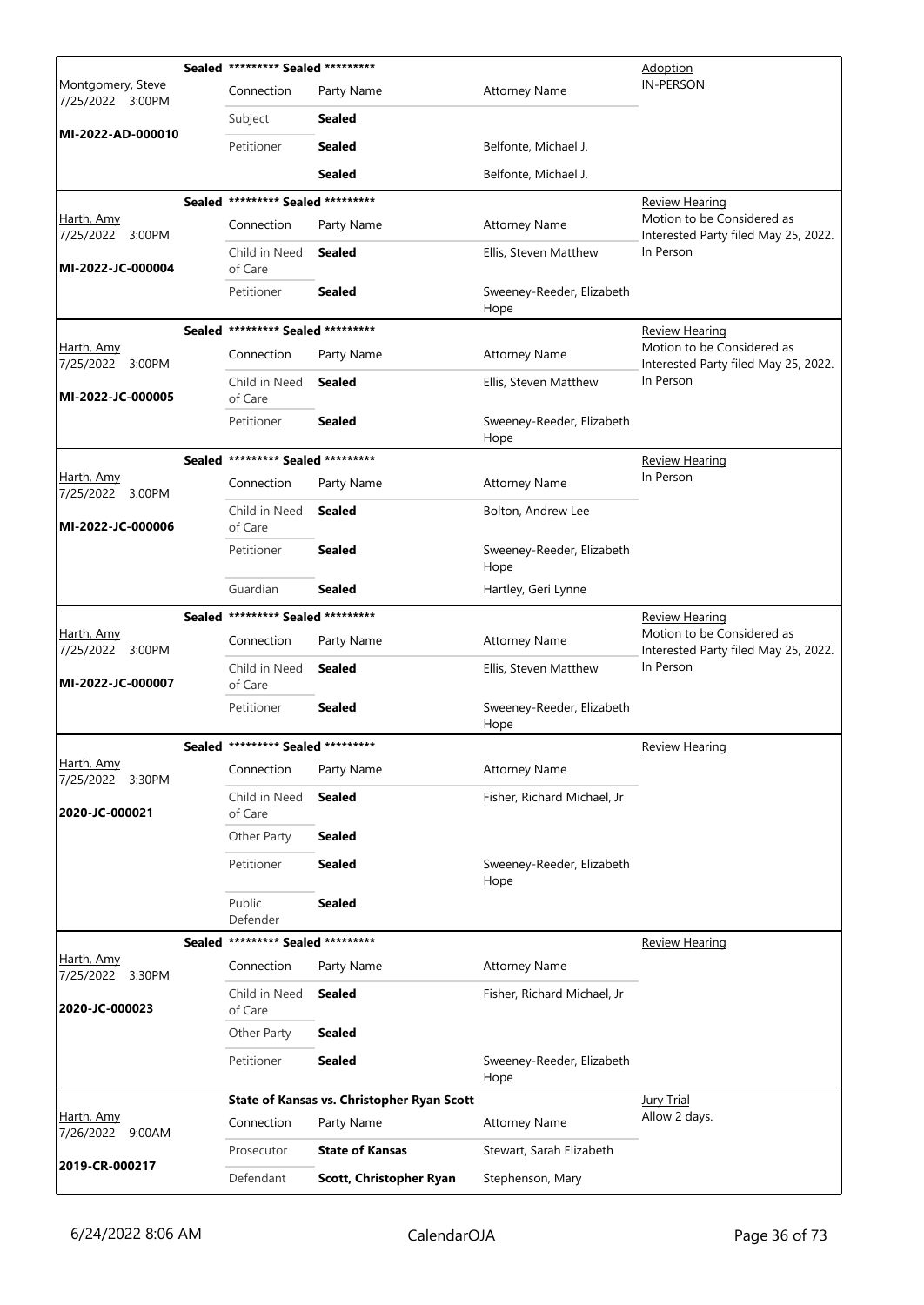|                                         |                                   | State of Kansas vs. Robert Elwood Flanery, Jr                       |                            | <b>Jury Trial</b>               |
|-----------------------------------------|-----------------------------------|---------------------------------------------------------------------|----------------------------|---------------------------------|
| <u>Harth, Amy</u><br>7/26/2022 9:00AM   | Connection                        | Party Name                                                          | <b>Attorney Name</b>       | Allow 2 1/2 days                |
| MI-2021-CR-000167                       | Prosecutor                        | <b>State of Kansas</b>                                              | Stewart, Sarah Elizabeth   |                                 |
|                                         | Defendant                         | Flanery, Robert Elwood, Jr                                          | Domoney, John Leonard      |                                 |
|                                         |                                   | <b>State of Kansas vs. James Phillip Allemang</b>                   |                            | <b>Jury Trial</b>               |
| <u>Harth, Amy</u><br>7/26/2022 9:00AM   | Connection                        | Party Name                                                          | <b>Attorney Name</b>       | Allow 2 days                    |
| MI-2021-CR-000224                       | Prosecutor                        | <b>State of Kansas</b>                                              | Silvermintz, Rebecca Sarah |                                 |
|                                         | Defendant                         | <b>Allemang, James Phillip</b>                                      |                            |                                 |
|                                         | Sealed ********* Sealed ********* |                                                                     |                            | Evidentiary                     |
| Leblanc, Valorie R<br>7/26/2022 10:00AM | Connection                        | Party Name                                                          | <b>Attorney Name</b>       | Via Zoom                        |
| MI-2022-DM-000010                       | Petitioner                        | <b>Sealed</b>                                                       | Dawson, Claudia Jo         |                                 |
|                                         | Respondent                        | <b>Sealed</b>                                                       | Bright, Christi Le Ann     |                                 |
|                                         |                                   | In the Matter of the Marriage of Randa Crisco vs. Dannie Crisco III |                            | <b>Pretrial Conference</b>      |
| Montgomery, Steve<br>7/26/2022 3:00PM   | Connection                        | Party Name                                                          | <b>Attorney Name</b>       | <b>IN-PERSON</b>                |
| MI-2021-DM-000262                       | Dependent                         | <b>Sealed</b>                                                       | Bolton, Andrew Lee         |                                 |
|                                         |                                   | <b>Sealed</b>                                                       | Bolton, Andrew Lee         |                                 |
|                                         | Petitioner                        | Crisco, Randa                                                       | Wood, Ronald Phillip       |                                 |
|                                         | Respondent                        | Crisco III, Dannie                                                  | Johnson, Robert Edward, II |                                 |
|                                         | Guardian Ad                       | <b>Bolton, Andrew Lee</b>                                           |                            |                                 |
|                                         | Litem                             | <b>Bolton, Andrew Lee</b>                                           |                            |                                 |
|                                         |                                   |                                                                     |                            |                                 |
|                                         |                                   | In the Matter of the Estate of Jason M Johnson                      |                            | <u>Hearing</u>                  |
| Montgomery, Steve                       | Connection                        | Party Name                                                          | <b>Attorney Name</b>       | ZOOM - Petition for Homestead - |
| 7/27/2022 8:30AM                        | Other Party                       | Children                                                            | Apt, Charles H., III       | Consider claims against estate. |
| 2019-PR-000044                          |                                   | Johnson, Austin                                                     | Apt, Charles H., III       |                                 |
|                                         | Petitioner                        | Goodman, Clylene R                                                  | Kirk, David Charles        |                                 |
|                                         | Decedent                          | Johnson, Jason M                                                    |                            |                                 |
|                                         | Guardian Ad<br>Litem              | Apt, Charles H., III                                                |                            |                                 |
|                                         |                                   | State of Kansas vs. Christopher Ryan Scott                          |                            | Jury Trial                      |
| Harth, Amy<br>7/27/2022 9:00AM          | Connection                        | Party Name                                                          | <b>Attorney Name</b>       | Allow 2 days.                   |
| 2019-CR-000217                          | Prosecutor                        | <b>State of Kansas</b>                                              | Stewart, Sarah Elizabeth   |                                 |
|                                         | Defendant                         | Scott, Christopher Ryan                                             | Stephenson, Mary           |                                 |
|                                         |                                   | Kelly Lee Rayne vs. Kansas Department Of Revenue                    |                            | Evidentiary                     |
| Montgomery, Steve<br>7/27/2022 9:00AM   | Connection                        | Party Name                                                          | <b>Attorney Name</b>       | IN-PERSON - Evidentiary         |
|                                         | Plaintiff                         | Rayne, Kelly Lee                                                    | Stephenson, Mary           |                                 |
| 2020-CV-000049                          | Defendant                         | <b>Kansas Department Of</b><br>Revenue                              | Jones, Marissa Cathryne    |                                 |
|                                         |                                   | State of Kansas vs. Robert Elwood Flanery, Jr                       |                            | <b>Jury Trial</b>               |
| <u>Harth, Amy</u><br>7/27/2022 9:00AM   | Connection                        | Party Name                                                          | <b>Attorney Name</b>       | Allow 2 1/2 days                |
| MI-2021-CR-000167                       | Prosecutor                        | <b>State of Kansas</b>                                              | Stewart, Sarah Elizabeth   |                                 |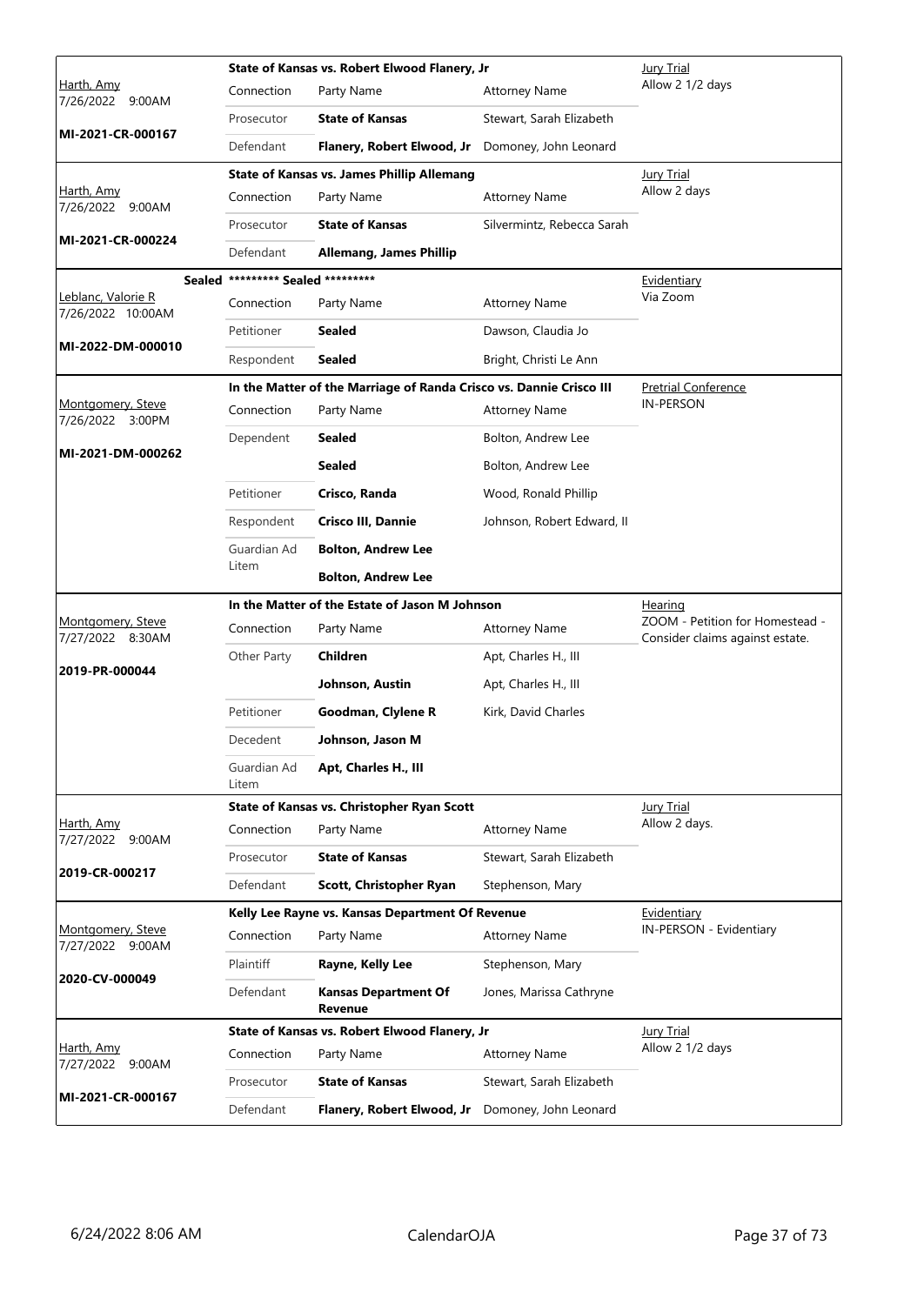|                                                |                                   | <b>State of Kansas vs. James Phillip Allemang</b>             |                             | <b>Jury Trial</b>                          |
|------------------------------------------------|-----------------------------------|---------------------------------------------------------------|-----------------------------|--------------------------------------------|
| <u>Harth, Amy</u><br>7/27/2022 9:00AM          | Connection                        | Party Name                                                    | <b>Attorney Name</b>        | Allow 2 days                               |
|                                                | Prosecutor                        | <b>State of Kansas</b>                                        | Silvermintz, Rebecca Sarah  |                                            |
| MI-2021-CR-000224                              | Defendant                         | <b>Allemang, James Phillip</b>                                |                             |                                            |
|                                                |                                   | <b>AMERICAN EXPRESS NATIONAL BANK vs. Angela M Cornelison</b> |                             | Pretrial Conference                        |
| Montgomery, Steve<br>7/27/2022 3:00PM          | Connection                        | Party Name                                                    | <b>Attorney Name</b>        | IN-PERSON - rescheduled from<br>06/10/2022 |
| MI-2021-LM-000285                              | Plaintiff                         | <b>AMERICAN EXPRESS</b><br><b>NATIONAL BANK</b>               | Hawkins, Matthew Derek      |                                            |
|                                                | Defendant                         | Cornelison, Angela M                                          |                             |                                            |
|                                                |                                   | State of Kansas vs. Robert Elwood Flanery, Jr                 |                             | Jury Trial                                 |
| Harth, Amy<br>7/28/2022 9:00AM                 | Connection                        | Party Name                                                    | <b>Attorney Name</b>        | Allow 2 1/2 days                           |
| MI-2021-CR-000167                              | Prosecutor                        | <b>State of Kansas</b>                                        | Stewart, Sarah Elizabeth    |                                            |
|                                                | Defendant                         | Flanery, Robert Elwood, Jr                                    | Domoney, John Leonard       |                                            |
|                                                | Sealed ********* Sealed ********* |                                                               |                             | PFA/PFS Hearing                            |
| Leblanc, Valorie R<br>7/28/2022 11:00AM        | Connection                        | Party Name                                                    | <b>Attorney Name</b>        |                                            |
| MI-2022-DM-000117                              | Petitioner                        | <b>Sealed</b>                                                 |                             |                                            |
|                                                |                                   | <b>Sealed</b>                                                 |                             |                                            |
|                                                | Respondent                        | <b>Sealed</b>                                                 |                             |                                            |
|                                                |                                   | <b>Sealed</b>                                                 |                             |                                            |
|                                                |                                   | <b>State of Kansas vs. JACOB ALAN HOLCOMB</b>                 |                             | <u>Arraignment</u>                         |
| Leblanc, Valorie R<br>7/28/2022 1:00PM         | Connection                        | Party Name                                                    | <b>Attorney Name</b>        |                                            |
|                                                | Prosecutor                        | <b>State of Kansas</b>                                        | Silvermintz, Rebecca Sarah  |                                            |
| MI-2021-TR-000681                              | Defendant                         | <b>HOLCOMB, JACOB ALAN</b>                                    |                             |                                            |
|                                                |                                   | State of Kansas vs. Ralph G Minden                            |                             | Plea Hearing                               |
| <u> Leblanc, Valorie R</u><br>7/28/2022 1:00PM | Connection                        | Party Name                                                    | <b>Attorney Name</b>        | Ok by Video                                |
| MI-2021-TR-000807                              | Prosecutor                        | <b>State of Kansas</b>                                        | Silvermintz, Rebecca Sarah  |                                            |
|                                                | Defendant                         | Minden, Ralph G                                               | Page, Michael Gayle         |                                            |
|                                                |                                   | State of Kansas vs. Dale A Freeman                            |                             | <b>Arraignment</b>                         |
| Leblanc, Valorie R<br>7/28/2022 1:15PM         | Connection                        | Party Name                                                    | <b>Attorney Name</b>        |                                            |
| MI-2022-TR-000216                              | Prosecutor                        | <b>State of Kansas</b>                                        | Silvermintz, Rebecca Sarah  |                                            |
|                                                | Defendant                         | Freeman, Dale A                                               | Domoney, John Leonard       |                                            |
|                                                |                                   | State of Kansas vs. Ryan C Feuerborn                          |                             | Arraignment                                |
| Leblanc, Valorie R<br>7/28/2022 1:30PM         | Connection                        | Party Name                                                    | <b>Attorney Name</b>        |                                            |
| 2017-TR-001012                                 | Prosecutor                        | <b>State of Kansas</b>                                        | Vigil, Jason Anthony        |                                            |
|                                                | Defendant                         | Feuerborn, Ryan C                                             | Fisher, Richard Michael, Jr |                                            |
|                                                |                                   | <b>State of Kansas vs. Andrew J Yeager</b>                    |                             | Arraignment                                |
| Leblanc, Valorie R<br>7/28/2022 1:30PM         | Connection                        | Party Name                                                    | <b>Attorney Name</b>        |                                            |
| 2020-TR-000495                                 | Prosecutor                        | <b>State of Kansas</b>                                        | Silvermintz, Rebecca Sarah  |                                            |
|                                                | Defendant                         | Yeager, Andrew J                                              | Fisher, Richard Michael, Jr |                                            |
|                                                |                                   | <b>State of Kansas vs. Meghan Buche</b>                       |                             | <b>Status Conference</b>                   |
| Leblanc, Valorie R<br>7/28/2022 1:30PM         | Connection                        | Party Name                                                    | <b>Attorney Name</b>        |                                            |
| MI-2021-TR-000422                              | Prosecutor                        | <b>State of Kansas</b>                                        | Silvermintz, Rebecca Sarah  |                                            |
|                                                | Defendant                         | <b>Buche, Meghan</b>                                          | Domoney, John Leonard       |                                            |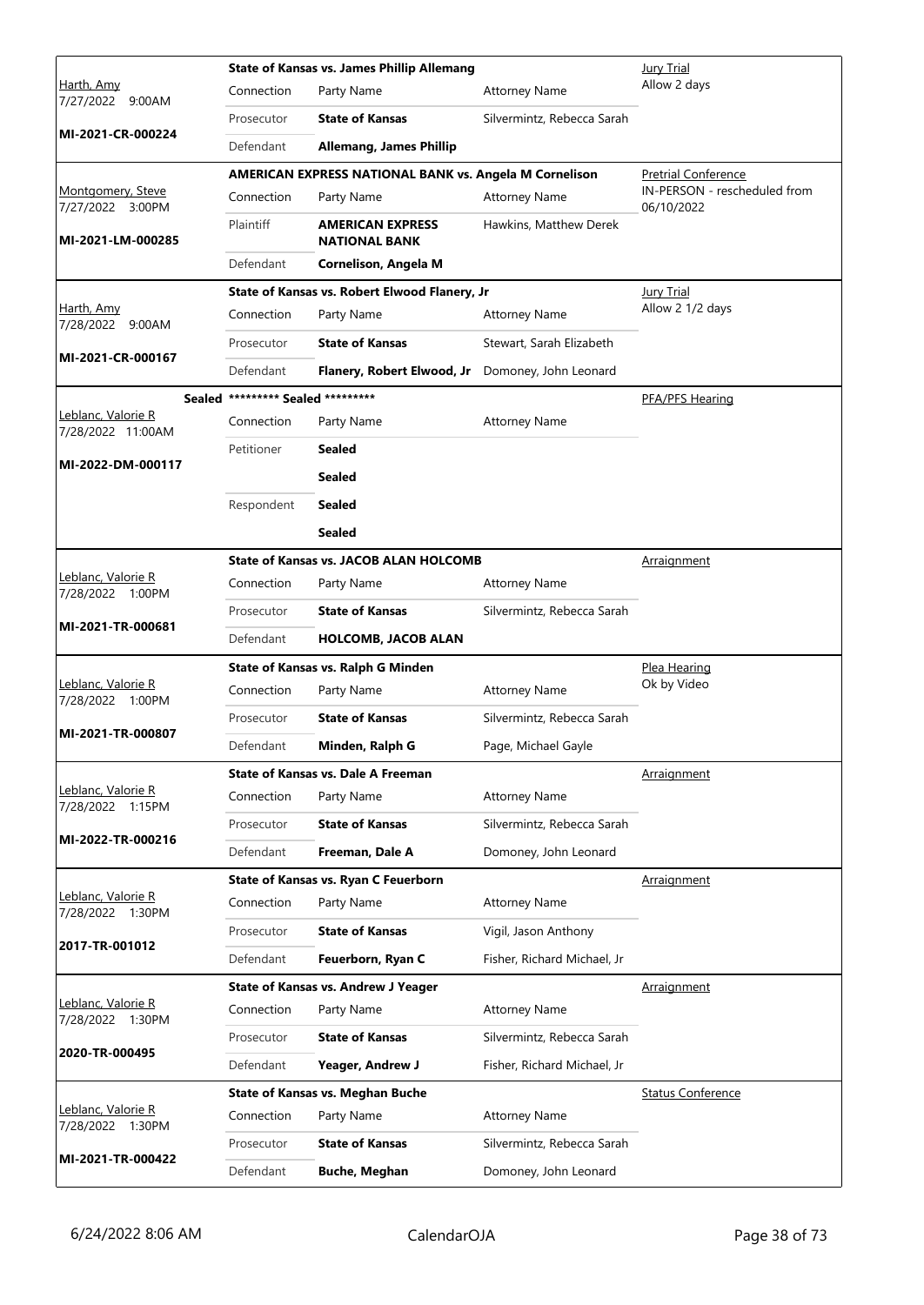|                                                |            | <b>State of Kansas vs. SHEENA JENEE NUCKOLLS</b>    |                            | Bond - Forfeiture                               |
|------------------------------------------------|------------|-----------------------------------------------------|----------------------------|-------------------------------------------------|
| Leblanc, Valorie R<br>7/28/2022 1:30PM         | Connection | Party Name                                          | <b>Attorney Name</b>       | Emailed and mailed amended<br>notice of hearing |
|                                                | Prosecutor | <b>State of Kansas</b>                              | Silvermintz, Rebecca Sarah |                                                 |
| MI-2021-TR-000592                              | Defendant  | <b>NUCKOLLS, SHEENA JENEE</b> Domoney, John Leonard |                            |                                                 |
|                                                |            | <b>State of Kansas vs. Rosie L Querry</b>           |                            | Diversion - Status                              |
| Leblanc, Valorie R<br>7/28/2022 1:30PM         | Connection | Party Name                                          | <b>Attorney Name</b>       |                                                 |
| MI-2021-TR-000694                              | Prosecutor | <b>State of Kansas</b>                              | Silvermintz, Rebecca Sarah |                                                 |
|                                                | Defendant  | Querry, Rosie L                                     | Domoney, John Leonard      |                                                 |
|                                                |            | <b>State of Kansas vs. David E Rhoades</b>          |                            | Arraignment                                     |
| Leblanc, Valorie R<br>7/28/2022 1:30PM         | Connection | Party Name                                          | <b>Attorney Name</b>       |                                                 |
| MI-2021-TR-000701                              | Prosecutor | <b>State of Kansas</b>                              | Silvermintz, Rebecca Sarah |                                                 |
|                                                | Defendant  | <b>Rhoades, David E</b>                             |                            |                                                 |
|                                                |            | <b>State of Kansas vs. Tyler J Snipes</b>           |                            | <b>Arraignment</b>                              |
| Leblanc, Valorie R<br>7/28/2022 1:30PM         | Connection | Party Name                                          | <b>Attorney Name</b>       | Emailed notice of hearing                       |
| MI-2021-TR-000737                              | Prosecutor | <b>State of Kansas</b>                              | Silvermintz, Rebecca Sarah |                                                 |
|                                                | Defendant  | Snipes, Tyler J                                     |                            |                                                 |
|                                                |            | <b>State of Kansas vs. Nicholas R. Allen</b>        |                            | <b>Arraignment</b>                              |
| Leblanc, Valorie R<br>7/28/2022 1:30PM         | Connection | Party Name                                          | <b>Attorney Name</b>       |                                                 |
| MI-2022-FG-000027                              | Prosecutor | <b>State of Kansas</b>                              | Silvermintz, Rebecca Sarah |                                                 |
|                                                | Defendant  | Allen, Nicholas R.                                  |                            |                                                 |
|                                                |            |                                                     |                            |                                                 |
|                                                |            | State of Kansas vs. Darwin Josue Leiva-Vargas       |                            | Diversion - Status                              |
| Leblanc, Valorie R<br>7/28/2022 1:30PM         | Connection | Party Name                                          | <b>Attorney Name</b>       |                                                 |
|                                                | Prosecutor | <b>State of Kansas</b>                              | Silvermintz, Rebecca Sarah |                                                 |
| MI-2022-TR-000078                              | Defendant  | Leiva-Vargas, Darwin Josue Domoney, John Leonard    |                            |                                                 |
|                                                |            | <b>State of Kansas vs. Anita M Obermeier</b>        |                            | Arraignment                                     |
| Leblanc, Valorie R<br>7/28/2022 1:30PM         | Connection | Party Name                                          | <b>Attorney Name</b>       | Emailed and mailed the notice of<br>hearing     |
|                                                | Prosecutor | <b>State of Kansas</b>                              | Silvermintz, Rebecca Sarah |                                                 |
| MI-2022-TR-000147                              | Defendant  | <b>Obermeier, Anita M</b>                           | Leininger, Brian Lowell    |                                                 |
|                                                |            | <b>State of Kansas vs. JAMEY MARIE ANDERSON</b>     |                            | <b>Arraignment</b>                              |
| <u> Leblanc, Valorie R</u><br>7/28/2022 1:30PM | Connection | Party Name                                          | <b>Attorney Name</b>       |                                                 |
|                                                | Prosecutor | <b>State of Kansas</b>                              | Silvermintz, Rebecca Sarah |                                                 |
| MI-2022-TR-000182                              | Defendant  | <b>ANDERSON, JAMEY MARIE</b>                        |                            |                                                 |
|                                                |            | <b>State of Kansas vs. ADAM JAMES LEEDY</b>         |                            | Arraignment                                     |
| <u> Leblanc, Valorie R</u><br>7/28/2022 1:30PM | Connection | Party Name                                          | <b>Attorney Name</b>       | Emailed and mailed notice of<br>hearing         |
|                                                | Prosecutor | <b>State of Kansas</b>                              | Silvermintz, Rebecca Sarah |                                                 |
| MI-2022-TR-000274                              | Defendant  | LEEDY, ADAM JAMES                                   | Domoney, John Leonard      |                                                 |
|                                                |            | <b>State of Kansas vs. Bryce Ashton Briggs</b>      |                            | <u>Arraignment</u>                              |
| Leblanc, Valorie R<br>7/28/2022 1:30PM         | Connection | Party Name                                          | <b>Attorney Name</b>       |                                                 |
| MI-2022-TR-000372                              | Prosecutor | <b>State of Kansas</b>                              | Silvermintz, Rebecca Sarah |                                                 |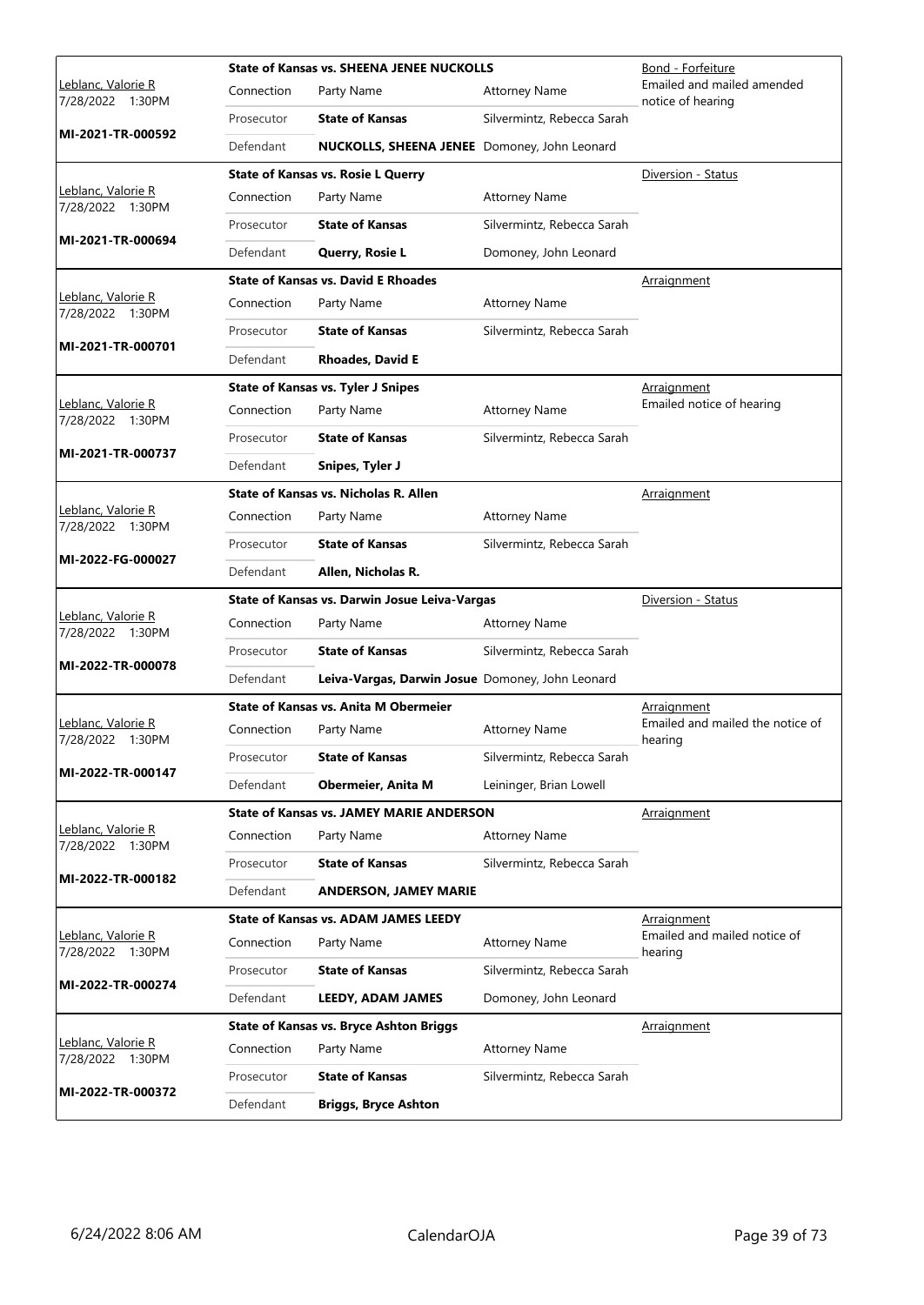|                                                |            | <b>State of Kansas vs. Jessica G Montgomery</b>         | Arraignment                 |                                                 |
|------------------------------------------------|------------|---------------------------------------------------------|-----------------------------|-------------------------------------------------|
| <u> Leblanc, Valorie R</u><br>7/28/2022 1:30PM | Connection | Party Name                                              | <b>Attorney Name</b>        |                                                 |
|                                                | Prosecutor | <b>State of Kansas</b>                                  | Silvermintz, Rebecca Sarah  |                                                 |
| MI-2022-TR-000409                              | Defendant  | Montgomery, Jessica G                                   |                             |                                                 |
|                                                |            | State of Kansas vs. Heather K Gleason                   |                             | Plea Hearing                                    |
| Leblanc, Valorie R<br>7/28/2022 2:00PM         | Connection | Party Name                                              | <b>Attorney Name</b>        |                                                 |
|                                                | Prosecutor | <b>State of Kansas</b>                                  | Silvermintz, Rebecca Sarah  |                                                 |
| MI-2021-TR-000066                              | Defendant  | <b>Gleason, Heather K</b>                               | Fisher, Richard Michael, Jr |                                                 |
|                                                |            | State of Kansas vs. Blake A Madden                      |                             | <u>Motion</u>                                   |
| Leblanc, Valorie R<br>7/28/2022 2:00PM         | Connection | Party Name                                              | <b>Attorney Name</b>        | Emailed and mailed amended<br>notice of hearing |
|                                                | Prosecutor | <b>State of Kansas</b>                                  | Silvermintz, Rebecca Sarah  |                                                 |
| MI-2021-TR-000657                              | Defendant  | Madden, Blake A                                         | Norton, Joseph Lewis, III   |                                                 |
|                                                |            | State of Kansas vs. Emily A. Robinson                   |                             | Arraignment                                     |
| Leblanc, Valorie R<br>7/28/2022 2:00PM         | Connection | Party Name                                              | <b>Attorney Name</b>        |                                                 |
|                                                | Prosecutor | <b>State of Kansas</b>                                  | Silvermintz, Rebecca Sarah  |                                                 |
| MI-2022-TR-000286                              | Defendant  | Robinson, Emily A.                                      | York, Brandon Michael       |                                                 |
|                                                |            | <b>State of Kansas vs. Brandon L Standley</b>           |                             | <b>Bench Trial</b>                              |
| Leblanc, Valorie R<br>7/28/2022 2:30PM         | Connection | Party Name                                              | <b>Attorney Name</b>        |                                                 |
|                                                | Prosecutor | <b>State of Kansas</b>                                  | Silvermintz, Rebecca Sarah  |                                                 |
| 2019-TR-000601                                 | Defendant  | <b>Standley, Brandon L</b>                              | Domoney, John Leonard       |                                                 |
|                                                |            | Amy West vs. Kevin Gatlin, Jr                           |                             | <b>Small Claims Trial</b>                       |
| Leblanc, Valorie R<br>7/28/2022 3:00PM         | Connection | Party Name                                              | <b>Attorney Name</b>        |                                                 |
|                                                | Plaintiff  | West, Amy                                               |                             |                                                 |
| MI-2022-SC-000013                              | Defendant  | Gatlin, Kevin, Jr                                       |                             |                                                 |
|                                                |            | <b>State of Kansas vs. HOLLY A ROUSE</b>                |                             | <b>Bench Trial</b>                              |
| Leblanc, Valorie R<br>7/28/2022 3:00PM         | Connection | Party Name                                              | <b>Attorney Name</b>        | <b>IN PERSON</b>                                |
|                                                | Prosecutor | <b>State of Kansas</b>                                  | Silvermintz, Rebecca Sarah  |                                                 |
| MI-2022-TR-000184                              | Defendant  | <b>ROUSE, HOLLY A</b>                                   | Domoney, John Leonard       |                                                 |
|                                                |            | Robert Murray vs. Kansas Department of Revenue, et al   |                             | Hearing                                         |
| Montgomery, Steve<br>7/29/2022 9:00AM          | Connection | Party Name                                              | <b>Attorney Name</b>        | IN-PERSON - Quiet Title                         |
|                                                | Plaintiff  | Murray, Robert                                          |                             |                                                 |
| MI-2022-CV-000065                              | Defendant  | <b>Kansas Department of</b><br>Revenue                  | Reed, Scott Alan            |                                                 |
|                                                |            | <b>Kansas Highway Patrol</b>                            |                             |                                                 |
|                                                |            | Klein, Tamara                                           |                             |                                                 |
|                                                |            | In the Matter of the Name Change of Michael Jonathan Mo |                             | Hearing                                         |
| Montgomery, Steve<br>7/29/2022 10:00AM         | Connection | Party Name                                              | <b>Attorney Name</b>        | IN-PERSON - Name Change                         |
| MI-2022-CV-000059                              | Petitioner | Moen, Michael Jonathan                                  | Collins, Lindsey Leanne     |                                                 |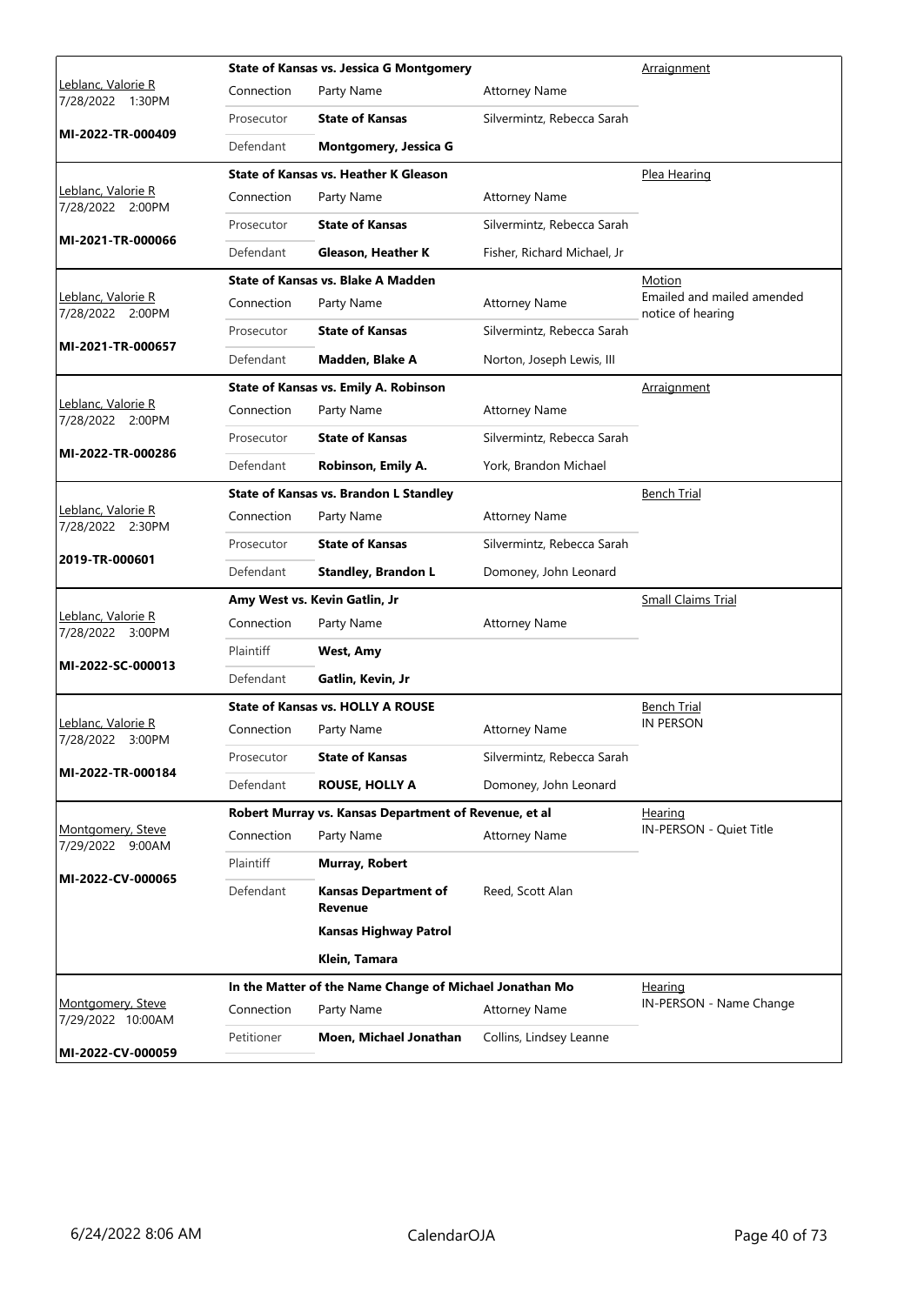|                                        |                        | Debbie A. Zahn vs. Kansas Department of Revenue, et al              |                            | Hearing                                                   |  |  |
|----------------------------------------|------------------------|---------------------------------------------------------------------|----------------------------|-----------------------------------------------------------|--|--|
| Montgomery, Steve<br>7/29/2022 11:00AM | Connection             | Party Name                                                          | <b>Attorney Name</b>       | ZOOM - Quiet Title Hearing                                |  |  |
|                                        | Plaintiff              | Zahn, Debbie A.                                                     | Barkis, Marvin Wm.         |                                                           |  |  |
| MI-2022-CV-000055                      | Defendant              | <b>Kansas Department of</b><br>Revenue                              | Reed, Scott Alan           |                                                           |  |  |
|                                        |                        | <b>Kansas Highway Patrol</b>                                        | Washburn, Sarah E.         |                                                           |  |  |
|                                        |                        | Carl, Summer D.                                                     |                            |                                                           |  |  |
| Montgomery, Steve                      | <b>Daniel Frawley</b>  | In the Matter of the Marriage of Tammy Marie Frawley vs. Ryan       |                            | Motion<br>IN-PERSON - MOTION TO SHOW                      |  |  |
| 7/29/2022 2:00PM                       | Connection             | Party Name                                                          | <b>Attorney Name</b>       | CAUSE. MOTION FOR CITATION IN<br>CONTEMPT - MOTION FOR    |  |  |
| MI-2021-DM-000009                      | Dependent              | Sealed                                                              | Bolton, Andrew Lee         | ATTORNEY FEES - MOTION TO                                 |  |  |
|                                        |                        | <b>Sealed</b>                                                       | Bolton, Andrew Lee         | <b>WITHDRAW</b>                                           |  |  |
|                                        | Petitioner             | <b>Frawley, Tammy Marie</b>                                         | Walsh, Elizabeth Dooley    |                                                           |  |  |
|                                        | Respondent             | Frawley, Ryan Daniel                                                | Smith, Laura Elyse         |                                                           |  |  |
|                                        | Guardian Ad            | <b>Bolton, Andrew Lee</b>                                           |                            |                                                           |  |  |
|                                        | Litem                  | <b>Bolton, Andrew Lee</b>                                           |                            |                                                           |  |  |
| Montgomery, Steve                      | <b>Suzanne Mallory</b> | In the Matter of the Marriage of Jamey Rian Mallory vs Jennifer     |                            | <b>Status Conference</b><br><b>IN-PERSON</b>              |  |  |
| 7/29/2022 3:00PM                       | Connection             | Party Name                                                          | <b>Attorney Name</b>       |                                                           |  |  |
| 2020-DM-000175                         | Dependent              | Sealed                                                              | Landon, Heather R.         |                                                           |  |  |
|                                        |                        | Sealed                                                              | Landon, Heather R.         |                                                           |  |  |
|                                        | Petitioner             | <b>Mallory, Jamey Rian</b>                                          | Jensen, Steven A.          |                                                           |  |  |
|                                        | Respondent             | <b>Mallory, Jennifer Suzanne</b>                                    | Evans, Ryan Christopher    |                                                           |  |  |
|                                        | Guardian Ad            | Landon, Heather R.                                                  |                            |                                                           |  |  |
|                                        | Litem                  | Landon, Heather R.                                                  |                            |                                                           |  |  |
|                                        |                        | In the Matter of the Marriage of Randa Crisco vs. Dannie Crisco III |                            | <b>Status Conference</b>                                  |  |  |
| Montgomery, Steve<br>8/1/2022 9:00AM   | Connection             | Party Name                                                          | <b>Attorney Name</b>       | IN-PERSON - Status Conference -<br>Motion to Set Aside JE |  |  |
|                                        | Dependent              | <b>Sealed</b>                                                       | Bolton, Andrew Lee         |                                                           |  |  |
| MI-2021-DM-000262                      |                        | Sealed                                                              | Bolton, Andrew Lee         |                                                           |  |  |
|                                        | Petitioner             | Crisco, Randa                                                       | Wood, Ronald Phillip       |                                                           |  |  |
|                                        | Respondent             | Crisco III, Dannie                                                  | Johnson, Robert Edward, II |                                                           |  |  |
|                                        | Guardian Ad            | <b>Bolton, Andrew Lee</b>                                           |                            |                                                           |  |  |
|                                        | Litem                  | <b>Bolton, Andrew Lee</b>                                           |                            |                                                           |  |  |
| Montgomery, Steve                      | <b>Blackmore</b>       | In the Matter of the Marriage of Clifford F Blackmore vs. Carla M.  |                            | <b>Status Conference</b><br><b>ZOOM</b>                   |  |  |
| 8/1/2022<br>1:30PM                     | Connection             | Party Name                                                          | <b>Attorney Name</b>       |                                                           |  |  |
| MI-2021-DM-000255                      | Dependent              | <b>Sealed</b>                                                       |                            |                                                           |  |  |
|                                        |                        | <b>Sealed</b>                                                       |                            |                                                           |  |  |
|                                        |                        | <b>Sealed</b>                                                       |                            |                                                           |  |  |
|                                        | Petitioner             | <b>Blackmore, Clifford F</b>                                        | Blongewicz, Jon A.         |                                                           |  |  |
|                                        | Respondent             | Blackmore, Carla M.                                                 | Landon, Heather R.         |                                                           |  |  |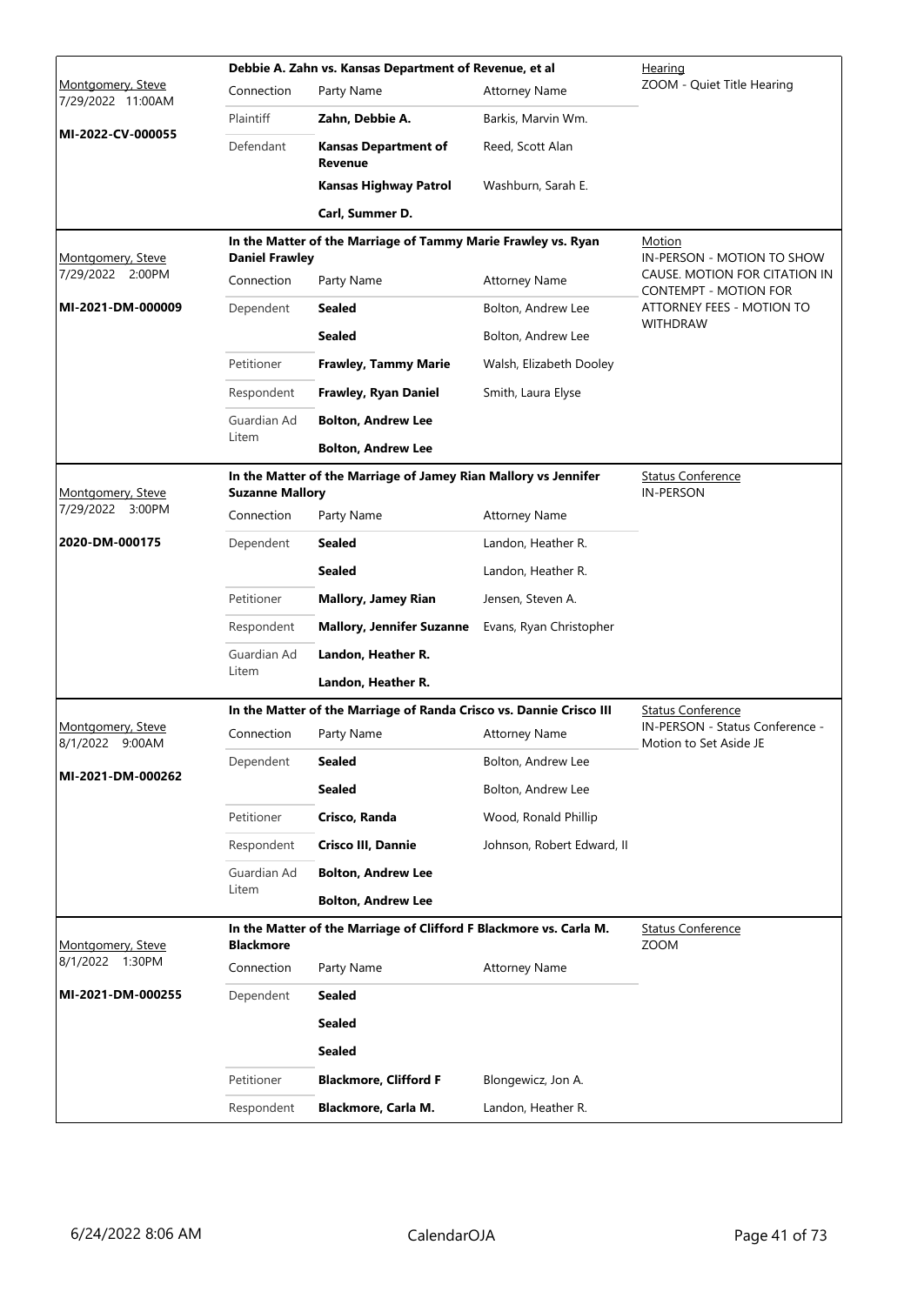|                                              |                                   | In the Matter of Josie R. Buckley                   |                                | Conservatorship/Guardianship |
|----------------------------------------------|-----------------------------------|-----------------------------------------------------|--------------------------------|------------------------------|
| Montgomery, Steve<br>8/2/2022 10:00AM        | Connection                        | Party Name                                          | <b>Attorney Name</b>           | IN PERSON GUARDIANSHIP       |
|                                              | Subject                           | <b>Buckley, Josie R.</b>                            |                                |                              |
| MI-2022-PR-000048                            | Petitioner                        | Ramsey, Caitlin                                     | Hilleary, Michael Gabriel      |                              |
|                                              |                                   | State of Kansas vs. JOHNATHAN KENTON MICHAEL WILSON |                                | <b>Status Conference</b>     |
| Leblanc, Valorie R<br>8/4/2022 9:30AM        | Connection                        | Party Name                                          | <b>Attorney Name</b>           |                              |
| MI-2022-TR-000001                            | Prosecutor                        | <b>State of Kansas</b>                              | Silvermintz, Rebecca Sarah     |                              |
|                                              | Defendant                         | <b>WILSON, JOHNATHAN</b><br><b>KENTON MICHAEL</b>   | Smith, Anthony Robert          |                              |
|                                              | Sealed ********* Sealed ********* |                                                     |                                | Status Conference            |
| Leblanc, Valorie R<br>8/4/2022 11:00AM       | Connection                        | Party Name                                          | <b>Attorney Name</b>           | Attorneys only               |
| MI-2022-DM-000011                            | Petitioner                        | Sealed                                              | Dawson, Claudia Jo             |                              |
|                                              |                                   | Sealed                                              | Dawson, Claudia Jo             |                              |
|                                              |                                   | <b>Sealed</b>                                       | Dawson, Claudia Jo             |                              |
|                                              | Respondent                        | Sealed                                              | Wood, Ronald Phillip           |                              |
|                                              | Sealed ********* Sealed ********* |                                                     |                                | Evidentiary                  |
| Leblanc, Valorie R<br>8/4/2022 11:00AM       | Connection                        | Party Name                                          | <b>Attorney Name</b>           | In Person                    |
|                                              | Petitioner                        | Sealed                                              | Dawson, Claudia Jo             |                              |
| MI-2022-DM-000087                            | Respondent                        | Sealed                                              | Wood, Ronald Phillip           |                              |
|                                              |                                   | <b>State of Kansas vs. Tyler M. Castrop</b>         |                                | <b>Arraignment</b>           |
| Leblanc, Valorie R<br>8/4/2022 1:00PM        | Connection                        | Party Name                                          | <b>Attorney Name</b>           |                              |
| MI-2022-TR-000247                            | Prosecutor                        | <b>State of Kansas</b>                              | Silvermintz, Rebecca Sarah     |                              |
|                                              | Defendant                         | Castrop, Tyler M.                                   | Erker, Joseph Ryan             |                              |
|                                              |                                   | State of Kansas vs. Skyla A D Meyer                 |                                | <b>Status Conference</b>     |
| <u>Leblanc, Valorie R</u><br>8/4/2022 1:00PM | Connection                        | Party Name                                          | <b>Attorney Name</b>           |                              |
| MI-2022-TR-000408                            | Prosecutor                        | <b>State of Kansas</b>                              | Silvermintz, Rebecca Sarah     |                              |
|                                              | Defendant                         | Meyer, Skyla A D                                    | Hunter, Michael<br>Christopher |                              |
|                                              |                                   | <b>State of Kansas vs. William T Giles</b>          |                                | Plea Hearing                 |
| <u>Leblanc, Valorie R</u><br>8/4/2022 1:30PM | Connection                        | Party Name                                          | <b>Attorney Name</b>           |                              |
| 2014-TR-000715                               | Prosecutor                        | <b>State of Kansas</b>                              | Silvermintz, Rebecca Sarah     |                              |
|                                              | Defendant                         | Giles, William T                                    | Fleske, Carey Leonard          |                              |
|                                              |                                   | <b>State of Kansas vs. Terry Stamper</b>            |                                | <b>Status Conference</b>     |
| Leblanc, Valorie R<br>8/4/2022 2:00PM        | Connection                        | Party Name                                          | <b>Attorney Name</b>           |                              |
| MI-2021-TR-000748                            | Prosecutor                        | <b>State of Kansas</b>                              | Silvermintz, Rebecca Sarah     |                              |
|                                              | Defendant                         | <b>Stamper, Terry</b>                               | Toth, Wendel Scott             |                              |
|                                              |                                   | State of Kansas vs. Brooke A. Mason                 |                                | <b>First Appearance</b>      |
| Leblanc, Valorie R<br>8/4/2022 2:00PM        | Connection                        | Party Name                                          | <b>Attorney Name</b>           |                              |
| MI-2022-TR-000403                            | Prosecutor                        | <b>State of Kansas</b>                              | Silvermintz, Rebecca Sarah     |                              |
|                                              | Defendant                         | Mason, Brooke A.                                    | Vinduska, David Andrew         |                              |
|                                              |                                   | <b>State of Kansas vs. Tyler Alan Mathews</b>       |                                | Plea Hearing                 |
| Leblanc, Valorie R<br>8/4/2022 2:30PM        | Connection                        | Party Name                                          | <b>Attorney Name</b>           |                              |
|                                              | Prosecutor                        | <b>State of Kansas</b>                              | Silvermintz, Rebecca Sarah     |                              |
| MI-2021-TR-000625                            | Defendant                         | <b>Mathews, Tyler Alan</b>                          | Ivan, John                     |                              |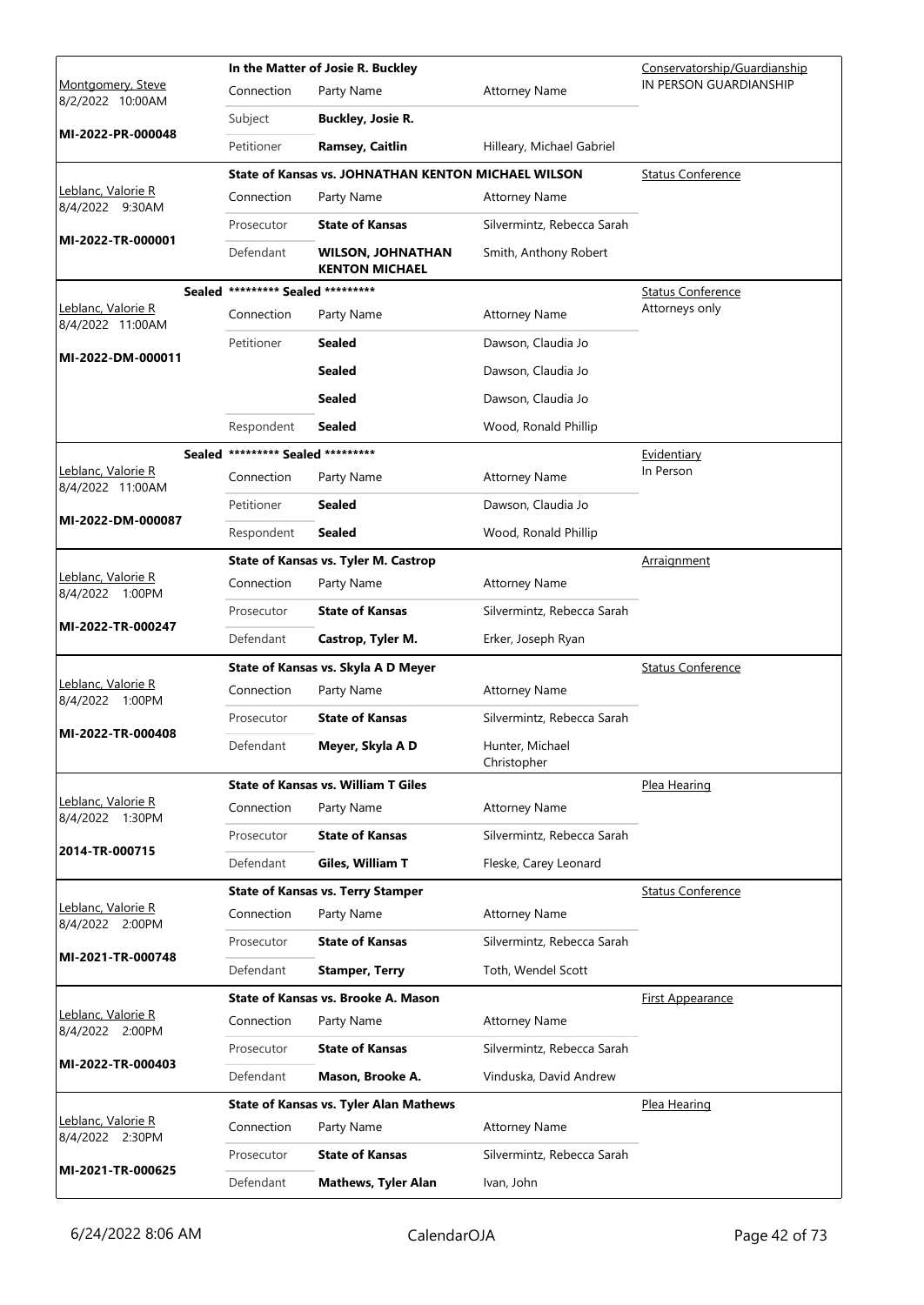|                                           |             | <b>State of Kansas vs. William Stacey Johns</b>           | Motion                         |                                                                     |
|-------------------------------------------|-------------|-----------------------------------------------------------|--------------------------------|---------------------------------------------------------------------|
| Leblanc, Valorie R<br>8/4/2022 2:30PM     | Connection  | Party Name                                                | <b>Attorney Name</b>           | Motion to Suppress                                                  |
|                                           | Prosecutor  | <b>State of Kansas</b>                                    | Silvermintz, Rebecca Sarah     |                                                                     |
| MI-2021-TR-000673                         | Defendant   | Johns, William Stacey                                     | Ivan, John                     |                                                                     |
|                                           |             | Veronica V. Winters vs. Kevin W. Gatlin, Jr               |                                | Small Claims Trial                                                  |
| Leblanc, Valorie R<br>8/4/2022 3:00PM     | Connection  | Party Name                                                | <b>Attorney Name</b>           |                                                                     |
| MI-2022-SC-000012                         | Plaintiff   | Winters, Veronica V.                                      |                                |                                                                     |
|                                           | Defendant   | Gatlin, Kevin W., Jr                                      |                                |                                                                     |
|                                           |             | State of Kansas, et al vs. Tristan Neil Hall              |                                | <b>Motion</b>                                                       |
| Miami, Hearing Officer<br>8/5/2022 9:00AM | Connection  | Party Name                                                | <b>Attorney Name</b>           | Default Judgment for Support                                        |
| MI-2021-DM-000046                         | Dependent   | <b>Sealed</b>                                             |                                |                                                                     |
|                                           |             | <b>Sealed</b>                                             |                                |                                                                     |
|                                           |             | <b>Sealed</b>                                             |                                |                                                                     |
|                                           |             | <b>Sealed</b>                                             |                                |                                                                     |
|                                           | Petitioner  | <b>State of Kansas</b>                                    | 6 & 11, Young Williams         |                                                                     |
|                                           |             | Hall, Jessica R                                           | 6 & 11, Young Williams         |                                                                     |
|                                           | Respondent  | Hall, Tristan Neil                                        |                                |                                                                     |
|                                           |             | State of Kansas, Ex Rel., DCF, et al vs. Raymond D Shipps |                                | Motion                                                              |
| Miami, Hearing Officer<br>8/5/2022 9:00AM | Connection  | Party Name                                                | <b>Attorney Name</b>           | Establish Child Support, Medical<br>Support, Judgment and Authorize |
|                                           | Dependent   | <b>Sealed</b>                                             |                                | <b>IWO</b>                                                          |
| MI-2021-DM-000299                         |             | <b>Sealed</b>                                             |                                |                                                                     |
|                                           | Petitioner  | State of Kansas, Ex Rel.,<br><b>DCF</b>                   | 6 & 11, Young Williams         |                                                                     |
|                                           |             | Kinderknecht, Danielle M                                  |                                |                                                                     |
|                                           | Respondent  | <b>Shipps, Raymond D</b>                                  |                                |                                                                     |
|                                           |             | State of Kansas, et al vs. John Corbett                   |                                | <b>Motion</b>                                                       |
| Miami, Hearing Officer<br>8/5/2022 9:00AM |             | Connection Party Name                                     | <b>Attorney Name</b>           | Default Judgment for Support                                        |
| MI-2022-DM-000072                         | Dependent   | Sealed                                                    |                                |                                                                     |
|                                           | Petitioner  | <b>State of Kansas</b>                                    | 6 & 11, Young Williams         |                                                                     |
|                                           |             | Yohe, Amberly                                             | 6 & 11, Young Williams         |                                                                     |
|                                           | Respondent  | Corbett, John                                             | Bell-Lloyd, Lewanna            |                                                                     |
|                                           |             | Brandon Poage, Petitioner vs. Brianna Caswell, Respondent |                                | <b>Status Conference</b>                                            |
| Miami, Hearing Officer<br>8/5/2022 9:30AM | Connection  | Party Name                                                | <b>Attorney Name</b>           | IWO working?                                                        |
| 2009-DM-000100                            | Other Party | <b>Department of Children</b><br>and Families             | 6 & 11, Young Williams         |                                                                     |
|                                           |             | Poage, Ireland                                            | Winterscheid, Amy<br>Christine |                                                                     |
|                                           |             | Dept for Children and<br><b>Families</b>                  | Mc Vay, Kendall Moran          |                                                                     |
|                                           | Petitioner  | Poage, Brandon                                            | Hartley, Geri Lynne            |                                                                     |
|                                           | Respondent  | Estes, Brianna C                                          |                                |                                                                     |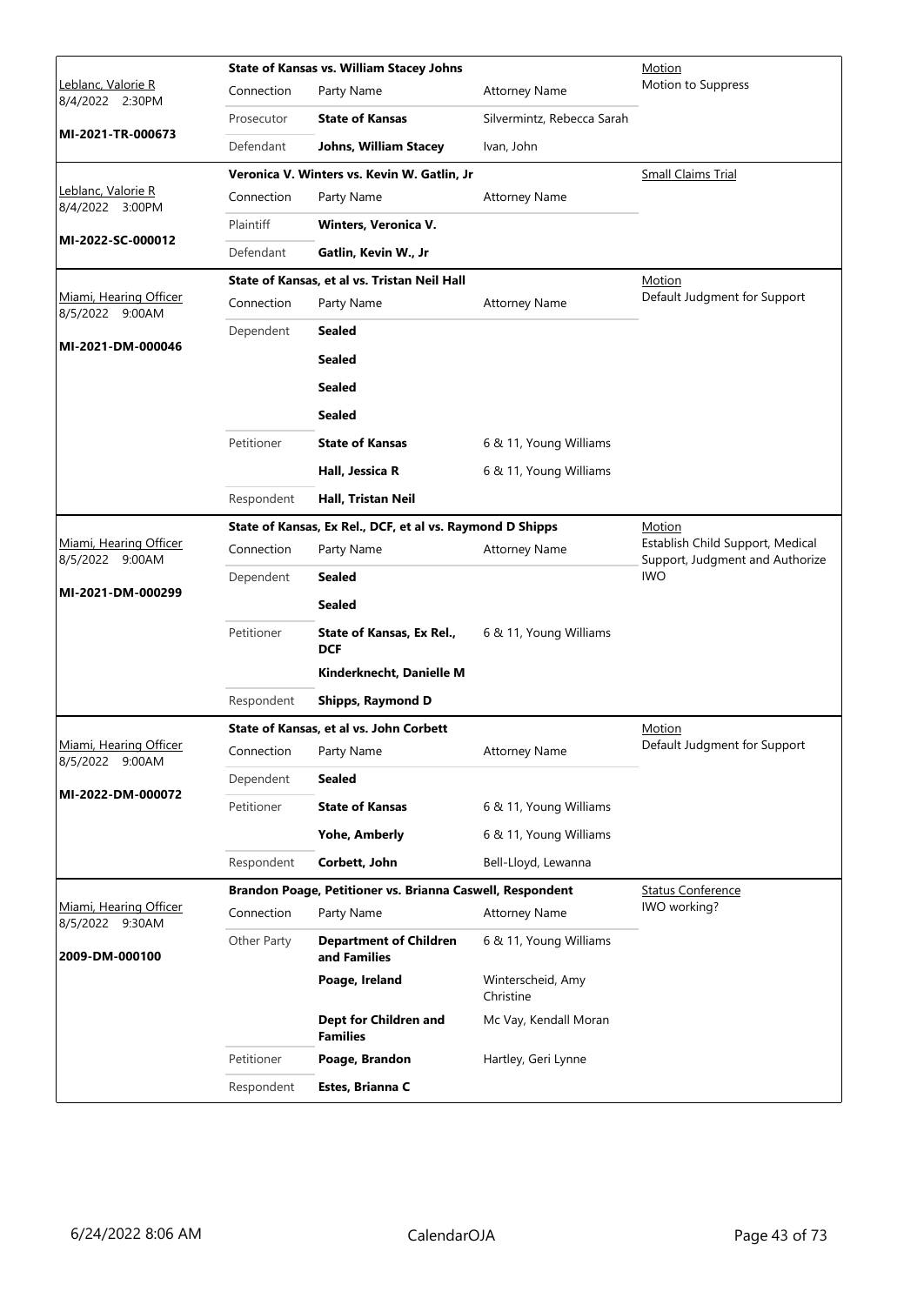|                                           |                      | Morgan A Bilyeu, Petitioner vs. Cole J Niebaum, Respondent        | <b>Status Conference</b>            |                                                    |  |  |
|-------------------------------------------|----------------------|-------------------------------------------------------------------|-------------------------------------|----------------------------------------------------|--|--|
| Miami, Hearing Officer<br>8/5/2022 9:30AM | Connection           | Party Name                                                        | <b>Attorney Name</b>                |                                                    |  |  |
|                                           | Dependent            | <b>Sealed</b>                                                     | Bolton, Andrew Lee                  |                                                    |  |  |
| 2014-DM-000263                            | Petitioner           | <b>Bilyeu, Morgan Alisse</b>                                      | Jensen, Steven A.                   |                                                    |  |  |
|                                           | Respondent           | Niebaum, Cole J                                                   | Pro Se                              |                                                    |  |  |
|                                           | Guardian Ad<br>Litem | <b>Bolton, Andrew Lee</b>                                         |                                     |                                                    |  |  |
|                                           |                      | In the Matter of the Marriage of Stacy R Brown vs Ryan L Brown    |                                     | Contempt - Indirect                                |  |  |
| Miami, Hearing Officer<br>8/5/2022 9:30AM | Connection           | Party Name                                                        | <b>Attorney Name</b>                |                                                    |  |  |
|                                           | Petitioner           | <b>Brown, Stacy R</b>                                             | Jensen, Steven A.                   |                                                    |  |  |
| 2017-DM-000094                            | Respondent           | Brown, Ryan L                                                     | Domoney, John Leonard               |                                                    |  |  |
| Miami, Hearing Officer                    | <b>Simmons</b>       | In the Matter of the Marriage of Ernie Simmons vs Jennifer        |                                     | Motion - Status                                    |  |  |
| 8/5/2022 9:30AM                           | Connection           | Party Name                                                        | <b>Attorney Name</b>                |                                                    |  |  |
| 2018-DM-000094                            | Other Party          | <b>Department of Children</b><br>and Families                     | 6 & 11, Young Williams              |                                                    |  |  |
|                                           | Petitioner           | <b>Simmons, Ernie</b>                                             | Leiker, Jeffrey Christopher         |                                                    |  |  |
|                                           | Respondent           | Simmons, Jennifer                                                 | Jensen, Steven A.                   |                                                    |  |  |
| Miami, Hearing Officer                    | <b>Pollard</b>       | In the Matter of the Marriage of Jariah A Garrison vs Susan Mary  |                                     | Motion<br>Modify Child Support                     |  |  |
| 8/5/2022 10:00AM                          | Connection           | Party Name                                                        | <b>Attorney Name</b>                |                                                    |  |  |
| 2017-DM-000076                            | Other Party          | <b>Department of Children</b><br>and Families                     | 6 & 11, Young Williams              |                                                    |  |  |
|                                           | Petitioner           | Garrison, Jariah A                                                | Jensen, Steven A.                   |                                                    |  |  |
|                                           | Respondent           | <b>Pollard, Susan Mary</b>                                        | Poe, Breanne Christine<br>Hendricks |                                                    |  |  |
|                                           |                      | John M Register vs. Miami County District Attorney                |                                     | Hearing                                            |  |  |
| Montgomery, Steve<br>8/8/2022 9:00AM      | Connection           | Party Name                                                        | <b>Attorney Name</b>                | IN-PERSON - OA's on a post<br>conviction - 16-1507 |  |  |
| MI-2021-CV-000078                         | Plaintiff            | Register, John M                                                  | Kice, Stephanie Bingman             |                                                    |  |  |
|                                           | Defendant            | <b>Miami County District</b><br><b>Attorney</b>                   | Sweeney-Reeder, Elizabeth<br>Hope   |                                                    |  |  |
|                                           |                      | Whistle Redi-Mix, Inc. vs. Cal Construction, Inc.                 |                                     | <b>Pretrial Conference</b>                         |  |  |
| Montgomery, Steve<br>8/8/2022 11:00AM     | Connection           | Party Name                                                        | <b>Attorney Name</b>                | <b>IN-PERSON</b>                                   |  |  |
| MI-2022-LM-000136                         | Plaintiff            | <b>Whistle Redi-Mix, Inc.</b>                                     | Walterbach, Scott F.                |                                                    |  |  |
|                                           | Defendant            | <b>Cal Construction, Inc.</b>                                     |                                     |                                                    |  |  |
|                                           |                      | In the Matter of the Marriage of Kate Willcut vs. Jason A Willcut |                                     | <b>Pretrial Conference</b>                         |  |  |
| Montgomery, Steve<br>8/8/2022 2:00PM      | Connection           | Party Name                                                        | <b>Attorney Name</b>                | <b>IN-PERSON</b>                                   |  |  |
| MI-2021-DM-000253                         | Petitioner           | <b>Willcut, Kate</b>                                              | Spangler, Jennifer Elizabeth        |                                                    |  |  |
|                                           | Respondent           | Willcut, Jason A                                                  | Poe, Breanne Christine<br>Hendricks |                                                    |  |  |
|                                           |                      | <b>Credit Corp Solutions Inc. vs. Art Kesterson</b>               |                                     | <b>Status Conference</b>                           |  |  |
| Montgomery, Steve<br>8/8/2022 3:00PM      | Connection           | Party Name                                                        | <b>Attorney Name</b>                | <b>ZOOM</b>                                        |  |  |
| MI-2021-LM-000093                         | Plaintiff            | <b>Credit Corp Solutions Inc.</b>                                 | Hood, Rickard Wayne                 |                                                    |  |  |
|                                           | Defendant            | Kesterson, Art                                                    | Domoney, J. Darcy                   |                                                    |  |  |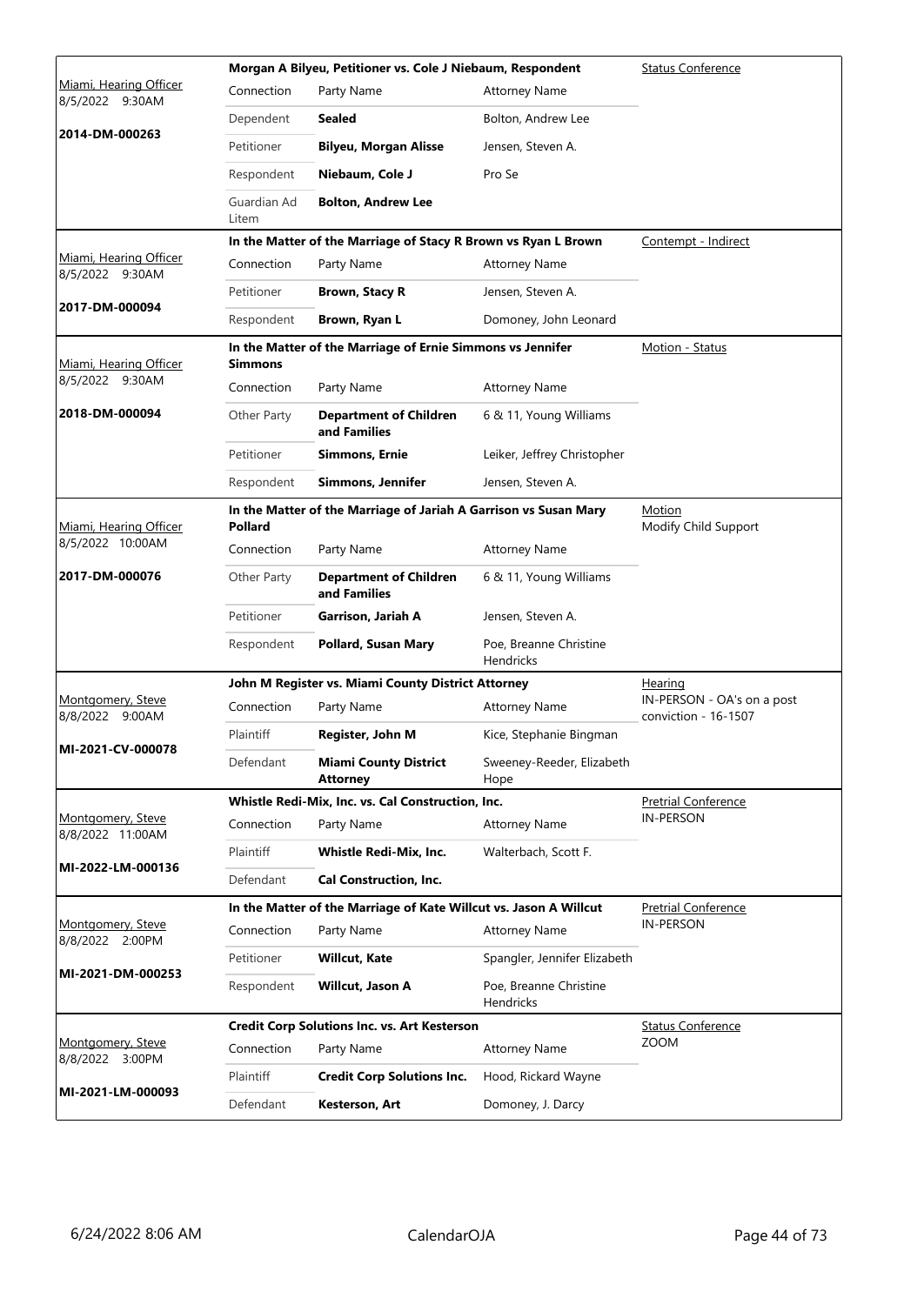| Montgomery, Steve                     | <b>Joseph Rothwell</b>            | In the Matter of the Marriage of Valerie Lee Rothwell vs. Nicholas | <b>Status Conference</b><br><b>IN-PERSON</b> |                                         |
|---------------------------------------|-----------------------------------|--------------------------------------------------------------------|----------------------------------------------|-----------------------------------------|
| 8/9/2022 9:00AM                       | Connection                        | Party Name                                                         | <b>Attorney Name</b>                         |                                         |
| MI-2021-DM-000162                     | Dependent                         | <b>Sealed</b>                                                      | Landon, Heather R.                           |                                         |
|                                       |                                   | <b>Sealed</b>                                                      | Landon, Heather R.                           |                                         |
|                                       | Petitioner                        | <b>Rothwell, Valerie Lee</b>                                       | Parks, Dana L.                               |                                         |
|                                       | Respondent                        | Rothwell, Nicholas Joseph                                          | Jensen, Steven A.                            |                                         |
|                                       | Guardian Ad                       | Landon, Heather R.                                                 |                                              |                                         |
|                                       | Litem                             | Landon, Heather R.                                                 |                                              |                                         |
|                                       |                                   | In the Matter of the Marriage of Amanda Louise Varner vs. Anthony  |                                              | <b>Status Conference</b>                |
| Montgomery, Steve<br>8/9/2022 10:00AM | John Varner                       |                                                                    |                                              | IN-PERSON - GAL<br>Remommendations      |
|                                       | Connection                        | Party Name                                                         | <b>Attorney Name</b>                         |                                         |
| MI-2021-DM-000274                     | Dependent                         | <b>Sealed</b>                                                      | Landon, Heather R.                           |                                         |
|                                       | Petitioner                        | Varner, Amanda Louise                                              | Talbert, William Hugh                        |                                         |
|                                       | Respondent                        | Varner, Anthony John                                               | Lucansky, Michael Walter                     |                                         |
|                                       | Guardian Ad<br>Litem              | Landon, Heather R.                                                 |                                              |                                         |
|                                       |                                   | Audacy Kansas, LLC vs. Brandon Miller                              |                                              | <b>Case Management Conference</b>       |
| Montgomery, Steve<br>8/9/2022 11:00AM | Connection                        | Party Name                                                         | <b>Attorney Name</b>                         | <b>TELEPHONE</b>                        |
| MI-2022-CV-000026                     | Plaintiff                         | <b>Audacy Kansas, LLC</b>                                          | Fanning, Gary L., Jr                         |                                         |
|                                       | Defendant                         | Miller, Brandon                                                    | York, Brandon Michael                        |                                         |
|                                       |                                   | In the Matter of the Marriage of Nancy Arnett vs. James Arnett     |                                              | <b>Pretrial Conference</b>              |
| Montgomery, Steve<br>8/9/2022 1:30PM  | Connection                        | Party Name                                                         | <b>Attorney Name</b>                         |                                         |
| MI-2021-DM-000151                     | Petitioner                        | <b>Arnett, Nancy</b>                                               | Rohrbaugh, Mark Alan                         |                                         |
|                                       | Respondent                        | <b>Arnett, James</b>                                               | Kreamer, Scott H.                            |                                         |
| Montgomery, Steve                     | Johnson                           | In the Matter of the Marriage of Aimee Johnson vs. Brett D         |                                              | <b>Status Conference</b><br><b>ZOOM</b> |
| 8/9/2022 3:00PM                       | Connection                        | Party Name                                                         | Attorney Name                                |                                         |
| MI-2021-DM-000130                     | Dependent                         | <b>Sealed</b>                                                      | Landon, Heather R.                           |                                         |
|                                       |                                   | <b>Sealed</b>                                                      | Landon, Heather R.                           |                                         |
|                                       |                                   | <b>Sealed</b>                                                      | Landon, Heather R.                           |                                         |
|                                       | Petitioner                        | Johnson, Aimee                                                     | Kelly, Melissa Ann                           |                                         |
|                                       | Respondent                        | Johnson, Brett D                                                   | Kenney, Jill Kristin Bachman                 |                                         |
|                                       | Guardian Ad                       | Landon, Heather R.                                                 |                                              |                                         |
|                                       | Litem                             | Landon, Heather R.                                                 |                                              |                                         |
|                                       |                                   | Landon, Heather R.                                                 |                                              |                                         |
|                                       | Sealed ********* Sealed ********* |                                                                    |                                              | <b>Status Conference</b>                |
| Montgomery, Steve<br>8/9/2022 3:00PM  | Connection                        | Party Name                                                         | <b>Attorney Name</b>                         | ZOOM                                    |
|                                       | Petitioner                        | <b>Sealed</b>                                                      |                                              |                                         |
| MI-2021-DM-000223                     |                                   | <b>Sealed</b>                                                      |                                              |                                         |
|                                       |                                   | <b>Sealed</b>                                                      |                                              |                                         |
|                                       |                                   | <b>Sealed</b>                                                      |                                              |                                         |
|                                       | Respondent                        | <b>Sealed</b>                                                      | Kenney, Jill Kristin Bachman                 |                                         |
|                                       |                                   |                                                                    |                                              |                                         |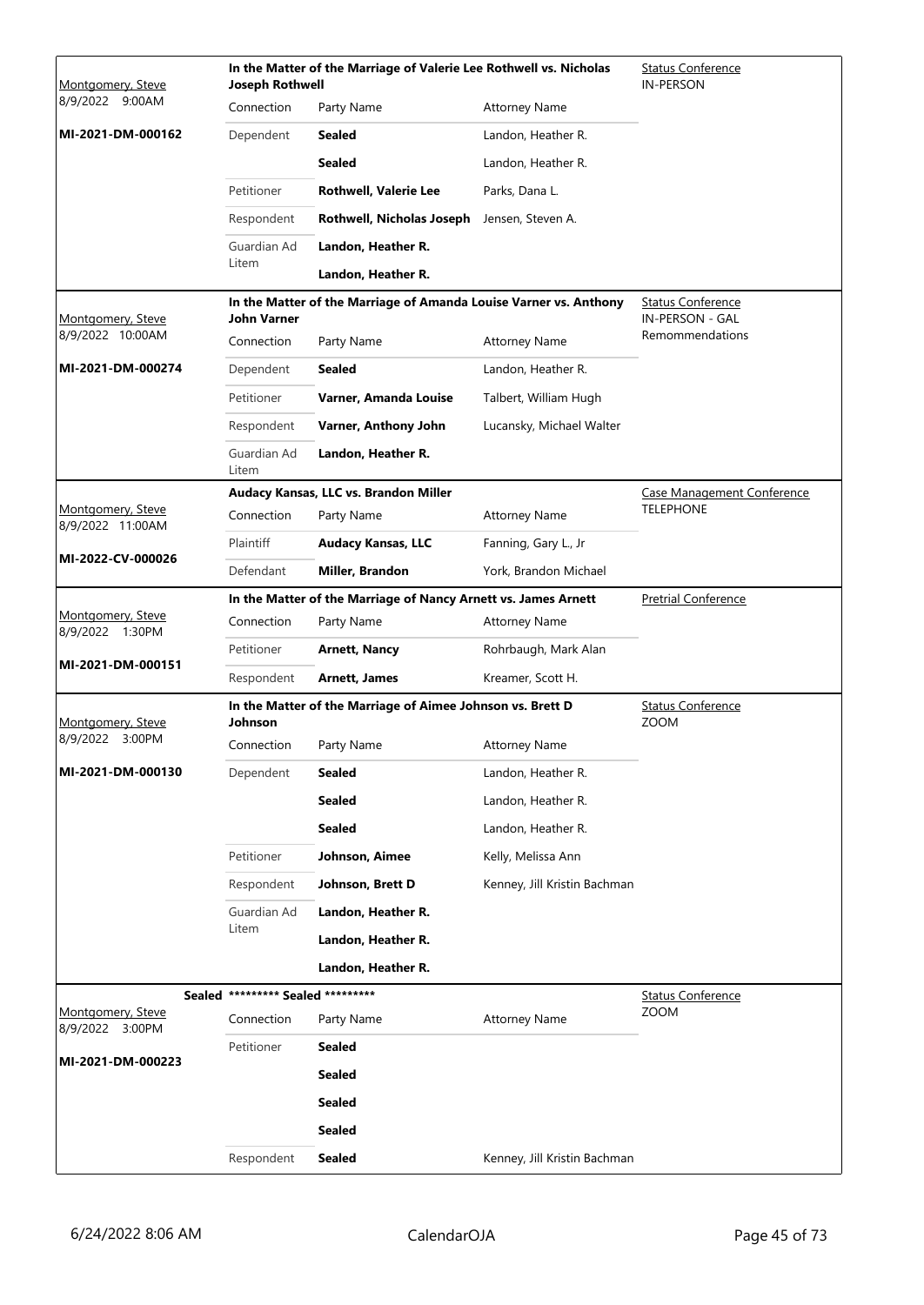|                                       |            | State of Kansas vs. Kyle P Flander                                     |                                                           | Arraignment                                                                                    |
|---------------------------------------|------------|------------------------------------------------------------------------|-----------------------------------------------------------|------------------------------------------------------------------------------------------------|
| Harth, Amy<br>8/10/2022 9:00AM        | Connection | Party Name                                                             | <b>Attorney Name</b>                                      | In Person / Open to Public (2)                                                                 |
| MI-2022-CR-000016                     | Prosecutor | <b>State of Kansas</b>                                                 | Silvermintz, Rebecca Sarah                                |                                                                                                |
|                                       | Defendant  | Flander, Kyle P                                                        | Stephenson, Mary                                          |                                                                                                |
|                                       |            | State of Kansas vs. Joseph Henry Hicks                                 |                                                           | <b>Preliminary Examination - Status</b>                                                        |
| Harth, Amy<br>8/10/2022 9:00AM        | Connection | Party Name                                                             | <b>Attorney Name</b>                                      | (2) In Person / Open to Public                                                                 |
| MI-2022-CR-000121                     | Prosecutor | <b>State of Kansas</b>                                                 | Stewart, Sarah Elizabeth                                  |                                                                                                |
|                                       | Defendant  | <b>Hicks, Joseph Henry</b>                                             | Domoney, John Leonard                                     |                                                                                                |
|                                       |            | In the Matter of the Marriage of Corey B. Salter vs. Makalla J. Salter |                                                           | Motion                                                                                         |
| Montgomery, Steve<br>8/10/2022 9:00AM | Connection | Party Name                                                             | <b>Attorney Name</b>                                      | IN-PERSON - Motion to Modify<br>Temporary Orders - Motion To<br><b>Enforce Temporary Oders</b> |
| MI-2022-DM-000063                     | Petitioner | Salter, Corey B.                                                       | Mc Claflin, Katie Ann                                     |                                                                                                |
|                                       | Respondent | Salter, Makalla J.                                                     | Vitt, Sarah Pride                                         |                                                                                                |
|                                       |            | State of Kansas vs. Joseph P Kohl                                      |                                                           | Diversion - Revocation                                                                         |
| Harth, Amy<br>8/10/2022 9:15AM        | Connection | Party Name                                                             | <b>Attorney Name</b>                                      | In Person / Open to Public (3)                                                                 |
|                                       | Prosecutor | <b>State of Kansas</b>                                                 | Stewart, Sarah Elizabeth                                  |                                                                                                |
| 2020-CR-000116                        | Defendant  | Kohl, Joseph P                                                         | Domoney, John Leonard                                     |                                                                                                |
|                                       |            | <b>State of Kansas vs. Tyler Alan Mathews</b>                          |                                                           | Plea Hearing                                                                                   |
| Harth, Amy<br>8/10/2022 9:15AM        | Connection | Party Name                                                             | <b>Attorney Name</b>                                      | In Person / Open to Public                                                                     |
| MI-2021-CR-000174                     | Prosecutor | <b>State of Kansas</b>                                                 | Stewart, Sarah Elizabeth                                  |                                                                                                |
|                                       | Defendant  | <b>Mathews, Tyler Alan</b>                                             | Ivan, John                                                |                                                                                                |
|                                       |            | <b>State of Kansas vs. Heather Don Wiehe</b>                           |                                                           | <u>Sentencing</u>                                                                              |
| Harth, Amy<br>8/10/2022 9:30AM        | Connection | Party Name                                                             | <b>Attorney Name</b>                                      | In Person / Open to Public. Allow 30<br>minutes.                                               |
| 2019-CR-000197                        | Prosecutor | <b>State of Kansas</b>                                                 | Stewart, Sarah Elizabeth                                  |                                                                                                |
|                                       | Defendant  | <b>Wiehe, Heather Don</b>                                              | Ivan, John                                                |                                                                                                |
| <u>Harth, Amy</u>                     |            | State of Kansas vs. Heather Don Wiehe                                  | <u>Sentencing</u><br>In Person / Open to Public. Allow 30 |                                                                                                |
| 8/10/2022 9:30AM                      | Connection | Party Name                                                             | <b>Attorney Name</b>                                      | minutes.                                                                                       |
| 2020-CR-000026                        | Prosecutor | <b>State of Kansas</b>                                                 | Silvermintz, Rebecca Sarah                                |                                                                                                |
|                                       | Defendant  | Wiehe, Heather Don                                                     | Ivan, John                                                |                                                                                                |
| Harth, Amy                            |            | <b>State of Kansas vs. Heather Don Wiehe</b>                           |                                                           | <b>Sentencing</b><br>In Person / Open to Public. Allow 30                                      |
| 8/10/2022 9:30AM                      | Connection | Party Name                                                             | <b>Attorney Name</b>                                      | minutes.                                                                                       |
| 2020-CR-000151                        | Prosecutor | <b>State of Kansas</b>                                                 | Stewart, Sarah Elizabeth                                  |                                                                                                |
|                                       | Defendant  | <b>Wiehe, Heather Don</b>                                              | Ivan, John                                                |                                                                                                |
| Harth, Amy                            |            | State of Kansas vs. Gary Wayne Hitchcock, Jr                           |                                                           | Diversion - Status<br>In Person / Open to Public                                               |
| 8/10/2022 10:15AM                     | Connection | Party Name                                                             | <b>Attorney Name</b>                                      |                                                                                                |
| MI-2022-CR-000045                     | Prosecutor | <b>State of Kansas</b>                                                 | Bjorklun, Madeline Lora                                   |                                                                                                |
|                                       | Defendant  | Hitchcock, Gary Wayne, Jr                                              | Fisher, Richard Michael, Jr                               |                                                                                                |
| Harth, Amy                            | Connection | <b>State of Kansas vs. Hunter D Rhoades</b><br>Party Name              | <b>Attorney Name</b>                                      | Diversion - Status<br>In Person / Open to Public                                               |
| 8/10/2022 10:15AM                     |            |                                                                        |                                                           |                                                                                                |
| MI-2022-CR-000068                     | Prosecutor | <b>State of Kansas</b>                                                 | Stewart, Sarah Elizabeth                                  |                                                                                                |
|                                       | Defendant  | <b>Rhoades, Hunter D</b>                                               | Fisher, Richard Michael, Jr                               |                                                                                                |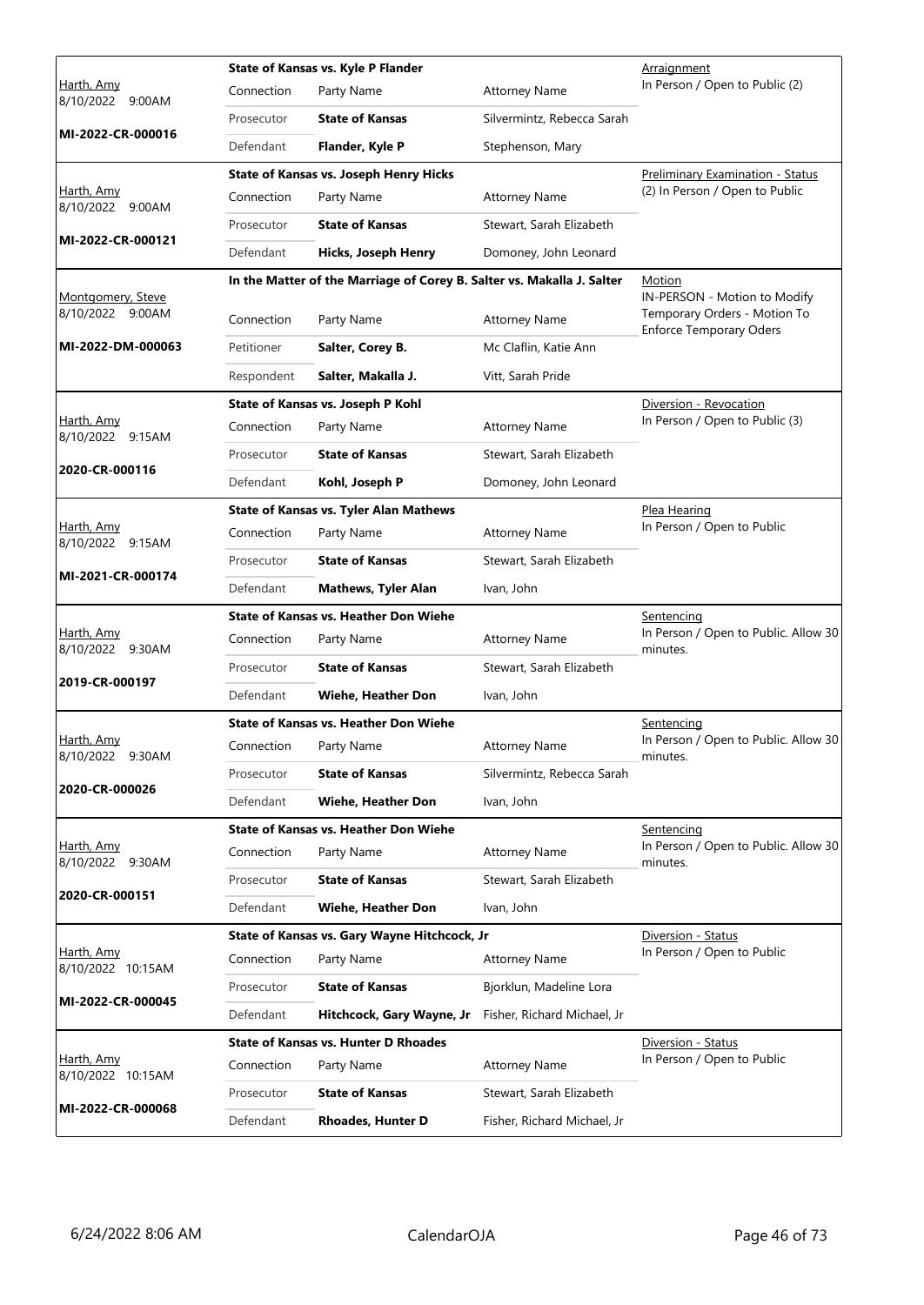|                                        | <b>State of Kansas vs. Tamara Bounds</b> |                                                                      |                             | <b>Bench Trial</b>                             |
|----------------------------------------|------------------------------------------|----------------------------------------------------------------------|-----------------------------|------------------------------------------------|
| Harth, Amy<br>8/10/2022 10:30AM        | Connection                               | Party Name                                                           | <b>Attorney Name</b>        | Trial on Facts. In Person / Open to<br>Public. |
|                                        | Prosecutor                               | <b>State of Kansas</b>                                               | Silvermintz, Rebecca Sarah  |                                                |
| 2020-CR-000013                         | Defendant                                | <b>Bounds, Tamara Jane</b>                                           | Stephenson, Mary            |                                                |
|                                        |                                          | State of Kansas vs. Stephen Michael Moylan                           |                             | Plea Hearing                                   |
| Harth, Amy<br>8/10/2022 10:30AM        | Connection                               | Party Name                                                           | <b>Attorney Name</b>        | In Person / Open to Public                     |
|                                        | Prosecutor                               | <b>State of Kansas</b>                                               | Stewart, Sarah Elizabeth    |                                                |
| MI-2022-CR-000042                      | Defendant                                | Moylan, Stephen Michael                                              | Fisher, Richard Michael, Jr |                                                |
|                                        |                                          | State of Kansas vs. Justin Lynn Dryden                               |                             | <b>Arraignment</b>                             |
| Harth, Amy<br>8/10/2022 10:45AM        | Connection                               | Party Name                                                           | <b>Attorney Name</b>        | (2) In Person / Open to Public                 |
| MI-2021-CR-000206                      | Prosecutor                               | <b>State of Kansas</b>                                               | Silvermintz, Rebecca Sarah  |                                                |
|                                        | Defendant                                | Dryden, Justin Lynn                                                  | Fisher, Richard Michael, Jr |                                                |
|                                        |                                          | <b>State of Kansas vs. Daniel Ethan Jackson</b>                      |                             | <u>Arraignment</u>                             |
| <u>Harth, Amy</u><br>8/10/2022 10:45AM | Connection                               | Party Name                                                           | <b>Attorney Name</b>        | In Person / Open to Public                     |
|                                        | Prosecutor                               | <b>State of Kansas</b>                                               | Bjorklun, Madeline Lora     |                                                |
| MI-2022-CR-000046                      | Defendant                                | Jackson, Daniel Ethan                                                | Fisher, Richard Michael, Jr |                                                |
|                                        |                                          | <b>State of Kansas vs. Chase Howard Pierce</b>                       |                             | <b>Arraignment</b>                             |
| Harth, Amy<br>8/10/2022 10:45AM        | Connection                               | Party Name                                                           | <b>Attorney Name</b>        | In Person / Open to Public                     |
|                                        | Prosecutor                               | <b>State of Kansas</b>                                               | Silvermintz, Rebecca Sarah  |                                                |
| MI-2022-CR-000117                      | Defendant                                | Pierce, Chase Howard                                                 |                             |                                                |
|                                        |                                          | In the Matter of the Marriage of Joyce Stina Frazier vs Gregory Alan |                             | Hearing                                        |
| Montgomery, Steve<br>8/10/2022 11:00AM | Frazier<br>Connection                    | Party Name                                                           | <b>Attorney Name</b>        | IN-PERSON - GAL Preliminary<br>Report          |
| 2019-DM-000269                         | Other Party                              | Frazier, Sophia Avary                                                | Ellis, Steven Matthew       |                                                |
|                                        |                                          | Frazier, Miles Ayden                                                 | Ellis, Steven Matthew       |                                                |
|                                        | Petitioner                               | Frazier, Joyce Stina                                                 | Dasenbrock, Jeffrey Ford    |                                                |
|                                        | Respondent                               | Frazier, Gregory Alan                                                | Hoffman, Larry Clinton      |                                                |
|                                        | Guardian Ad                              | <b>Ellis, Steven Matthew</b>                                         |                             |                                                |
|                                        | Litem                                    | <b>Ellis, Steven Matthew</b>                                         |                             |                                                |
|                                        |                                          | <b>State of Kansas vs. John Gregg</b>                                |                             | Preliminary Examination - Status               |
| Harth, Amy<br>8/10/2022 11:00AM        | Connection                               | Party Name                                                           | <b>Attorney Name</b>        | In Person / Open to Public                     |
|                                        | Prosecutor                               | <b>State of Kansas</b>                                               | Vigil, Jason Anthony        |                                                |
| 2020-CR-000104                         | Defendant                                | Gregg, John                                                          | Fisher, Richard Michael, Jr |                                                |
|                                        |                                          | <b>State of Kansas vs. John Gregg</b>                                |                             | Preliminary Examination - Status               |
| Harth, Amy<br>8/10/2022 11:00AM        | Connection                               | Party Name                                                           | <b>Attorney Name</b>        | In Person / Open to Public                     |
|                                        | Prosecutor                               | <b>State of Kansas</b>                                               | Vigil, Jason Anthony        |                                                |
| 2020-CR-000131                         | Defendant                                | Gregg, John                                                          | Fisher, Richard Michael, Jr |                                                |
|                                        |                                          | <b>State of Kansas vs. Christian Robert Orr</b>                      |                             | Plea Hearing                                   |
| Harth, Amy<br>8/10/2022 11:00AM        | Connection                               | Party Name                                                           | <b>Attorney Name</b>        | In Person / Open to Public                     |
|                                        | Prosecutor                               | <b>State of Kansas</b>                                               | Stewart, Sarah Elizabeth    |                                                |
| MI-2021-CR-000204                      | Defendant                                | Orr, Christian Robert                                                | Stephenson, Mary            |                                                |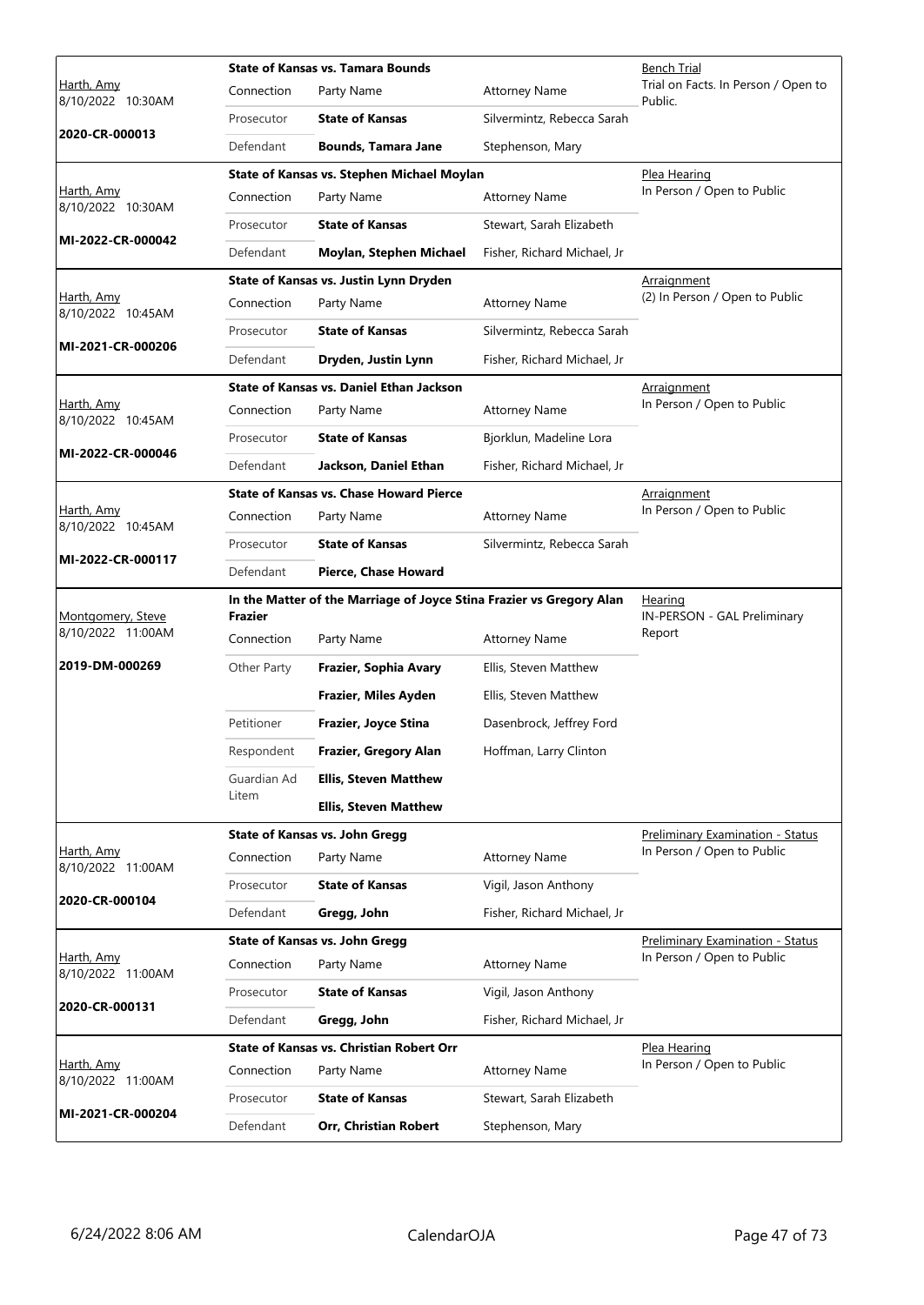|                                        |            | State of Kansas vs. Dallas Raynald Bouchard     |                                   | <b>Preliminary Examination</b>                   |
|----------------------------------------|------------|-------------------------------------------------|-----------------------------------|--------------------------------------------------|
| Harth, Amy<br>8/10/2022 11:15AM        | Connection | Party Name                                      | <b>Attorney Name</b>              | (3) In Person / Open to Public                   |
|                                        | Prosecutor | <b>State of Kansas</b>                          | Stewart, Sarah Elizabeth          |                                                  |
| MI-2022-CR-000060                      | Defendant  | <b>Bouchard, Dallas Raynald</b>                 | Domoney, John Leonard             |                                                  |
|                                        |            | State of Kansas vs. Raelynn Lachelle Smith      |                                   | <b>Preliminary Examination - Status</b>          |
| <u>Harth, Amy</u><br>8/10/2022 11:15AM | Connection | Party Name                                      | <b>Attorney Name</b>              | (2) In Person / Open to Public                   |
|                                        | Prosecutor | <b>State of Kansas</b>                          | Stewart, Sarah Elizabeth          |                                                  |
| MI-2022-CR-000110                      | Defendant  | Smith, Raelynn Lachelle                         | Domoney, John Leonard             |                                                  |
|                                        |            | <b>State of Kansas vs. Keith E Oakley</b>       |                                   | <b>Pretrial Conference</b>                       |
| Harth, Amy<br>8/11/2022 9:00AM         | Connection | Party Name                                      | <b>Attorney Name</b>              | In Person / Open to Public. Allow 30<br>minutes. |
| 2020-CR-000068                         | Prosecutor | <b>State of Kansas</b>                          | Sweeney-Reeder, Elizabeth<br>Hope |                                                  |
|                                        | Defendant  | Oakley, Keith E                                 | Boyd, John Arthur                 |                                                  |
|                                        |            | State of Kansas vs. Joseph Robert Hartman       |                                   | Preliminary Examination                          |
| Montgomery, Steve<br>8/11/2022 9:00AM  | Connection | Party Name                                      | <b>Attorney Name</b>              | GO                                               |
|                                        | Prosecutor | <b>State of Kansas</b>                          | Stewart, Sarah Elizabeth          |                                                  |
| 2020-CR-000111                         | Defendant  | Hartman, Joseph Robert                          | Stephenson, Mary                  |                                                  |
|                                        |            | <b>State of Kansas vs. Shannon Lee Carico</b>   |                                   | <b>Pretrial Conference</b>                       |
| Harth, Amy<br>8/11/2022 9:00AM         | Connection | Party Name                                      | <b>Attorney Name</b>              | In Person / Open to Public. Allow 30<br>minutes. |
|                                        | Prosecutor | <b>State of Kansas</b>                          | Stewart, Sarah Elizabeth          |                                                  |
| MI-2021-CR-000018                      | Defendant  | <b>Carico, Shannon Lee</b>                      | Stephenson, Mary                  |                                                  |
|                                        |            | <b>State of Kansas vs. Cody Anton Kral</b>      |                                   | Diversion - Status                               |
| <u>Harth, Amy</u><br>8/11/2022 9:00AM  | Connection | Party Name                                      | <b>Attorney Name</b>              |                                                  |
| MI-2021-CR-000041                      | Prosecutor | <b>State of Kansas</b>                          | Silvermintz, Rebecca Sarah        |                                                  |
|                                        | Defendant  | Kral, Cody Anton                                | Domoney, John Leonard             |                                                  |
|                                        |            | <b>State of Kansas vs. Heather Nicole Allen</b> |                                   | <b>Arraignment</b>                               |
| <u>Harth, Amy</u><br>8/11/2022 9:00AM  | Connection | Party Name                                      | <b>Attorney Name</b>              |                                                  |
| MI-2022-CR-000114                      | Prosecutor | <b>State of Kansas</b>                          | Silvermintz, Rebecca Sarah        |                                                  |
|                                        | Defendant  | <b>Allen, Heather Nicole</b>                    | Fletes, Jason James               |                                                  |
|                                        |            | <b>State of Kansas vs. Trevin James Saxton</b>  |                                   | <b>First Appearance</b>                          |
| Leblanc, Valorie R<br>8/11/2022 9:00AM | Connection | Party Name                                      | <b>Attorney Name</b>              |                                                  |
| MI-2022-CR-000115                      | Prosecutor | <b>State of Kansas</b>                          | Silvermintz, Rebecca Sarah        |                                                  |
|                                        | Defendant  | <b>Saxton, Trevin James</b>                     | Brun, James Matthew               |                                                  |
|                                        |            | State of Kansas vs. Carl Lee Pittman            |                                   | Arraignment                                      |
| Harth, Amy<br>8/11/2022 9:00AM         | Connection | Party Name                                      | <b>Attorney Name</b>              |                                                  |
| MI-2022-CR-000120                      | Prosecutor | <b>State of Kansas</b>                          | Bjorklun, Madeline Lora           |                                                  |
|                                        | Defendant  | Pittman, Carl Lee                               | Domoney, John Leonard             |                                                  |
|                                        |            | <b>State of Kansas vs. John Paul Dunbar</b>     |                                   | <b>Arraignment</b>                               |
| Harth, Amy<br>8/11/2022<br>9:00AM      | Connection | Party Name                                      | <b>Attorney Name</b>              |                                                  |
|                                        | Prosecutor | <b>State of Kansas</b>                          | Bjorklun, Madeline Lora           |                                                  |
| MI-2022-CR-000126                      | Defendant  | Dunbar, John Paul                               | Domoney, John Leonard             |                                                  |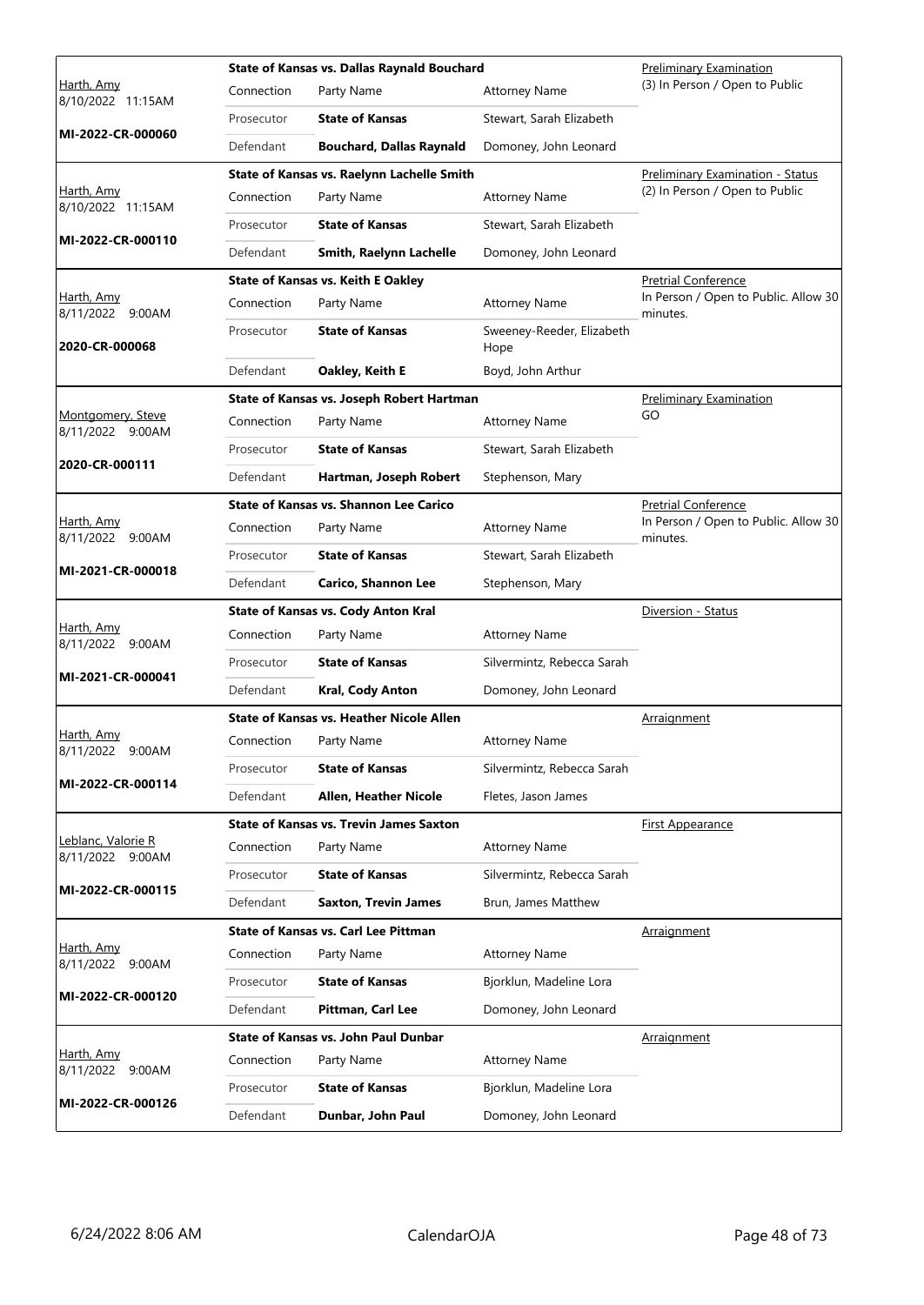|                                               |            | <b>State of Kansas vs. DALIA MIRELESS</b>         |                                   | Arraignment                                        |
|-----------------------------------------------|------------|---------------------------------------------------|-----------------------------------|----------------------------------------------------|
| <u>Leblanc, Valorie R</u><br>8/11/2022 9:00AM | Connection | Party Name                                        | <b>Attorney Name</b>              |                                                    |
|                                               | Prosecutor | <b>State of Kansas</b>                            | Silvermintz, Rebecca Sarah        |                                                    |
| MI-2022-TR-000302                             | Defendant  | <b>MIRELESS, DALIA</b>                            | Gamble, Eric Michael              |                                                    |
|                                               |            | <b>State of Kansas vs. William Lee Jones</b>      |                                   | Diversion - Status                                 |
| Harth, Amy<br>8/11/2022 9:15AM                | Connection | Party Name                                        | <b>Attorney Name</b>              | (2) In Person / Open to Public                     |
| MI-2021-CR-000197                             | Prosecutor | <b>State of Kansas</b>                            | Vigil, Jason Anthony              |                                                    |
|                                               | Defendant  | Jones, William Lee                                | Domoney, John Leonard             |                                                    |
|                                               |            | <b>State of Kansas vs. David Eric Minden</b>      |                                   | <b>Preliminary Examination</b>                     |
| Harth, Amy<br>8/11/2022 9:30AM                | Connection | Party Name                                        | <b>Attorney Name</b>              |                                                    |
| MI-2022-TR-000393                             | Prosecutor | <b>State of Kansas</b>                            | Silvermintz, Rebecca Sarah        |                                                    |
|                                               | Defendant  | Minden, David Eric                                | Jensen, Steven A.                 |                                                    |
|                                               |            | State of Kansas vs. John Kenneth Eaton            |                                   | <b>Status Conference</b>                           |
| Harth, Amy<br>8/11/2022 9:45AM                | Connection | Party Name                                        | <b>Attorney Name</b>              |                                                    |
| MI-2022-CR-000026                             | Prosecutor | <b>State of Kansas</b>                            | Stewart, Sarah Elizabeth          |                                                    |
|                                               | Defendant  | Eaton, John Kenneth                               | Hunter, Michael<br>Christopher    |                                                    |
|                                               |            | State of Kansas vs. Jacob Wayne Heubach           |                                   | Arraignment                                        |
| Harth, Amy<br>8/11/2022 9:45AM                | Connection | Party Name                                        | <b>Attorney Name</b>              |                                                    |
| MI-2022-CR-000053                             | Prosecutor | <b>State of Kansas</b>                            | Silvermintz, Rebecca Sarah        |                                                    |
|                                               | Defendant  | Heubach, Jacob Wayne                              | Domoney, John Leonard             |                                                    |
|                                               |            | State of Kansas vs. Mark John Picente             |                                   | <b>Arraignment</b>                                 |
| Harth, Amy<br>8/11/2022 9:45AM                | Connection | Party Name                                        | <b>Attorney Name</b>              |                                                    |
| MI-2022-CR-000133                             | Prosecutor | <b>State of Kansas</b>                            | Stewart, Sarah Elizabeth          |                                                    |
|                                               | Defendant  | Picente, Mark John                                |                                   |                                                    |
|                                               |            | State of Kansas vs. Shane Milo Foster             |                                   | <u>Sentencing</u>                                  |
| <u>Harth, Amy</u><br>8/11/2022 10:00AM        | Connection | Party Name                                        | <b>Attorney Name</b>              | In Person / Open to Public                         |
| MI-2021-CR-000051                             | Prosecutor | <b>State of Kansas</b>                            | Sweeney-Reeder, Elizabeth<br>Hope |                                                    |
|                                               | Defendant  | <b>Foster, Shane Milo</b>                         | Stephenson, Mary                  |                                                    |
|                                               |            | State of Kansas vs. Leslie Erin Glaser            |                                   | Sentencing<br>In Person / Open to Public. Allow 30 |
| Harth, Amy<br>8/11/2022 10:00AM               | Connection | Party Name                                        | <b>Attorney Name</b>              | minutes.                                           |
| MI-2021-CR-000085                             | Prosecutor | <b>State of Kansas</b>                            | Sweeney-Reeder, Elizabeth<br>Hope |                                                    |
|                                               | Defendant  | <b>Glaser, Leslie Erin</b>                        | Brennan, Christopher<br>Michael   |                                                    |
|                                               |            | <b>State of Kansas vs. William Joseph Andrews</b> |                                   | Sentencing                                         |
| Harth, Amy<br>8/11/2022 10:15AM               | Connection | Party Name                                        | <b>Attorney Name</b>              | In Person / Open to Public                         |
| MI-2021-CR-000024                             | Prosecutor | <b>State of Kansas</b>                            | Stewart, Sarah Elizabeth          |                                                    |
|                                               | Defendant  | Andrews, William Joseph                           | Stephenson, Mary                  |                                                    |
|                                               |            | State of Kansas vs. Lucas Ryan Powell             |                                   | <b>Arraignment</b>                                 |
| Harth, Amy<br>8/11/2022 10:30AM               | Connection | Party Name                                        | <b>Attorney Name</b>              | (2) In Person / Open to Public                     |
| MI-2022-CR-000080                             | Prosecutor | <b>State of Kansas</b>                            | Bjorklun, Madeline Lora           |                                                    |
|                                               | Defendant  | Powell, Lucas Ryan                                | Hartley, Geri Lynne               |                                                    |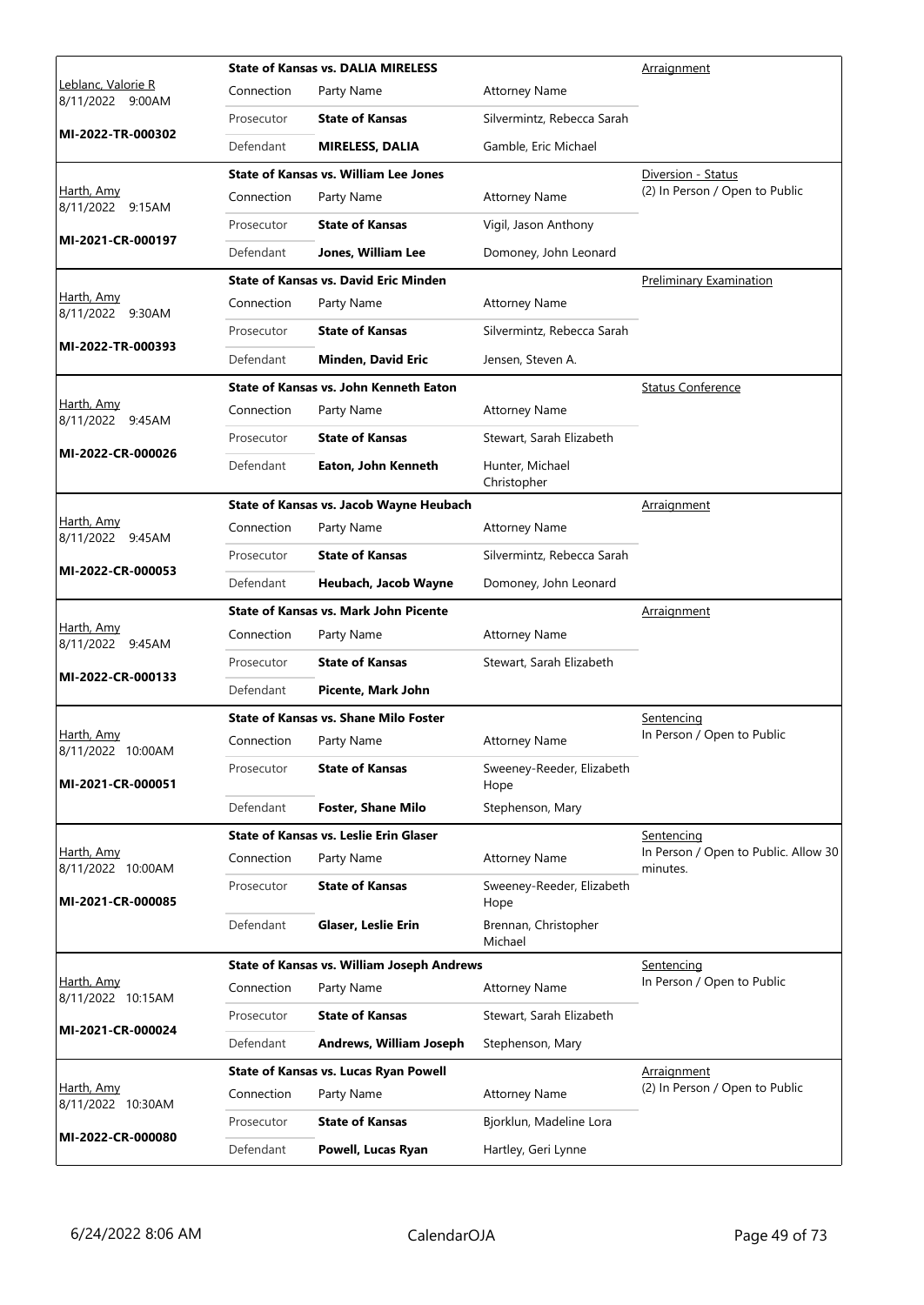|                                                | Sealed ********* Sealed ********* |                                                  |                                   | <b>Review Hearing</b>    |
|------------------------------------------------|-----------------------------------|--------------------------------------------------|-----------------------------------|--------------------------|
| Leblanc, Valorie R<br>8/11/2022 11:30AM        | Connection                        | Party Name                                       | <b>Attorney Name</b>              |                          |
| 2018-JC-000029                                 | Child in Need<br>of Care          | Sealed                                           | Bolton, Andrew Lee                |                          |
|                                                | Other Party                       | <b>Sealed</b>                                    |                                   |                          |
|                                                | Petitioner                        | <b>Sealed</b>                                    | Sweeney-Reeder, Elizabeth<br>Hope |                          |
|                                                | Guardian Ad<br>Litem              | <b>Sealed</b>                                    |                                   |                          |
|                                                | Sealed ********* Sealed ********* |                                                  |                                   | <b>Review Hearing</b>    |
| Leblanc, Valorie R<br>8/11/2022 11:30AM        | Connection                        | Party Name                                       | <b>Attorney Name</b>              |                          |
| MI-2021-JC-000028                              | Child in Need<br>of Care          | Sealed                                           | Bolton, Andrew Lee                |                          |
|                                                | Petitioner                        | <b>Sealed</b>                                    | Sweeney-Reeder, Elizabeth<br>Hope |                          |
|                                                |                                   | <b>State of Kansas vs. Gaylord Joseph Stotts</b> |                                   | <b>Status Conference</b> |
| Leblanc, Valorie R<br>8/11/2022 1:00PM         | Connection                        | Party Name                                       | <b>Attorney Name</b>              |                          |
| MI-2021-TR-000560                              | Prosecutor                        | <b>State of Kansas</b>                           | Silvermintz, Rebecca Sarah        |                          |
|                                                | Defendant                         | <b>Stotts, Gaylord Joseph</b>                    | Domoney, John Leonard             |                          |
|                                                |                                   | <b>State of Kansas vs. Lance Glenn Davis</b>     |                                   | Arraignment              |
| Leblanc, Valorie R<br>8/11/2022 1:00PM         | Connection                        | Party Name                                       | <b>Attorney Name</b>              |                          |
| MI-2021-TR-000649                              | Prosecutor                        | <b>State of Kansas</b>                           | Silvermintz, Rebecca Sarah        |                          |
|                                                | Defendant                         | Davis, Lance Glenn                               | Domoney, John Leonard             |                          |
|                                                |                                   | <b>State of Kansas vs. Brandon M Carra</b>       |                                   | Plea Hearing             |
|                                                |                                   |                                                  |                                   |                          |
| <u> Leblanc, Valorie R</u><br>8/11/2022 1:00PM | Connection                        | Party Name                                       | <b>Attorney Name</b>              |                          |
|                                                | Prosecutor                        | <b>State of Kansas</b>                           | Silvermintz, Rebecca Sarah        |                          |
| MI-2022-TR-000202                              | Defendant                         | Carra, Brandon M                                 | Domoney, John Leonard             |                          |
|                                                |                                   | <b>State of Kansas vs. ANDERSON F BARBOZA</b>    |                                   | <u>Arraignment</u>       |
| Leblanc, Valorie R<br>8/11/2022 1:00PM         | Connection                        | Party Name                                       | <b>Attorney Name</b>              |                          |
|                                                | Prosecutor                        | <b>State of Kansas</b>                           | Silvermintz, Rebecca Sarah        |                          |
| MI-2022-TR-000301                              | Defendant                         | <b>BARBOZA, ANDERSON F</b>                       |                                   |                          |
|                                                |                                   | <b>State of Kansas vs. Lance Glenn Davis</b>     |                                   | Arraignment              |
| Leblanc, Valorie R<br>8/11/2022 1:00PM         | Connection                        | Party Name                                       | <b>Attorney Name</b>              |                          |
|                                                | Prosecutor                        | <b>State of Kansas</b>                           | Silvermintz, Rebecca Sarah        |                          |
| MI-2022-TR-000309                              | Defendant                         | Davis, Lance Glenn                               | Domoney, John Leonard             |                          |
|                                                |                                   | State of Kansas vs. Dylan Wayne Alan Frederick   |                                   | <b>Status Conference</b> |
| Leblanc, Valorie R<br>8/11/2022 1:00PM         | Connection                        | Party Name                                       | <b>Attorney Name</b>              |                          |
|                                                | Prosecutor                        | <b>State of Kansas</b>                           | Silvermintz, Rebecca Sarah        |                          |
| MI-2022-TR-000314                              | Defendant                         | Frederick, Dylan Wayne<br>Alan                   | Hartley, Geri Lynne               |                          |
|                                                |                                   | <b>State of Kansas vs. Trevor M Rogers</b>       |                                   | Arraignment              |
| Leblanc, Valorie R<br>8/11/2022 1:00PM         | Connection                        | Party Name                                       | <b>Attorney Name</b>              |                          |
| MI-2022-TR-000326                              | Prosecutor                        | <b>State of Kansas</b>                           | Silvermintz, Rebecca Sarah        |                          |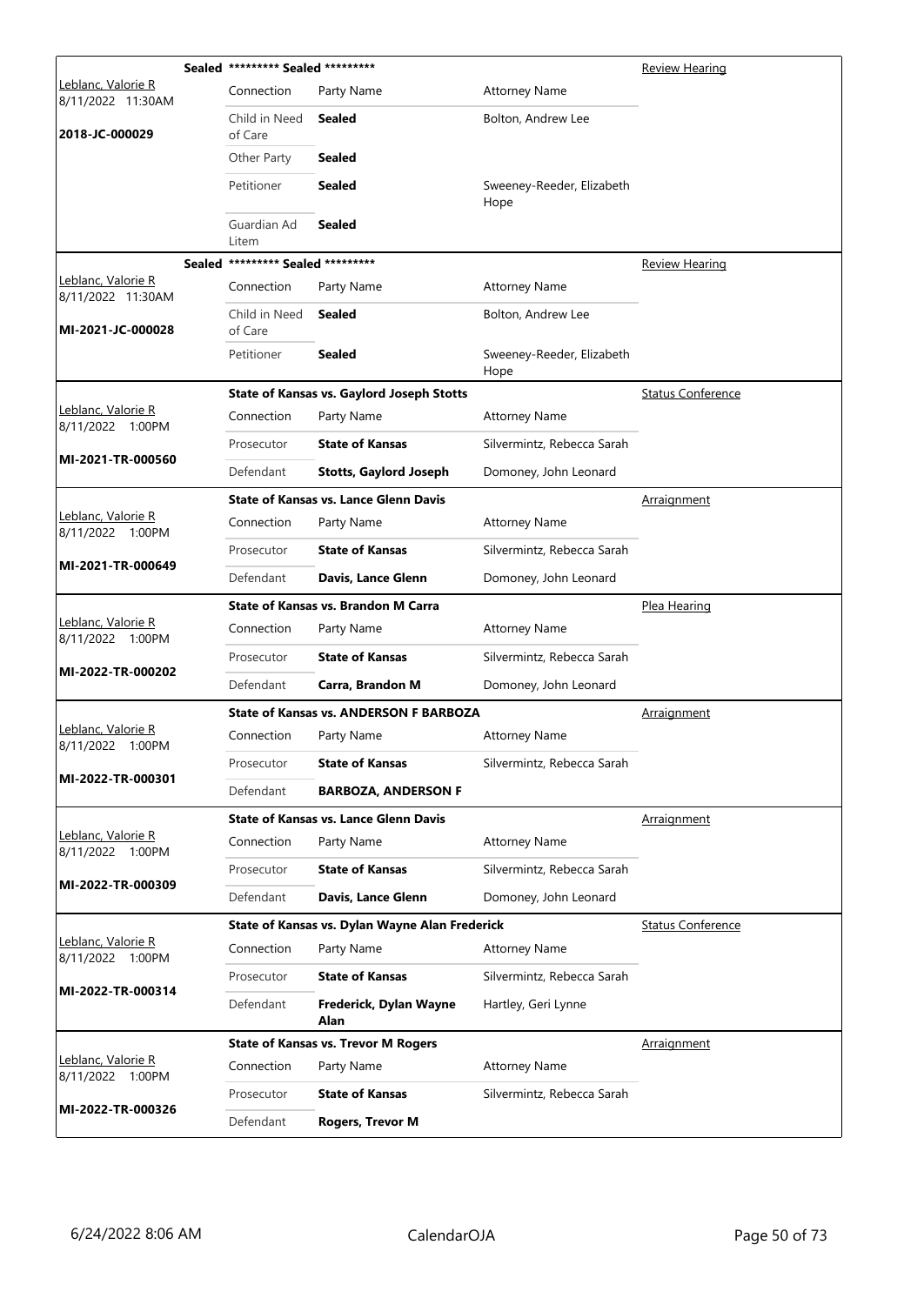|                                                |            | <b>State of Kansas vs. LANCE G DAVIS</b>       |                             | Arraignment                                                        |
|------------------------------------------------|------------|------------------------------------------------|-----------------------------|--------------------------------------------------------------------|
| Leblanc, Valorie R<br>8/11/2022 1:00PM         | Connection | Party Name                                     | <b>Attorney Name</b>        |                                                                    |
|                                                | Prosecutor | <b>State of Kansas</b>                         | Silvermintz, Rebecca Sarah  |                                                                    |
| MI-2022-TR-000381                              | Defendant  | <b>DAVIS, LANCE G</b>                          | Domoney, John Leonard       |                                                                    |
|                                                |            | State of Kansas vs. Consuelo N. Huet-Vaughn    |                             | Diversion - Status                                                 |
| Leblanc, Valorie R<br>8/11/2022 1:00PM         | Connection | Party Name                                     | <b>Attorney Name</b>        |                                                                    |
|                                                | Prosecutor | <b>State of Kansas</b>                         | Silvermintz, Rebecca Sarah  |                                                                    |
| MI-2022-TR-000389                              | Defendant  | Huet-Vaughn, Consuelo N.                       |                             |                                                                    |
|                                                |            | State of Kansas vs. Jamie L. Miller            |                             | Arraignment                                                        |
| Leblanc, Valorie R<br>8/11/2022 1:00PM         | Connection | Party Name                                     | <b>Attorney Name</b>        |                                                                    |
|                                                | Prosecutor | <b>State of Kansas</b>                         | Silvermintz, Rebecca Sarah  |                                                                    |
| MI-2022-TR-000404                              | Defendant  | Miller, Jamie L.                               | Neighbors, John Steven      |                                                                    |
|                                                |            | <b>State of Kansas vs. Lance Glenn Davis</b>   |                             | <u>Arraignment</u>                                                 |
| Leblanc, Valorie R<br>8/11/2022 1:00PM         | Connection | Party Name                                     | <b>Attorney Name</b>        | Other cases pending: 21TR649,<br>22TR309 - Resetting all cases for |
| MI-2022-TR-000405                              | Prosecutor | <b>State of Kansas</b>                         | Silvermintz, Rebecca Sarah  | 08/11/2022 @ 1:00 PM                                               |
|                                                | Defendant  | Davis, Lance Glenn                             | Domoney, John Leonard       |                                                                    |
|                                                |            | <b>State of Kansas vs. Susana Pino-Reyes</b>   |                             | Arraignment                                                        |
| Leblanc, Valorie R<br>8/11/2022 1:00PM         | Connection | Party Name                                     | <b>Attorney Name</b>        |                                                                    |
|                                                | Prosecutor | <b>State of Kansas</b>                         | Silvermintz, Rebecca Sarah  |                                                                    |
| MI-2022-TR-000411                              | Defendant  | Pino-Reyes, Susana                             | Fisher, Richard Michael, Jr |                                                                    |
|                                                |            |                                                |                             |                                                                    |
|                                                |            | <b>State of Kansas vs. Travis Wayne Reeves</b> |                             | <b>Status Conference</b>                                           |
| Leblanc, Valorie R<br>8/11/2022 1:30PM         | Connection | Party Name                                     | <b>Attorney Name</b>        |                                                                    |
|                                                | Prosecutor | <b>State of Kansas</b>                         | Vigil, Jason Anthony        |                                                                    |
| 2018-TR-000320                                 | Defendant  | <b>Reeves, Travis W</b>                        | Fisher, Richard Michael, Jr |                                                                    |
|                                                |            | State of Kansas vs. Johnnie Ray Kirkland       |                             | Diversion - Revocation                                             |
| <u> Leblanc, Valorie R</u><br>8/11/2022 1:30PM | Connection | Party Name                                     | <b>Attorney Name</b>        | <b>EDIVDENTIARY</b>                                                |
|                                                | Prosecutor | <b>State of Kansas</b>                         | Vigil, Jason Anthony        |                                                                    |
| 2019-CR-000071                                 | Defendant  | Kirkland, Johnnie Ray                          | Domoney, John Leonard       |                                                                    |
|                                                |            | <b>State of Kansas vs. Dylan C Stewart</b>     |                             | Arraignment                                                        |
| Leblanc, Valorie R<br>8/11/2022 1:30PM         | Connection | Party Name                                     | <b>Attorney Name</b>        |                                                                    |
|                                                | Prosecutor | <b>State of Kansas</b>                         | Silvermintz, Rebecca Sarah  |                                                                    |
| MI-2021-TR-000450                              | Defendant  | Stewart, Dylan C                               | Fisher, Richard Michael, Jr |                                                                    |
|                                                |            | <b>State of Kansas vs. Chance T. Thompson</b>  |                             | Plea Hearing                                                       |
| Leblanc, Valorie R<br>8/11/2022 1:30PM         | Connection | Party Name                                     | <b>Attorney Name</b>        |                                                                    |
|                                                | Prosecutor | <b>State of Kansas</b>                         | Silvermintz, Rebecca Sarah  |                                                                    |
| MI-2021-TR-000810                              | Defendant  | Thompson, Chance T.                            | Fisher, Richard Michael, Jr |                                                                    |
|                                                |            | <b>State of Kansas vs. Jeremiah Dean Owens</b> |                             | Plea Hearing                                                       |
| Leblanc, Valorie R<br>8/11/2022 1:30PM         | Connection | Party Name                                     | <b>Attorney Name</b>        |                                                                    |
| MI-2022-TR-000002                              | Prosecutor | <b>State of Kansas</b>                         | Silvermintz, Rebecca Sarah  |                                                                    |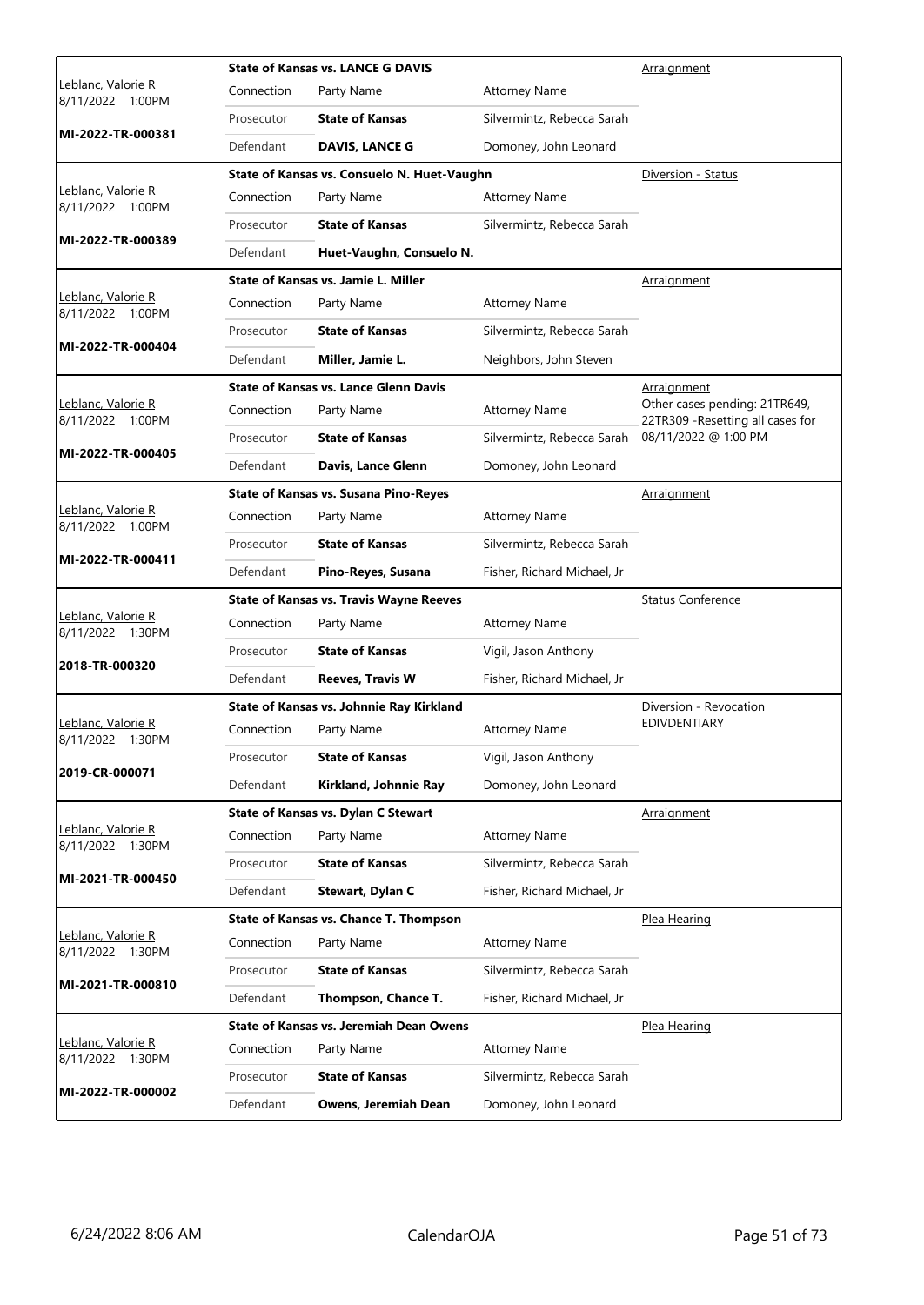|                                        |                      | State of Kansas vs. SCOTT A SCHLESSENER                         |                             | Arraignment                             |
|----------------------------------------|----------------------|-----------------------------------------------------------------|-----------------------------|-----------------------------------------|
| Leblanc, Valorie R<br>8/11/2022 1:30PM | Connection           | Party Name                                                      | <b>Attorney Name</b>        |                                         |
|                                        | Prosecutor           | <b>State of Kansas</b>                                          | Silvermintz, Rebecca Sarah  |                                         |
| MI-2022-TR-000300                      | Defendant            | <b>SCHLESSENER, SCOTT A</b>                                     |                             |                                         |
|                                        |                      | State of Kansas vs. Johnnie Ray Kirkland                        |                             | Arraignment                             |
| Leblanc, Valorie R<br>8/11/2022 1:30PM | Connection           | Party Name                                                      | <b>Attorney Name</b>        |                                         |
|                                        | Prosecutor           | <b>State of Kansas</b>                                          | Silvermintz, Rebecca Sarah  |                                         |
| MI-2022-TR-000410                      | Defendant            | Kirkland, Johnnie Ray                                           |                             |                                         |
|                                        |                      | <b>State of Kansas vs. STEWART JAMES MERRITT</b>                |                             | <b>Arraignment</b>                      |
| Leblanc, Valorie R<br>8/11/2022 2:00PM | Connection           | Party Name                                                      | <b>Attorney Name</b>        |                                         |
|                                        | Prosecutor           | <b>State of Kansas</b>                                          | Silvermintz, Rebecca Sarah  |                                         |
| MI-2022-TR-000131                      | Defendant            | MERRITT, STEWART JAMES Domoney, John Leonard                    |                             |                                         |
|                                        |                      | <b>State of Kansas vs. Cindy Marie Ballou</b>                   |                             | <b>Arraignment</b>                      |
| Leblanc, Valorie R<br>8/11/2022 2:00PM | Connection           | Party Name                                                      | <b>Attorney Name</b>        |                                         |
|                                        | Prosecutor           | <b>State of Kansas</b>                                          | Silvermintz, Rebecca Sarah  |                                         |
| MI-2022-TR-000298                      | Defendant            | <b>Ballou, Cindy Marie</b>                                      | Domoney, John Leonard       |                                         |
|                                        |                      | <b>State of Kansas vs. Pandi Douglass</b>                       |                             | <b>Bench Trial</b>                      |
| Leblanc, Valorie R<br>8/11/2022 2:30PM | Connection           | Party Name                                                      | <b>Attorney Name</b>        | Allow 30 minutes                        |
|                                        | Prosecutor           | <b>State of Kansas</b>                                          | Silvermintz, Rebecca Sarah  |                                         |
| MI-2021-TR-000600                      | Defendant            | Douglass, Pandi                                                 | Fisher, Richard Michael, Jr |                                         |
|                                        |                      | State of Kansas vs. Stephen K. Harris                           |                             | <b>Bench Trial</b>                      |
| Leblanc, Valorie R<br>8/11/2022 3:00PM | Connection           | Party Name                                                      | <b>Attorney Name</b>        |                                         |
| MI-2022-TR-000371                      | Prosecutor           | <b>State of Kansas</b>                                          | Silvermintz, Rebecca Sarah  |                                         |
|                                        | Defendant            | Harris, Stephen K.                                              |                             |                                         |
|                                        |                      | State of Kansas vs. Joseph Robert Hartman                       |                             | <b>Preliminary Examination</b>          |
| Montgomery, Steve<br>8/12/2022 9:00AM  | Connection           | Party Name                                                      | <b>Attorney Name</b>        | GO                                      |
| 2020-CR-000111                         | Prosecutor           | <b>State of Kansas</b>                                          | Stewart, Sarah Elizabeth    |                                         |
|                                        | Defendant            | Hartman, Joseph Robert                                          | Stephenson, Mary            |                                         |
| Montgomery, Steve                      | <b>Edward Clover</b> | In the Matter of the Marriage of Deborah Jean Clover vs. Robert |                             | <b>Status Conference</b><br><b>ZOOM</b> |
| 8/15/2022 9:30AM                       | Connection           | Party Name                                                      | <b>Attorney Name</b>        |                                         |
| MI-2021-DM-000292                      | Dependent            | <b>Sealed</b>                                                   | Landon, Heather R.          |                                         |
|                                        |                      | Sealed                                                          | Landon, Heather R.          |                                         |
|                                        | Petitioner           | Clover, Deborah Jean                                            | Moore, Valerie Lynn         |                                         |
|                                        | Respondent           | <b>Clover, Robert Edward</b>                                    | Whiteley, Courtney Jean     |                                         |
|                                        | Guardian Ad          | Landon, Heather R.                                              |                             |                                         |
|                                        | Litem                | Landon, Heather R.                                              |                             |                                         |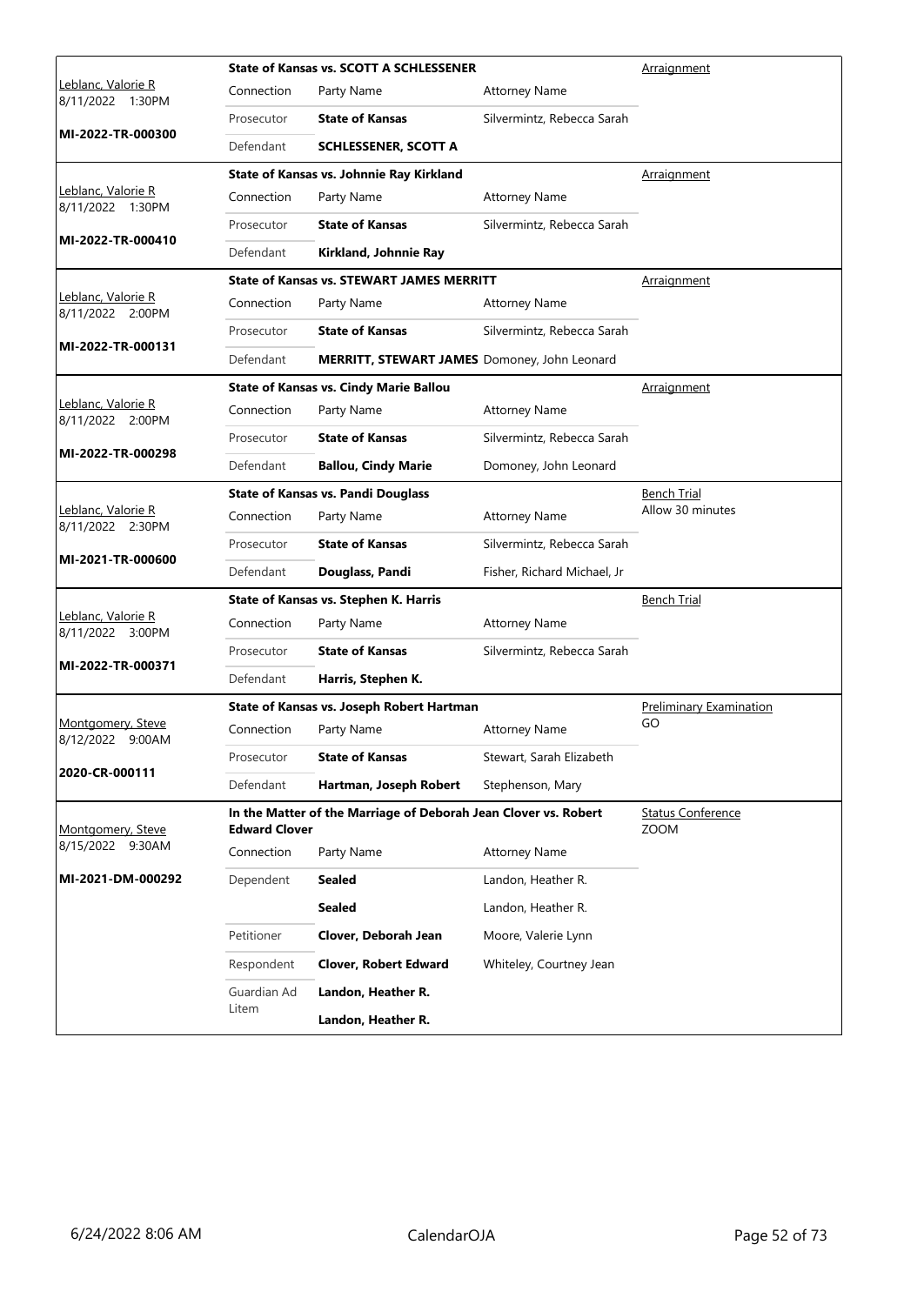|                                        |                            | Patricia J Luckey, Petitioner vs. Matthew P Luckey, Respondent        |                                   | <b>Status Conference</b>                            |
|----------------------------------------|----------------------------|-----------------------------------------------------------------------|-----------------------------------|-----------------------------------------------------|
| Montgomery, Steve<br>8/15/2022 10:30AM | Connection                 | Party Name                                                            | <b>Attorney Name</b>              | <b>ZOOM</b>                                         |
|                                        | Dependent                  | Sealed                                                                | Bullard, John R.                  |                                                     |
| 2014-DM-000101                         |                            | <b>Sealed</b>                                                         | Bolton, Andrew Lee                |                                                     |
|                                        |                            | <b>Sealed</b>                                                         | Bolton, Andrew Lee                |                                                     |
|                                        |                            | <b>Sealed</b>                                                         | Bolton, Andrew Lee                |                                                     |
|                                        | Other Party                | <b>Department of Children</b><br>and Families                         | 6 & 11, Young Williams            |                                                     |
|                                        | Petitioner                 | Luckey, Patricia J                                                    | Dasenbrock, Jeffrey Ford          |                                                     |
|                                        | Respondent                 | Luckey, Matthew Paul                                                  | Randall, Jesse T.                 |                                                     |
|                                        | Guardian Ad                | <b>Bolton, Andrew Lee</b>                                             |                                   |                                                     |
|                                        | Litem                      | <b>Bolton, Andrew Lee</b>                                             |                                   |                                                     |
|                                        |                            | <b>Bolton, Andrew Lee</b>                                             |                                   |                                                     |
| Montgomery, Steve                      | <b>Moore</b>               | Patrick J. Svoboda or Kathleen D. Svoboda Trust, et al vs. Tristan J. |                                   | Motion<br>IN-PERSON - Motion for Citation in        |
| 8/15/2022 2:00PM                       | Connection                 | Party Name                                                            | <b>Attorney Name</b>              | Contempt                                            |
| MI-2020-CV-000099                      | Plaintiff                  | Patrick J. Svoboda or<br>Kathleen D. Svoboda Trust                    | Ballweg, Ernest C.                |                                                     |
|                                        |                            | Svoboda Trustee, Patrick J. Ballweg, Ernest C.                        |                                   |                                                     |
|                                        |                            | Svoboda Trustee, Kathleen Ballweg, Ernest C.<br>D.                    |                                   |                                                     |
|                                        | Defendant                  | Moore, Tristan J.                                                     | Patterson, Douglas James          |                                                     |
| Sealed                                 | ********* Sealed ********* |                                                                       |                                   | <u>Bench Trial</u>                                  |
| Montgomery, Steve<br>8/16/2022 9:00AM  | Connection                 | Party Name                                                            | <b>Attorney Name</b>              | IN-Person - Courtroom A                             |
| MI-2021-AD-000007                      | Subject                    | <b>Sealed</b>                                                         | Ellis, Steven Matthew             |                                                     |
|                                        | Petitioner                 | <b>Sealed</b>                                                         | Harding, Burton M.                |                                                     |
|                                        | Guardian Ad<br>Litem       | <b>Sealed</b>                                                         |                                   |                                                     |
|                                        |                            | <b>State of Kansas vs. Patrick Joseph Burns</b>                       |                                   | Sentencing                                          |
| Harth, Amy<br>8/16/2022 10:00AM        | Connection                 | Party Name                                                            | <b>Attorney Name</b>              | In Person / Open to Public                          |
| MI-2021-CR-000169                      | Prosecutor                 | <b>State of Kansas</b>                                                | Sweeney-Reeder, Elizabeth<br>Hope |                                                     |
|                                        | Defendant                  | <b>Burns, Patrick Joseph</b>                                          | Jensen, Steven A.                 |                                                     |
| Harth, Amy                             |                            | State of Kansas vs. Javon Latrell Morgan-Duncan                       |                                   | Arraignment<br>(2) In Person / Open to Public       |
| 8/16/2022 10:45AM                      | Connection                 | Party Name                                                            | <b>Attorney Name</b>              |                                                     |
| MI-2022-CR-000052                      | Prosecutor                 | <b>State of Kansas</b>                                                | Silvermintz, Rebecca Sarah        |                                                     |
|                                        | Defendant                  | Morgan-Duncan, Javon<br>Latrell                                       | Domoney, John Leonard             |                                                     |
| Harth, Amy                             |                            | State of Kansas vs. Robert Joseph Mastalsz, III                       |                                   | <u>Sentencing</u><br>In Person / Open to Public     |
| 8/16/2022 11:15AM                      | Connection                 | Party Name                                                            | <b>Attorney Name</b>              |                                                     |
| MI-2021-CR-000070                      | Prosecutor                 | <b>State of Kansas</b>                                                | Stewart, Sarah Elizabeth          |                                                     |
|                                        | Defendant                  | Mastalsz, Robert Joseph,<br>Ш                                         | Domoney, John Leonard             |                                                     |
|                                        |                            | <b>State of Kansas vs. Casey Stephen McDowell</b>                     |                                   | <b>Preliminary Examination</b>                      |
| Harth, Amy<br>8/16/2022 1:00PM         | Connection                 | Party Name                                                            | <b>Attorney Name</b>              | In Person / Open to Public. Allow all<br>afternoon. |
| 2020-CR-000174                         | Prosecutor                 | <b>State of Kansas</b>                                                | Sweeney-Reeder, Elizabeth<br>Hope |                                                     |
|                                        | Defendant                  | <b>McDowell, Casey Stephen</b>                                        | Harvell, John E.                  |                                                     |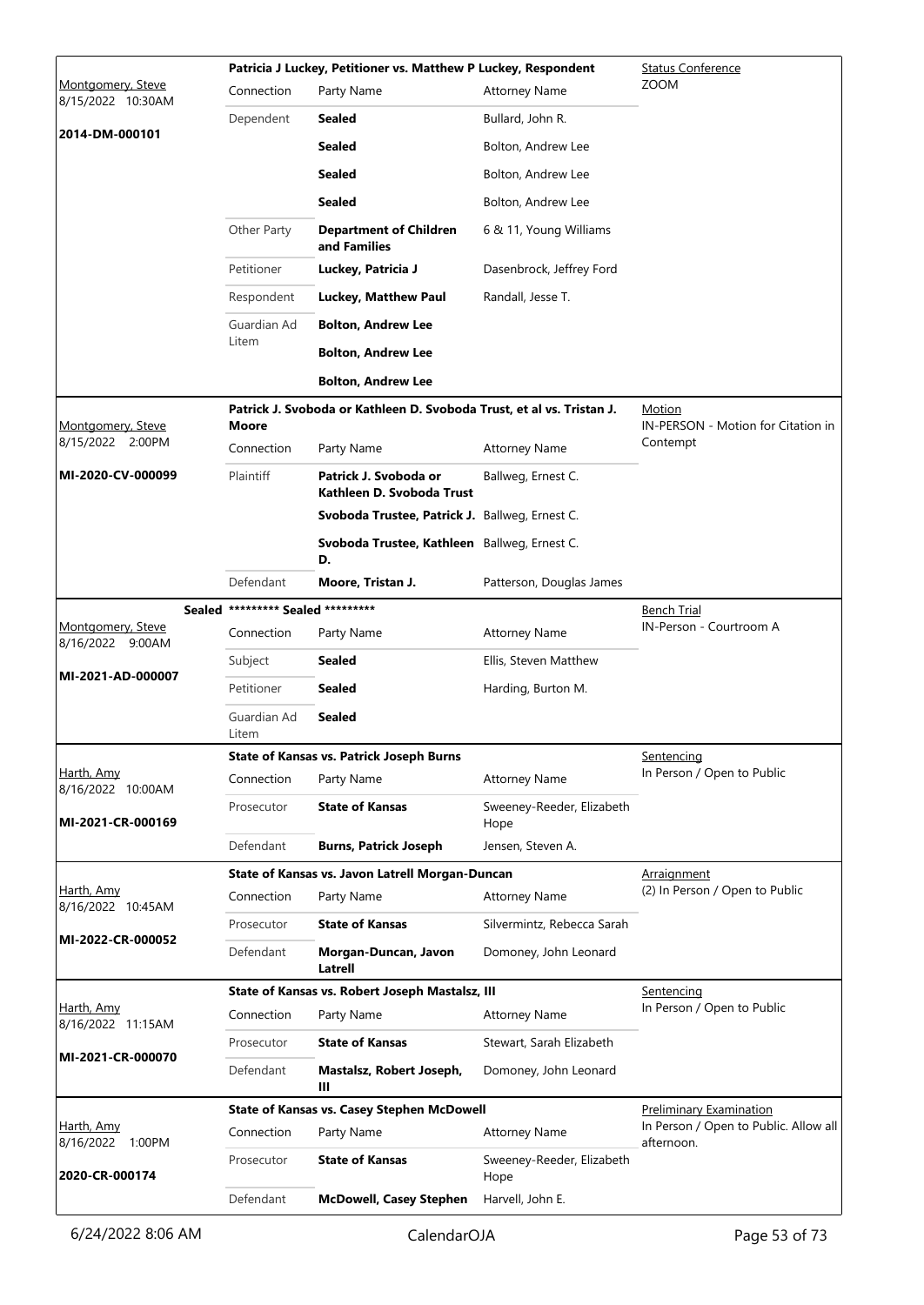|                                       |                                   | State of Kansas vs. Draven Lynn McDowell         |                                   | Preliminary Examination                             |
|---------------------------------------|-----------------------------------|--------------------------------------------------|-----------------------------------|-----------------------------------------------------|
| Harth, Amy<br>8/16/2022 1:00PM        | Connection                        | Party Name                                       | <b>Attorney Name</b>              | In Person / Open to Public. Allow all<br>afternoon. |
| 2020-CR-000175                        | Prosecutor                        | <b>State of Kansas</b>                           | Sweeney-Reeder, Elizabeth<br>Hope |                                                     |
|                                       | Defendant                         | McDowell, Draven Lynn                            | Domoney, John Leonard             |                                                     |
|                                       | Sealed ********* Sealed ********* |                                                  |                                   | Bench Trial                                         |
| Montgomery, Steve<br>8/17/2022 9:00AM | Connection                        | Party Name                                       | <b>Attorney Name</b>              | IN-Person - Courtroom A                             |
| MI-2021-AD-000007                     | Subject                           | Sealed                                           | Ellis, Steven Matthew             |                                                     |
|                                       | Petitioner                        | Sealed                                           | Harding, Burton M.                |                                                     |
|                                       | Guardian Ad<br>Litem              | Sealed                                           |                                   |                                                     |
|                                       |                                   | <b>State of Kansas vs. Dennis Ray Brock</b>      |                                   | <b>Status Conference</b>                            |
| Harth, Amy<br>8/18/2022 8:45AM        | Connection                        | Party Name                                       | <b>Attorney Name</b>              | Revocation. In Person / Open to<br>Public.          |
| MI-2021-CR-000037                     | Prosecutor                        | <b>State of Kansas</b>                           | Stewart, Sarah Elizabeth          |                                                     |
|                                       | Defendant                         | <b>Brock, Dennis Ray</b>                         | Fisher, Richard Michael, Jr       |                                                     |
|                                       |                                   | <b>State of Kansas vs. Dennis Ray Brock</b>      |                                   | Sentencing                                          |
| Harth, Amy<br>8/18/2022 8:45AM        | Connection                        | Party Name                                       | <b>Attorney Name</b>              | In Person / Open to Public                          |
| MI-2022-CR-000105                     | Prosecutor                        | <b>State of Kansas</b>                           | Stewart, Sarah Elizabeth          |                                                     |
|                                       | Defendant                         | <b>Brock, Dennis Ray</b>                         | Fisher, Richard Michael, Jr       |                                                     |
|                                       |                                   | <b>State of Kansas vs. Ronald Dwight Miller</b>  |                                   | Diversion - Revocation                              |
| Harth, Amy<br>8/18/2022 9:00AM        | Connection                        | Party Name                                       | <b>Attorney Name</b>              | In Person / Open to Public                          |
| 2020-CR-000158                        | Prosecutor                        | <b>State of Kansas</b>                           | Sweeney-Reeder, Elizabeth<br>Hope |                                                     |
|                                       | Defendant                         | <b>Miller, Ronald Dwight</b>                     | Domoney, John Leonard             |                                                     |
|                                       | Sealed ********* Sealed ********* |                                                  |                                   | <b>Bench Trial</b>                                  |
| Montgomery, Steve<br>8/18/2022 9:00AM | Connection                        | Party Name                                       | <b>Attorney Name</b>              | IN-Person - Courtroom A                             |
| MI-2021-AD-000007                     | Subject                           | <b>Sealed</b>                                    | Ellis, Steven Matthew             |                                                     |
|                                       | Petitioner                        | Sealed                                           | Harding, Burton M.                |                                                     |
|                                       | Guardian Ad<br>Litem              | Sealed                                           |                                   |                                                     |
|                                       |                                   | <b>State of Kansas vs. CALEB CARL POSA</b>       |                                   | Diversion - Status                                  |
| Harth, Amy<br>8/18/2022 9:00AM        | Connection                        | Party Name                                       | <b>Attorney Name</b>              | In Person / Open to Public                          |
| MI-2022-CR-000067                     | Prosecutor                        | <b>State of Kansas</b>                           | Bjorklun, Madeline Lora           |                                                     |
|                                       | Defendant                         | POSA, CALEB CARL                                 | Fisher, Richard Michael, Jr       |                                                     |
|                                       |                                   | State of Kansas vs. Adam Lee Nunn                |                                   | Diversion - Status                                  |
| Harth, Amy<br>8/18/2022 9:00AM        | Connection                        | Party Name                                       | <b>Attorney Name</b>              | (2) In Person / Open to Public                      |
| MI-2022-CR-000084                     | Prosecutor                        | <b>State of Kansas</b>                           | Bjorklun, Madeline Lora           |                                                     |
|                                       | Defendant                         | Nunn, Adam Lee                                   | Jensen, Steven A.                 |                                                     |
|                                       |                                   | <b>State of Kansas vs. Derric Bodean Hammond</b> |                                   | <u>Arraignment</u>                                  |
| <u>Harth, Amy</u><br>8/18/2022 9:00AM | Connection                        | Party Name                                       | <b>Attorney Name</b>              | In Person / Open to Public                          |
| MI-2022-CR-000088                     | Prosecutor                        | <b>State of Kansas</b>                           | Silvermintz, Rebecca Sarah        |                                                     |
|                                       | Defendant                         | Hammond, Derric Bodean                           | Domoney, John Leonard             |                                                     |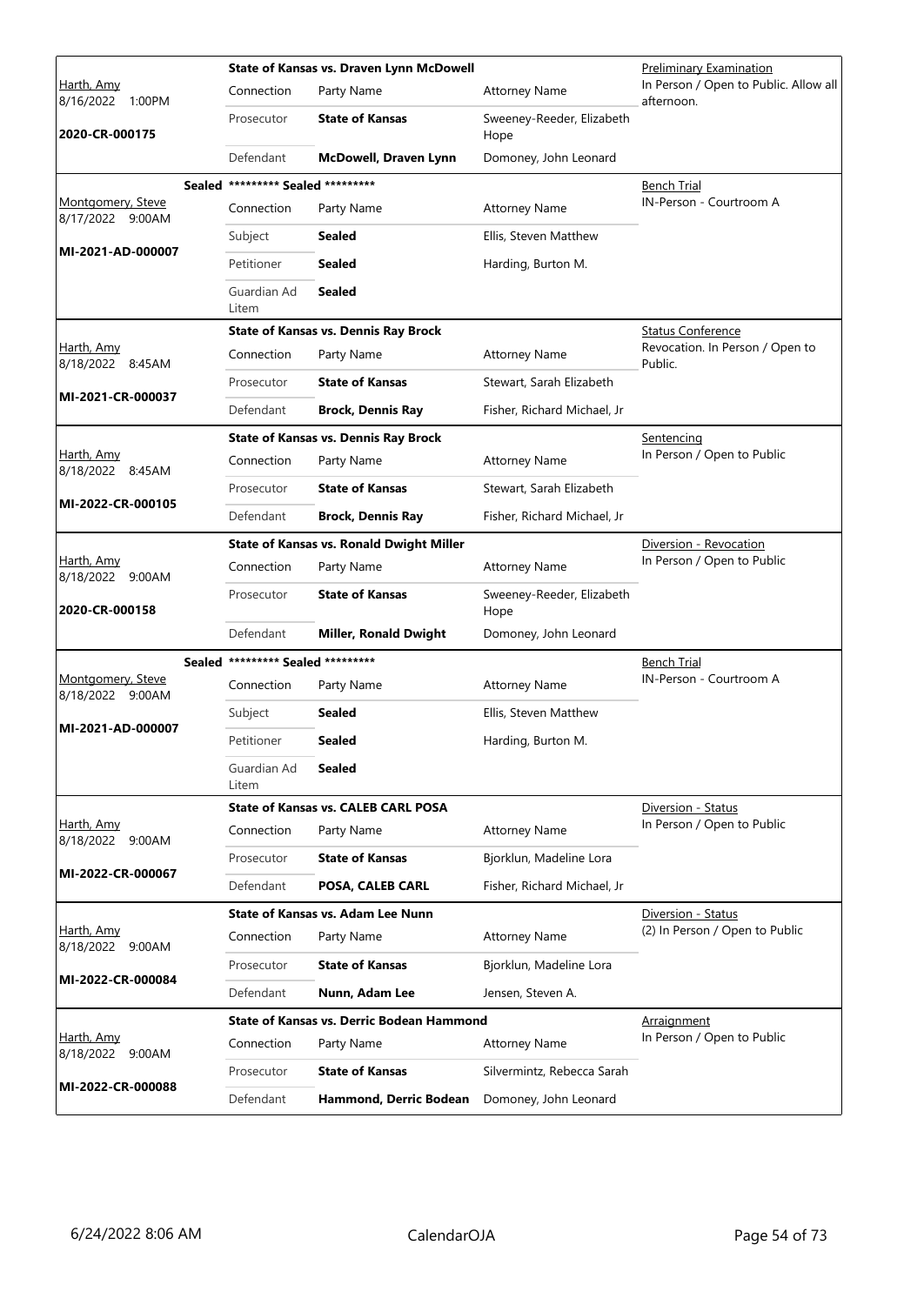|                                        |            | <b>State of Kansas vs. Dale Edward Samyn</b>    |                                   | Diversion - Status                         |
|----------------------------------------|------------|-------------------------------------------------|-----------------------------------|--------------------------------------------|
| Harth, Amy<br>8/18/2022 9:00AM         | Connection | Party Name                                      | <b>Attorney Name</b>              | In Person / Open to Public                 |
|                                        | Prosecutor | <b>State of Kansas</b>                          | Bjorklun, Madeline Lora           |                                            |
| MI-2022-CR-000095                      | Defendant  | Samyn, Dale Edward                              | Fisher, Richard Michael, Jr       |                                            |
|                                        |            | State of Kansas vs. Leroy W Thoden              |                                   | Plea Hearing                               |
| Harth, Amy<br>8/18/2022 9:30AM         | Connection | Party Name                                      | <b>Attorney Name</b>              | In Person / Open to Public                 |
| 2018-CR-000185                         | Prosecutor | <b>State of Kansas</b>                          | Sweeney-Reeder, Elizabeth<br>Hope |                                            |
|                                        | Defendant  | Thoden, Leroy W                                 | Boyd, John Arthur                 |                                            |
|                                        |            | State of Kansas vs. Leroy W Thoden              |                                   | Arraignment                                |
| Harth, Amy<br>8/18/2022 9:30AM         | Connection | Party Name                                      | <b>Attorney Name</b>              | In Person / Open to Public                 |
| 2019-CR-000025                         | Prosecutor | <b>State of Kansas</b>                          | Sweeney-Reeder, Elizabeth<br>Hope |                                            |
|                                        | Defendant  | Thoden, Leroy W                                 | Stephenson, Mary                  |                                            |
|                                        |            | <b>State of Kansas vs. James E Murphy</b>       |                                   | <b>Status Conference</b>                   |
| Harth, Amy<br>8/18/2022 9:30AM         | Connection | Party Name                                      | <b>Attorney Name</b>              | In Person / Open to Public.<br>Revocation. |
|                                        | Prosecutor | <b>State of Kansas</b>                          | Silvermintz, Rebecca Sarah        |                                            |
| 2019-TR-000540                         | Defendant  | Murphy, James E                                 | Domoney, John Leonard             |                                            |
|                                        |            | <b>State of Kansas vs. Austin Duane Law</b>     |                                   | Diversion - Status                         |
| <u>Harth, Amy</u><br>8/18/2022 9:30AM  | Connection | Party Name                                      | <b>Attorney Name</b>              | In Person / Open to Public                 |
|                                        | Prosecutor | <b>State of Kansas</b>                          | Silvermintz, Rebecca Sarah        |                                            |
| MI-2022-CR-000018                      | Defendant  | Law, Austin Duane                               | Stephenson, Mary                  |                                            |
|                                        |            | <b>State of Kansas vs. Tonya Denise Byers</b>   |                                   | <b>Preliminary Examination - Status</b>    |
| Harth, Amy<br>8/18/2022 9:30AM         | Connection | Party Name                                      | <b>Attorney Name</b>              | In Person / Open to Public (2)             |
| MI-2022-CR-000041                      | Prosecutor | <b>State of Kansas</b>                          | Sweeney-Reeder, Elizabeth<br>Hope |                                            |
|                                        | Defendant  | <b>Byers, Tonya Denise</b>                      | Boyd, John Arthur                 |                                            |
|                                        |            | <b>State of Kansas vs. Tonya Denise Byers</b>   |                                   | Arraignment                                |
| Harth, Amy<br>8/18/2022 9:30AM         | Connection | Party Name                                      | <b>Attorney Name</b>              |                                            |
| MI-2022-CR-000107                      | Prosecutor | <b>State of Kansas</b>                          | Sweeney-Reeder, Elizabeth<br>Hope |                                            |
|                                        | Defendant  | <b>Byers, Tonya Denise</b>                      | Boyd, John Arthur                 |                                            |
|                                        |            | <b>State of Kansas vs. Kelsey M Lester</b>      |                                   | <b>Preliminary Examination - Status</b>    |
| Harth, Amy<br>8/18/2022 9:45AM         | Connection | Party Name                                      | <b>Attorney Name</b>              | In Person / Open to Public                 |
| 2020-CR-000078                         | Prosecutor | <b>State of Kansas</b>                          | Sweeney-Reeder, Elizabeth<br>Hope |                                            |
|                                        | Defendant  | Lester, Kelsey M                                | Boyd, John Arthur                 |                                            |
|                                        |            | <b>State of Kansas vs. Jody E Rayl</b>          |                                   | <b>Preliminary Examination - Status</b>    |
| Harth, Amy<br>8/18/2022 10:00AM        | Connection | Party Name                                      | <b>Attorney Name</b>              | In Person / Open to Public (3)             |
|                                        | Prosecutor | <b>State of Kansas</b>                          | Stewart, Sarah Elizabeth          |                                            |
| MI-2022-CR-000049                      | Defendant  | Rayl, Jody E                                    | Boyd, John Arthur                 |                                            |
|                                        |            | <b>State of Kansas vs. Patrick S Goldenberg</b> |                                   | Diversion - Status                         |
| <u>Harth, Amy</u><br>8/18/2022 10:15AM | Connection | Party Name                                      | <b>Attorney Name</b>              | In Person / Open to Public                 |
|                                        | Prosecutor | <b>State of Kansas</b>                          | Silvermintz, Rebecca Sarah        |                                            |
| MI-2021-CR-000082                      | Defendant  | <b>Goldenberg, Patrick S</b>                    | Domoney, John Leonard             |                                            |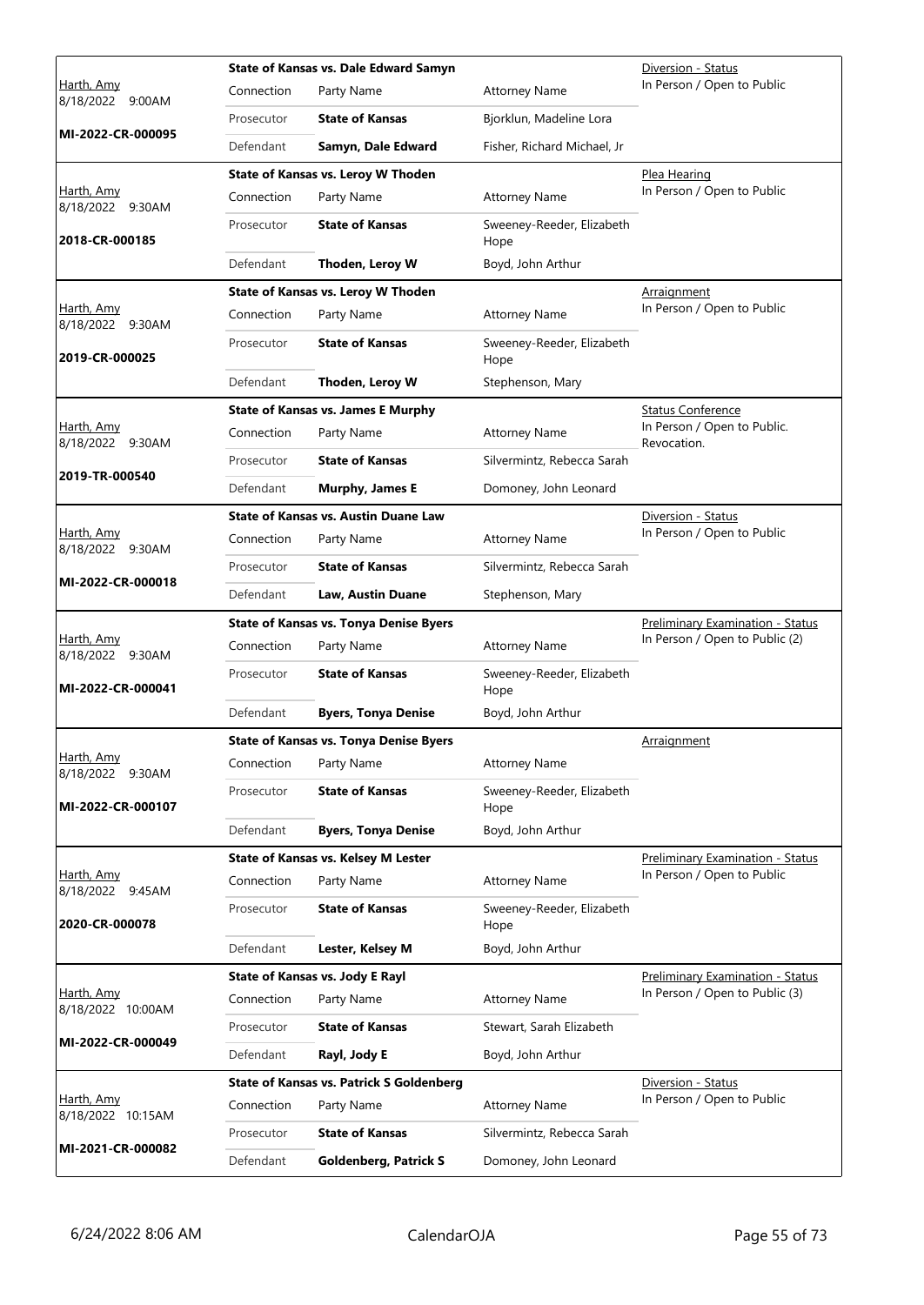|                                        |                                   | <b>State of Kansas vs. Jeffrey B Roberts</b>                         |                                   | Sentencing                                     |
|----------------------------------------|-----------------------------------|----------------------------------------------------------------------|-----------------------------------|------------------------------------------------|
| Harth, Amy<br>8/18/2022 10:30AM        | Connection                        | Party Name                                                           | <b>Attorney Name</b>              | In Person / Open to Public                     |
|                                        | Prosecutor                        | <b>State of Kansas</b>                                               | Silvermintz, Rebecca Sarah        |                                                |
| 2020-TR-000296                         | Defendant                         | <b>Roberts, Jeffrey B</b>                                            | Boyd, John Arthur                 |                                                |
|                                        |                                   | State of Kansas vs. Randall Allan Wilson                             |                                   | Preliminary Examination - Status               |
| <u>Harth, Amy</u><br>8/18/2022 10:30AM | Connection                        | Party Name                                                           | <b>Attorney Name</b>              | In Person / Open to Public (3)                 |
| MI-2022-CR-000057                      | Prosecutor                        | <b>State of Kansas</b>                                               | Stewart, Sarah Elizabeth          |                                                |
|                                        | Defendant                         | Wilson, Randall Allan                                                | Domoney, John Leonard             |                                                |
|                                        | Sealed ********* Sealed ********* |                                                                      |                                   | <u>Review Hearing</u>                          |
| Harth, Amy<br>8/18/2022 11:00AM        | Connection                        | Party Name                                                           | <b>Attorney Name</b>              |                                                |
| MI-2022-CT-000018                      | Subject                           | <b>Sealed</b>                                                        | Fisher, Richard Michael, Jr       |                                                |
|                                        | Petitioner                        | <b>Sealed</b>                                                        | Stewart, Sarah Elizabeth          |                                                |
|                                        | Sealed ********* Sealed ********* |                                                                      |                                   | <b>Review Hearing</b>                          |
| Harth, Amy<br>8/18/2022 11:00AM        | Connection                        | Party Name                                                           | <b>Attorney Name</b>              |                                                |
|                                        | Subject                           | Sealed                                                               | Fisher, Richard Michael, Jr       |                                                |
| MI-2022-CT-000044                      | Petitioner                        | <b>Sealed</b>                                                        | Stewart, Sarah Elizabeth          |                                                |
|                                        | Sealed ********* Sealed ********* |                                                                      |                                   | <b>Review Hearing</b>                          |
| Harth, Amy<br>8/18/2022 11:00AM        | Connection                        | Party Name                                                           | <b>Attorney Name</b>              |                                                |
|                                        | Subject                           | <b>Sealed</b>                                                        | Fisher, Richard Michael, Jr       |                                                |
| MI-2022-CT-000063                      | Petitioner                        | Sealed                                                               | Stewart, Sarah Elizabeth          |                                                |
|                                        |                                   | Discover Bank vs. Pamela Jumet                                       |                                   | <b>Pretrial Conference</b>                     |
| Montgomery, Steve<br>8/19/2022 11:00AM | Connection                        | Party Name                                                           | <b>Attorney Name</b>              | IN-PERSON                                      |
|                                        | Plaintiff                         | <b>Discover Bank</b>                                                 | Westberg, Joshua Ryan             |                                                |
| MI-2022-LM-000077                      | Defendant                         | Jumet, Pamela                                                        | Hoorfar, Camron Lee               |                                                |
| Montgomery, Steve                      | <b>Thomas Spiegelhalter, Jr</b>   | In the Matter of the Marriage of Torri Lynn Spiegelhalter vs. Albert |                                   | <b>Pretrial Conference</b><br><b>IN-PERSON</b> |
| 8/19/2022 3:00PM                       | Connection                        | Party Name                                                           | Attorney Name                     |                                                |
| MI-2021-DM-000208                      | Dependent                         | <b>Sealed</b>                                                        |                                   |                                                |
|                                        |                                   | <b>Sealed</b>                                                        |                                   |                                                |
|                                        | Petitioner                        | Spiegelhalter, Torri Lynn                                            | Hatch, Kimberly Jean              |                                                |
|                                        | Respondent                        | Spiegelhalter, Albert<br>Thomas, Jr                                  | Dasenbrock, Jeffrey Ford          |                                                |
|                                        | Guardian Ad                       | Landon, Heather R.                                                   |                                   |                                                |
|                                        | Litem                             | Landon, Heather R.                                                   |                                   |                                                |
|                                        |                                   | <b>State of Kansas vs. Keith E Oakley</b>                            |                                   | Jury Trial                                     |
| Harth, Amy<br>8/22/2022 9:00AM         | Connection                        | Party Name                                                           | <b>Attorney Name</b>              | Allow 5 days                                   |
| 2020-CR-000068                         | Prosecutor                        | <b>State of Kansas</b>                                               | Sweeney-Reeder, Elizabeth<br>Hope |                                                |
|                                        | Defendant                         | Oakley, Keith E                                                      | Boyd, John Arthur                 |                                                |
|                                        |                                   | <b>State of Kansas vs. Shannon Lee Carico</b>                        |                                   | <b>Jury Trial</b>                              |
| Harth, Amy<br>8/22/2022 9:00AM         | Connection                        | Party Name                                                           | <b>Attorney Name</b>              | Allow 2 1/2 days                               |
|                                        | Prosecutor                        | <b>State of Kansas</b>                                               | Stewart, Sarah Elizabeth          |                                                |
| MI-2021-CR-000018                      | Defendant                         | <b>Carico, Shannon Lee</b>                                           | Stephenson, Mary                  |                                                |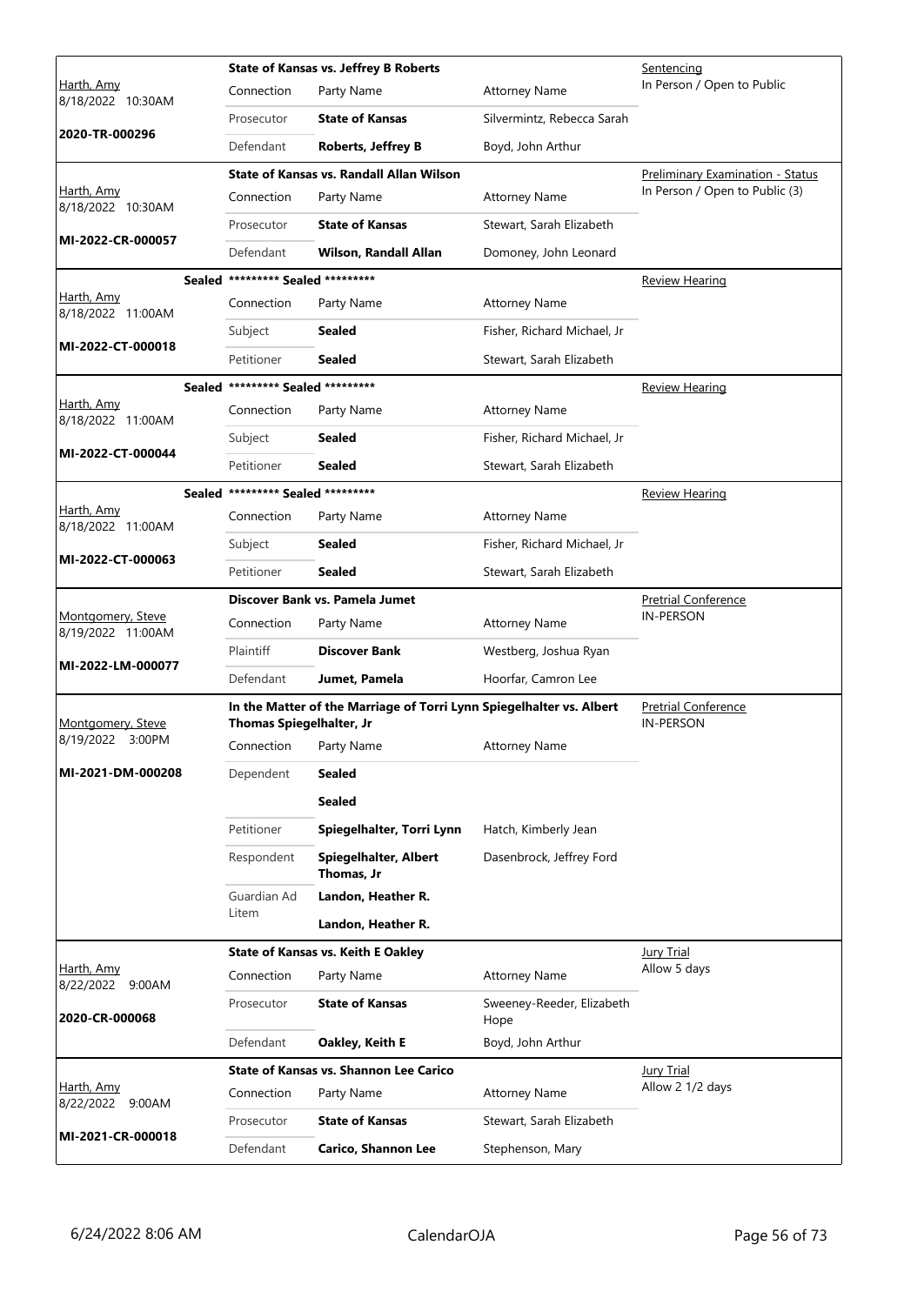| Montgomery, Steve                      | Highfill             | In the Matter of the Marriage of Benjamin Highfill vs. Courtney    |                                   | <b>Pretrial Conference</b><br>ZOOM - (if necessary) |
|----------------------------------------|----------------------|--------------------------------------------------------------------|-----------------------------------|-----------------------------------------------------|
| 8/22/2022<br>9:00AM                    | Connection           | Party Name                                                         | <b>Attorney Name</b>              |                                                     |
| MI-2021-DM-000192                      | Petitioner           | Highfill, Benjamin                                                 | Sokoloff, Jessica Jenae           |                                                     |
|                                        | Respondent           | <b>Highfill, Courtney</b>                                          | Bell-Lloyd, Lewanna               |                                                     |
| Montgomery, Steve                      | <b>Broers</b>        | In the Matter of the Marriage of Allan E. Broers vs. Deborah R.    |                                   | <b>Pretrial Conference</b><br><b>ZOOM</b>           |
| 8/22/2022 10:00AM                      | Connection           | Party Name                                                         | <b>Attorney Name</b>              |                                                     |
| MI-2021-DM-000126                      | Petitioner           | Broers, Allan E.                                                   | Tetwiler, Lee H.                  |                                                     |
|                                        | Respondent           | Broers, Deborah R.                                                 | Booth, Joseph Wilson              |                                                     |
|                                        |                      | <b>State of Kansas vs. Keith E Oakley</b>                          |                                   | <b>Jury Trial</b>                                   |
| Harth, Amy<br>8/23/2022 9:00AM         | Connection           | Party Name                                                         | <b>Attorney Name</b>              | Allow 5 days                                        |
| 2020-CR-000068                         | Prosecutor           | <b>State of Kansas</b>                                             | Sweeney-Reeder, Elizabeth<br>Hope |                                                     |
|                                        | Defendant            | Oakley, Keith E                                                    | Boyd, John Arthur                 |                                                     |
|                                        |                      | <b>State of Kansas vs. Shannon Lee Carico</b>                      |                                   | <b>Jury Trial</b>                                   |
| <u>Harth, Amy</u><br>8/23/2022 9:00AM  | Connection           | Party Name                                                         | <b>Attorney Name</b>              | Allow 2 1/2 days                                    |
| MI-2021-CR-000018                      | Prosecutor           | <b>State of Kansas</b>                                             | Stewart, Sarah Elizabeth          |                                                     |
|                                        | Defendant            | <b>Carico, Shannon Lee</b>                                         | Stephenson, Mary                  |                                                     |
|                                        |                      | <b>State of Kansas vs. Keith E Oakley</b>                          |                                   | <b>Jury Trial</b>                                   |
| Harth, Amy<br>8/24/2022 9:00AM         | Connection           | Party Name                                                         | <b>Attorney Name</b>              | Allow 5 days                                        |
| 2020-CR-000068                         | Prosecutor           | <b>State of Kansas</b>                                             | Sweeney-Reeder, Elizabeth<br>Hope |                                                     |
|                                        | Defendant            | Oakley, Keith E                                                    | Boyd, John Arthur                 |                                                     |
|                                        |                      | <b>State of Kansas vs. Shannon Lee Carico</b>                      |                                   | <b>Jury Trial</b>                                   |
| Harth, Amy<br>8/24/2022<br>9:00AM      | Connection           | Party Name                                                         | <b>Attorney Name</b>              | Allow 2 1/2 days                                    |
| MI-2021-CR-000018                      | Prosecutor           | <b>State of Kansas</b>                                             | Stewart, Sarah Elizabeth          |                                                     |
|                                        | Defendant            | <b>Carico, Shannon Lee</b>                                         | Stephenson, Mary                  |                                                     |
| Montgomery, Steve                      | Company              | Billy Armstrong vs. State Farm Mutual Automobile Insurance         |                                   | <b>Pretrial Conference</b>                          |
| 8/24/2022 10:00AM                      | Connection           | Party Name                                                         | <b>Attorney Name</b>              |                                                     |
| MI-2021-CV-000097                      | Plaintiff            | <b>Armstrong, Billy</b>                                            | Johnson, David Lawrence           |                                                     |
|                                        | Defendant            | <b>State Farm Mutual</b><br><b>Automobile Insurance</b><br>Company | West, Craig William               |                                                     |
|                                        |                      | Bonnie J Hernandez vs. Anthony T Galindo, Jr                       |                                   | <b>Status Conference</b>                            |
| Montgomery, Steve<br>8/24/2022 11:00AM | Connection           | Party Name                                                         | <b>Attorney Name</b>              | <b>IN-PERSON</b>                                    |
|                                        | Dependent            | Sealed                                                             | Bolton, Andrew Lee                |                                                     |
| MI-2021-DM-000301                      | Petitioner           | Hernandez, Bonnie J                                                | Pro Se                            |                                                     |
|                                        | Respondent           | Galindo, Anthony T, Jr                                             |                                   |                                                     |
|                                        | Guardian Ad<br>Litem | <b>Bolton, Andrew Lee</b>                                          |                                   |                                                     |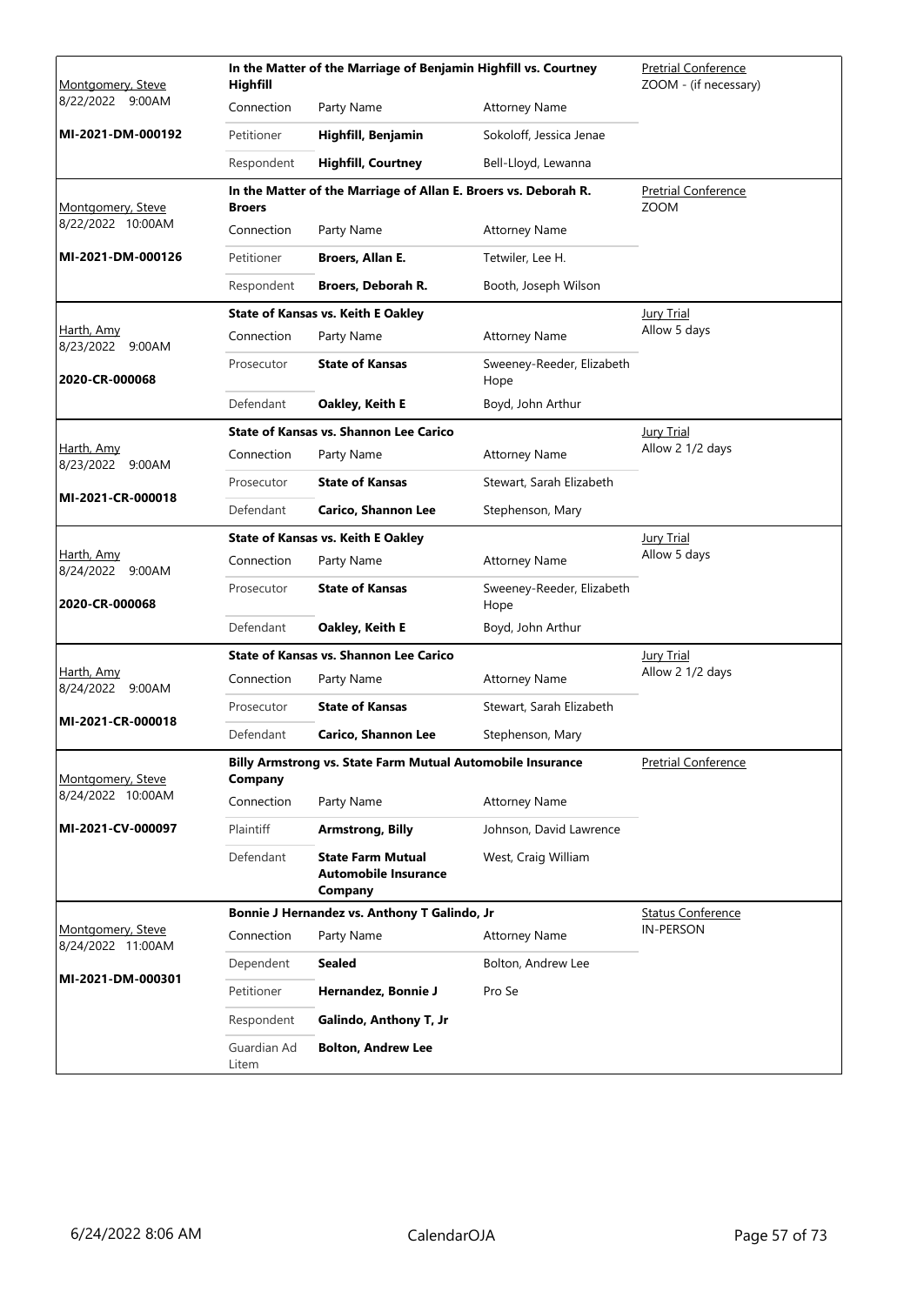| Montgomery, Steve                     |                                   | <b>Shawn Christopher Atkinson</b>           | In the Matter of the Marriage of Sharonda Desirae Atkinson vs. | Motion<br>IN-PERSON - Motion for Temporary                    |
|---------------------------------------|-----------------------------------|---------------------------------------------|----------------------------------------------------------------|---------------------------------------------------------------|
| 8/24/2022 2:00PM                      | Connection                        | Party Name                                  | <b>Attorney Name</b>                                           | Orders                                                        |
| MI-2022-DM-000068                     | Petitioner                        | Atkinson, Sharonda<br><b>Desirae</b>        | Kelly, Melissa Ann                                             |                                                               |
|                                       | Respondent                        | Atkinson, Shawn<br>Christopher              | Bright, Christi Le Ann                                         |                                                               |
|                                       |                                   | <b>State of Kansas vs. Keith E Oakley</b>   |                                                                | <b>Jury Trial</b>                                             |
| Harth, Amy<br>8/25/2022 9:00AM        | Connection                        | Party Name                                  | <b>Attorney Name</b>                                           | Allow 5 days                                                  |
| 2020-CR-000068                        | Prosecutor                        | <b>State of Kansas</b>                      | Sweeney-Reeder, Elizabeth<br>Hope                              |                                                               |
|                                       | Defendant                         | Oakley, Keith E                             | Boyd, John Arthur                                              |                                                               |
|                                       |                                   | <b>State of Kansas vs. Jeffrey D Thoele</b> |                                                                | <b>Pretrial Conference</b>                                    |
| Montgomery, Steve<br>8/29/2022 9:00AM | Connection                        | Party Name                                  | <b>Attorney Name</b>                                           | IN-PERSON - PT Motions - OA's -<br>Proposed Jury Instructions |
|                                       | Prosecutor                        | <b>State of Kansas</b>                      | Stewart, Sarah Elizabeth                                       |                                                               |
| 2019-CR-000146                        | Defendant                         | Thoele, Jeffrey D                           | Hartley, Geri Lynne                                            |                                                               |
|                                       | Sealed ********* Sealed ********* |                                             |                                                                | Post-Termination Permanency - 6                               |
| Harth, Amy<br>8/29/2022 1:15PM        | Connection                        | Party Name                                  | <b>Attorney Name</b>                                           |                                                               |
| 2015-JC-000052                        | Child in Need<br>of Care          | <b>Sealed</b>                               | Ellis, Steven Matthew                                          |                                                               |
|                                       | Other Party                       | Sealed                                      |                                                                |                                                               |
|                                       | Petitioner                        | <b>Sealed</b>                               | Sweeney-Reeder, Elizabeth<br>Hope                              |                                                               |
|                                       | Sealed ********* Sealed ********* |                                             |                                                                | <b>Post-Termination Review</b>                                |
| Harth, Amy<br>8/29/2022 1:45PM        | Connection                        | Party Name                                  | <b>Attorney Name</b>                                           |                                                               |
| 2018-JC-000030                        | Child in Need<br>of Care          | <b>Sealed</b>                               | Randall, Jesse T.                                              |                                                               |
|                                       | Other Party                       | <b>Sealed</b>                               |                                                                |                                                               |
|                                       | Petitioner                        | <b>Sealed</b>                               | Sweeney-Reeder, Elizabeth<br>Hope                              |                                                               |
|                                       | Guardian Ad<br>Litem              | <b>Sealed</b>                               |                                                                |                                                               |
|                                       | Sealed ********* Sealed ********* |                                             |                                                                | <b>Informal Supervision - Review 1</b>                        |
| Harth, Amy<br>8/29/2022 2:00PM        | Connection                        | Party Name                                  | <b>Attorney Name</b>                                           |                                                               |
| MI-2022-JC-000001                     | Child in Need<br>of Care          | Sealed                                      | Fisher, Richard Michael, Jr                                    |                                                               |
|                                       | Petitioner                        | <b>Sealed</b>                               | Sweeney-Reeder, Elizabeth<br>Hope                              |                                                               |
|                                       | Sealed ********* Sealed ********* |                                             |                                                                | <b>Informal Supervision - Review 1</b>                        |
| <u>Harth, Amy</u><br>8/29/2022 2:15PM | Connection                        | Party Name                                  | <b>Attorney Name</b>                                           |                                                               |
| MI-2022-JC-000003                     | Child in Need<br>of Care          | Sealed                                      | Domoney, John Leonard                                          |                                                               |
|                                       | Petitioner                        | <b>Sealed</b>                               | Sweeney-Reeder, Elizabeth<br>Hope                              |                                                               |
|                                       | Sealed ********* Sealed ********* |                                             |                                                                | <b>Informal Supervision - Review 1</b>                        |
| <u>Harth, Amy</u><br>8/29/2022 2:30PM | Connection                        | Party Name                                  | <b>Attorney Name</b>                                           |                                                               |
| MI-2021-JC-000038                     | Child in Need<br>of Care          | <b>Sealed</b>                               | Fisher, Richard Michael, Jr                                    |                                                               |
|                                       | Petitioner                        | <b>Sealed</b>                               | Sweeney-Reeder, Elizabeth<br>Hope                              |                                                               |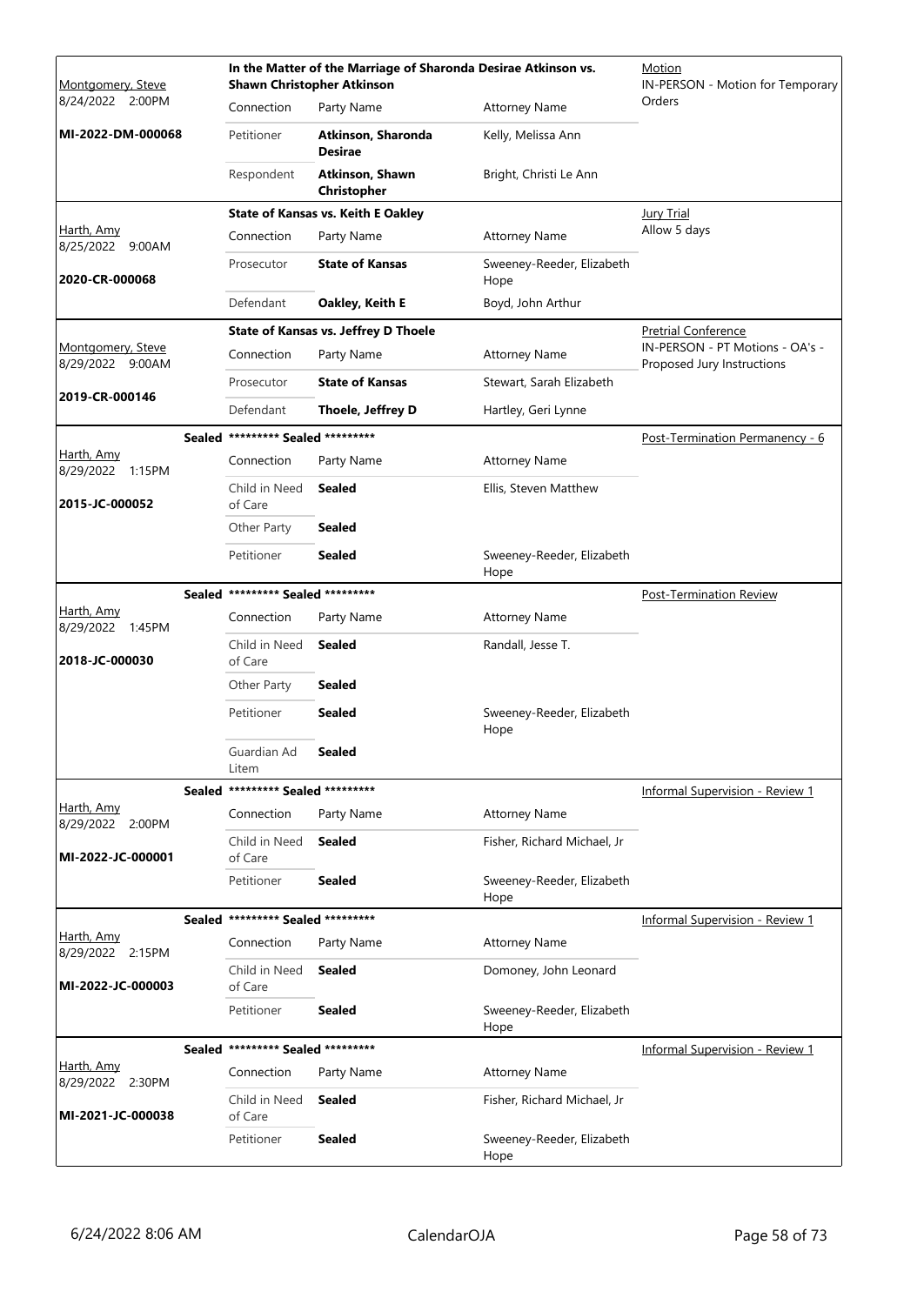|                                | Sealed ********* Sealed ********* |                                                  |                                   | Post-Termination Permanency - 3      |
|--------------------------------|-----------------------------------|--------------------------------------------------|-----------------------------------|--------------------------------------|
| Harth, Amy<br>8/29/2022 2:45PM | Connection                        | Party Name                                       | <b>Attorney Name</b>              |                                      |
| 2018-JC-000016                 | Child in Need<br>of Care          | Sealed                                           | Fisher, Richard Michael, Jr       |                                      |
|                                | Other Party                       | Sealed                                           |                                   |                                      |
|                                | Petitioner                        | Sealed                                           | Sweeney-Reeder, Elizabeth<br>Hope |                                      |
|                                | Sealed ********* Sealed ********* |                                                  |                                   | Informal Supervision - Review 1      |
| Harth, Amy<br>8/29/2022 3:00PM | Connection                        | Party Name                                       | <b>Attorney Name</b>              |                                      |
| MI-2022-JC-000011              | Child in Need<br>of Care          | Sealed                                           | Ellis, Steven Matthew             |                                      |
|                                | Petitioner                        | Sealed                                           | Sweeney-Reeder, Elizabeth<br>Hope |                                      |
|                                | Guardian Ad<br>Litem              | <b>Sealed</b>                                    |                                   |                                      |
|                                | Sealed ********* Sealed ********* |                                                  |                                   | Post-Termination Permanency - 2      |
| Harth, Amy<br>8/29/2022 3:15PM | Connection                        | Party Name                                       | <b>Attorney Name</b>              |                                      |
| MI-2020-JC-000029              | Child in Need<br>of Care          | Sealed                                           | Randall, Jesse T.                 |                                      |
|                                | Petitioner                        | <b>Sealed</b>                                    | Sweeney-Reeder, Elizabeth<br>Hope |                                      |
|                                | Sealed ********* Sealed ********* |                                                  |                                   | <u>Permanency - 1</u>                |
| Harth, Amy<br>8/29/2022 3:30PM | Connection                        | Party Name                                       | <b>Attorney Name</b>              |                                      |
| MI-2021-JC-000036              | Child in Need<br>of Care          | Sealed                                           | Domoney, John Leonard             |                                      |
|                                | Petitioner                        | Sealed                                           | Sweeney-Reeder, Elizabeth<br>Hope |                                      |
|                                |                                   |                                                  |                                   |                                      |
|                                | Sealed ********* Sealed ********* |                                                  |                                   | <b>Review Hearing</b>                |
| Harth, Amy<br>8/29/2022 3:45PM | Connection                        | Party Name                                       | <b>Attorney Name</b>              |                                      |
| MI-2022-JC-000008              | Child in Need<br>of Care          | Sealed                                           | Bolton, Andrew Lee                |                                      |
|                                | Petitioner                        | Sealed                                           | Sweeney-Reeder, Elizabeth<br>Hope |                                      |
|                                | Sealed ********* Sealed ********* |                                                  |                                   | <b>Review Hearing</b>                |
| Harth, Amy<br>8/29/2022 3:45PM | Connection                        | Party Name                                       | <b>Attorney Name</b>              |                                      |
| MI-2022-JC-000009              | Child in Need<br>of Care          | <b>Sealed</b>                                    | Bolton, Andrew Lee                |                                      |
|                                | Petitioner                        | <b>Sealed</b>                                    | Sweeney-Reeder, Elizabeth<br>Hope |                                      |
|                                |                                   | State of Kansas vs. Savannah Hope Kirk           |                                   | <b>Bench Trial</b>                   |
| Harth, Amy<br>8/30/2022 1:15PM | Connection                        | Party Name                                       | <b>Attorney Name</b>              | minutes.                             |
|                                | Prosecutor                        | <b>State of Kansas</b>                           | Stewart, Sarah Elizabeth          |                                      |
| MI-2022-CR-000010              | Defendant                         | Kirk, Savannah Hope                              | Hartley, Geri Lynne               | In Person / Open to Public. Allow 90 |
|                                |                                   | State of Kansas vs. Kelsey Rochelle Robertson    |                                   | Plea Hearing                         |
| Harth, Amy<br>9/1/2022 9:00AM  | Connection                        | Party Name                                       | <b>Attorney Name</b>              | In Person / Open to Public           |
|                                | Prosecutor                        | <b>State of Kansas</b>                           | Silvermintz, Rebecca Sarah        |                                      |
| MI-2021-CR-000060              | Defendant                         | Robertson, Kelsey Rochelle Hartley, Geri Lynne   |                                   |                                      |
|                                |                                   | <b>State of Kansas vs. Connor Trent Richards</b> |                                   | Diversion - Status                   |
| Harth, Amy<br>9/1/2022 9:00AM  | Connection                        | Party Name                                       | <b>Attorney Name</b>              | (2) In Person / Open to Public       |
| MI-2022-CR-000011              | Prosecutor                        | <b>State of Kansas</b>                           | Stewart, Sarah Elizabeth          |                                      |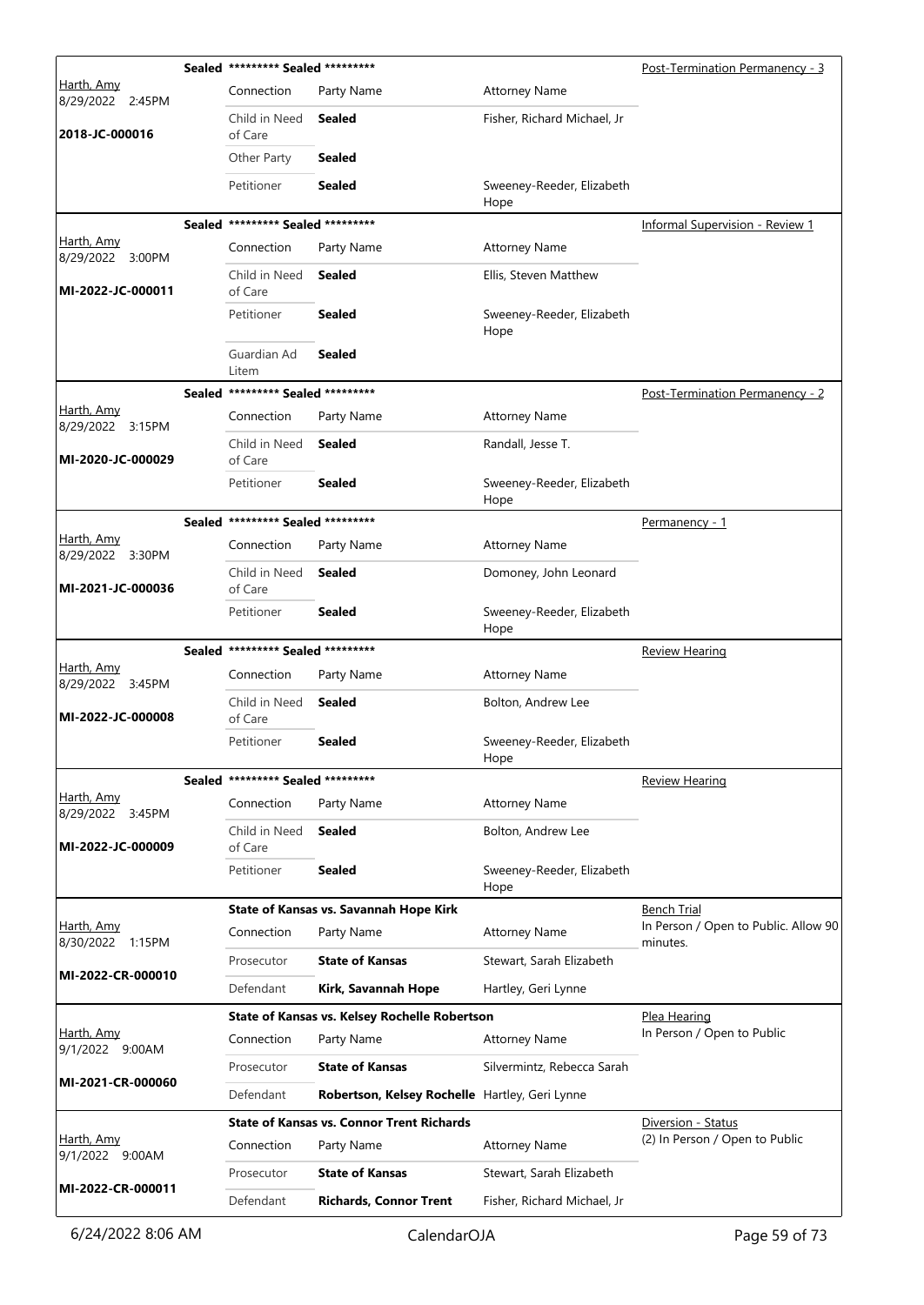|                                        |            | State of Kansas vs. Kelsey Rochelle Robertson    |                            | <b>Preliminary Examination - Status</b>        |
|----------------------------------------|------------|--------------------------------------------------|----------------------------|------------------------------------------------|
| Harth, Amy<br>9/1/2022 9:00AM          | Connection | Party Name                                       | <b>Attorney Name</b>       | (3) In Person / Open to Public                 |
|                                        | Prosecutor | <b>State of Kansas</b>                           | Stewart, Sarah Elizabeth   |                                                |
| MI-2022-CR-000047                      | Defendant  | Robertson, Kelsey Rochelle Domoney, John Leonard |                            |                                                |
|                                        |            | State of Kansas vs. Christina Nicole Richardson  |                            | Arraignment                                    |
| Harth, Amy<br>9/1/2022 9:00AM          | Connection | Party Name                                       | <b>Attorney Name</b>       | (2) In Person / Open to Public                 |
| MI-2022-CR-000104                      | Prosecutor | <b>State of Kansas</b>                           | Bjorklun, Madeline Lora    |                                                |
|                                        | Defendant  | Richardson, Christina<br>Nicole                  | Domoney, John Leonard      |                                                |
|                                        |            | <b>State of Kansas vs. Sadie Marie Bennett</b>   |                            | Bench Trial                                    |
| <u>Harth, Amy</u><br>9/1/2022 9:15AM   | Connection | Party Name                                       | <b>Attorney Name</b>       | Trial on Facts. In Person / Open to<br>Public. |
|                                        | Prosecutor | <b>State of Kansas</b>                           | Bjorklun, Madeline Lora    |                                                |
| MI-2021-CR-000088                      | Defendant  | <b>Bennett, Sadie Marie</b>                      |                            |                                                |
|                                        |            | <b>State of Kansas vs. Brett Douglas Greene</b>  |                            | Preliminary Examination - Status               |
| Harth, Amy<br>9/1/2022 9:15AM          | Connection | Party Name                                       | <b>Attorney Name</b>       | (3) In Person / Open to Public                 |
| MI-2022-CR-000096                      | Prosecutor | <b>State of Kansas</b>                           | Stewart, Sarah Elizabeth   |                                                |
|                                        | Defendant  | <b>Greene, Brett Douglas</b>                     | Domoney, John Leonard      |                                                |
|                                        |            | State of Kansas vs. Viviana Maria Pizarro        |                            | Plea Hearing                                   |
| Harth, Amy<br>9/1/2022 9:30AM          | Connection | Party Name                                       | <b>Attorney Name</b>       | In Person / Open to Public                     |
| MI-2021-CR-000188                      | Prosecutor | <b>State of Kansas</b>                           | Silvermintz, Rebecca Sarah |                                                |
|                                        | Defendant  | Pizarro, Viviana Maria                           | Bramley, Tyson Steven      |                                                |
|                                        |            |                                                  |                            |                                                |
|                                        |            | State of Kansas vs. Tiffany Morgan Hay McMillin  |                            | Diversion - Revocation                         |
| Harth, Amy<br>9/1/2022 9:45AM          | Connection | Party Name                                       | <b>Attorney Name</b>       | (3) In Person / Open to Public                 |
|                                        | Prosecutor | <b>State of Kansas</b>                           | Stewart, Sarah Elizabeth   |                                                |
| MI-2021-CR-000090                      | Defendant  | <b>McMillin, Tiffany Morgan</b><br>Hay           | Domoney, John Leonard      |                                                |
|                                        |            | <b>State of Kansas vs. Emily Hope Guinn</b>      |                            | Arraignment                                    |
| <u> Harth, Amy</u><br>9/1/2022 10:00AM |            | Connection Party Name                            | <b>Attorney Name</b>       | (4) In Person / Open to Public                 |
|                                        | Prosecutor | <b>State of Kansas</b>                           | Stewart, Sarah Elizabeth   |                                                |
| MI-2022-CR-000013                      | Defendant  | <b>Guinn, Emily Hope</b>                         | Domoney, John Leonard      |                                                |
|                                        |            | <b>State of Kansas vs. Brandon E Theiss</b>      |                            | Diversion - Revocation                         |
| Harth, Amy<br>9/1/2022 10:15AM         | Connection | Party Name                                       | <b>Attorney Name</b>       | (3) In Person / Open to Public                 |
|                                        | Prosecutor | <b>State of Kansas</b>                           | Bjorklun, Madeline Lora    |                                                |
| 2020-CR-000144                         | Defendant  | <b>Theiss, Brandon E</b>                         | Domoney, John Leonard      |                                                |
|                                        |            | <b>State of Kansas vs. Chance Robert Wilson</b>  |                            | Diversion - Revocation                         |
| Harth, Amy<br>9/1/2022 10:15AM         | Connection | Party Name                                       | <b>Attorney Name</b>       | (3) In Person / Open to Public                 |
|                                        | Prosecutor | <b>State of Kansas</b>                           | Silvermintz, Rebecca Sarah |                                                |
| MI-2021-CR-000176                      | Defendant  | <b>Wilson, Chance Robert</b>                     | Domoney, John Leonard      |                                                |
|                                        |            | <b>State of Kansas vs. Andrew Michael Miller</b> |                            | Preliminary Examination - Status               |
| Harth, Amy<br>9/1/2022 10:30AM         | Connection | Party Name                                       | <b>Attorney Name</b>       | (2) In Person / Open to Public                 |
| MI-2022-CR-000116                      | Prosecutor | <b>State of Kansas</b>                           | Stewart, Sarah Elizabeth   |                                                |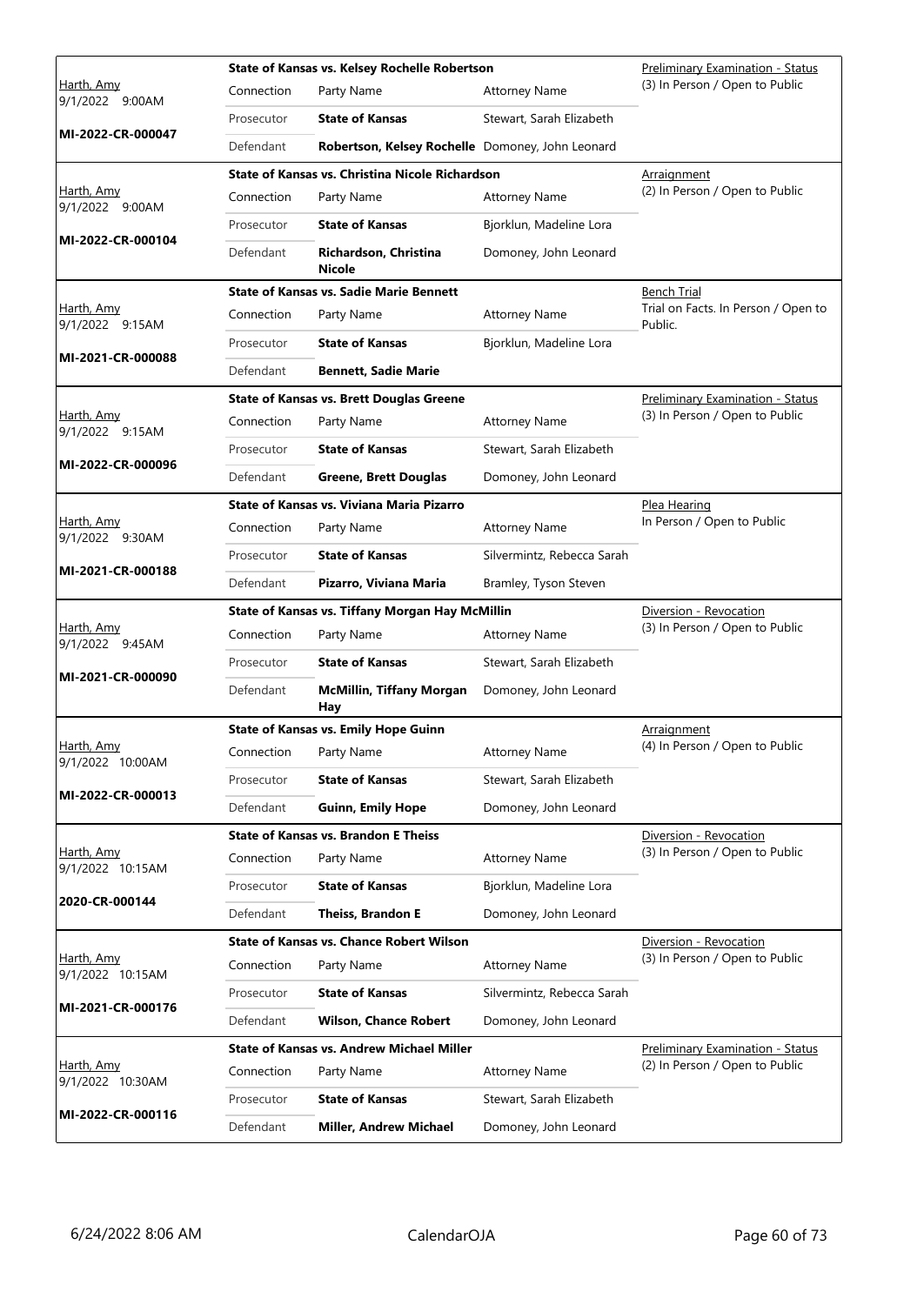|                                |        |                                   | <b>State of Kansas vs. Mary Christine Burnett</b> |                             | <b>Preliminary Examination - Status</b> |
|--------------------------------|--------|-----------------------------------|---------------------------------------------------|-----------------------------|-----------------------------------------|
| Harth, Amy<br>9/1/2022 10:30AM |        | Connection                        | Party Name                                        | <b>Attorney Name</b>        | (2) In Person / Open to Public          |
|                                |        | Prosecutor                        | <b>State of Kansas</b>                            | Stewart, Sarah Elizabeth    |                                         |
| MI-2022-CR-000134              |        | Defendant                         | <b>Burnett, Mary Christine</b>                    | Domoney, John Leonard       |                                         |
|                                |        | Sealed ********* Sealed ********* |                                                   |                             | <b>Review Hearing</b>                   |
| Harth, Amy<br>9/1/2022 11:00AM |        | Connection                        | Party Name                                        | <b>Attorney Name</b>        |                                         |
| 2005-CT-000034                 |        | Subject                           | <b>Sealed</b>                                     | Fisher, Richard Michael, Jr |                                         |
|                                |        | Other Party                       | Sealed                                            | Stewart, Sarah Elizabeth    |                                         |
|                                |        | Petitioner                        | <b>Sealed</b>                                     | Stewart, Sarah Elizabeth    |                                         |
|                                |        | Sealed ********* Sealed ********* |                                                   |                             | <b>Review Hearing</b>                   |
| Harth, Amy<br>9/1/2022 11:00AM |        | Connection                        | Party Name                                        | <b>Attorney Name</b>        |                                         |
| 2018-CT-000232                 |        | Subject                           | Sealed                                            | Fisher, Richard Michael, Jr |                                         |
|                                |        | Other Party                       | Sealed                                            | Stewart, Sarah Elizabeth    |                                         |
|                                |        | Petitioner                        | <b>Sealed</b>                                     | Stewart, Sarah Elizabeth    |                                         |
|                                | Sealed | ********* Sealed *********        |                                                   |                             | <u>Review Hearing</u>                   |
| Harth, Amy<br>9/1/2022 11:00AM |        | Connection                        | Party Name                                        | <b>Attorney Name</b>        |                                         |
| 2019-CT-000101                 |        | Subject                           | Sealed                                            | Fisher, Richard Michael, Jr |                                         |
|                                |        | Other Party                       | <b>Sealed</b>                                     |                             |                                         |
|                                |        | Petitioner                        | <b>Sealed</b>                                     | Stewart, Sarah Elizabeth    |                                         |
|                                |        | Sealed ********* Sealed ********* |                                                   |                             | <b>Review Hearing</b>                   |
| Harth, Amy<br>9/1/2022 11:00AM |        | Connection                        | Party Name                                        | <b>Attorney Name</b>        |                                         |
| MI-2021-CT-000027              |        | Subject                           | Sealed                                            | Fisher, Richard Michael, Jr |                                         |
|                                |        | Petitioner                        | <b>Sealed</b>                                     |                             |                                         |
|                                |        |                                   | Sealed                                            | Stewart, Sarah Elizabeth    |                                         |
|                                |        | Sealed ********* Sealed ********* |                                                   |                             | <b>Review Hearing</b>                   |
| Harth, Amy<br>9/1/2022 11:00AM |        | Connection                        | Party Name                                        | <b>Attorney Name</b>        |                                         |
| MI-2021-CT-000053              |        | Subject                           | <b>Sealed</b>                                     | Fisher, Richard Michael, Jr |                                         |
|                                |        | Petitioner                        | <b>Sealed</b>                                     | Stewart, Sarah Elizabeth    |                                         |
|                                |        |                                   | <b>Sealed</b>                                     | Stewart, Sarah Elizabeth    |                                         |
|                                |        | Sealed ********* Sealed ********* |                                                   |                             | <b>Review Hearing</b>                   |
| Harth, Amy<br>9/1/2022 11:00AM |        | Connection                        | Party Name                                        | <b>Attorney Name</b>        |                                         |
| MI-2021-CT-000083              |        | Subject                           | <b>Sealed</b>                                     | Fisher, Richard Michael, Jr |                                         |
|                                |        | Petitioner                        | <b>Sealed</b>                                     |                             |                                         |
|                                |        |                                   | <b>Sealed</b>                                     | Stewart, Sarah Elizabeth    |                                         |
|                                |        | Sealed ********* Sealed ********* |                                                   |                             | Review Hearing                          |
| Harth, Amy<br>9/1/2022 11:00AM |        | Connection                        | Party Name                                        | <b>Attorney Name</b>        |                                         |
| MI-2021-CT-000085              |        | Subject                           | <b>Sealed</b>                                     | Fisher, Richard Michael, Jr |                                         |
|                                |        | Petitioner                        | <b>Sealed</b>                                     |                             |                                         |
|                                |        |                                   | <b>Sealed</b>                                     | Stewart, Sarah Elizabeth    |                                         |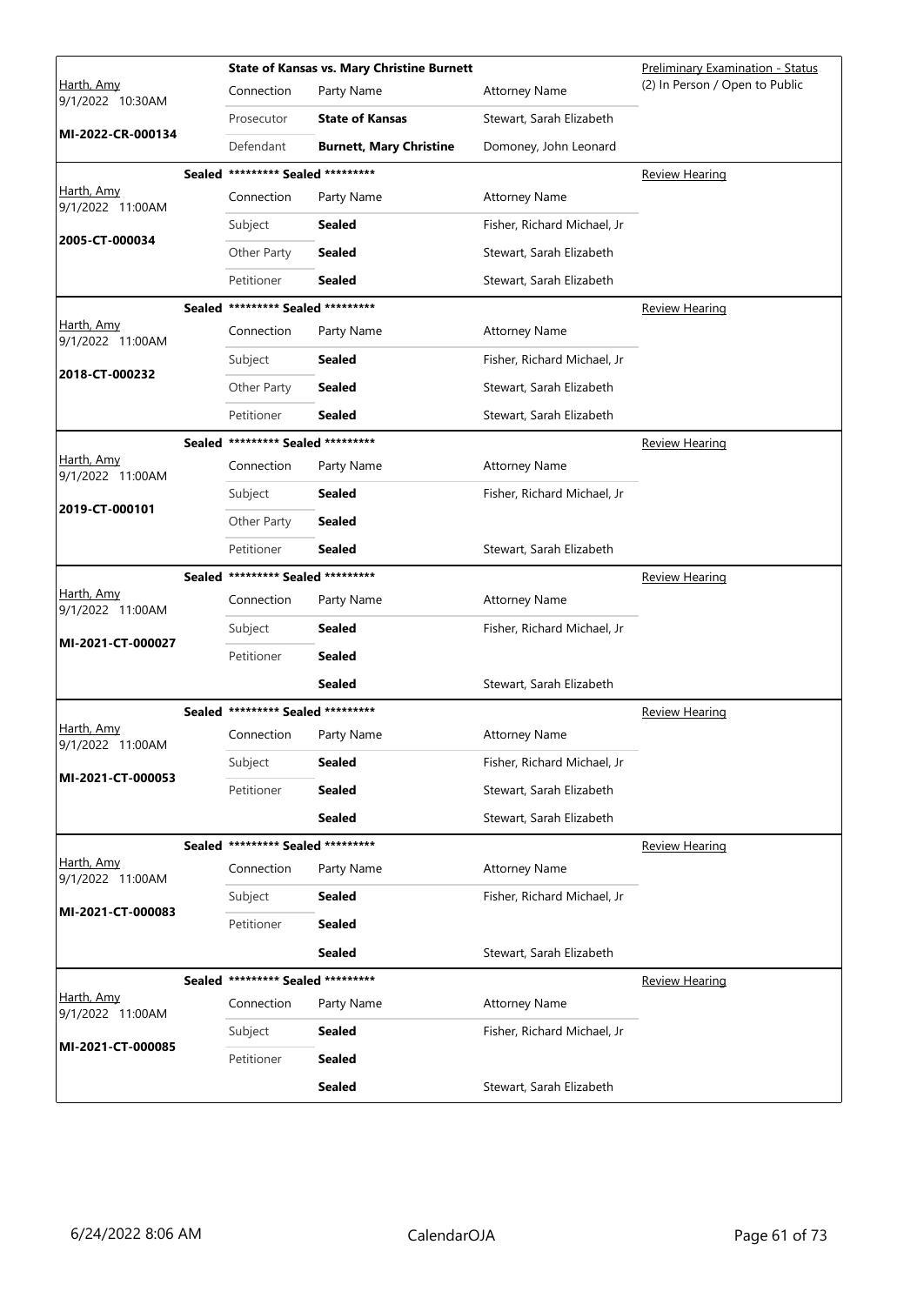|                                | Sealed ********* Sealed ********* |                                                  |                             | Review Hearing                 |
|--------------------------------|-----------------------------------|--------------------------------------------------|-----------------------------|--------------------------------|
| Harth, Amy<br>9/1/2022 11:00AM | Connection                        | Party Name                                       | <b>Attorney Name</b>        |                                |
|                                | Subject                           | Sealed                                           | Fisher, Richard Michael, Jr |                                |
| MI-2021-CT-000122              | Petitioner                        | <b>Sealed</b>                                    | Stewart, Sarah Elizabeth    |                                |
|                                |                                   | <b>Sealed</b>                                    |                             |                                |
|                                | Sealed ********* Sealed ********* |                                                  |                             | Review Hearing                 |
| Harth, Amy<br>9/1/2022 11:00AM | Connection                        | Party Name                                       | <b>Attorney Name</b>        |                                |
|                                | Subject                           | Sealed                                           | Fisher, Richard Michael, Jr |                                |
| MI-2021-CT-000130              | Petitioner                        | <b>Sealed</b>                                    |                             |                                |
|                                |                                   | <b>Sealed</b>                                    | Stewart, Sarah Elizabeth    |                                |
|                                | Sealed ********* Sealed ********* |                                                  |                             | <b>Review Hearing</b>          |
| Harth, Amy<br>9/1/2022 11:00AM | Connection                        | Party Name                                       | <b>Attorney Name</b>        |                                |
|                                | Subject                           | Sealed                                           | Fisher, Richard Michael, Jr |                                |
| MI-2021-CT-000225              | Petitioner                        | <b>Sealed</b>                                    | Stewart, Sarah Elizabeth    |                                |
|                                | Sealed ********* Sealed ********* |                                                  |                             | <b>Review Hearing</b>          |
| Harth, Amy<br>9/1/2022 11:00AM | Connection                        | Party Name                                       | <b>Attorney Name</b>        |                                |
|                                | Subject                           | <b>Sealed</b>                                    | Fisher, Richard Michael, Jr |                                |
| MI-2021-CT-000231              | Petitioner                        | <b>Sealed</b>                                    | Stewart, Sarah Elizabeth    |                                |
|                                | Sealed ********* Sealed ********* |                                                  |                             | <b>Review Hearing</b>          |
| Harth, Amy<br>9/1/2022 11:00AM | Connection                        | Party Name                                       | <b>Attorney Name</b>        |                                |
|                                | Subject                           | Sealed                                           | Fisher, Richard Michael, Jr |                                |
| MI-2022-CT-000003              | Petitioner                        | <b>Sealed</b>                                    | Stewart, Sarah Elizabeth    |                                |
|                                | Sealed ********* Sealed ********* |                                                  |                             | <b>Review Hearing</b>          |
| Harth, Amy<br>9/1/2022 11:00AM | Connection                        | Party Name                                       | <b>Attorney Name</b>        |                                |
| MI-2022-CT-000083              | Subject                           | <b>Sealed</b>                                    | Fisher, Richard Michael, Jr |                                |
|                                | Petitioner                        | <b>Sealed</b>                                    | Stewart, Sarah Elizabeth    |                                |
|                                |                                   | <b>Sealed</b>                                    |                             |                                |
|                                |                                   | State of Kansas vs. Zachary R Kagen              |                             | Arraignment                    |
| Harth, Amy<br>9/1/2022 2:00PM  | Connection                        | Party Name                                       | <b>Attorney Name</b>        | In Person / Open to Public (3) |
| MI-2022-CR-000032              | Prosecutor                        | <b>State of Kansas</b>                           | Silvermintz, Rebecca Sarah  |                                |
|                                | Defendant                         | Kagen, Zachary R                                 | Fisher, Richard Michael, Jr |                                |
|                                |                                   | <b>State of Kansas vs. Cameron L Walker</b>      |                             | Bench Trial                    |
| Harth, Amy<br>9/1/2022 2:15PM  | Connection                        | Party Name                                       | <b>Attorney Name</b>        | Trial on Facts                 |
| 2019-CR-000065                 | Prosecutor                        | <b>State of Kansas</b>                           | Silvermintz, Rebecca Sarah  |                                |
|                                | Defendant                         | <b>Walker, Cameron L</b>                         | Fisher, Richard Michael, Jr |                                |
|                                |                                   | <b>State of Kansas vs. Sheree L Magee</b>        |                             | <b>Status Conference</b>       |
| Harth, Amy<br>9/1/2022 2:30PM  | Connection                        | Party Name                                       | <b>Attorney Name</b>        | In Person / Open to Publc      |
| 2015-CR-000063                 | Prosecutor                        | <b>State of Kansas</b>                           | Stewart, Sarah Elizabeth    |                                |
|                                | Defendant                         | Magee, Sheree L                                  | Garretson, Tyler Powell     |                                |
|                                |                                   | <b>State of Kansas vs. Charles Edward Purvis</b> |                             | Diversion - Revocation         |
| Harth, Amy<br>9/1/2022 2:45PM  | Connection                        | Party Name                                       | <b>Attorney Name</b>        | In Person / Open to Public     |
|                                | Prosecutor                        | <b>State of Kansas</b>                           | Stewart, Sarah Elizabeth    |                                |
| 2019-CR-000222                 | Defendant                         | <b>Purvis, Charles Edward</b>                    | Domoney, John Leonard       |                                |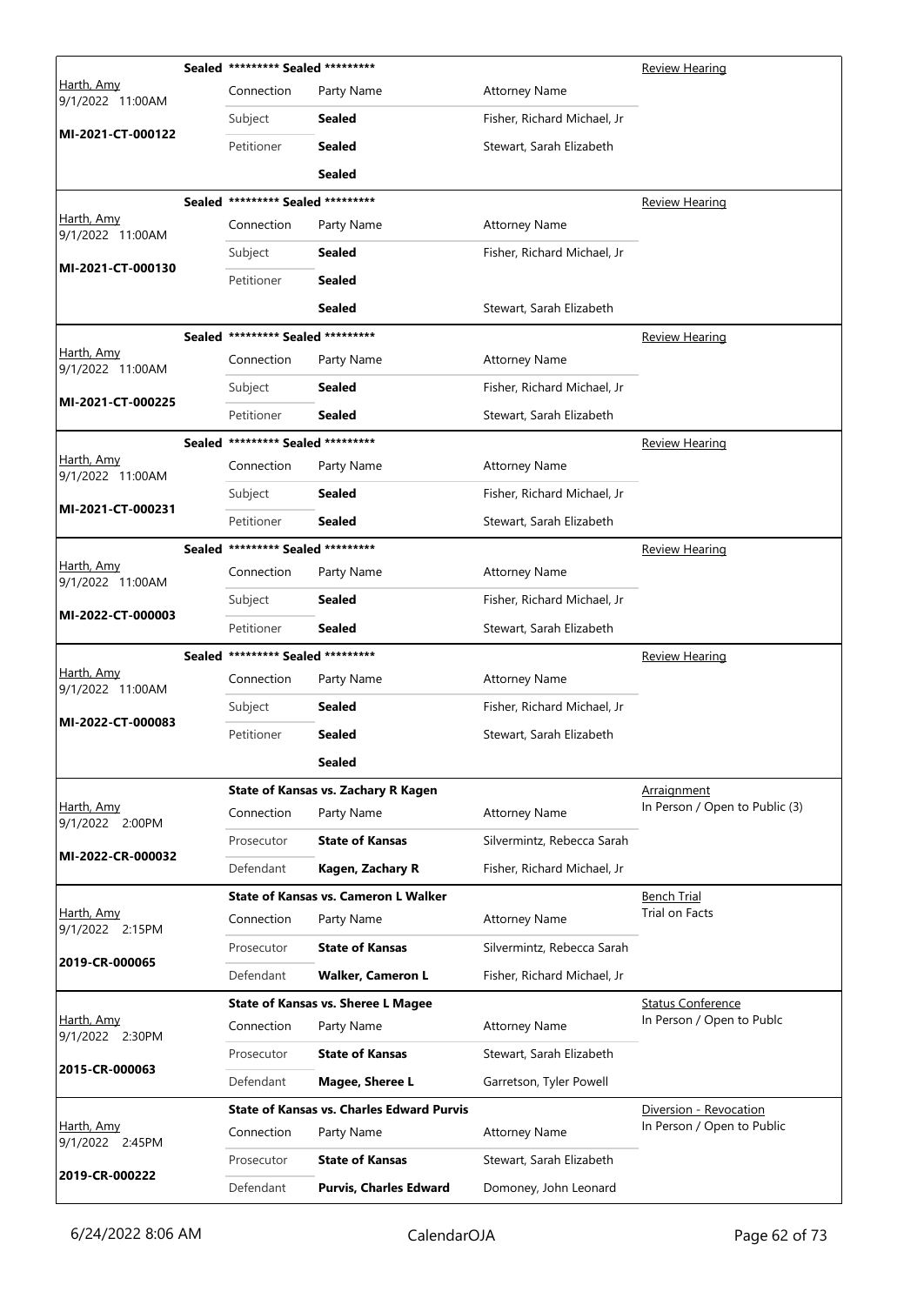|                                       |                      | State of Kansas vs. Joseph Tyler Baham                        | <b>Preliminary Examination - Status</b> |                                  |
|---------------------------------------|----------------------|---------------------------------------------------------------|-----------------------------------------|----------------------------------|
| <u>Harth, Amy</u><br>9/1/2022 2:45PM  | Connection           | Party Name                                                    | <b>Attorney Name</b>                    | (2) In Person / Open to Public   |
|                                       | Prosecutor           | <b>State of Kansas</b>                                        | Stewart, Sarah Elizabeth                |                                  |
| MI-2022-CR-000125                     | Defendant            | Baham, Joseph Tyler                                           | Domoney, John Leonard                   |                                  |
|                                       |                      | <b>State of Kansas vs. Antoine Morris</b>                     |                                         | Diversion - Status               |
| <u>Harth, Amy</u><br>9/1/2022 3:00PM  | Connection           | Party Name                                                    | <b>Attorney Name</b>                    | In Person / Open to Public       |
| MI-2022-CR-000003                     | Prosecutor           | <b>State of Kansas</b>                                        | Stewart, Sarah Elizabeth                |                                  |
|                                       | Defendant            | <b>Morris, Antoine</b>                                        | Harrington, Megan Leigh                 |                                  |
|                                       |                      | Shelley Sima vs. Nabil Haddad, et al                          |                                         | <b>Status Conference</b>         |
| Montgomery, Steve<br>9/6/2022 9:00AM  | Connection           | Party Name                                                    | <b>Attorney Name</b>                    | Zoom - Nabil Haddad              |
| MI-2021-CV-000082                     | Plaintiff            | Sima, Shelley                                                 | Covington, Jason Robert                 |                                  |
|                                       | Defendant            | Haddad, Nabil                                                 |                                         |                                  |
|                                       |                      | Haddad, David                                                 |                                         |                                  |
|                                       |                      | Auto Boys Llc, et al vs. Angela Brown Damer, et al            |                                         | <b>Pretrial Conference</b>       |
| Montgomery, Steve<br>9/6/2022 10:00AM | Connection           | Party Name                                                    | <b>Attorney Name</b>                    | <b>IN-PERSON</b>                 |
| MI-2022-CV-000031                     | Plaintiff            | <b>Auto Boys Llc</b>                                          | Harken, Robert Gerald                   |                                  |
|                                       |                      | <b>Macek's Auto Body Inc</b>                                  | Wood, Ronald Phillip                    |                                  |
|                                       | Defendant            | Damer, Angela Brown                                           | Harken, Robert Gerald                   |                                  |
|                                       |                      | Damer, Saif A.                                                | Harken, Robert Gerald                   |                                  |
|                                       |                      | In the Matter of the Marriage of Dennis Ward vs. Colleen Ward |                                         | <b>Status Conference</b>         |
| Montgomery, Steve<br>9/6/2022 11:00AM | Connection           | Party Name                                                    | <b>Attorney Name</b>                    | <b>IN-PERSON</b>                 |
| MI-2022-DM-000083                     | Dependent            | Sealed                                                        | Landon, Heather R.                      |                                  |
|                                       |                      | <b>Sealed</b>                                                 | Landon, Heather R.                      |                                  |
|                                       |                      | Sealed                                                        | Landon, Heather R.                      |                                  |
|                                       | Petitioner           | <b>Ward, Dennis</b>                                           | Fairbanks, David Wilson                 |                                  |
|                                       | Respondent           | Ward, Colleen                                                 | Vitt, Sarah Pride                       |                                  |
|                                       | Guardian Ad          | Landon, Heather R.                                            |                                         |                                  |
|                                       | Litem                | Landon, Heather R.                                            |                                         |                                  |
|                                       |                      | Landon, Heather R.                                            |                                         |                                  |
|                                       |                      | In the Matter of Chris Herrman                                |                                         | <b>Bench Trial</b>               |
| Montgomery, Steve<br>9/7/2022 9:00AM  | Connection           | Party Name                                                    | <b>Attorney Name</b>                    | In Person                        |
|                                       | Subject              | Herrman, Chris                                                | Landon, Heather R.                      |                                  |
| 2003-PR-000050                        | Other Party          | Herrman, Nancy                                                |                                         |                                  |
|                                       | ervator              | Guardian/Cons Herrman, David                                  | Decena Triplett, Catherine<br>M.        |                                  |
|                                       | Guardian Ad<br>Litem | Landon, Heather R.                                            |                                         |                                  |
|                                       |                      | State of Kansas vs. Richard Merel Needham, Jr                 |                                         | Preliminary Examination - Status |
| <u>Harth, Amy</u><br>9/8/2022 9:30AM  | Connection           | Party Name                                                    | <b>Attorney Name</b>                    | (3) In Person / Open to Public   |
|                                       | Prosecutor           | <b>State of Kansas</b>                                        | Stewart, Sarah Elizabeth                |                                  |
| MI-2022-CR-000097                     | Defendant            | Needham, Richard Merel,<br>Jr                                 | Domoney, John Leonard                   |                                  |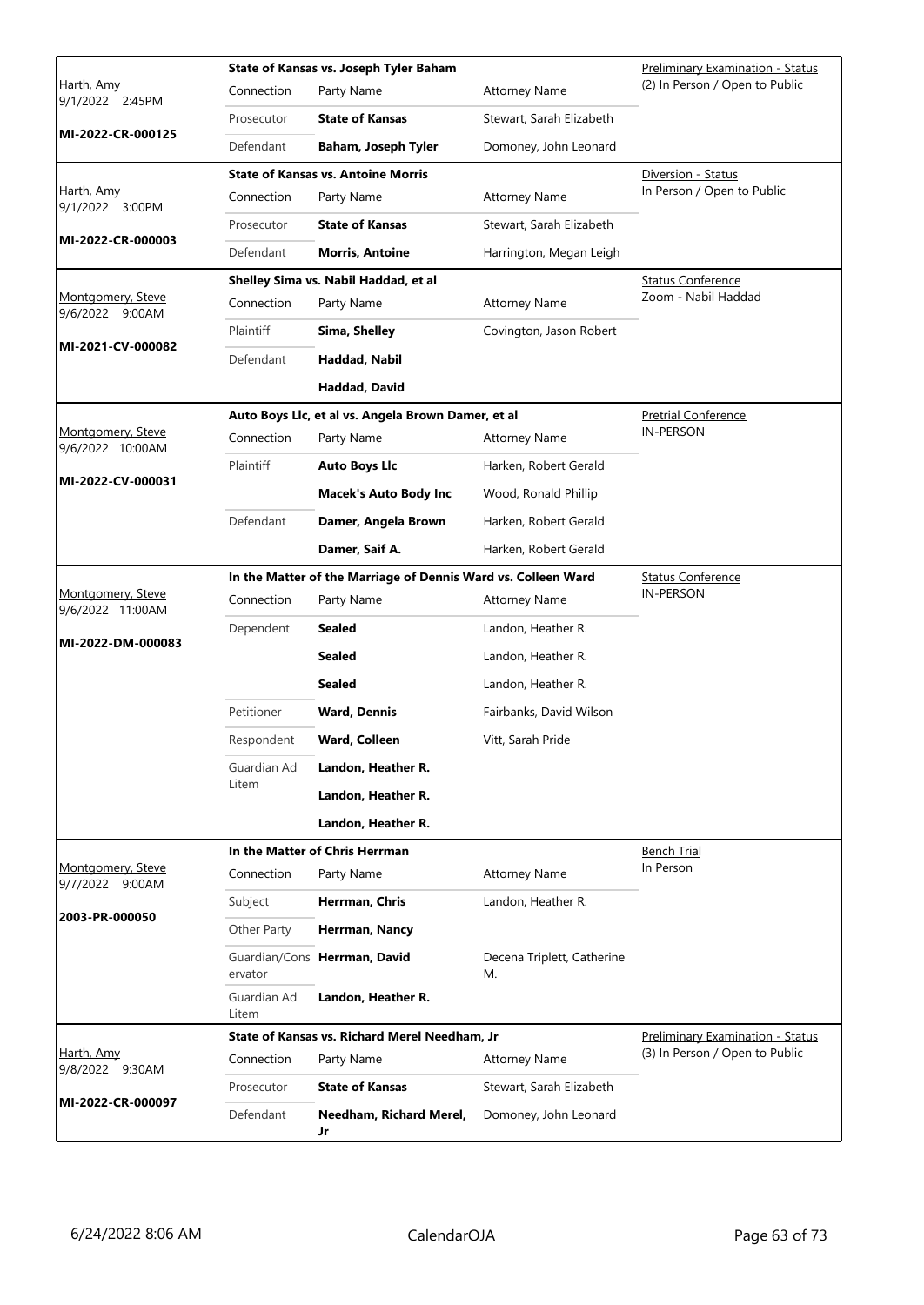|                                       |                                   | <b>State of Kansas vs. Jacob Lee Mashburn</b>                      |                                   | <b>Preliminary Examination - Status</b> |
|---------------------------------------|-----------------------------------|--------------------------------------------------------------------|-----------------------------------|-----------------------------------------|
| Harth, Amy<br>9/8/2022 9:45AM         | Connection                        | Party Name                                                         | <b>Attorney Name</b>              | (4) In Person / Open to Public          |
| MI-2022-CR-000044                     | Prosecutor                        | <b>State of Kansas</b>                                             | Sweeney-Reeder, Elizabeth<br>Hope |                                         |
|                                       | Defendant                         | Mashburn, Jacob Lee                                                | Morrison, Paul J.                 |                                         |
|                                       |                                   | In the Matter of Chris Herrman                                     |                                   | <b>Bench Trial</b>                      |
| Montgomery, Steve<br>9/9/2022 9:00AM  | Connection                        | Party Name                                                         | <b>Attorney Name</b>              | In Person                               |
|                                       | Subject                           | Herrman, Chris                                                     | Landon, Heather R.                |                                         |
| 2003-PR-000050                        | Other Party                       | Herrman, Nancy                                                     |                                   |                                         |
|                                       | ervator                           | Guardian/Cons Herrman, David                                       | Decena Triplett, Catherine<br>М.  |                                         |
|                                       | Guardian Ad<br>Litem              | Landon, Heather R.                                                 |                                   |                                         |
|                                       |                                   | Billy Armstrong vs. State Farm Mutual Automobile Insurance         |                                   | <b>Jury Trial</b>                       |
| Montgomery, Steve<br>9/12/2022 9:00AM | Company                           |                                                                    |                                   | 2nd UP                                  |
|                                       | Connection                        | Party Name                                                         | <b>Attorney Name</b>              |                                         |
| MI-2021-CV-000097                     | Plaintiff                         | <b>Armstrong, Billy</b>                                            | Johnson, David Lawrence           |                                         |
|                                       | Defendant                         | <b>State Farm Mutual</b><br><b>Automobile Insurance</b><br>Company | West, Craig William               |                                         |
|                                       | Sealed ********* Sealed ********* |                                                                    |                                   | Post-Termination Review                 |
| Harth, Amy<br>9/12/2022 11:15AM       | Connection                        | Party Name                                                         | <b>Attorney Name</b>              |                                         |
| MI-2021-JC-000013                     | Child in Need<br>of Care          | Sealed                                                             | Fisher, Richard Michael, Jr       |                                         |
|                                       | <b>State Agency</b>               | <b>Sealed</b>                                                      |                                   |                                         |
|                                       | Petitioner                        | Sealed                                                             | Sweeney-Reeder, Elizabeth<br>Hope |                                         |
|                                       | Guardian Ad<br>Litem              | <b>Sealed</b>                                                      |                                   |                                         |
|                                       | Sealed ********* Sealed ********* |                                                                    |                                   | <b>Post-Termination Review</b>          |
| Harth, Amy<br>9/12/2022 2:15PM        | Connection                        | Party Name                                                         | <b>Attorney Name</b>              |                                         |
| 2019-JC-000041                        | Child in Need<br>of Care          | Sealed                                                             | Ellis, Steven Matthew             |                                         |
|                                       | Other Party                       | <b>Sealed</b>                                                      |                                   |                                         |
|                                       | Petitioner                        | <b>Sealed</b>                                                      | Sweeney-Reeder, Elizabeth<br>Hope |                                         |
|                                       | Sealed ********* Sealed ********* |                                                                    |                                   | Post-Termination Review                 |
| Harth, Amy<br>9/12/2022 2:15PM        | Connection                        | Party Name                                                         | <b>Attorney Name</b>              |                                         |
| 2019-JC-000042                        | Child in Need<br>of Care          | Sealed                                                             | Ellis, Steven Matthew             |                                         |
|                                       | Other Party                       | <b>Sealed</b>                                                      |                                   |                                         |
|                                       | Petitioner                        | <b>Sealed</b>                                                      | Sweeney-Reeder, Elizabeth<br>Hope |                                         |
|                                       | Sealed ********* Sealed ********* |                                                                    |                                   | Permanency - 3                          |
| Harth, Amy<br>9/12/2022 2:45PM        | Connection                        | Party Name                                                         | <b>Attorney Name</b>              |                                         |
| 2019-JC-000036                        | Child in Need<br>of Care          | <b>Sealed</b>                                                      | Ellis, Steven Matthew             |                                         |
|                                       | Other Party                       | <b>Sealed</b>                                                      |                                   |                                         |
|                                       | Petitioner                        | Sealed                                                             | Sweeney-Reeder, Elizabeth<br>Hope |                                         |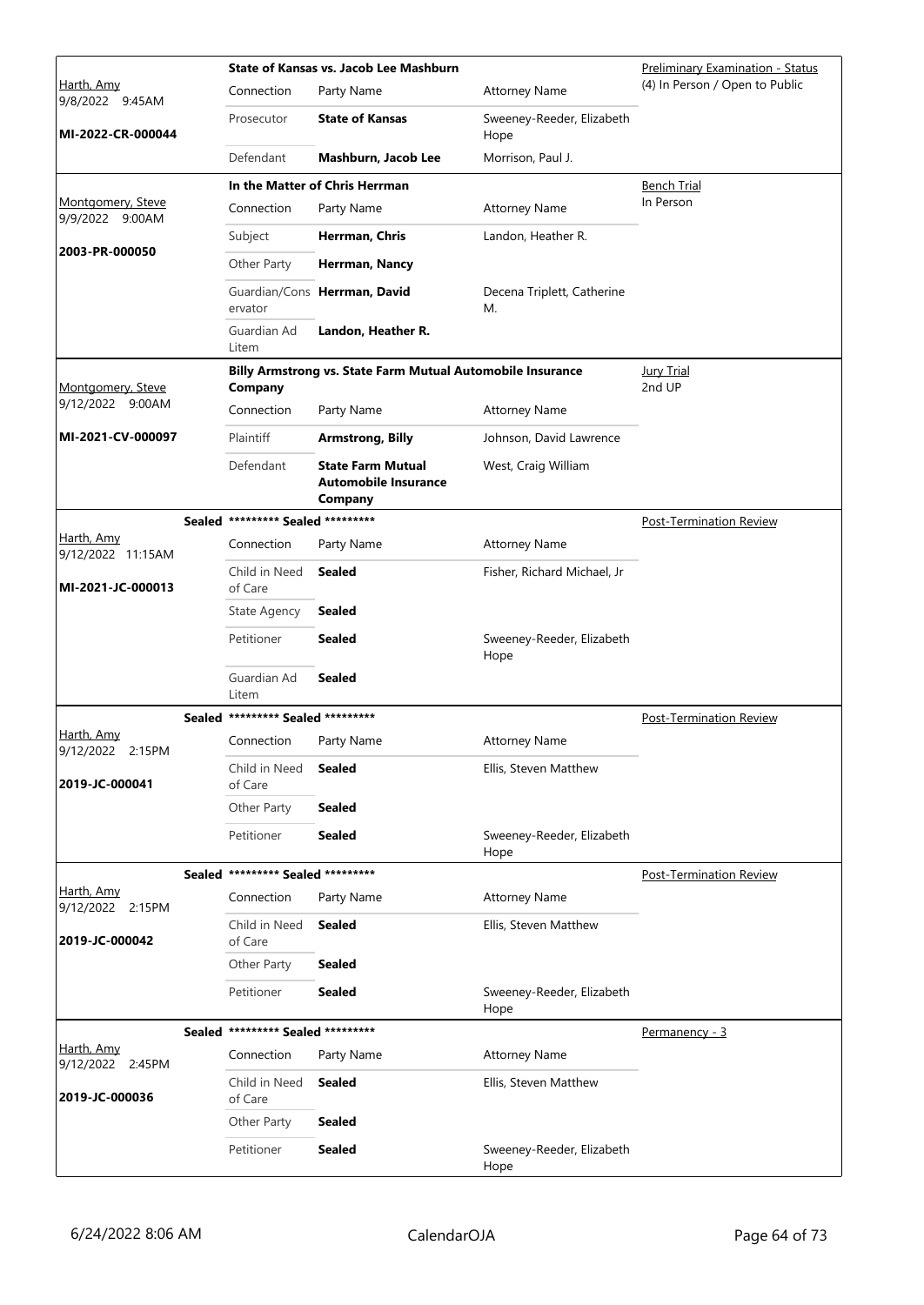|                                 |  | Sealed ********* Sealed ********* |                                                                    |                                   | Informal Supervision - Review 1               |
|---------------------------------|--|-----------------------------------|--------------------------------------------------------------------|-----------------------------------|-----------------------------------------------|
| Harth, Amy<br>9/12/2022 3:00PM  |  | Connection                        | Party Name                                                         | <b>Attorney Name</b>              |                                               |
| MI-2022-JC-000010               |  | Child in Need<br>of Care          | <b>Sealed</b>                                                      | Ellis, Steven Matthew             |                                               |
|                                 |  | Petitioner                        | <b>Sealed</b>                                                      | Sweeney-Reeder, Elizabeth<br>Hope |                                               |
|                                 |  | Sealed ********* Sealed ********* |                                                                    |                                   | Post-Termination Permanency - 8               |
| Harth, Amy<br>9/12/2022 3:30PM  |  | Connection                        | Party Name                                                         | <b>Attorney Name</b>              |                                               |
| 2016-JC-000001                  |  | Child in Need<br>of Care          | <b>Sealed</b>                                                      | Domoney, John Leonard             |                                               |
|                                 |  | Other Party                       | <b>Sealed</b>                                                      |                                   |                                               |
|                                 |  | Petitioner                        | <b>Sealed</b>                                                      | Sweeney-Reeder, Elizabeth<br>Hope |                                               |
| Montgomery, Steve               |  | Company                           | Billy Armstrong vs. State Farm Mutual Automobile Insurance         |                                   | <b>Jury Trial</b><br>2nd UP                   |
| 9/13/2022 9:00AM                |  | Connection                        | Party Name                                                         | <b>Attorney Name</b>              |                                               |
| MI-2021-CV-000097               |  | Plaintiff                         | <b>Armstrong, Billy</b>                                            | Johnson, David Lawrence           |                                               |
|                                 |  | Defendant                         | <b>State Farm Mutual</b><br><b>Automobile Insurance</b><br>Company | West, Craig William               |                                               |
|                                 |  |                                   | State of Kansas vs. Rebecca Christine Beale                        |                                   | <b>Bench Trial</b>                            |
| Harth, Amy<br>9/14/2022 1:15PM  |  | Connection                        | Party Name                                                         | <b>Attorney Name</b>              | Allow 3 hours. In Person / Open to<br>Public. |
|                                 |  | Prosecutor                        | <b>State of Kansas</b>                                             | Silvermintz, Rebecca Sarah        |                                               |
| MI-2022-CR-000076               |  | Defendant                         | <b>Beale, Rebecca Christine</b>                                    | Jensen, Steven A.                 |                                               |
| Montgomery, Steve               |  | Company                           | <b>Billy Armstrong vs. State Farm Mutual Automobile Insurance</b>  |                                   | <b>Jury Trial</b><br>2nd UP                   |
| 9/15/2022 9:00AM                |  | Connection                        | Party Name                                                         | <b>Attorney Name</b>              |                                               |
| MI-2021-CV-000097               |  | Plaintiff                         | <b>Armstrong, Billy</b>                                            | Johnson, David Lawrence           |                                               |
|                                 |  | Defendant                         | <b>State Farm Mutual</b><br><b>Automobile Insurance</b><br>Company | West, Craig William               |                                               |
|                                 |  | Sealed ********* Sealed ********* |                                                                    |                                   | <b>Review Hearing</b>                         |
| Harth, Amy<br>9/15/2022 11:00AM |  | Connection                        | Party Name                                                         | <b>Attorney Name</b>              |                                               |
| MI-2021-CT-000189               |  | Subject                           | <b>Sealed</b>                                                      | Fisher, Richard Michael, Jr       |                                               |
|                                 |  | Petitioner                        | Sealed                                                             | Stewart, Sarah Elizabeth          |                                               |
|                                 |  | Sealed ********* Sealed ********* |                                                                    |                                   | <b>Review Hearing</b>                         |
| Harth, Amy<br>9/15/2022 11:00AM |  | Connection                        | Party Name                                                         | <b>Attorney Name</b>              |                                               |
| MI-2022-CT-000036               |  | Subject                           | Sealed                                                             | Fisher, Richard Michael, Jr       |                                               |
|                                 |  | Petitioner                        | <b>Sealed</b>                                                      |                                   |                                               |
|                                 |  |                                   | Sealed                                                             | Stewart, Sarah Elizabeth          |                                               |
|                                 |  | Sealed ********* Sealed ********* |                                                                    |                                   | <b>Review Hearing</b>                         |
| Harth, Amy<br>9/15/2022 11:00AM |  | Connection                        | Party Name                                                         | <b>Attorney Name</b>              |                                               |
|                                 |  |                                   |                                                                    |                                   |                                               |
| MI-2022-CT-000068               |  | Subject                           | Sealed                                                             | Fisher, Richard Michael, Jr       |                                               |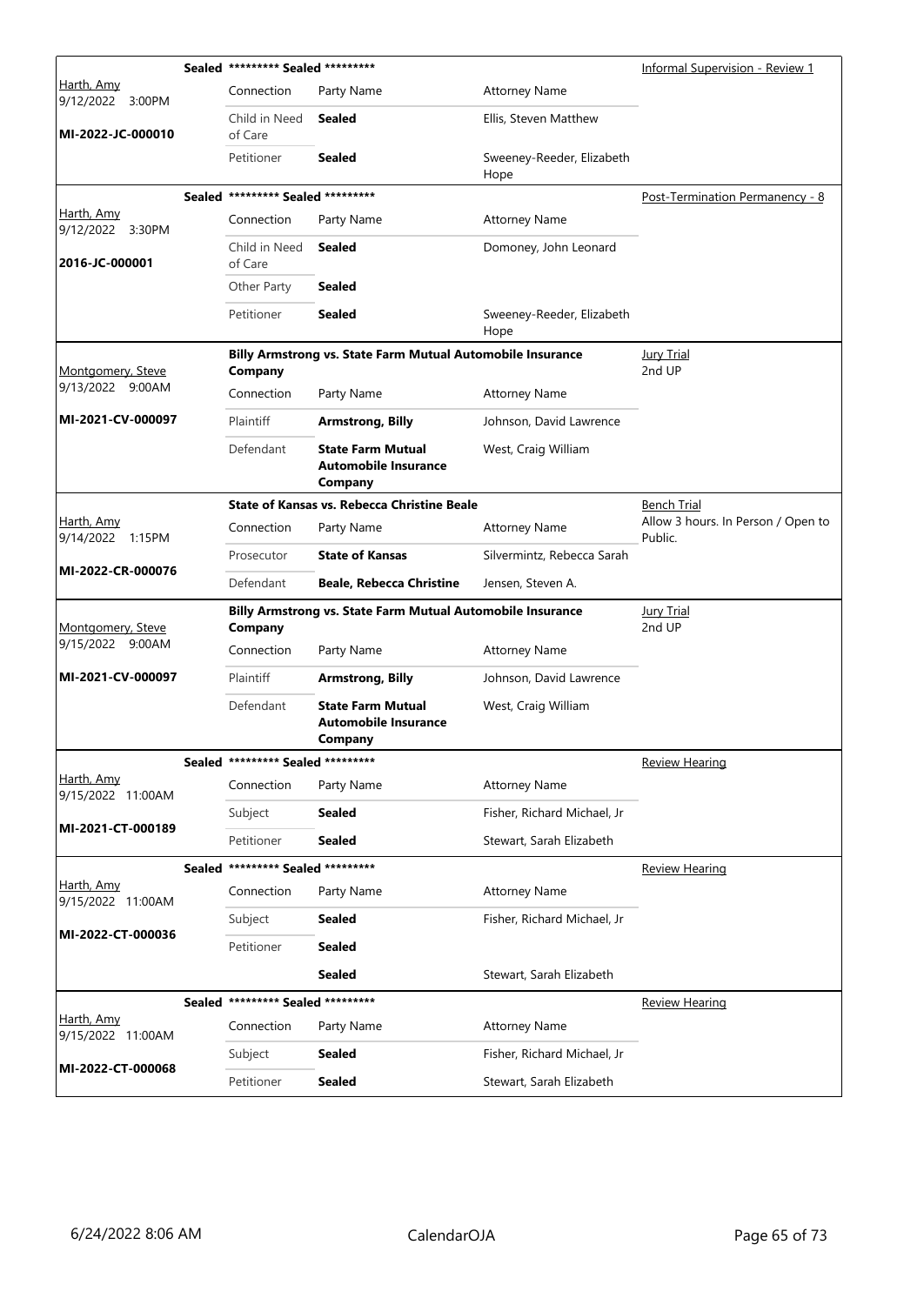| Montgomery, Steve                      | Company       | Billy Armstrong vs. State Farm Mutual Automobile Insurance         | Jury Trial<br>2nd UP                |                                                 |
|----------------------------------------|---------------|--------------------------------------------------------------------|-------------------------------------|-------------------------------------------------|
| 9/16/2022 9:00AM                       | Connection    | Party Name                                                         | <b>Attorney Name</b>                |                                                 |
| MI-2021-CV-000097                      | Plaintiff     | <b>Armstrong, Billy</b>                                            | Johnson, David Lawrence             |                                                 |
|                                        | Defendant     | <b>State Farm Mutual</b><br><b>Automobile Insurance</b><br>Company | West, Craig William                 |                                                 |
|                                        |               | Michelle Twyman vs. Peak Health LLC, et al.                        |                                     | <u>Hearing</u>                                  |
| Montgomery, Steve<br>9/19/2022 10:00AM | Connection    | Party Name                                                         | <b>Attorney Name</b>                | Oral Arguments on Dispositive<br><b>Motions</b> |
| 2019-CV-000077                         | Plaintiff     | Twyman, Michelle                                                   | Shumate, Travis Wesley              |                                                 |
|                                        | Defendant     | <b>Peak Health LLC</b>                                             | Nantz, Andrew John                  |                                                 |
|                                        |               | <b>Albright, Troy</b>                                              | Niceswanger, Brian J.               |                                                 |
|                                        |               | Jones, Brooke M                                                    | McCray, Courtney<br>Alexandra       |                                                 |
|                                        |               | Garner, Angela                                                     | Brown, Jeff K.                      |                                                 |
|                                        |               | Liveyon, LLC                                                       |                                     |                                                 |
|                                        |               | Genetech, Inc.                                                     |                                     |                                                 |
|                                        |               | <b>DISCOVER BANK vs. Donita Birchard</b>                           |                                     | <b>Bench Trial</b>                              |
| Montgomery, Steve<br>9/19/2022 1:30PM  | Connection    | Party Name                                                         | <b>Attorney Name</b>                | <b>IN-PERSON</b>                                |
| MI-2021-LM-000292                      | Plaintiff     | <b>DISCOVER BANK</b>                                               | Hawkins, Matthew Derek              |                                                 |
|                                        | Defendant     | <b>Birchard, Donita</b>                                            | Herron, David Edward, II            |                                                 |
| Montgomery, Steve                      |               | <b>Bruce Betts vs. Norman Keenan</b>                               |                                     | <b>Status Conference</b><br><b>ZOOM</b>         |
| 9/20/2022 9:00AM                       | Connection    | Party Name                                                         | <b>Attorney Name</b>                |                                                 |
| MI-2021-CV-000058                      | Plaintiff     | <b>Betts, Bruce</b>                                                | Domoney, J. Darcy                   |                                                 |
|                                        | Defendant     | Keenan, Norman                                                     | Tetwiler, Lee H.                    |                                                 |
| Montgomery, Steve                      | <b>Broers</b> | In the Matter of the Marriage of Allan E. Broers vs. Deborah R.    |                                     | <b>Bench Trial</b>                              |
| 9/20/2022 10:00AM                      | Connection    | Party Name                                                         | Attorney Name                       |                                                 |
| MI-2021-DM-000126                      | Petitioner    | Broers, Allan E.                                                   | Tetwiler, Lee H.                    |                                                 |
|                                        | Respondent    | Broers, Deborah R.                                                 | Booth, Joseph Wilson                |                                                 |
| <u>Montgomery, Steve</u>               |               | In the Matter of the Marriage of Kate Willcut vs. Jason A Willcut  |                                     | Bench Trial<br><b>IN-PERSON</b>                 |
| 9/21/2022 10:00AM                      | Connection    | Party Name                                                         | <b>Attorney Name</b>                |                                                 |
| MI-2021-DM-000253                      | Petitioner    | <b>Willcut, Kate</b>                                               | Spangler, Jennifer Elizabeth        |                                                 |
|                                        | Respondent    | Willcut, Jason A                                                   | Poe, Breanne Christine<br>Hendricks |                                                 |
| Montgomery, Steve                      |               | Auto Boys Llc, et al vs. Angela Brown Damer, et al                 |                                     | <b>Bench Trial</b><br><b>IN-PERSON</b>          |
| 9/26/2022 9:00AM                       | Connection    | Party Name                                                         | <b>Attorney Name</b>                |                                                 |
| MI-2022-CV-000031                      | Plaintiff     | <b>Auto Boys Llc</b>                                               | Harken, Robert Gerald               |                                                 |
|                                        |               | <b>Macek's Auto Body Inc</b>                                       | Wood, Ronald Phillip                |                                                 |
|                                        | Defendant     | Damer, Angela Brown                                                | Harken, Robert Gerald               |                                                 |
|                                        |               | Damer, Saif A.                                                     | Harken, Robert Gerald               |                                                 |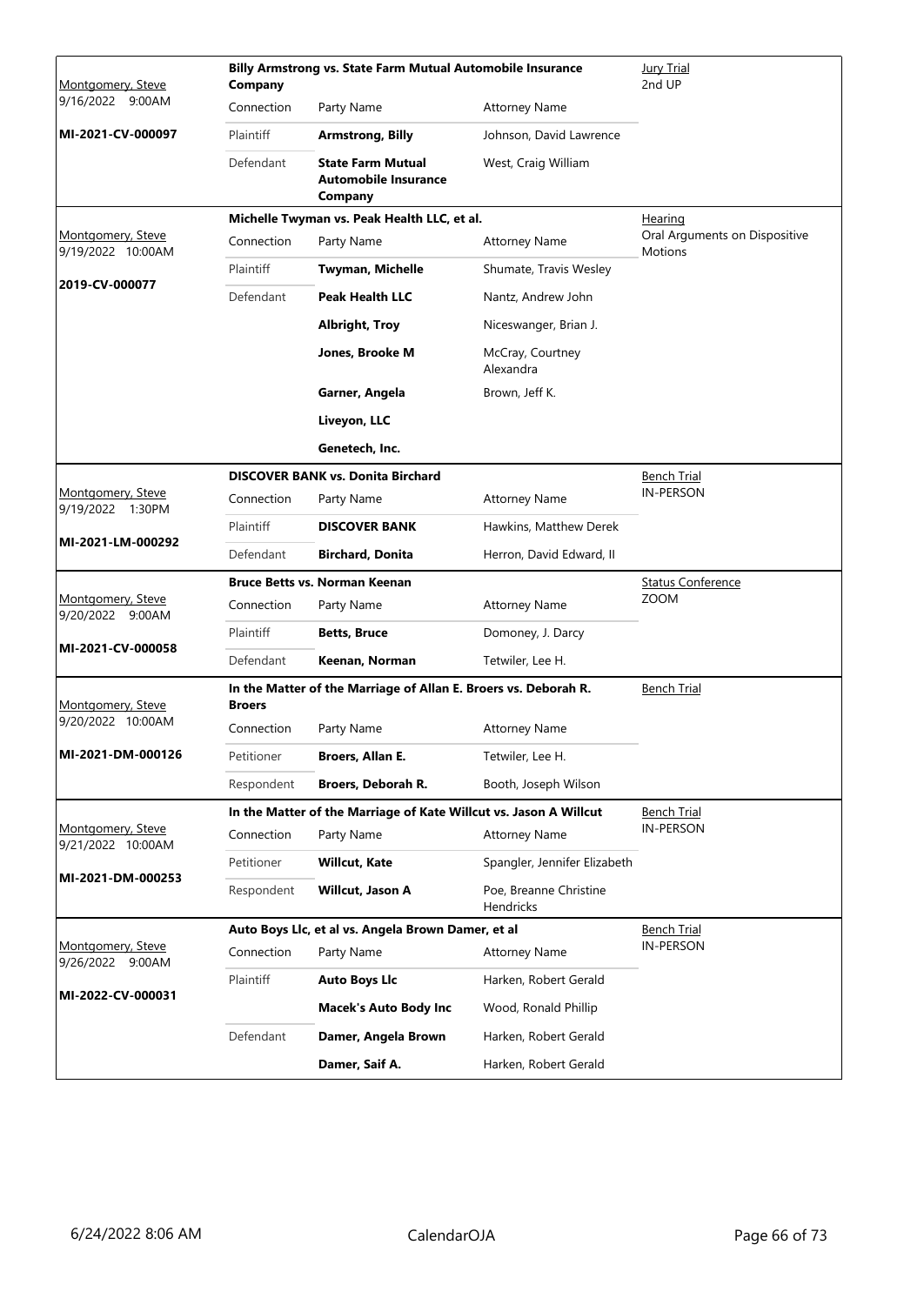| Montgomery, Steve                          | <b>Jeffrey Myers</b>              | In the Matter of the Marriage of Carolyn Sue Myers vs Donald   | <b>Pretrial Conference</b><br>Temporary Maintenance and Child |                           |
|--------------------------------------------|-----------------------------------|----------------------------------------------------------------|---------------------------------------------------------------|---------------------------|
| 9/29/2022 10:00AM                          | Connection                        | Party Name                                                     | <b>Attorney Name</b>                                          | Support                   |
| 2020-DM-000229                             | Dependent                         | <b>Sealed</b>                                                  | Ellis, Steven Matthew                                         |                           |
|                                            |                                   | <b>Sealed</b>                                                  | Ellis, Steven Matthew                                         |                           |
|                                            | Petitioner                        | <b>Myers, Carolyn Sue</b>                                      | Bolton, Andrew Lee                                            |                           |
|                                            | Respondent                        | <b>Myers, Donald Jeffrey</b>                                   | Drobeck, Preston Adam                                         |                           |
|                                            | Guardian Ad                       | <b>Ellis, Steven Matthew</b>                                   |                                                               |                           |
|                                            | Litem                             | <b>Ellis, Steven Matthew</b>                                   |                                                               |                           |
|                                            |                                   | Donald R Secrest, Petitioner vs. Holly N Bollinger, Respondent |                                                               | <b>Status Conference</b>  |
| Miami, Hearing Officer<br>10/7/2022 9:00AM | Connection                        | Party Name                                                     | <b>Attorney Name</b>                                          |                           |
|                                            | Dependent                         | <b>Sealed</b>                                                  | Ellis, Steven Matthew                                         |                           |
| 2014-DM-000250                             | Petitioner                        | <b>Secrest, Donald R</b>                                       | Landon, Heather R.                                            |                           |
|                                            | Respondent                        | <b>Bollinger, Holly N</b>                                      | Pro Se                                                        |                           |
|                                            |                                   | State of Kansas DCF, Petitioner vs. Jacob R Atwell, Respondent |                                                               | <b>Show Cause Hearing</b> |
| Miami, Hearing Officer<br>10/7/2022 9:00AM | Connection                        | Party Name                                                     | <b>Attorney Name</b>                                          |                           |
|                                            | Dependent                         | <b>Sealed</b>                                                  |                                                               |                           |
| 2015-DM-000214                             | Other Party                       | <b>Department of Children</b><br>and Families                  | 6 & 11, Young Williams                                        |                           |
|                                            |                                   | Dept for Children and<br><b>Families</b>                       | Mc Vay, Kendall Moran                                         |                           |
|                                            | Petitioner                        | Dept for Children and<br><b>Families</b>                       | Mc Vay, Kendall Moran                                         |                           |
|                                            | Respondent                        | Atwell, Jacob R                                                |                                                               |                           |
|                                            |                                   | <b>State of Kansas vs. Jeffrey D Thoele</b>                    |                                                               | <b>Jury Trial</b>         |
| Montgomery, Steve<br>10/11/2022 9:00AM     | Connection                        | Party Name                                                     | <b>Attorney Name</b>                                          |                           |
| 2019-CR-000146                             | Prosecutor                        | <b>State of Kansas</b>                                         | Stewart, Sarah Elizabeth                                      |                           |
|                                            | Defendant                         | Thoele, Jeffrey D                                              | Hartley, Geri Lynne                                           |                           |
|                                            | Sealed ********* Sealed ********* |                                                                |                                                               | <b>Review Hearing</b>     |
| Harth, Amy<br>10/13/2022 11:00AM           | Connection                        | Party Name                                                     | <b>Attorney Name</b>                                          |                           |
| MI-2022-CT-000011                          | Subject                           | <b>Sealed</b>                                                  | Fisher, Richard Michael, Jr                                   |                           |
|                                            | Petitioner                        | <b>Sealed</b>                                                  | Stewart, Sarah Elizabeth                                      |                           |
|                                            |                                   | <b>Sealed</b>                                                  |                                                               |                           |
|                                            |                                   | State of Kansas vs. Jeffrey D Thoele                           |                                                               | <b>Jury Trial</b>         |
| Montgomery, Steve<br>10/14/2022 9:00AM     | Connection                        | Party Name                                                     | <b>Attorney Name</b>                                          |                           |
| 2019-CR-000146                             | Prosecutor                        | <b>State of Kansas</b>                                         | Stewart, Sarah Elizabeth                                      |                           |
|                                            | Defendant                         | Thoele, Jeffrey D                                              | Hartley, Geri Lynne                                           |                           |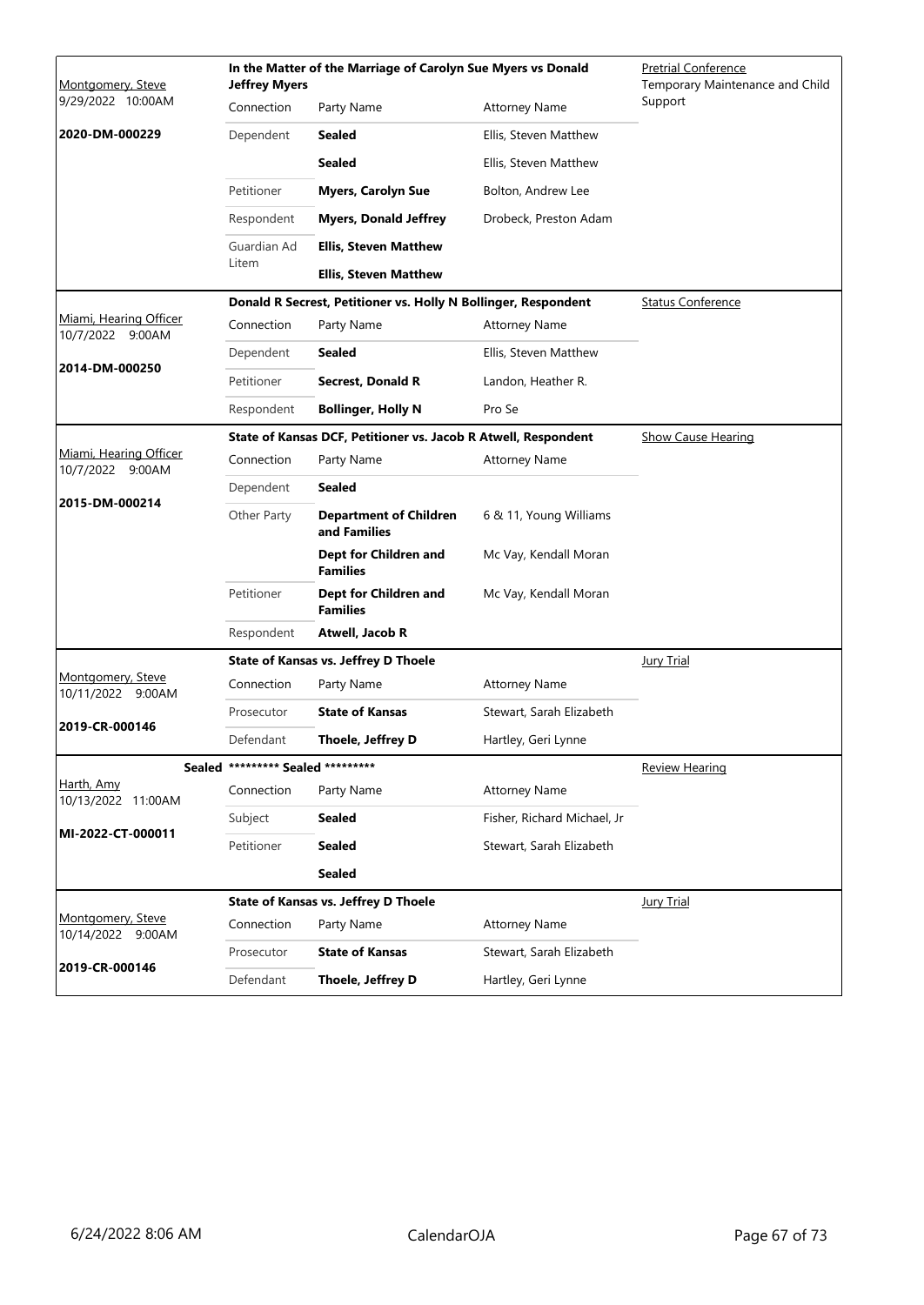|                                        |                      | Felecia G Moncayo, Petitioner vs. John A Moncayo II, Respondent | <b>Review Hearing</b>                      |                                                 |
|----------------------------------------|----------------------|-----------------------------------------------------------------|--------------------------------------------|-------------------------------------------------|
| Montgomery, Steve<br>10/18/2022 2:00PM | Connection           | Party Name                                                      | <b>Attorney Name</b>                       | <b>ZOOM</b>                                     |
|                                        | Dependent            | <b>Sealed</b>                                                   | Landon, Heather R.                         |                                                 |
| 2017-DM-000118                         |                      | <b>Sealed</b>                                                   | Landon, Heather R.                         |                                                 |
|                                        | Petitioner           | Moncayo, Felecia G                                              | Domoney, J. Darcy                          |                                                 |
|                                        | Respondent           | Moncayo, John A, II                                             | Lebaron-Ramos, Sylvia<br>Denise            |                                                 |
|                                        | Guardian Ad          | Landon, Heather R.                                              |                                            |                                                 |
|                                        | Litem                | Landon, Heather R.                                              |                                            |                                                 |
| Montgomery, Steve                      | <b>Jeffrey Myers</b> | In the Matter of the Marriage of Carolyn Sue Myers vs Donald    |                                            | Bench Trial<br><b>IN-PERSON</b>                 |
| 10/26/2022 9:00AM                      | Connection           | Party Name                                                      | <b>Attorney Name</b>                       |                                                 |
| 2020-DM-000229                         | Dependent            | <b>Sealed</b>                                                   | Ellis, Steven Matthew                      |                                                 |
|                                        |                      | <b>Sealed</b>                                                   | Ellis, Steven Matthew                      |                                                 |
|                                        | Petitioner           | <b>Myers, Carolyn Sue</b>                                       | Bolton, Andrew Lee                         |                                                 |
|                                        | Respondent           | <b>Myers, Donald Jeffrey</b>                                    | Drobeck, Preston Adam                      |                                                 |
|                                        | Guardian Ad          | <b>Ellis, Steven Matthew</b>                                    |                                            |                                                 |
|                                        | Litem                | <b>Ellis, Steven Matthew</b>                                    |                                            |                                                 |
|                                        |                      |                                                                 |                                            |                                                 |
| Montgomery, Steve                      | <b>Annette Murry</b> | In the Matter of the Marriage of Jason Todd Murry vs. Kaitlin   |                                            | <b>Bench Trial</b><br>IN-Person                 |
| 11/1/2022 9:00AM                       | Connection           | Party Name                                                      | <b>Attorney Name</b>                       |                                                 |
| MI-2021-DM-000133                      | Dependent            | Sealed                                                          | Poe, Breanne Christine<br>Hendricks        |                                                 |
|                                        |                      | <b>Sealed</b>                                                   | Poe, Breanne Christine<br><b>Hendricks</b> |                                                 |
|                                        |                      | <b>Sealed</b>                                                   | Poe, Breanne Christine<br><b>Hendricks</b> |                                                 |
|                                        | Petitioner           | Murry, Jason Todd                                               | Jensen, Steven A.                          |                                                 |
|                                        | Respondent           | <b>Murry, Kaitlin Annette</b>                                   | Hartley, Geri Lynne                        |                                                 |
|                                        | Guardian Ad<br>Litem | <b>Poe, Breanne Christine</b><br><b>Hendricks</b>               |                                            |                                                 |
|                                        |                      | Poe, Breanne Christine<br><b>Hendricks</b>                      |                                            |                                                 |
|                                        |                      | Poe, Breanne Christine<br><b>Hendricks</b>                      |                                            |                                                 |
|                                        |                      | <b>Charles R Sollars vs. Travis M Allen</b>                     |                                            | <b>Pretrial Conference</b>                      |
| Montgomery, Steve<br>11/10/2022 9:00AM | Connection           | Party Name                                                      | <b>Attorney Name</b>                       | IN-PERSON - OA's for M/L - Jury<br>Instructions |
| 2020-CV-000060                         | Plaintiff            | <b>Sollars, Charles R</b>                                       | Cross, Jordan Nicholas                     |                                                 |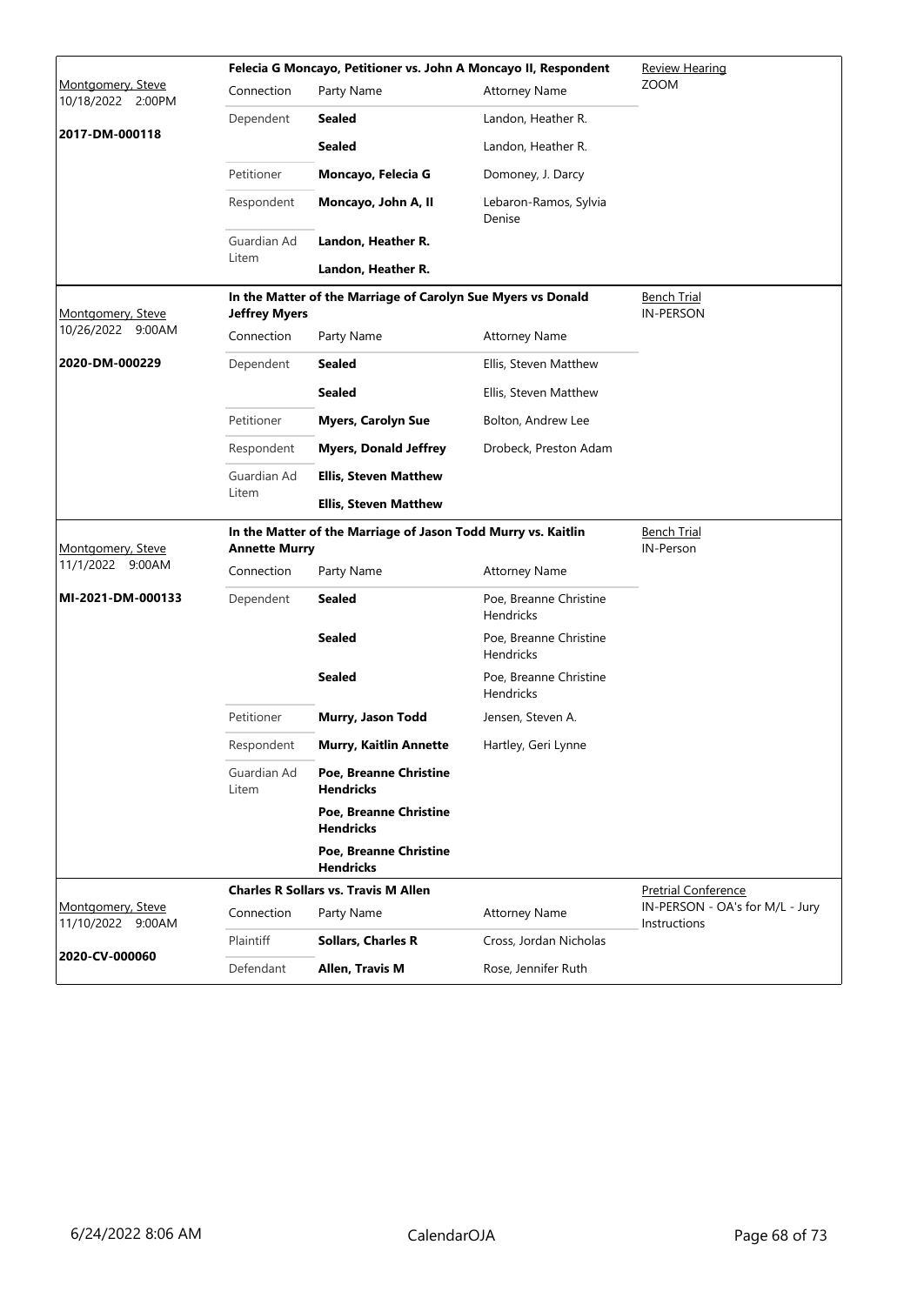|                                        |                                   | Michelle Twyman vs. Peak Health LLC, et al.              |                                   | <b>Pretrial Conference</b>      |
|----------------------------------------|-----------------------------------|----------------------------------------------------------|-----------------------------------|---------------------------------|
| Montgomery, Steve<br>11/16/2022 9:00AM | Connection                        | Party Name                                               | <b>Attorney Name</b>              |                                 |
|                                        | Plaintiff                         | Twyman, Michelle                                         | Shumate, Travis Wesley            |                                 |
| 2019-CV-000077                         | Defendant                         | <b>Peak Health LLC</b>                                   | Nantz, Andrew John                |                                 |
|                                        |                                   | <b>Albright, Troy</b>                                    | Niceswanger, Brian J.             |                                 |
|                                        |                                   | Jones, Brooke M                                          | McCray, Courtney<br>Alexandra     |                                 |
|                                        |                                   | Garner, Angela                                           | Brown, Jeff K.                    |                                 |
|                                        |                                   | Liveyon, LLC                                             |                                   |                                 |
|                                        |                                   | Genetech, Inc.                                           |                                   |                                 |
|                                        |                                   | ALLEN GILMORE, et al vs. BROWNING DEVELOPMENT LLC, et al |                                   | <b>Status Conference</b>        |
| Montgomery, Steve<br>11/17/2022 9:00AM | Connection                        | Party Name                                               | <b>Attorney Name</b>              | <b>ZOOM</b>                     |
|                                        | Plaintiff                         | GILMORE, ALLEN                                           | Spitsnogle, Andrew I.             |                                 |
| MI-2021-CV-000106                      |                                   | <b>GILMORE, CONNIE</b>                                   | Spitsnogle, Andrew I.             |                                 |
|                                        | Defendant                         | <b>BROWNING</b><br><b>DEVELOPMENT LLC</b>                | Bordeau, John Edward              |                                 |
|                                        |                                   | JIII Enterprises, Inc.                                   |                                   |                                 |
|                                        |                                   | <b>Cyr Construction</b>                                  | Cowing, Paul D.                   |                                 |
|                                        |                                   | Miami Lumber, Inc.                                       | Tetwiler, Lee H.                  |                                 |
|                                        |                                   | JOhn Ediger Construction,<br><b>LLC</b>                  | Roehler, Kyle Nathan              |                                 |
|                                        |                                   | <b>F&amp;S Services, LLC</b>                             |                                   |                                 |
|                                        |                                   | <b>JB Painting, LLC</b>                                  | Loudon, Zachary Clark             |                                 |
|                                        | Sealed ********* Sealed ********* |                                                          |                                   | <b>Review Hearing</b>           |
| Harth, Amy<br>11/17/2022 11:00AM       | Connection                        | Party Name                                               | <b>Attorney Name</b>              |                                 |
| 2006-CT-000250                         | Subject                           | Sealed                                                   | Fisher, Richard Michael, Jr       |                                 |
|                                        | Other Party                       | Sealed                                                   | Stewart, Sarah Elizabeth          |                                 |
|                                        | Sealed ********* Sealed ********* |                                                          |                                   | <b>Review Hearing</b>           |
| Harth, Amy<br>11/17/2022 11:00AM       | Connection                        | Party Name                                               | <b>Attorney Name</b>              |                                 |
| 2020-CT-000185                         | Subject                           | <b>Sealed</b>                                            | Fisher, Richard Michael, Jr       |                                 |
|                                        | Other Party                       | <b>Sealed</b>                                            | Stewart, Sarah Elizabeth          |                                 |
|                                        | Petitioner                        | <b>Sealed</b>                                            | Stewart, Sarah Elizabeth          |                                 |
|                                        |                                   | <b>Charles R Sollars vs. Travis M Allen</b>              |                                   | <b>Jury Trial</b>               |
| Montgomery, Steve<br>12/12/2022 9:00AM | Connection                        | Party Name                                               | <b>Attorney Name</b>              |                                 |
| 2020-CV-000060                         | Plaintiff                         | <b>Sollars, Charles R</b>                                | Cross, Jordan Nicholas            |                                 |
|                                        | Defendant                         | Allen, Travis M                                          | Rose, Jennifer Ruth               |                                 |
|                                        | Sealed ********* Sealed ********* |                                                          |                                   | Post-Termination Permanency - 4 |
| Harth, Amy<br>12/12/2022 2:30PM        | Connection                        | Party Name                                               | <b>Attorney Name</b>              |                                 |
| 2017-JC-000031                         | Child in Need<br>of Care          | <b>Sealed</b>                                            | Ellis, Steven Matthew             |                                 |
|                                        | Other Party                       | <b>Sealed</b>                                            |                                   |                                 |
|                                        | Petitioner                        | <b>Sealed</b>                                            | Sweeney-Reeder, Elizabeth<br>Hope |                                 |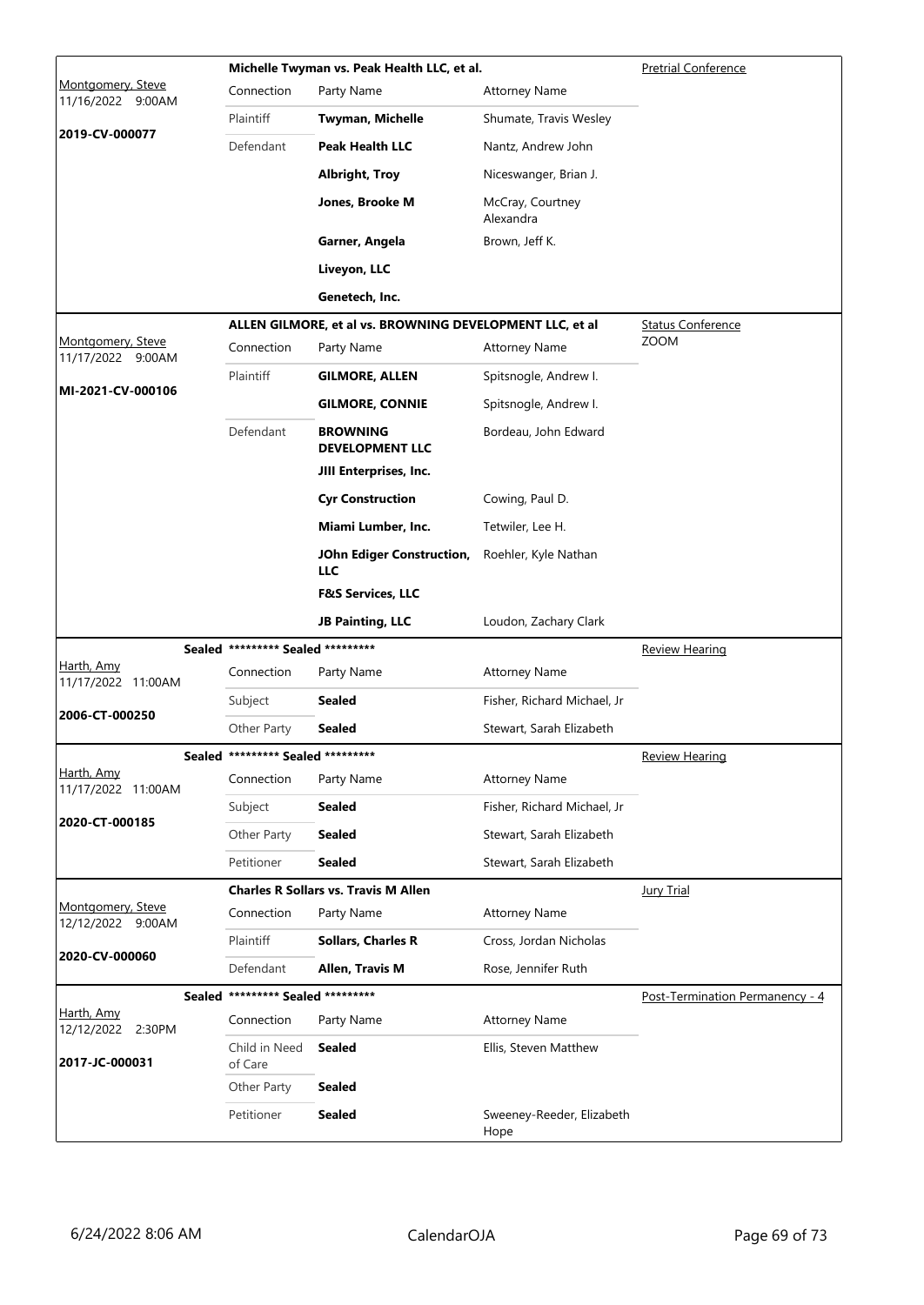|                                        | Sealed ********* Sealed ********* |                                                                     |                                   | Post-Termination Permanency - 4      |
|----------------------------------------|-----------------------------------|---------------------------------------------------------------------|-----------------------------------|--------------------------------------|
| Harth, Amy<br>12/12/2022 2:30PM        | Connection                        | Party Name                                                          | <b>Attorney Name</b>              |                                      |
| 2017-JC-000032                         | Child in Need<br>of Care          | <b>Sealed</b>                                                       | Ellis, Steven Matthew             |                                      |
|                                        | Other Party                       | <b>Sealed</b>                                                       |                                   |                                      |
|                                        | Petitioner                        | <b>Sealed</b>                                                       | Sweeney-Reeder, Elizabeth<br>Hope |                                      |
|                                        |                                   | <b>Charles R Sollars vs. Travis M Allen</b>                         |                                   | <b>Jury Trial</b>                    |
| Montgomery, Steve<br>12/13/2022 9:00AM | Connection                        | Party Name                                                          | <b>Attorney Name</b>              |                                      |
| 2020-CV-000060                         | Plaintiff                         | <b>Sollars, Charles R</b>                                           | Cross, Jordan Nicholas            |                                      |
|                                        | Defendant                         | Allen, Travis M                                                     | Rose, Jennifer Ruth               |                                      |
|                                        |                                   | In the Matter of the Marriage of Joy L Parrish vs Brien Kent Pippen |                                   | <b>Review Hearing</b>                |
| Montgomery, Steve<br>1/6/2023 9:00AM   | Connection                        | Party Name                                                          | <b>Attorney Name</b>              | <b>IN-PERSON</b>                     |
| 2018-DM-000315                         | Dependent                         | <b>Sealed</b>                                                       | Schultz, Sheila M.                |                                      |
|                                        |                                   | <b>Sealed</b>                                                       | Landon, Heather R.                |                                      |
|                                        | Other Party                       | Joy Parrish CPA, Inc.                                               | Megraw, Robert Johnston           |                                      |
|                                        | Petitioner                        | Parrish, Joy L                                                      | Dasenbrock, Jeffrey Ford          |                                      |
|                                        | Respondent                        | Pippen, Brien Kent                                                  | Wood, Ronald Phillip              |                                      |
|                                        | Guardian Ad<br>Litem              | Landon, Heather R.                                                  |                                   |                                      |
|                                        |                                   | HFH, LLC vs. Julie Lorenz Secretary of Transportation               |                                   | <b>Pretrial Conference</b>           |
| Montgomery, Steve<br>1/6/2023 10:00AM  | Connection                        | Party Name                                                          | <b>Attorney Name</b>              | PTC - OA's - M/L - Jury Instructions |
| MI-2021-CV-000107                      | Plaintiff                         | HFH, LLC                                                            | Prier, Jason Barrett              |                                      |
|                                        | Defendant                         | <b>Lorenz Secretary of</b><br><b>Transportation, Julie</b>          | Hammond, Thomas<br>Eugene, II     |                                      |
|                                        |                                   | Michelle Twyman vs. Peak Health LLC, et al.                         |                                   | <b>Jury Trial</b>                    |
| Montgomery, Steve<br>1/9/2023 9:00AM   | Connection                        | Party Name                                                          | <b>Attorney Name</b>              |                                      |
| 2019-CV-000077                         | Plaintiff                         | Twyman, Michelle                                                    | Shumate, Travis Wesley            |                                      |
|                                        | Defendant                         | <b>Peak Health LLC</b>                                              | Nantz, Andrew John                |                                      |
|                                        |                                   | <b>Albright, Troy</b>                                               | Niceswanger, Brian J.             |                                      |
|                                        |                                   | Jones, Brooke M                                                     | McCray, Courtney<br>Alexandra     |                                      |
|                                        |                                   | Garner, Angela                                                      | Brown, Jeff K.                    |                                      |
|                                        |                                   | Liveyon, LLC                                                        |                                   |                                      |
|                                        |                                   | Genetech, Inc.                                                      |                                   |                                      |
|                                        |                                   | LUXE DESIGN + BUILD, LLC. vs. DALTON HAINLINE, et al                |                                   | <b>Pretrial Conference</b>           |
| Montgomery, Steve<br>1/30/2023 9:00AM  | Connection                        | Party Name                                                          | <b>Attorney Name</b>              | <b>IN-PERSON</b>                     |
| MI-2021-LM-000333                      | Plaintiff                         | LUXE DESIGN + BUILD,<br>LLC.                                        | Schilling, Michael James          |                                      |
|                                        | Defendant                         | <b>HAINLINE, DALTON</b>                                             | Hartley, Geri Lynne               |                                      |
|                                        |                                   | <b>HAINLINE, JERRY</b>                                              | Hartley, Geri Lynne               |                                      |
|                                        |                                   | Linda S. Schrecengost vs. Julie L. Lorenz, KS Sec. of Transp        |                                   | <b>Pretrial Conference</b>           |
| Montgomery, Steve<br>1/31/2023 10:00AM | Connection                        | Party Name                                                          | Attorney Name                     |                                      |
| MI-2021-CV-000111                      | Plaintiff                         | Schrecengost, Linda S.                                              | Spitsnogle, Andrew I.             |                                      |
|                                        | Defendant                         | Lorenz, KS Sec. of Transp,<br>Julie L.                              | Hammond, Thomas<br>Eugene, II     |                                      |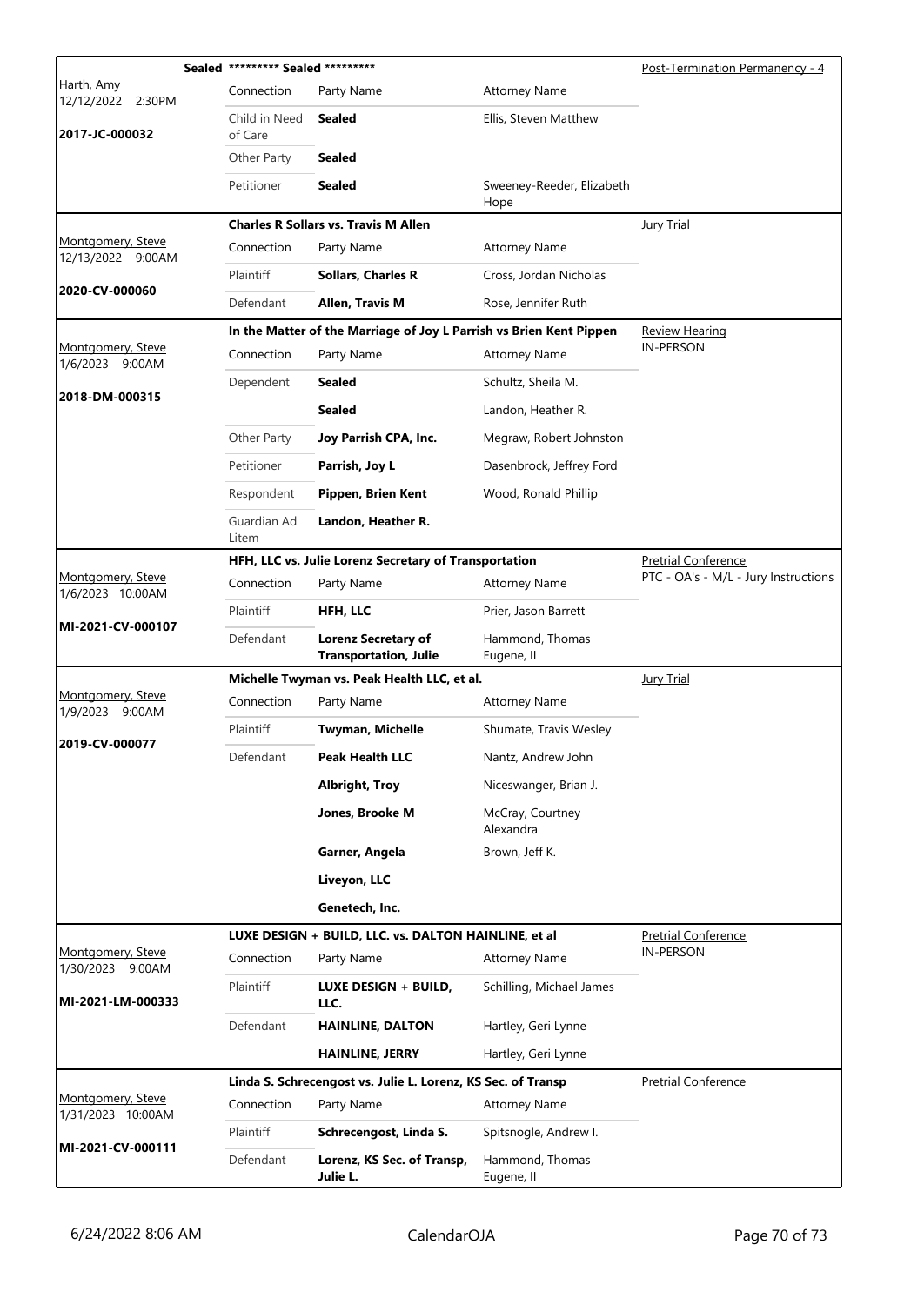| Montgomery, Steve                        | Ostrom, et al    | EQUITY TRUST COMPANY, CUSTODIAN, ) F/B/O DAVID SC vs. David                                     | <b>Hearing</b><br>IN-PERSON - OA's - Dispositive |                                                |
|------------------------------------------|------------------|-------------------------------------------------------------------------------------------------|--------------------------------------------------|------------------------------------------------|
| 2/1/2023 10:00AM                         | Connection       | Party Name                                                                                      | <b>Attorney Name</b>                             | Motions                                        |
| MI-2022-CV-000023                        | Plaintiff        | <b>EQUITY TRUST COMPANY, Hunter, Mandi Rene</b><br><b>CUSTODIAN, ) F/B/O</b><br><b>DAVID SC</b> |                                                  |                                                |
|                                          | Defendant        | <b>Ostrom, David</b>                                                                            | Martin, Richard Wayne                            |                                                |
|                                          |                  | <b>Ostrom, Tiffany</b>                                                                          | Martin, Richard Wayne                            |                                                |
|                                          |                  | HFH, LLC vs. Julie Lorenz Secretary of Transportation                                           |                                                  | <b>Jury Trial</b>                              |
| Montgomery, Steve<br>2/6/2023 9:00AM     | Connection       | Party Name                                                                                      | <b>Attorney Name</b>                             |                                                |
|                                          | Plaintiff        | HFH, LLC                                                                                        | Prier, Jason Barrett                             |                                                |
| MI-2021-CV-000107                        | Defendant        | <b>Lorenz Secretary of</b><br><b>Transportation, Julie</b>                                      | Hammond, Thomas<br>Eugene, II                    |                                                |
|                                          |                  | LUXE DESIGN + BUILD, LLC. vs. DALTON HAINLINE, et al                                            |                                                  | <u>Bench Trial</u>                             |
| Montgomery, Steve<br>2/27/2023 9:00AM    | Connection       | Party Name                                                                                      | <b>Attorney Name</b>                             | IN-PERSON - small courtroom                    |
| MI-2021-LM-000333                        | Plaintiff        | LUXE DESIGN + BUILD,<br>LLC.                                                                    | Schilling, Michael James                         |                                                |
|                                          | Defendant        | <b>HAINLINE, DALTON</b>                                                                         | Hartley, Geri Lynne                              |                                                |
|                                          |                  | <b>HAINLINE, JERRY</b>                                                                          | Hartley, Geri Lynne                              |                                                |
| Montgomery, Steve                        | Ostrom, et al    | EQUITY TRUST COMPANY, CUSTODIAN, ) F/B/O DAVID SC vs. David                                     |                                                  | <b>Pretrial Conference</b><br><b>IN-PERSON</b> |
| 3/1/2023 10:00AM                         | Connection       | Party Name                                                                                      | <b>Attorney Name</b>                             |                                                |
| MI-2022-CV-000023                        | Plaintiff        | <b>EQUITY TRUST COMPANY, Hunter, Mandi Rene</b><br>CUSTODIAN, ) F/B/O<br><b>DAVID SC</b>        |                                                  |                                                |
|                                          | Defendant        | <b>Ostrom, David</b>                                                                            | Martin, Richard Wayne                            |                                                |
|                                          |                  | <b>Ostrom, Tiffany</b>                                                                          | Martin, Richard Wayne                            |                                                |
|                                          |                  | Linda S. Schrecengost vs. Julie L. Lorenz, KS Sec. of Transp                                    |                                                  | <b>Jury Trial</b>                              |
| Montgomery, Steve<br>3/6/2023 9:00AM     | Connection       | Party Name                                                                                      | <b>Attorney Name</b>                             |                                                |
| MI-2021-CV-000111                        | Plaintiff        | Schrecengost, Linda S.                                                                          | Spitsnogle, Andrew I.                            |                                                |
|                                          | Defendant        | Lorenz, KS Sec. of Transp,<br>Julie L.                                                          | Hammond, Thomas<br>Eugene, II                    |                                                |
|                                          |                  | Kelly Roberts, et al vs. TRI-KO, Inc.                                                           |                                                  | <b>Pretrial Conference</b>                     |
| Montgomery, Steve<br>3/22/2023<br>9:00AM | Connection       | Party Name                                                                                      | <b>Attorney Name</b>                             | IN-PERSON - OA's - M/L - Jury<br>Instructions  |
| MI-2022-CV-000013                        | Plaintiff        | <b>Roberts, Kelly</b>                                                                           | Mayer, David Mathew                              |                                                |
|                                          |                  | <b>Roberts, Derek</b>                                                                           | Mayer, David Mathew                              |                                                |
|                                          | Defendant        | TRI-KO, Inc.                                                                                    | Savio, Nicholas Deane                            |                                                |
| Montgomery, Steve                        | Ostrom, et al    | EQUITY TRUST COMPANY, CUSTODIAN, ) F/B/O DAVID SC vs. David                                     |                                                  | <b>Bench Trial</b><br><b>IN-PERSON</b>         |
| 3/29/2023 9:00AM                         | Connection       | Party Name                                                                                      | <b>Attorney Name</b>                             |                                                |
| MI-2022-CV-000023                        | <b>Plaintiff</b> | <b>EQUITY TRUST COMPANY, Hunter, Mandi Rene</b><br><b>CUSTODIAN, ) F/B/O</b><br><b>DAVID SC</b> |                                                  |                                                |
|                                          | Defendant        | Ostrom, David                                                                                   | Martin, Richard Wayne                            |                                                |
|                                          |                  | Ostrom, Tiffany                                                                                 | Martin, Richard Wayne                            |                                                |
|                                          |                  | <b>Mariano Cribas vs. Andrew C Christenson</b>                                                  |                                                  | <b>Pretrial Conference</b>                     |
| Montgomery, Steve<br>4/4/2023 9:00AM     | Connection       | Party Name                                                                                      | <b>Attorney Name</b>                             | <b>IN-PERSON</b>                               |
|                                          | Plaintiff        | Cribas, Mariano                                                                                 | Clyde, Dennis Mckelvey                           |                                                |
| MI-2022-CV-000005                        | Defendant        | <b>Christenson, Andrew C</b>                                                                    | Blumreich, Craig C.                              |                                                |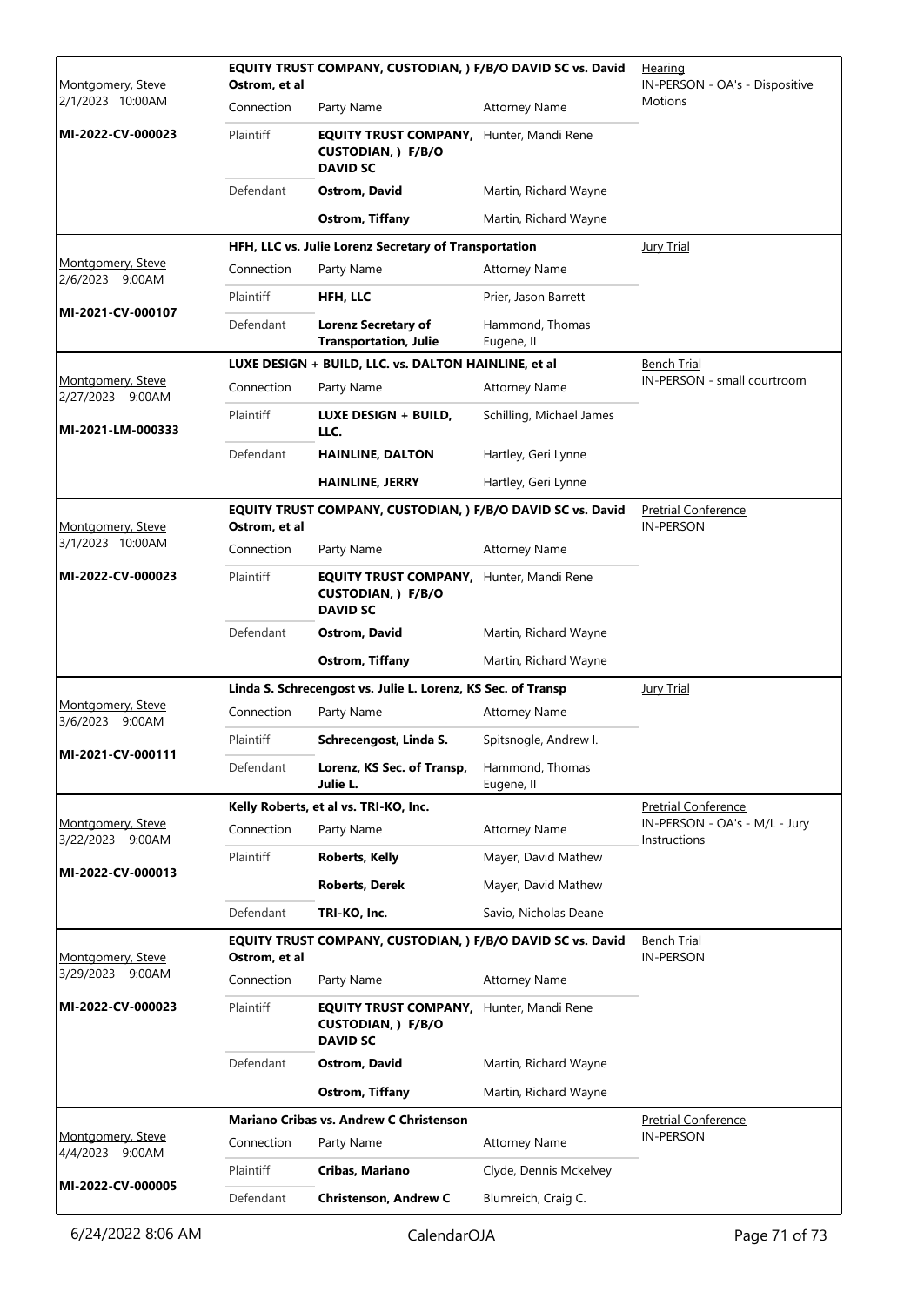|                                          |            | Fisher Hart vs. Corbyn R Schreppel             | <b>Pretrial Conference</b> |                                                          |
|------------------------------------------|------------|------------------------------------------------|----------------------------|----------------------------------------------------------|
| Montgomery, Steve<br>4/5/2023 10:00AM    | Connection | Party Name                                     | <b>Attorney Name</b>       | PTC - OA's - M/L - Jury Instructions<br>- Jury Selection |
| MI-2021-CV-000120                        | Plaintiff  | Hart, Fisher                                   | Buckley, Brendan Connor    |                                                          |
|                                          | Defendant  | <b>Schreppel, Corbyn R</b>                     | Carpenter, Christopher J.  |                                                          |
|                                          |            | Kelly Roberts, et al vs. TRI-KO, Inc.          |                            | Jury Trial                                               |
| Montgomery, Steve<br>4/10/2023 9:00AM    | Connection | Party Name                                     | <b>Attorney Name</b>       | 2nd UP                                                   |
|                                          | Plaintiff  | Roberts, Kelly                                 | Mayer, David Mathew        |                                                          |
| MI-2022-CV-000013                        |            | <b>Roberts, Derek</b>                          | Mayer, David Mathew        |                                                          |
|                                          | Defendant  | TRI-KO, Inc.                                   | Savio, Nicholas Deane      |                                                          |
|                                          |            | Fisher Hart vs. Corbyn R Schreppel             |                            | <b>Jury Trial</b>                                        |
| Montgomery, Steve<br>5/8/2023 9:00AM     | Connection | Party Name                                     | <b>Attorney Name</b>       |                                                          |
|                                          | Plaintiff  | Hart, Fisher                                   | Buckley, Brendan Connor    |                                                          |
| MI-2021-CV-000120                        | Defendant  | Schreppel, Corbyn R                            | Carpenter, Christopher J.  |                                                          |
|                                          |            | <b>Mariano Cribas vs. Andrew C Christenson</b> |                            | <b>Jury Trial</b>                                        |
| Montgomery, Steve<br>5/15/2023<br>9:00AM | Connection | Party Name                                     | <b>Attorney Name</b>       |                                                          |
|                                          | Plaintiff  | Cribas, Mariano                                | Clyde, Dennis Mckelvey     |                                                          |
| MI-2022-CV-000005                        | Defendant  | <b>Christenson, Andrew C</b>                   | Blumreich, Craig C.        |                                                          |
|                                          |            | Elliott Group, Inc. vs. Megan Mercer           |                            | <u>Hearing</u>                                           |
| Montgomery, Steve<br>5/24/2023 9:00AM    | Connection | Party Name                                     | <b>Attorney Name</b>       | IN-PERSON - OA's / Dispositive<br>Motions                |
| MI-2022-CV-000037                        | Plaintiff  | <b>Elliott Group, Inc.</b>                     | Domoney, J. Darcy          |                                                          |
|                                          | Defendant  | Mercer, Megan                                  | Schuler, Anna Grace        |                                                          |
|                                          |            | Kelly Roberts, et al vs. TRI-KO, Inc.          |                            | <b>Jury Trial</b>                                        |
| Montgomery, Steve<br>6/5/2023 9:00AM     | Connection | Party Name                                     | <b>Attorney Name</b>       | 1st UP                                                   |
| MI-2022-CV-000013                        | Plaintiff  | Roberts, Kelly                                 | Mayer, David Mathew        |                                                          |
|                                          |            | <b>Roberts, Derek</b>                          | Mayer, David Mathew        |                                                          |
|                                          | Defendant  | TRI-KO, Inc.                                   | Savio, Nicholas Deane      |                                                          |
|                                          |            | Elliott Group, Inc. vs. Megan Mercer           |                            | <b>Pretrial Conference</b>                               |
| Montgomery, Steve<br>6/14/2023 9:00AM    | Connection | Party Name                                     | <b>Attorney Name</b>       | IN-PERSON - PTC / OA's / M/L /<br>Jury Instructions      |
| MI-2022-CV-000037                        | Plaintiff  | <b>Elliott Group, Inc.</b>                     | Domoney, J. Darcy          |                                                          |
|                                          | Defendant  | Mercer, Megan                                  | Schuler, Anna Grace        |                                                          |
|                                          |            | Tim French vs. Allstate Insurance Company      |                            | <b>Pretrial Conference</b>                               |
| Montgomery, Steve<br>7/12/2023<br>9:00AM | Connection | Party Name                                     | <b>Attorney Name</b>       | <b>IN-PERSON</b>                                         |
| MI-2021-CV-000123                        | Plaintiff  | French, Tim                                    | Friesen, Benjamin Tyler    |                                                          |
|                                          | Defendant  | <b>Allstate Insurance</b><br>Company           | Weist, John Richard        |                                                          |
|                                          |            | Elliott Group, Inc. vs. Megan Mercer           |                            | <b>Jury Trial</b>                                        |
| Montgomery, Steve<br>9:00AM<br>7/17/2023 | Connection | Party Name                                     | <b>Attorney Name</b>       |                                                          |
| MI-2022-CV-000037                        | Plaintiff  | <b>Elliott Group, Inc.</b>                     | Domoney, J. Darcy          |                                                          |
|                                          | Defendant  | Mercer, Megan                                  | Schuler, Anna Grace        |                                                          |